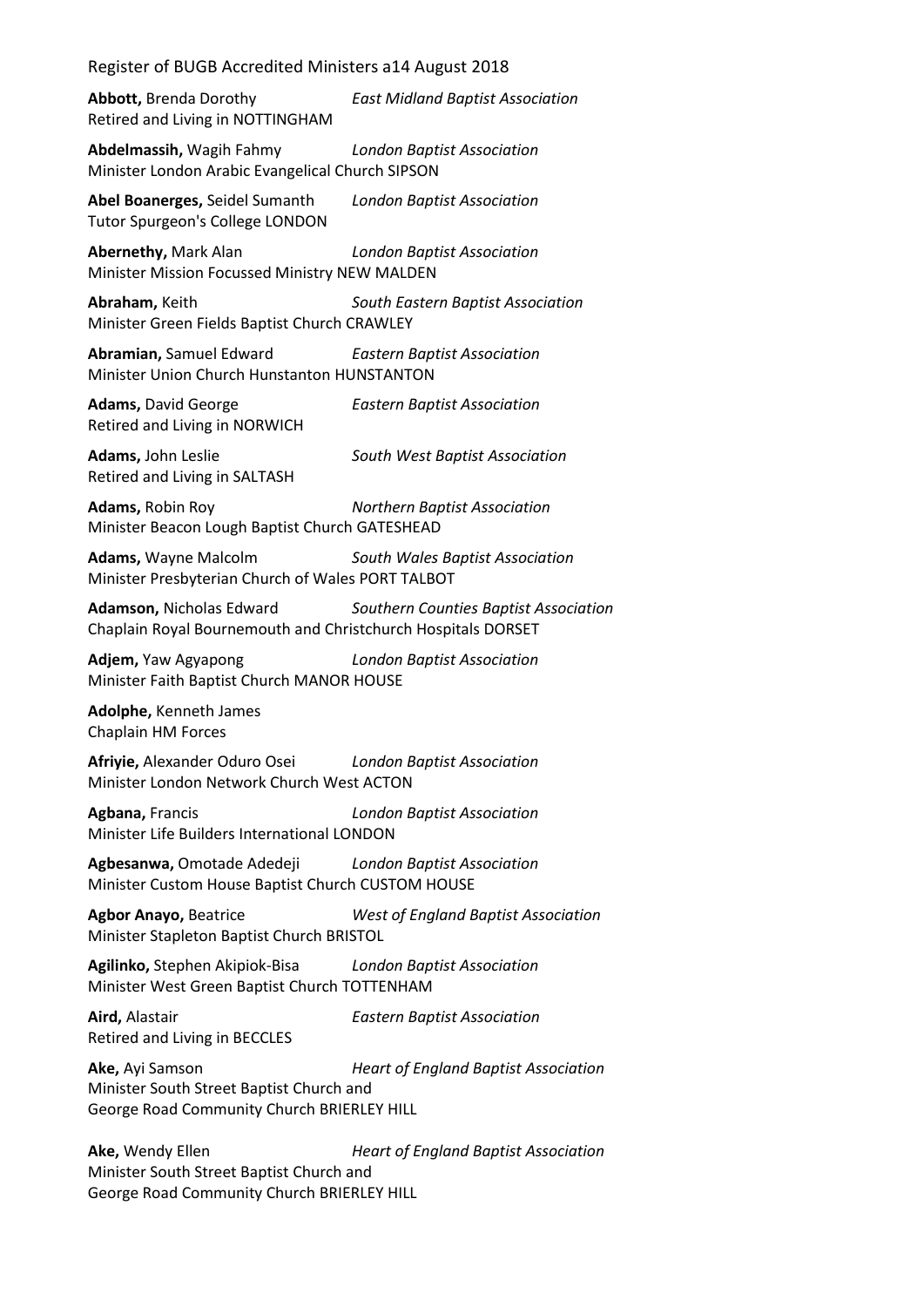**Akinola,** Paul Olubunmi *London Baptist Association* Minister Willesden Green Baptist Church WILLESDEN GREEN

**Alder,** Clive Philip *North Western Baptist Association* Retired and Living in HOLYHEAD

**Alderson,** David *East Midland Baptist Association* Minister Newthorpe Baptist Church NEWTHORPE

**Alexander,** Peter Albert *Eastern Baptist Association* Retired and Living in HORNCHURCH

**Alexander,** Vivienne Elaine *Eastern Baptist Association* Minister Hornchurch Baptist Church HORNCHURCH

**Allan,** Derek John *East Midland Baptist Association* Retired and Living in MATLOCK

**Allan,** Nicholas Ralph *Yorkshire Baptist Association* Minister The Well Church SHEFFIELD

**Allaway,** Robert Harold *London Baptist Association* Retired and Living in WOOD GREEN

**Allcock,** Andrew John Chaplain HM Forces

**Allen,** John Frank *Yorkshire Baptist Association* Retired and Living in SCARBOROUGH

**Allen,** Martin Walter *London Baptist Association* Minister Finchley Baptist Church FINCHLEY

**Allen,** Paul Richard *Yorkshire Baptist Association* Retired and Living in BRADFORD

**Allen,** Robert James *West of England Baptist Association* Retired and Living in LYDNEY

**Allen,** Sally Clare *South Eastern Baptist Association* Evangelist Tonbridge Baptist Church TONBRIDGE

**Allen,** William John *Yorkshire Baptist Association* Retired and Living in HARROGATE

**Allison,** Neil Edward Living in HELENSBURGH

**Allison-Glenny,** Elizabeth Jane *Southern Counties Baptist Association* Minister John Bunyan Baptist Church OXFORD

**Allotey,** Godfried Kpakpo *London Baptist Association* Minister Goodmayes Baptist Church ILFORD

**Allwood,** Richard Alec *Central Baptist Association* Retired and Living in PRINCES RISBOROUGH

**Almond,** Robert *Southern Counties Baptist Association* Minister United Church Ferndown FERNDOWN

**Amess,** Robert John Morley *South West Baptist Association* Retired and Living in REDRUTH

Retired and Living in DONCASTER

**Amos,** Peter Lawrence *Yorkshire Baptist Association*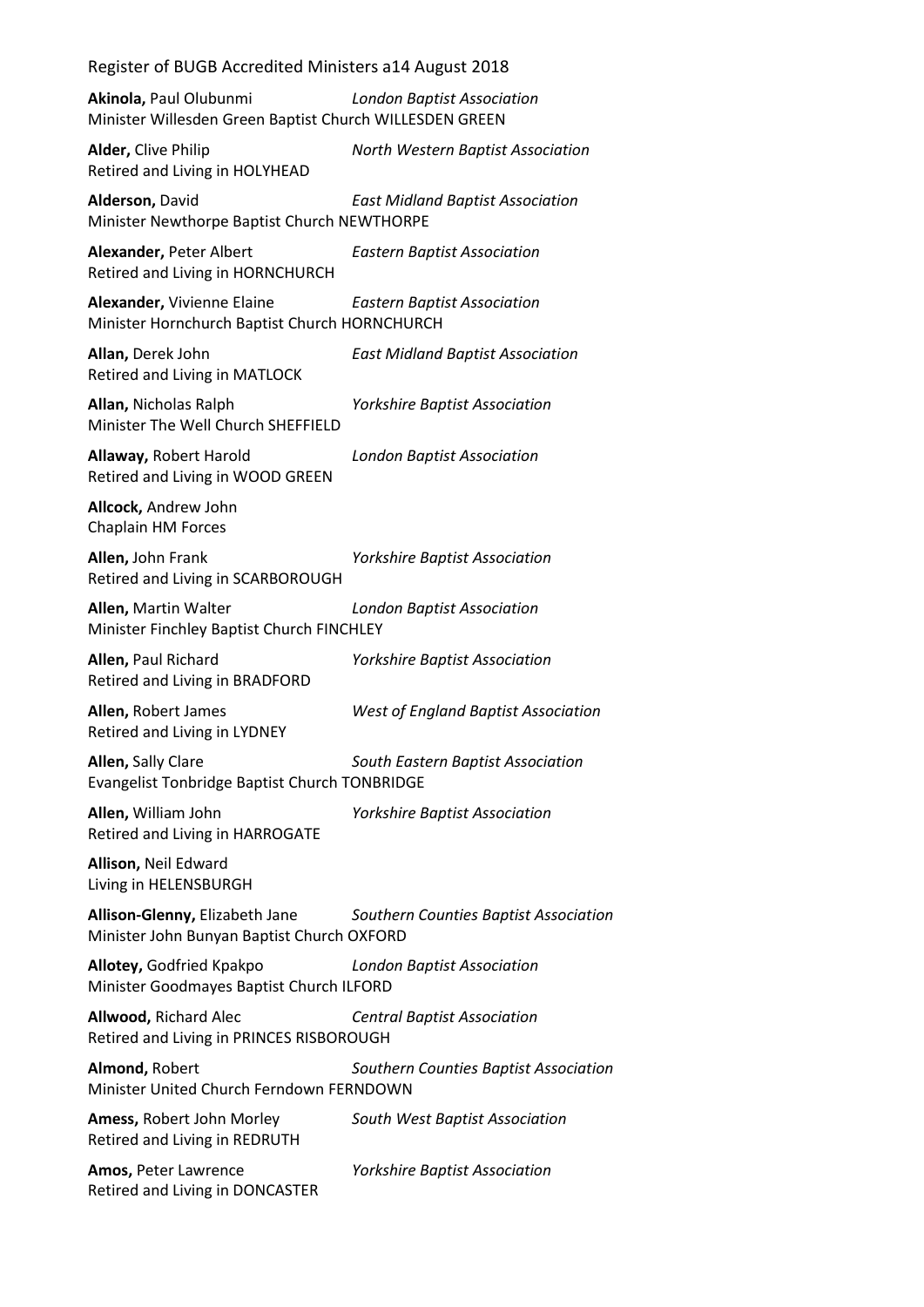**Amos,** Philip Leonard *South Eastern Baptist Association* Minister New Life Church, Durrington WORTHING

**Amos,** Roger Stanley *Heart of England Baptist Association* Retired and Living in RUGBY

**Anand,** Peterson Roy *Eastern Baptist Association* Minister Nansen Road Baptist Church IPSWICH

**Anderson,** Huw Jenkin David *South Wales Baptist Association* Missioner St Davids Diocesan Office CARMARTHEN

**Anderson,** Joan *South Wales Baptist Association* Retired and Living in CHEPSTOW

Retired and Living in ON

**Andrew,** Stuart *North Western Baptist Association*

**Andre-Watson,** Christopher Randolph *London Baptist Association* Minister Brixton Baptist Church and Clapham Baptist Church BRIXTON

**Andrews,** Brian *Eastern Baptist Association* Retired and Living in IPSWICH

**Andrews,** Geoffrey Edward *South West Baptist Association* Minister Brixham Baptist Church BRIXHAM

**Andrews,** Jean Doris *Southern Counties Baptist Association* Minister and Community Worker Charlbury Baptist Church CHARLBURY

**Ansell,** Stephen William *East Midland Baptist Association* Minister Chesterfield Baptist Church CHESTERFIELD

**Ansell,** Tracey Lynn *Southern Counties Baptist Association* Minister North End Baptist Church PORTSMOUTH

**Anyinsah,** Josiah Ekow *London Baptist Association* Minister Boston Road Baptist Church and Grace Community Baptist Church CROYDON

**Appiagyei,** Kingsley *London Baptist Association* Minister Trinity Baptist Church WEST NORWOOD

**Appleton,** Vanessa Hayley *London Baptist Association* Living in WOKING

**Archer,** David Joseph *Northern Baptist Association* Minister Alnwick Baptist Church ALNWICK

**Argent,** Kenneth George *Central Baptist Association* Retired and Living in BARTON-LE-CLAY

**Argile,** Adrian Stuart *Heart of England Baptist Association* Regional Team Leader Heart of England Baptist Association

**Armitage,** Anne Louise *Yorkshire Baptist Association* Retired and Living in BRIGHOUSE

**Armitage,** Stuart Arthur *North Western Baptist Association* Retired and Living in POULTON-LE-FYLDE

**Armstrong,** Robert Mcewan Retired and Living in USA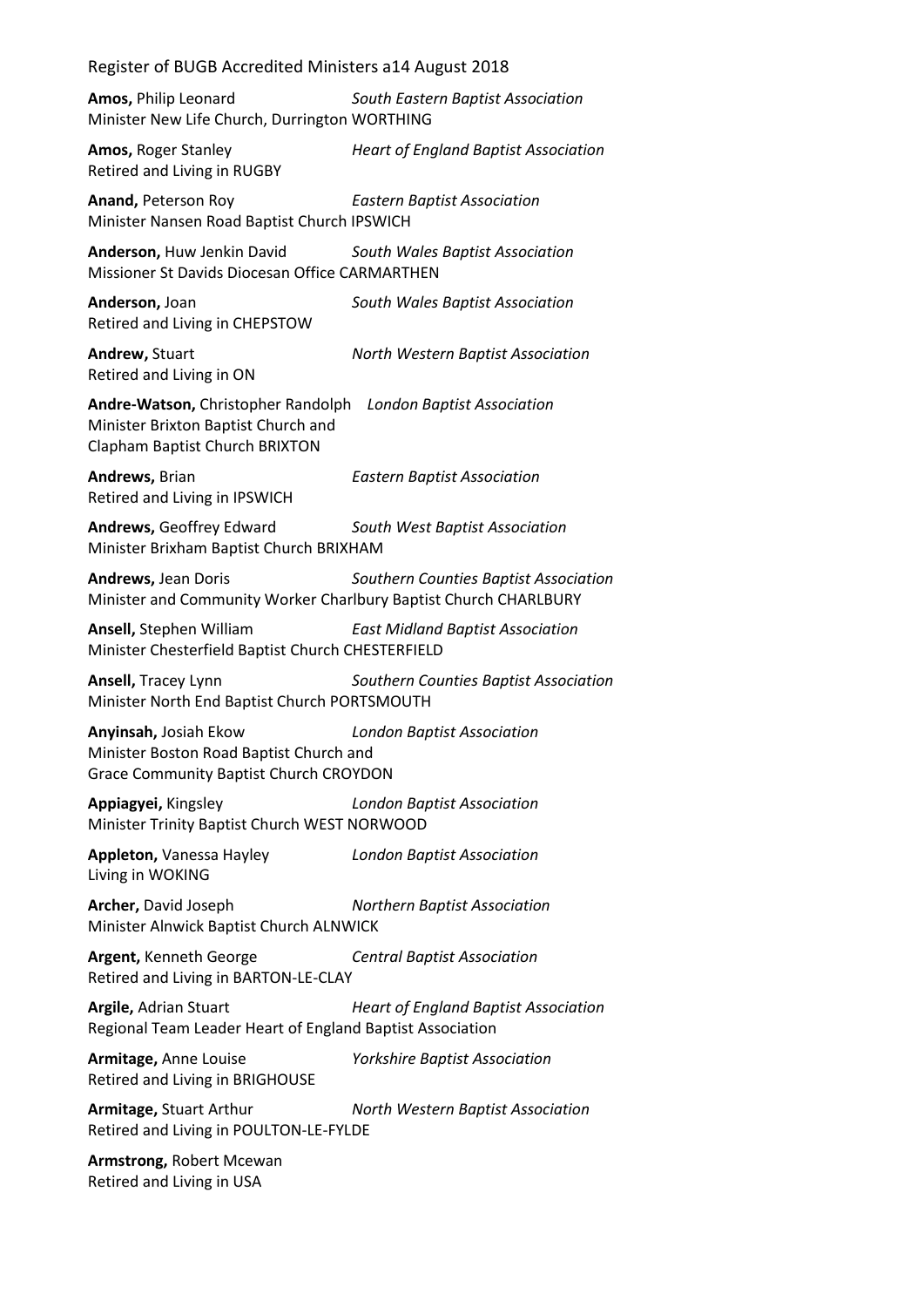**Arnold,** Margaret Rose *Southern Counties Baptist Association* Retired and Living in BOURNEMOUTH

**Arnold,** Michael Philip *East Midland Baptist Association* Minister Calverton Baptist Church CALVERTON

**Arnold,** Paul Thomas *Southern Counties Baptist Association* Retired and Living in WINCHESTER

**Asante,** Silvester Dunbar *London Baptist Association* Minister Trinity Baptist Church WEST NORWOOD

**Asbery,** Michael Paul *Heart of England Baptist Association* Minister Meredith Road Baptist Church COVENTRY

**Ashby,** Stephen Robert *Southern Counties Baptist Association* Retired and Living in CHRISTCHURCH

**Ashley,** Leroy Anthony *London Baptist Association* Minister Aldersbrook Baptist Church ALDERSBROOK

**Ashley-Brown,** Raymond Joseph *Central Baptist Association* Chaplain Hospice of St Francis Berkhamsted BERKHAMSTED

**Ashton,** Marion *South Wales Baptist Association* Retired and Living in TREORCHY

**Ashton,** Nicholas Bryan *East Midland Baptist Association* Minister Melton Mowbray Baptist Church MELTON MOWBRAY

Retired and Living in BATH

**Ashworth,** Alan Gerald *West of England Baptist Association*

**Asibuo,** Stephen William *London Baptist Association* Minister Trinity Baptist Church WEST NORWOOD

**Aston,** Martin John *East Midland Baptist Association* Retired and Living in MARKET HARBOROUGH

**Atherton,** Douglas John *South Wales Baptist Association* Chaplain Cwm Taf University Health Board and Mission Worker Lower Cynon Valley Baptist Churches ABERDARE

**Atkin,** Gareth Edward *South Wales Baptist Association* Retired and Living in CAERPHILLY

**Atkins,** Robert Anthony *South Wales Baptist Association* Living in USK

**Atkins,** Wilton Wilfred *London Baptist Association* Minister Suffolks Baptist Church ENFIELD

**Atkinson,** Simon Edward *South West Baptist Association* Minister Brixington Community Church EXMOUTH

**Attenborough,** Donald Thomas *London Baptist Association* Retired and Living in BEXLEYHEATH

**Atwood,** Raymond Colin *Southern Counties Baptist Association* Retired and Living in OXFORD

**Auger,** David William *West of England Baptist Association* Community Worker Queensway Chapel MELKSHAM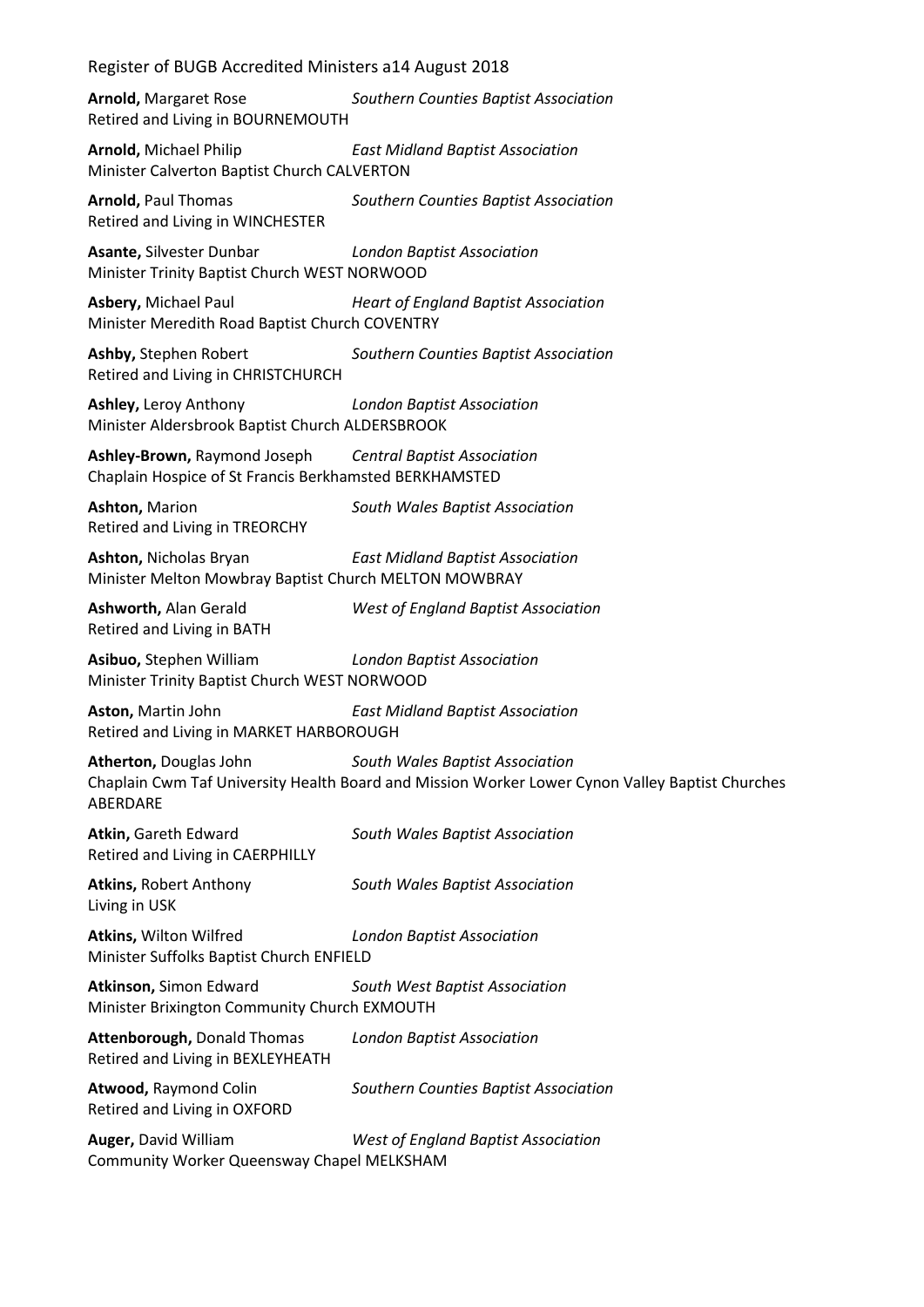**Austin-Sparks,** Stephen *London Baptist Association* Minister Walton Baptist Church WALTON ON THAMES

**Aylward,** Julie Barbara *South Eastern Baptist Association* Minister Borstal Baptist Church ROCHESTER

**Ayo-Isegun,** Triumph *London Baptist Association* Minister Harlington Baptist Church HARLINGTON

**Ayoma,** George Otieno *North Western Baptist Association* Minister Trinity Baptist Church, Fleetwood FLEETWOOD

**Bacon,** Angela Mary *London Baptist Association* Minister Raleigh Park Baptist Church BRIXTON

**Bailey,** David John *Southern Counties Baptist Association* Retired and Living in READING

**Bailyes,** Alan John *South West Baptist Association* Minister Pinhoe Road Baptist Church EXETER

**Baines,** Peter *Gwent [Welsh] Baptist Association* Minister Llanwenarth Baptist Church GOVILON

**Baker,** Andrew John *Southern Counties Baptist Association* Minister Woodley Baptist Church READING

**Baker,** Colin *Southern Counties Baptist Association* Minister Caversham Baptist Church READING

**Baker,** Dane Austen Stewart *South Eastern Baptist Association* Retired and Living in FLEET

**Baker,** David Frank *Central Baptist Association* Retired and Living in RUSHDEN

**Baker,** George Peter *South West Baptist Association* Minister Pinhoe Road Baptist Church EXETER

**Baker,** Helen *Central Baptist Association* Minister Great Missenden Baptist Church GREAT MISSENDEN

**Baker,** Kenneth *Heart of England Baptist Association* Retired and Living in WORCESTER

**Baker,** Patrick John *South Wales Baptist Association* Retired and Living in WAUNCEIRCH

**Baker,** Simeon Thomas *Gwent [Welsh] Baptist Association* Director Baptist Union Of Wales CARMARTHEN

**Baker,** Stephen *South Eastern Baptist Association* Chaplain Kent & Sussex Hospital TUNBRIDGE WELLS

**Baldwin,** Eric Anthony *Eastern Baptist Association* Retired and Living in BRENTWOOD

**Balfour,** George *Eastern Baptist Association* Retired and Living in COLCHESTER

**Ball,** Leslie Walter *Eastern Baptist Association* Retired and Living in WALTON-ON-THE-NAZE

**Ball,** Raymond Edward *Eastern Baptist Association* Retired and Living in BURY ST EDMUNDS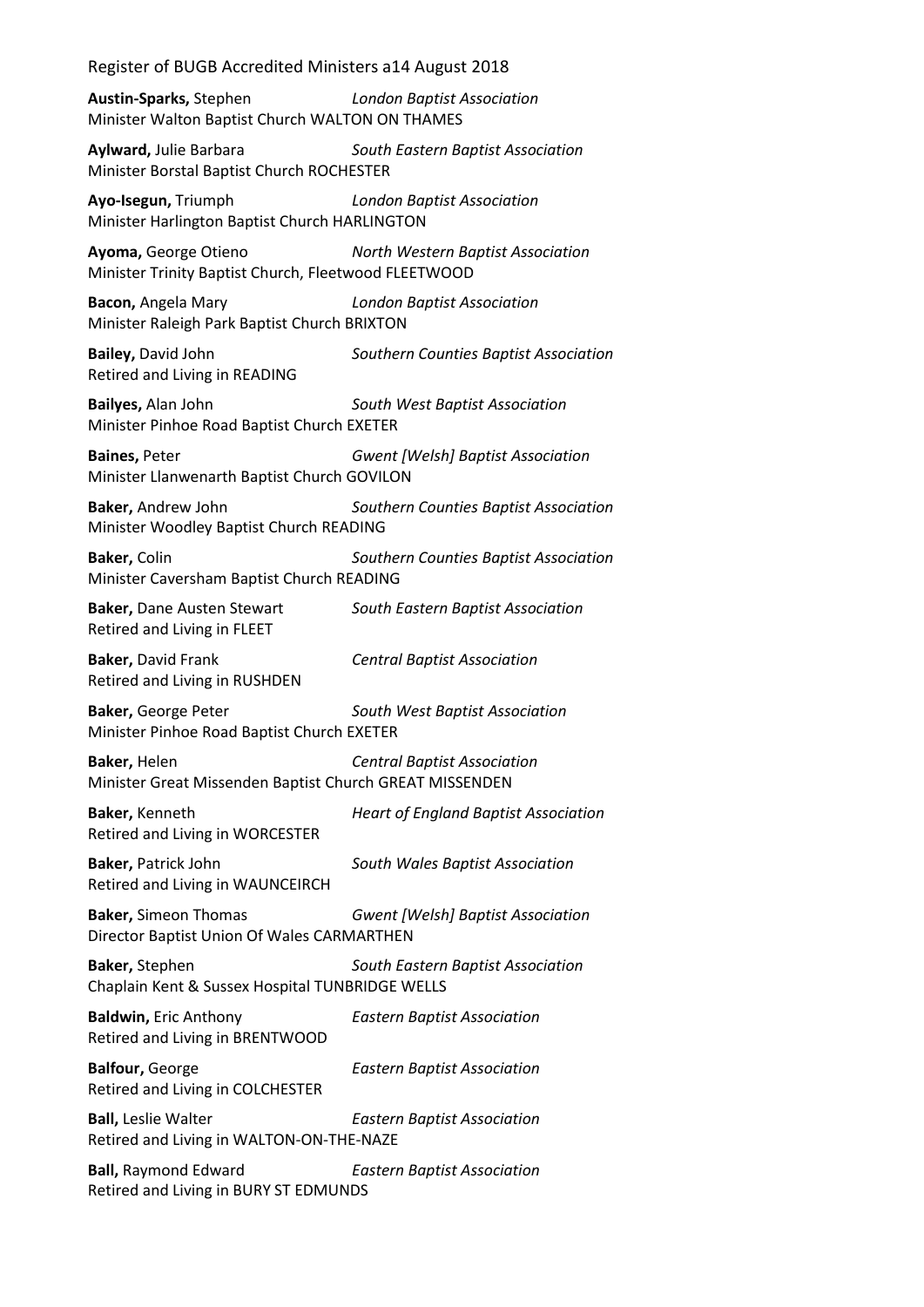**Ballard,** Paul Hardham *East Midland Baptist Association* Retired and Living in PETERBOROUGH

**Band,** Christopher Alan *Southern Counties Baptist Association* Minister Headington Baptist Church OXFORD

**Banfield,** Michael Brian *Southern Counties Baptist Association* Retired and Living in BASINGSTOKE

**Banks,** Andrew Paul *London Baptist Association* Minister Trinity Baptist Church BEXLEYHEATH

**Banks,** Graham *Heart of England Baptist Association* Minister Queens Road Baptist Church COVENTRY

**Banwo,** Olanrewaju Babatunde *North Western Baptist Association* Minister Christway Baptist Church SALFORD

**Barber,** David Robert *Heart of England Baptist Association* Minister New Life Baptist Church, Kings Heath BIRMINGHAM

**Barber,** Stephen *Southern Counties Baptist Association* Minister Orchard Baptist Church BICESTER

**Barclay,** Susan Elizabeth *Yorkshire Baptist Association* Living in RIPON

**Barham,** Ronald George *London Baptist Association* Minister Lordship Lane Baptist Church EAST DULWICH

**Barker,** Brian *Central Baptist Association* Retired and Living in KETTERING

**Barker,** David John *South Eastern Baptist Association* Minister Cheriton Baptist Church FOLKESTONE

**Barker,** Patrick Robert *Central Baptist Association* Minister Park Road Baptist Church RUSHDEN

**Barlow,** Gerald Leeds *London Baptist Association* Retired and Living in NEW BARNET

**Barnard,** Leigh John *Southern Counties Baptist Association* Living in SOUTHAMPTON

**Barnard,** Philip Edward *London Baptist Association* Regional Team Leader London Baptist Association

**Barnes,** David Leonard *South Eastern Baptist Association* Minister Angmering Baptist Church ANGMERING

**Barnett,** Neville John *South Eastern Baptist Association* Retired and Living in BEXHILL-ON-SEA

**Barnett,** Phyllis *London Baptist Association* Chaplain Kings College Hospital NHS Trust LONDON

**Barnwell,** Stephen Paul *East Midland Baptist Association* Minister Oakham Baptist Church OAKHAM

**Barr,** Norman Claude *Heart of England Baptist Association* Retired and Living in RUGBY

**Barrett,** Malcolm John *East Midland Baptist Association* Retired and Living in MARKET HARBOROUGH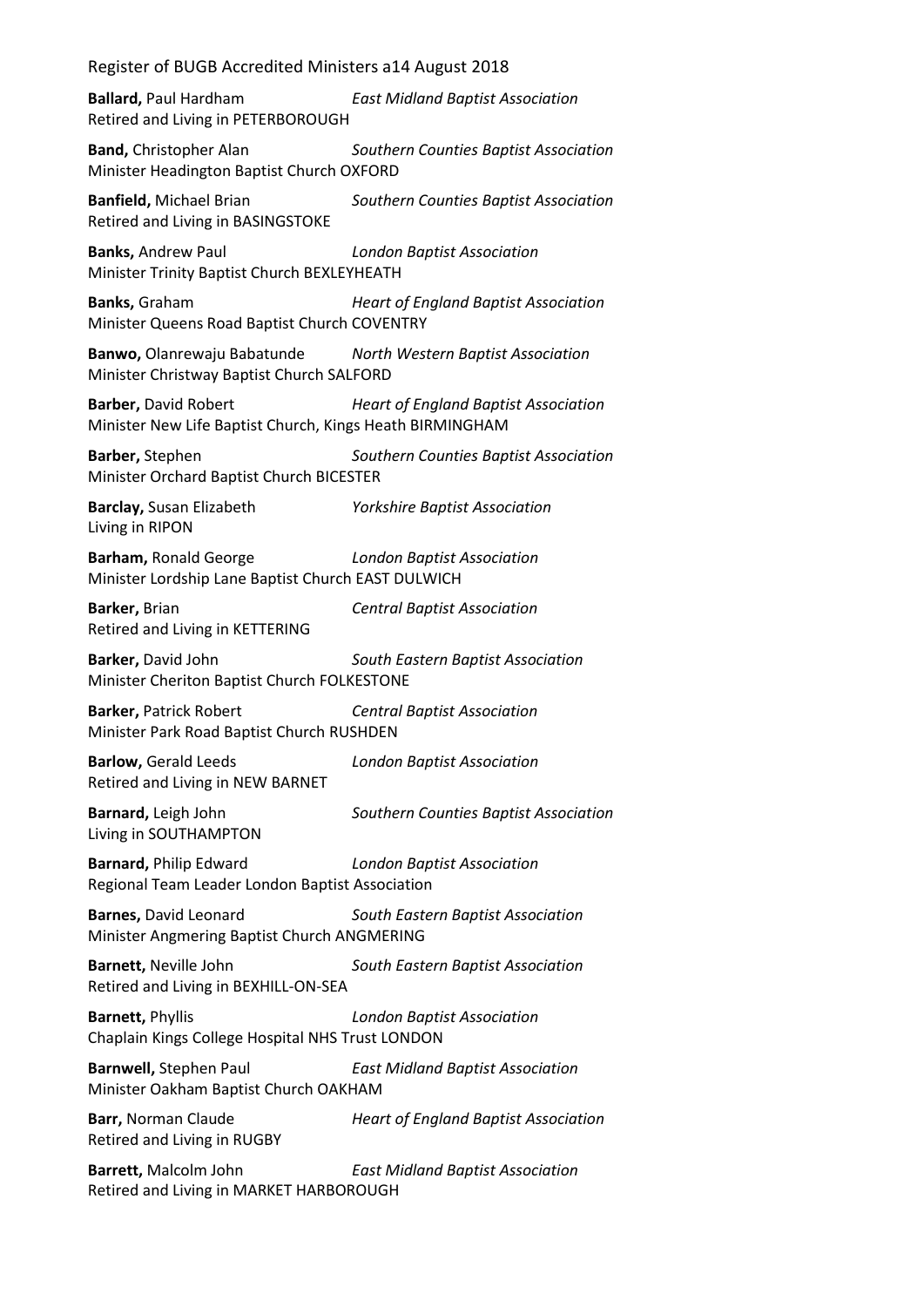| <b>Barron, Barnaby Nicholas</b><br>Pioneer Ministry PORTSMOUTH                            | South West Baptist Association             |
|-------------------------------------------------------------------------------------------|--------------------------------------------|
| Barron, Sara-Jane<br>Pioneer Ministry PORTSMOUTH                                          | South West Baptist Association             |
| Barter, David Graham<br>Retired and Living in WOTTON-UNDER-EDGE                           | <b>West of England Baptist Association</b> |
| Bartlam, Terence Clive<br>Retired and Living in LYTHAM ST ANNES                           | North Western Baptist Association          |
| Bartlett, David Leslie<br>Retired and Living in DARTFORD                                  | <b>London Baptist Association</b>          |
| Bartram, Michael George Francis<br>Retired and Living in ST HELENS                        | North Western Baptist Association          |
| Bass, Colin James<br>Retired and Living in SWINDON                                        | <b>West of England Baptist Association</b> |
| Bassett, Brendan David<br>Minister Victoria Park Baptist Church BRISTOL                   | West of England Baptist Association        |
| <b>Bates, Jonathan Trevor</b><br>Retired and Living in ASHBOCKING                         | <b>Eastern Baptist Association</b>         |
| Battarbee, Patricia<br>Retired and Living in SHEFFIELD                                    | <b>Yorkshire Baptist Association</b>       |
| Batty, lain Lovell<br>Minister Abbey Road Baptist Church ST JOHN'S WOOD                   | <b>London Baptist Association</b>          |
| <b>Baxter, David Robert</b><br>Minister West Malling Baptist Church WEST MALLING          | South Eastern Baptist Association          |
| Baxter, lan Craig<br>Chaplain Blackpool Teaching Hospitals NHS Foundation Trust BLACKPOOL | North Western Baptist Association          |
| Baxter, William Paul<br>Minister Usk Baptist Church USK                                   | South Wales Baptist Association            |
| Bayes, John Frederick<br>Retired and Living in CALVERTON                                  | <b>East Midland Baptist Association</b>    |
| <b>Bayliss, Raymond Francis</b><br>Retired and Living in CANTERBURY                       | South Eastern Baptist Association          |
| Bayona, Jeryl Gesolgon<br>Minister Littlemore Baptist Church OXFORD                       | Southern Counties Baptist Association      |
| Beamish, Robert Leslie<br>Minister Princes Drive Baptist Church COLWYN BAY                | North Western Baptist Association          |
| <b>Beardsley, Robert Graham</b><br>Living in DONCASTER                                    | <b>Yorkshire Baptist Association</b>       |
| Beasley-Murray, Paul<br>Retired and Living in CHELMSFORD                                  | <b>Eastern Baptist Association</b>         |
| Beaumont, Ivor Mark<br>Retired and Living in RUISLIP                                      | <b>London Baptist Association</b>          |
| Beavis, Alan Kenneth<br>Retired and Living in LOUGHTON                                    | <b>London Baptist Association</b>          |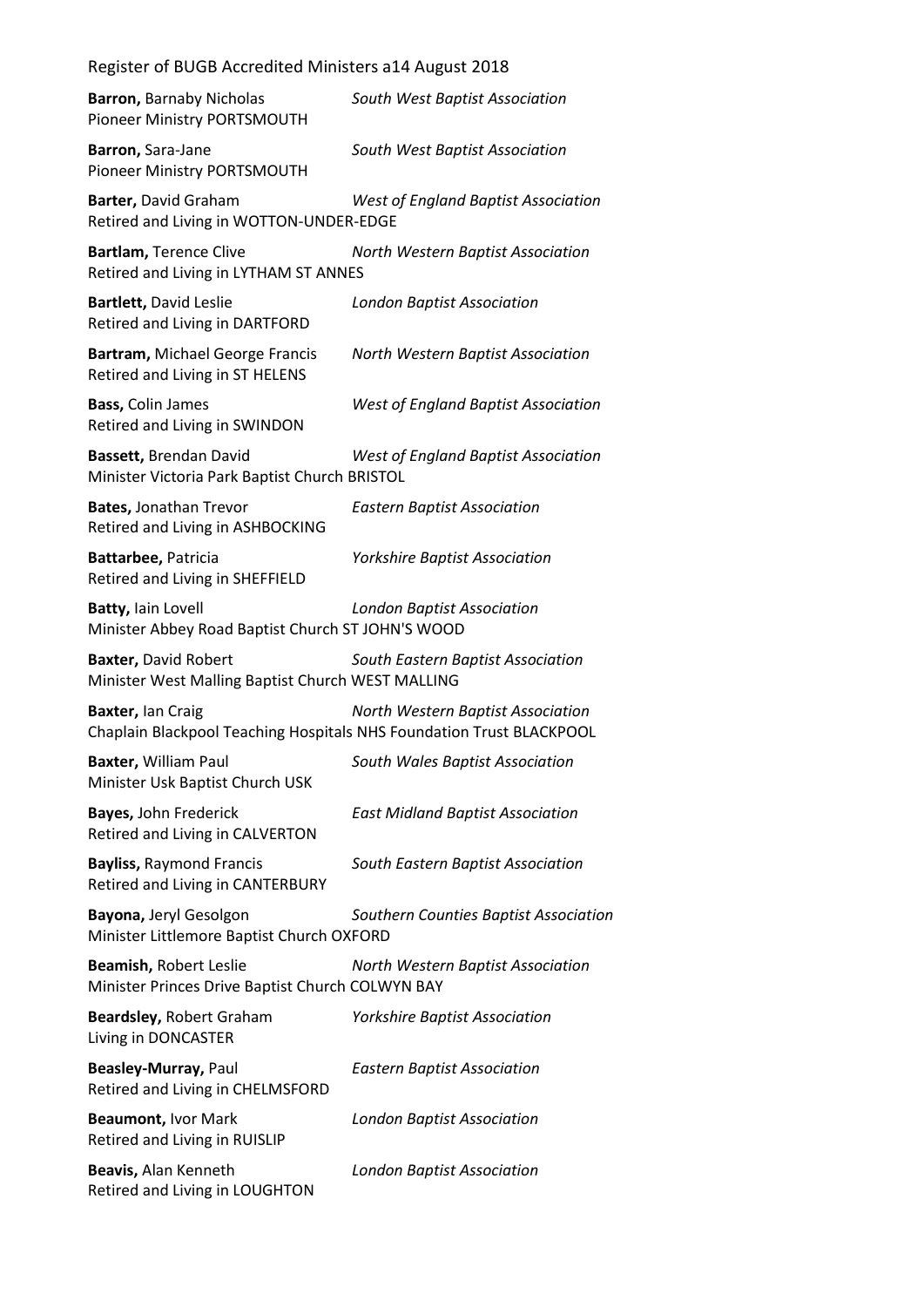**Beazley,** David Philip *South West Baptist Association* Minister and Childrens Worker Sainthill Baptist Church CULLOMPTON

**Beckett,** Daniel Marc *Eastern Baptist Association* Minister Godmanchester Baptist Church GODMANCHESTER

**Beckett,** Trevor Eric *South Eastern Baptist Association* Minister Sheddingdean Baptist Church BURGESS HILL

**Bedford,** Roy Anthony *Radnorshire & Montgomeryshire Baptist Assoc* Minister Nantgwyn And Beulah Baptist Churches RHAYADER

**Bell,** Christopher Marten *Central Baptist Association* Retired and Living in MILTON KEYNES

**Bell,** Ian Coulson *Eastern Baptist Association* Retired and Living in BURY ST EDMUNDS

**Bellingham,** Richard Paul *South Wales Baptist Association* Minister Heads of Valleys Pastorate EBBW VALE

**Bendrey,** Dennis Royston *South West Baptist Association* Retired and Living in HONITON

**Benjamin,** Kenneth Leonard *South Eastern Baptist Association* Minister Chichester Baptist Church CHICHESTER

**Bennett,** Neil Stuart *Heart of England Baptist Association* Minister Ross on Wye Baptist Church ROSS ON WYE

**Bentham,** Stephen John *Heart of England Baptist Association* Minister Smethwick Baptist Church SMETHWICK

**Bentley,** Geoffrey *North Western Baptist Association* Minister Aintree Baptist Church LIVERPOOL

**Bernard,** John Alexander *Southern Counties Baptist Association* Minister Langley Free Church SLOUGH

**Berry,** Alan *Yorkshire Baptist Association* Retired and Living in WAKEFIELD

**Berry,** John Maxwell *South Eastern Baptist Association* Retired and Living in PEVENSEY BAY

**Best,** Alan William *South West Baptist Association* Retired and Living in NEWTON ABBOT

**Beswick,** Arthur Charles *Yorkshire Baptist Association* Retired and Living in SHEFFIELD

**Betteridge,** Alan *Heart of England Baptist Association* Retired and Living in COVENTRY

**Betts,** David John *Central Baptist Association* Retired and Living in NORTHAMPTON

**Bevan,** Andrew John *Southern Counties Baptist Association* Minister Littlemore Baptist Church OXFORD

**Bevan,** Roland Llewellyn *South Eastern Baptist Association* Retired and Living in CRAWLEY

**Beya,** Rashell Amanda *East Midland Baptist Association* Minister Broadway Baptist Church DERBY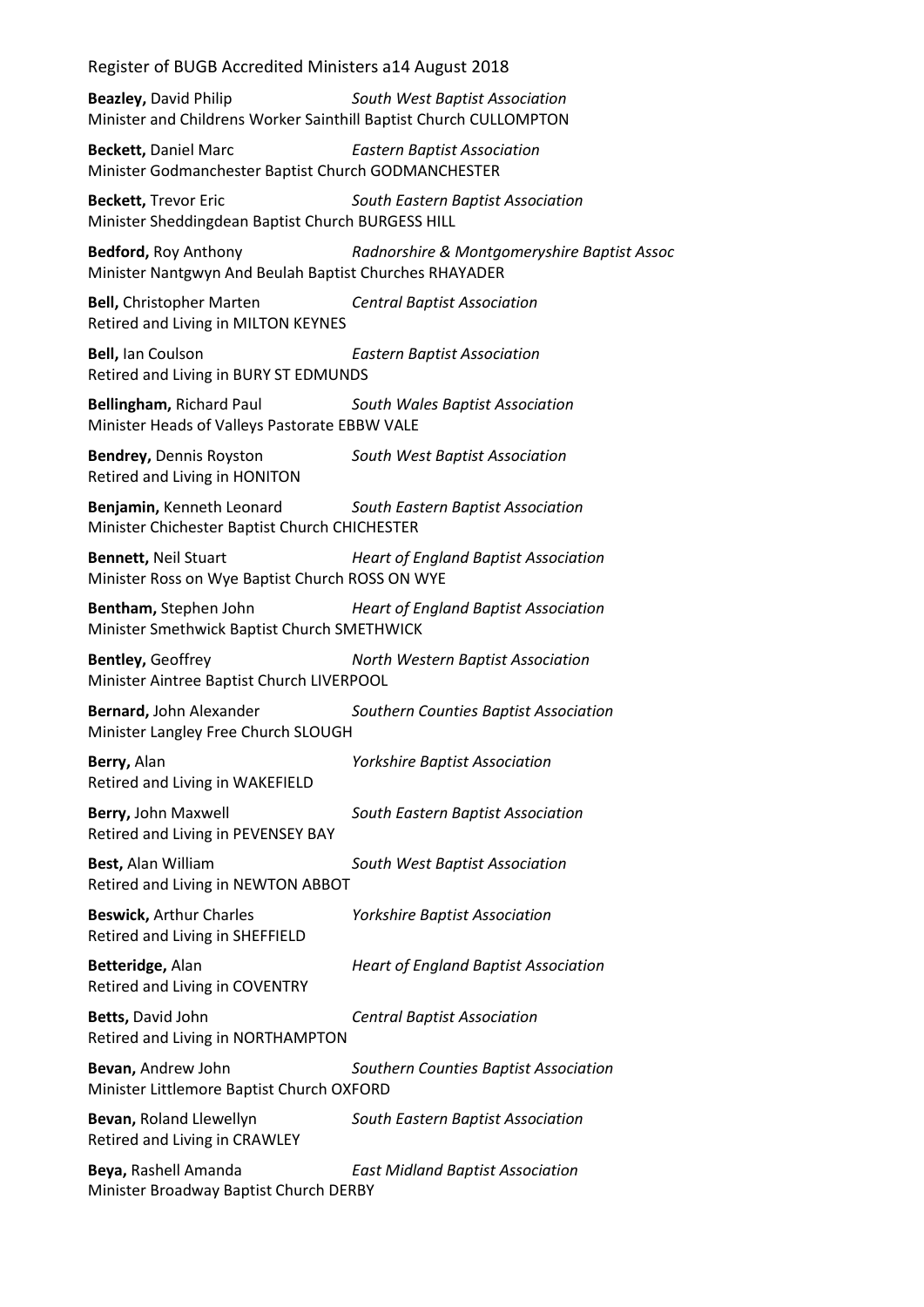| Register of BUGB Accredited Ministers a14 August 2018                                         |                                             |
|-----------------------------------------------------------------------------------------------|---------------------------------------------|
| <b>Biddall, Stephen Alan</b><br>Minister Margate Baptist Church MARGATE                       | South Eastern Baptist Association           |
| Bigham, Gary David<br>Retired and Living in PONTLOTTYN                                        | South Wales Baptist Association             |
| Billingham, John<br>Retired and Living in YORK                                                | <b>Yorkshire Baptist Association</b>        |
| Bingham, Sarah<br>Minister Green Lane Baptist Church WALSALL                                  | <b>Heart of England Baptist Association</b> |
| <b>Binney, James Philip</b><br>Retired and Living in WOKING                                   | South Eastern Baptist Association           |
| Binney, Julia Mary<br>Minister Knaphill Baptist Church WOKING                                 | South Eastern Baptist Association           |
| <b>Binns, Cathryn Elaine</b><br>Minister Denmark Place Baptist Church CAMBERWELL              | <b>London Baptist Association</b>           |
| Birch, Gary James<br>Chaplain HM Forces                                                       |                                             |
| <b>Birch, Geoffrey</b><br>Retired and Living in CAERNARFON                                    | North Western Baptist Association           |
| Birch, Kerry John<br>Minister Ryde Baptist Church RYDE                                        | Southern Counties Baptist Association       |
| <b>Bird, Alan Charles</b><br>Retired and Living in FURZTON                                    | <b>Central Baptist Association</b>          |
| Bird, Christopher John<br>Minister Fleet Baptist Church FLEET                                 | South Eastern Baptist Association           |
| <b>Bird, David Paul</b><br>Retired and Living in NORWICH                                      | <b>Eastern Baptist Association</b>          |
| Birks, Lance Everard<br>Retired and Living in DEREHAM                                         | <b>Eastern Baptist Association</b>          |
| Biro, Zoltan<br>Minister Eynsham Baptist Church EYNSHAM                                       | Southern Counties Baptist Association       |
| Bishop, Brian<br>Minister South Harrow Baptist Church HARROW                                  | <b>London Baptist Association</b>           |
| <b>Bishop, David Christopher</b><br>Minister Basingstoke Baptist Church BASINGSTOKE           | Southern Counties Baptist Association       |
| Bishop, Jonathan Paul<br>Minister Croxley Green Baptist Church RICKMANSWORTH                  | <b>Central Baptist Association</b>          |
| Blackshire, Peter Kenneth<br>Chaplain Heatherwood & Wexham Park NHS Trust WEXHAM              | Southern Counties Baptist Association       |
| <b>Blake-Lobb, Richard Edward</b><br>Minister Yiewsley Baptist Church WEST DRAYTON            | <b>London Baptist Association</b>           |
| <b>Bland, Geoffrey Edward</b><br>Retired and Living in SALTBURN-BY-THE-SEA                    | <b>Northern Baptist Association</b>         |
| <b>Blandford, David John</b><br>Chaplain Avon and Wiltshire Mental Health Partnership SWINDON | <b>West of England Baptist Association</b>  |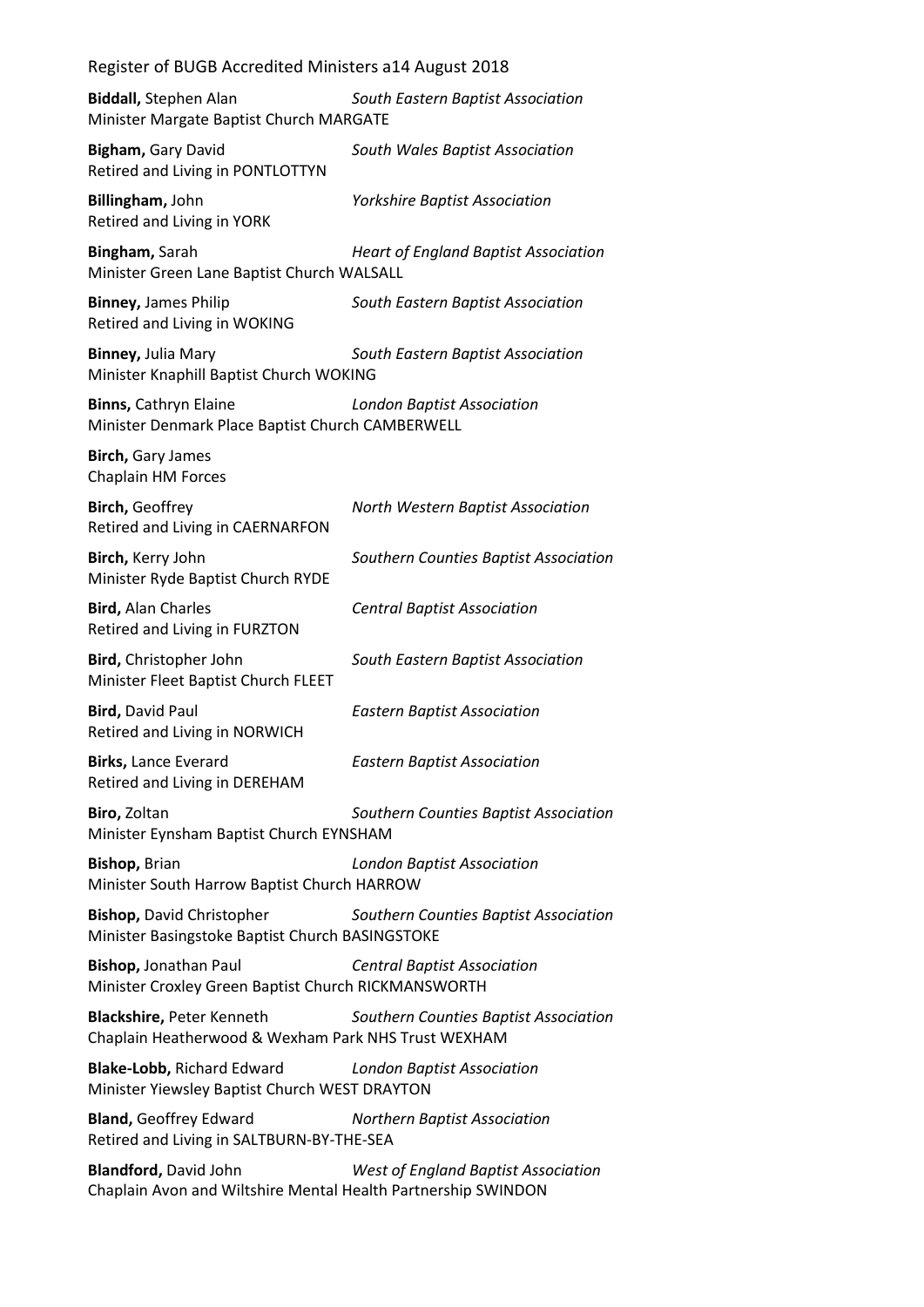**Blaney,** Darren Lloyd Zachary *South Eastern Baptist Association* Minister Herne Bay Baptist Church HERNE BAY

**Blatchford,** Claire Louise *Eastern Baptist Association* Minister Cranham Baptist Church UPMINSTER

**Blizzard,** Charles Philip *South West Baptist Association* Minister Emmanuel Baptist Church FALMOUTH

**Bloice-Smith,** James Stuart *Southern Counties Baptist Association* Minister Headington Baptist Church OXFORD

**Bloomfield,** Samuel Hazlett *North Western Baptist Association* Minister Tanterton Christian Fellowship PRESTON

**Blower,** Stephen Edward *Yorkshire Baptist Association* Co-ordinator Sidewalk Youth Project SCARBOROUGH

**Blundell,** Elaine Mary *East Midland Baptist Association* Living in NOTTINGHAM

**Blyth,** Myra Neill *Southern Counties Baptist Association* Tutor Regent's Park College OXFORD

**Blyth,** Richard John *Eastern Baptist Association* Retired and Living in CAMBRIDGE

**Boakye,** Ebenezer *London Baptist Association* Minister Trinity Baptist Church WEST NORWOOD

**Bochenski,** Michael Ian *East Midland Baptist Association* Retired and Living in NOTTINGHAM

**Boddington,** Alison Jayne *South Eastern Baptist Association* Minister Hawkinge Baptist Church HAWKINGE

**Boddington,** Edwin Arthur *Heart of England Baptist Association* Retired and Living in BIRMINGHAM

**Bodicoat,** Norman Frank *South Wales Baptist Association* Retired and Living in BUILTH WELLS

**Bodington,** Simon Philip *South Eastern Baptist Association* Retired and Living in GODALMING

**Bolton,** Raymond Charles *Eastern Baptist Association* Retired and Living in BILLERICAY

**Bond,** Barbara Moreen *Central Baptist Association* Retired and Living in LUTON

**Bond,** Colin David *East Midland Baptist Association* Retired and Living in DERBY

**Bone,** Jacqueline Marianne *London Baptist Association* Minister Surbiton New Life Baptist Church and Chaplain YMCA SURBITON

**Bonson,** George William *North Western Baptist Association* Retired and Living in ATHERTON

**Booth,** James Maurice *North Western Baptist Association* Minister Nelson Baptist Church and Briercliffe Road Baptist/Methodist Church NELSON

**Booth,** Richard Arthur *North Western Baptist Association* Minister Sion Baptist Church BURNLEY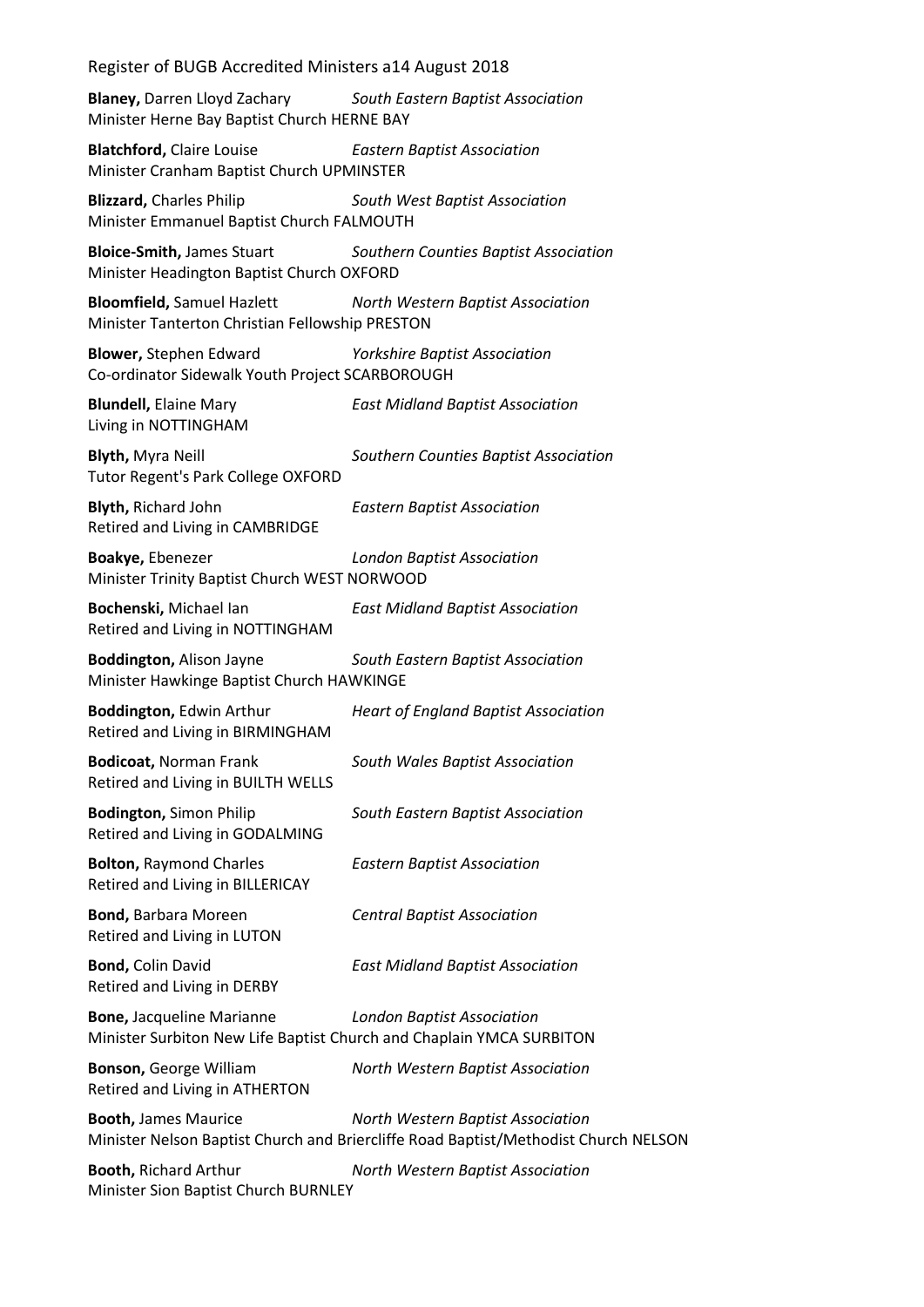**Borlace,** Roger *North Western Baptist Association* Retired and Living in MENAI BRIDGE

**Borlase,** Jason Paul *Heart of England Baptist Association* Minister Kidderminster Baptist Church KIDDERMINSTER

**Bostridge,** Carol Ann *London Baptist Association* Portfolio Ministry LONDON

**Bottoms,** Ruth Anne *Central Baptist Association*

Tutor Regent's Park College and Chaplain West London Mission OXFORD

**Boulton,** Alison Jane *Southern Counties Baptist Association* Minister Wichelstowe: The Stowe and Regional Minister SCBA

**Bousfield,** David John *South Eastern Baptist Association* Minister Strood Gospel Mission Church STROOD

**Bowden,** Colin Michael *East Midland Baptist Association* Minister Burgh Baptist Church BURGH

**Bowers,** Christopher Alan *Southern Counties Baptist Association* Retired and Living in WATERLOOVILLE

**Bowman,** Thomas Eugene *Central Baptist Association* Retired and Living in NORTHAMPTON

**Bowtell,** Leroy David *North Western Baptist Association* Minister Rosehill Baptist Church and Haslingden Baptist Church BURNLEY

Retired and Living in WIRRAL

**Bowyer,** Alan Ernest *North Western Baptist Association*

**Boxwell,** John Whiteheart *Central Baptist Association* Retired and Living in BUCKINGHAM

**Boyce,** Jonathan Ian *South Eastern Baptist Association* Chaplain Royal Alexandra and Albert School REIGATE

**Boyden,** Jeffrey Paul *East Midland Baptist Association* Retired and Living in SLEAFORD

**Boyers,** John Kirman *North Western Baptist Association* Retired and Living in SALE

**Boyers,** Jonathan James *North Western Baptist Association* Minister The Peoples Church and Regional Role NWBA MANCHESTER

**Bracewell,** Kathryn Ann *Southern Counties Baptist Association* Minister Windsor Baptist Church WINDSOR

**Bradbury,** John *North Western Baptist Association* Minister Farnworth Baptist Church FARNWORTH

**Bradley,** Cecil James Retired and Living in BRIDGE OF WEIR

**Bradley,** Matthew George *South West Baptist Association* Minister Creech St Michael Baptist Church CREECH ST MICHAEL

**Bradshaw,** Michael John *Eastern Baptist Association* Retired and Living in WALTON ON THE NAZE

**Bradshaw,** Nicholas Charles *South Wales Baptist Association* Regional Team Leader South Wales Baptist Association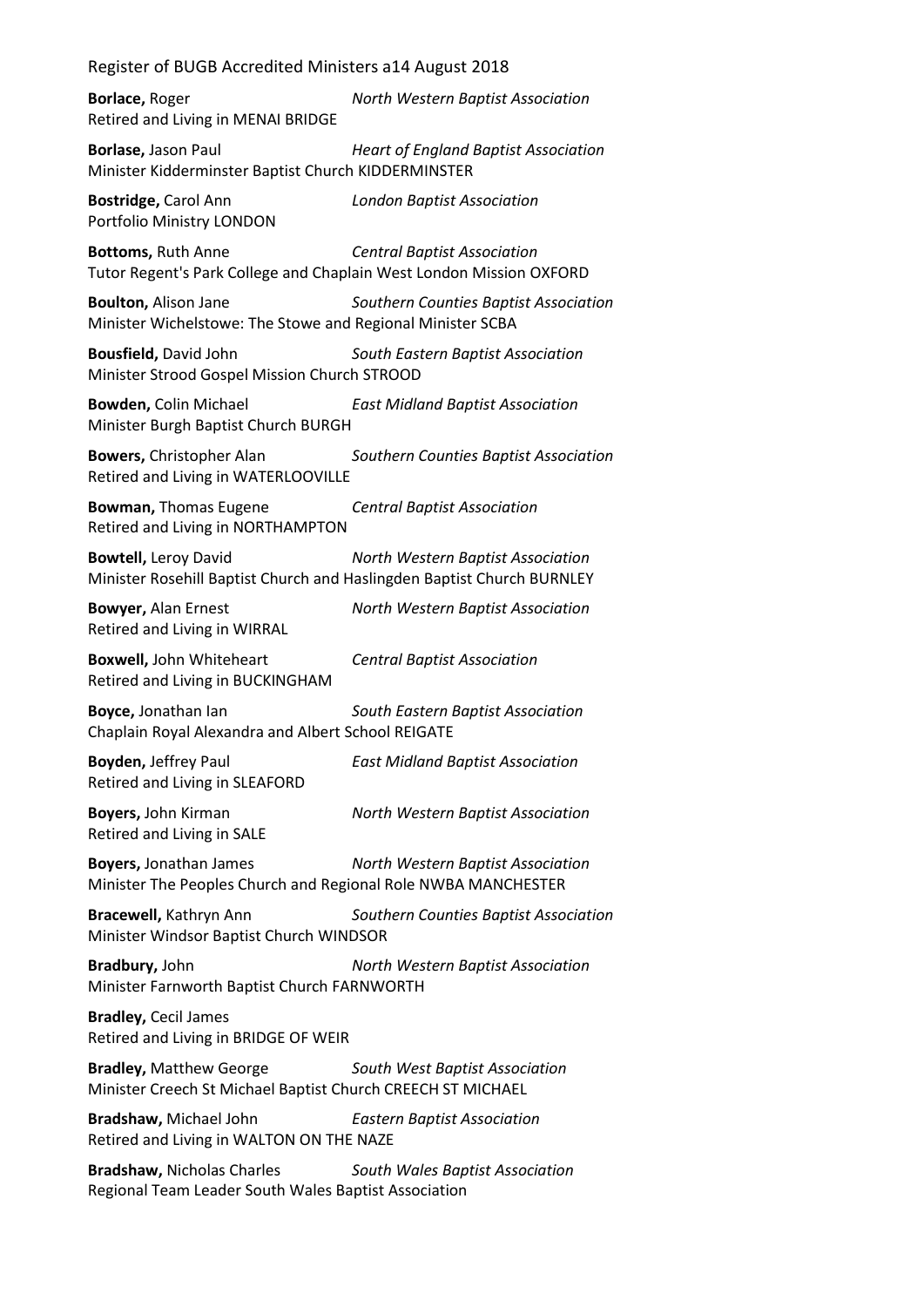| Bramwell, Jonathan Paul<br>Minister Lymm Baptist Church LYMM                                                 | North Western Baptist Association           |
|--------------------------------------------------------------------------------------------------------------|---------------------------------------------|
| Brand, Alan John<br>Minister RENEW Church BOTTISHAM                                                          | <b>Eastern Baptist Association</b>          |
| <b>Brand, Gordon Peter</b><br>Retired and Living in TAUNTON                                                  | South West Baptist Association              |
| Brandham, John Franklyn<br>Retired and Living in TONBRIDGE                                                   | South Eastern Baptist Association           |
| Braund, Russell John<br>Minister Emmanuel Baptist Church GRAVESEND                                           | South Eastern Baptist Association           |
| Brawn, Michael John<br>Retired and Living in MANCHESTER                                                      | North Western Baptist Association           |
| <b>Brawn, Simon Peter</b><br>Minister Harpurhey Community Church MANCHESTER                                  | North Western Baptist Association           |
| Bray, Eric Leslie<br>Retired and Living in WITHINGTON                                                        | North Western Baptist Association           |
| Bray, Michael Leonard<br>Retired and Living in FOREST HILL                                                   | <b>London Baptist Association</b>           |
| <b>Brewer, Peter David</b><br>Retired and Living in CLEVEDON                                                 | <b>West of England Baptist Association</b>  |
| Brewster, John<br>Minister The Well, Retford Baptist Church RETFORD                                          | <b>East Midland Baptist Association</b>     |
| Bridger, John Roderick<br>Retired and Living in ROMSEY                                                       | Southern Counties Baptist Association       |
| <b>Bridges, Neale</b><br>Minister Jerusalem Baptist Church BRITON FERRY                                      | South Wales Baptist Association             |
| <b>Bridle, Donald</b><br>Retired and Living in WEYMOUTH                                                      | Southern Counties Baptist Association       |
| Briggs, John William<br>Retired and Living in WALTON ON THE NAZE                                             | <b>Eastern Baptist Association</b>          |
| Bright, Timothy Stuart Alexander Eastern Baptist Association<br>Minister King's Church Mildenhall MILDENHALL |                                             |
| Brighton, Neil John<br>Mission Worker BMS World Mission SOUTH AMERICA                                        | North Western Baptist Association           |
| <b>Brignall, Eric William</b><br>Retired and Living in BOURNEMOUTH                                           | Southern Counties Baptist Association       |
| <b>Bristow, Christopher George</b><br>Retired and Living in DUDLEY                                           | <b>Heart of England Baptist Association</b> |
| Bristow, Joan Helen<br>Retired and Living in HAYWARDS HEATH                                                  | South Eastern Baptist Association           |
| Britten, Lynn<br>Minister Christchurch Hall Green BIRMINGHAM                                                 | <b>Heart of England Baptist Association</b> |
| <b>Broadhurst, Terry Alan</b><br>Minister Bethesda Baptist Church HAVERFORDWEST                              | Pembrokeshire Baptist Association           |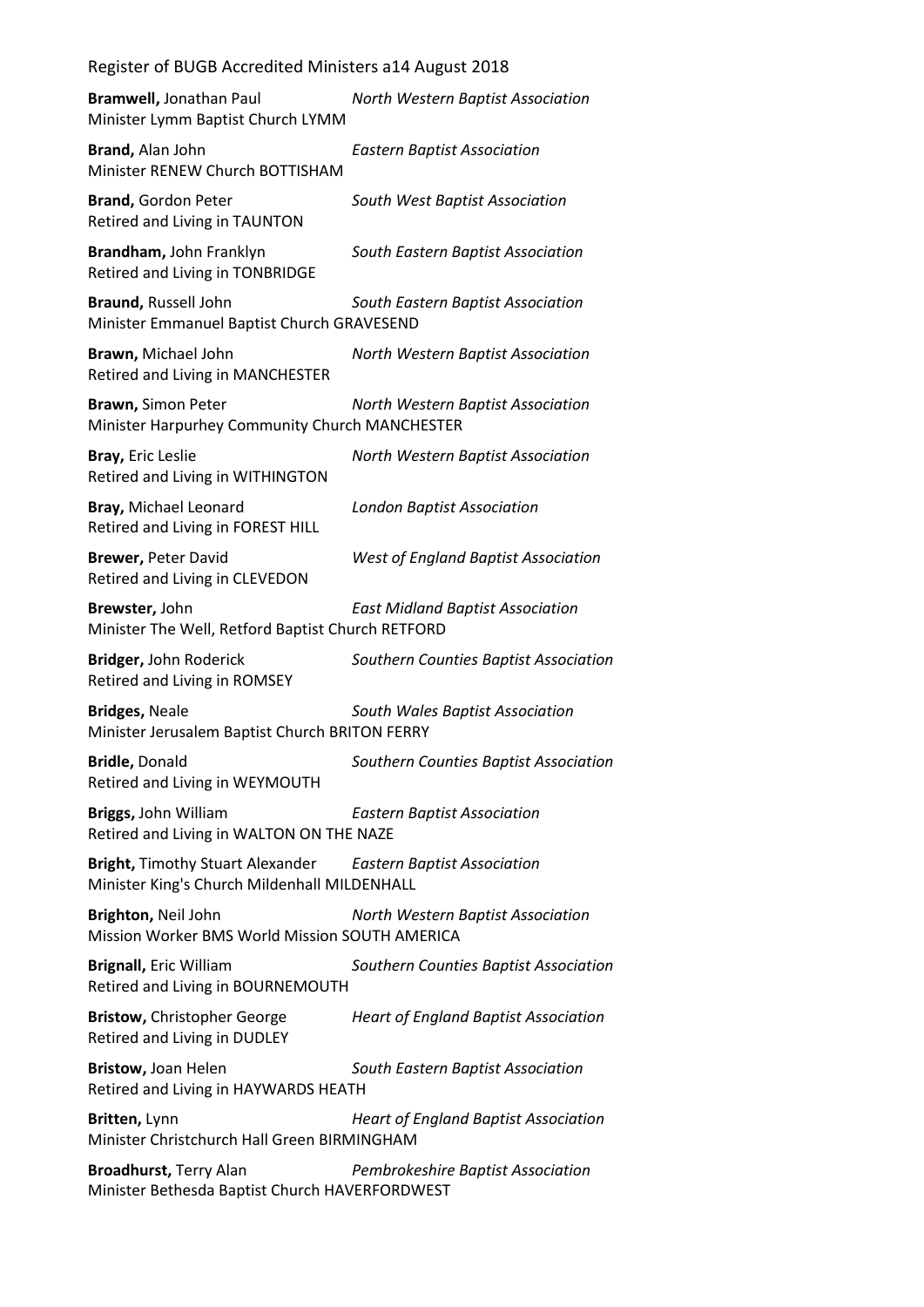**Broadhurst,** Vilma *Eastern Baptist Association* Spiritual Director HUNTINGDON **Brobbey,** Charles Owusu *London Baptist Association* Minister Braemar Avenue Baptist Church WOOD GREEN **Brockway,** Christopher John *Southern Counties Baptist Association* Minister Christchurch Baptist Church CHRISTCHURCH **Brookes,** Brian Harry Vickery *East Midland Baptist Association* Retired and Living in KIRBY MUXLOE **Brookes,** Frederick James *South Eastern Baptist Association* Minister New Hope Baptist Church EASTBOURNE **Brookes,** Matthew *Heart of England Baptist Association* Minister Darkhouse Baptist Church BILSTON **Brown,** Arthur Humfrey Baillie Mission Worker BMS World Mission, Middle East **Brown,** Conway Carrington Russell *South Eastern Baptist Association* Retired and Living in FLEET **Brown,** Daniel William *London Baptist Association* Minister Orpington Baptist Church ORPINGTON **Brown,** Dawn *West of England Baptist Association* Spiritual Director BURNHAM-ON-SEA **Brown,** James Owen George *South Wales Baptist Association* Retired and Living in PORTHCAWL **Brown,** Jeremy Fraser *Eastern Baptist Association* Minister Colchester Road Baptist Church IPSWICH **Brown,** Jeremy Travice *South West Baptist Association* Minister Preston Baptist Church PAIGNTON **Brown,** Malcolm Courtney *East Midland Baptist Association* Retired and Living in DERBY **Brown,** Michael Tom *West of England Baptist Association* Retired and Living in CHIPPING SODBURY **Brown,** Randal William Edward Retired and Living in LISBURN **Brown,** Raymond *Eastern Baptist Association* Retired and Living in CAMBRIDGE **Brownlee,** Graham George Lewis *Yorkshire Baptist Association* Minister Moortown Baptist Church LEEDS **Brownnutt,** David Frederick *South Wales Baptist Association* Retired and Living in TREORCHY **Bryan,** Pamela *East Midland Baptist Association* Retired and Living in LEICESTER **Buckley,** James *East Midland Baptist Association* Retired and Living in BOURNE

**Bugg,** Jonathan *Heart of England Baptist Association* Minister Manor Court Baptist Church NUNEATON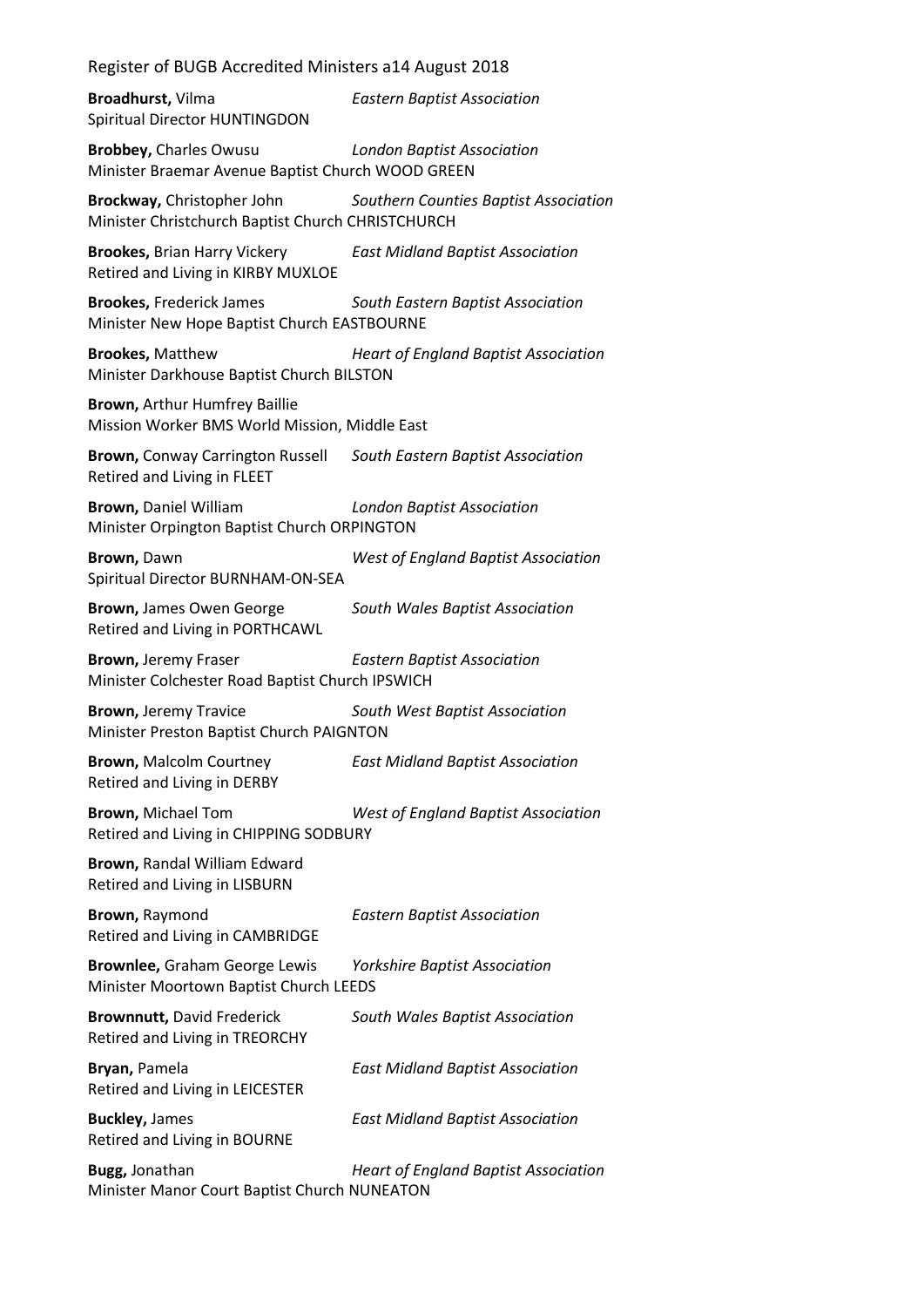**Buie,** Jacqueline Mary *Central Baptist Association* Minister Gold Hill Baptist Church CHALFONT ST PETER

**Bunce,** Ian John *Eastern Baptist Association* Minister Romford Baptist Church ROMFORD

**Bunce,** Vikki Joanne *Eastern Baptist Association* Minister Romford Baptist Church ROMFORD

**Burbridge,** Mark Jonathan *Southern Counties Baptist Association* Retired and Living in CHIPPING NORTON

**Burdett,** Kevin Robin *Eastern Baptist Association* Retired and Living in HUNTINGDON

**Burfoot,** Richard James *Southern Counties Baptist Association* Minister West Cliff Baptist Church BOURNEMOUTH

**Burge,** Nigel David *South Wales Baptist Association* Retired and Living in MONMOUTH

**Burke,** Leroy Rickcanta *London Baptist Association* Minister Battersea Chapel BATTERSEA

**Burleigh,** Mark Adrian *East Midland Baptist Association* Chaplain University Hospitals Of Leicester NHS Trust LEICESTER

**Burley,** Ian Douglas *Yorkshire Baptist Association* Retired and Living in HUDDERSFIELD

**Burn,** Laurence Stephen *South West Baptist Association* Minister Fivehead Baptist Church FIVEHEAD

**Burnard,** Clive Gregory *South West Baptist Association* Minister Mutley Baptist Church PLYMOUTH

**Burnham,** Andrew James *London Baptist Association* Minister Bromley Baptist Church BROMLEY

**Burnish,** Paul Robert George *Southern Counties Baptist Association* Minister Lyndhurst Baptist Church LYNDHURST

**Burns,** Peter Mark James *West of England Baptist Association* Minister Nailsea Baptist Church NAILSEA

**Burns,** Philip *Yorkshire Baptist Association* Minister Skipton Baptist Church SKIPTON

**Burrell,** Alan *Heart of England Baptist Association* Retired and Living in NEWCASTLE-UNDER-LYME

**Burrough,** Jonathan Paul *Eastern Baptist Association* Retired and Living in HAUXTON

**Burrows,** David Roy *East Midland Baptist Association* Chaplain Kings Mill Hospital MANSFIELD

**Burrows,** Edward William Retired and Living in GLASGOW

**Burrows,** Elaine Alison *East Midland Baptist Association* Living in NOTTINGHAM

**Burt,** Timothy Charles *Heart of England Baptist Association* Retired and Living in STOURPORT-ON-SEVERN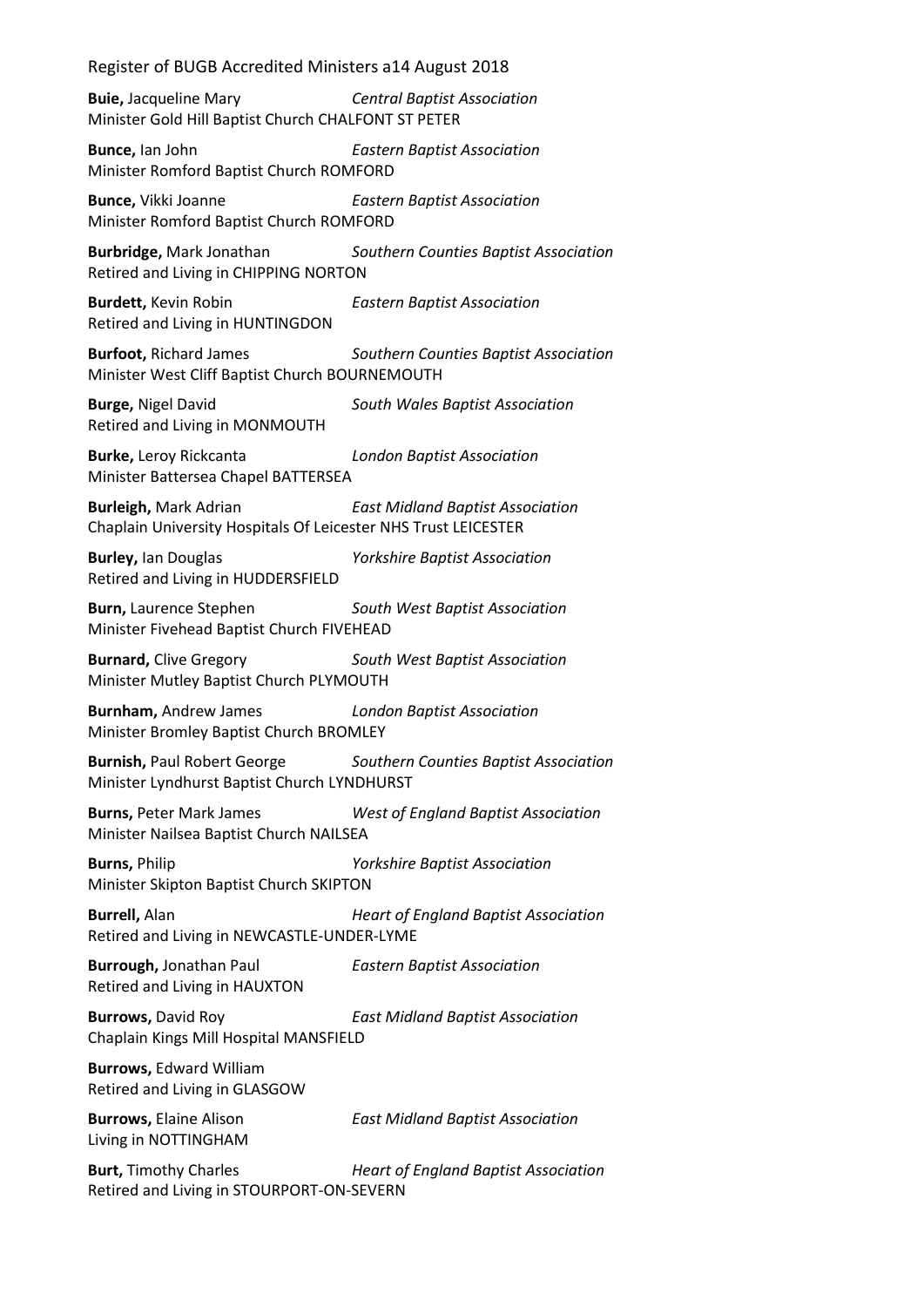**Bush,** Jonathan Stephen *Southern Counties Baptist Association* Chaplain Broadmoor Hospital CROWTHORNE

**Bush,** Timothy Paul *Heart of England Baptist Association* Chaplain Severn Hospice TELFORD

**Butcher,** David Robert *East Midland Baptist Association* Retired and Living in BAGWORTH

**Butchers,** Peter James *South Eastern Baptist Association* Minister Upper Beeding Baptist Church UPPER BEEDING

**Butler,** Alan William *West of England Baptist Association* Retired and Living in BATH

**Bygrave,** Winston Joseph *London Baptist Association* Minister West Hendon Baptist Church WEST HENDON

**Caddick,** Michael Frederick *South West Baptist Association* Retired and Living in FALMOUTH

**Calder,** Stephen *London Baptist Association* Minister Brandon Baptist Church CAMBERWELL

**Caldwell,** Andrew Douglas *South Eastern Baptist Association* Minister Welcome Baptist Church HEATHFIELD

**Calver,** Anne Elizabeth *London Baptist Association* Minister Stanmore Baptist Church STANMORE

**Calver,** Gavin Jonathan Eric *London Baptist Association* Director Evangelical Alliance NORTHWOOD

**Campbell,** Donald John Morison *Heart of England Baptist Association* Minister Sutton Coldfield Baptist Church SUTTON COLDFIELD

**Campbell,** Joseph Gordon *Central Baptist Association* Retired and Living in WELLINGBOROUGH

**Campbell,** Peter Galbraith *Eastern Baptist Association* Prison Chaplaincy NEWMARKET

**Campbell,** Robert Alastair *Southern Counties Baptist Association* Retired and Living in WANTAGE

**Campion,** Paul Herbert Frank *Heart of England Baptist Association* Minister Shirley Baptist Church SOLIHULL

**Campion,** Philip John *Southern Counties Baptist Association* Retired and Living in BOURNEMOUTH

**Cannon,** Glenn Stewart *Yorkshire Baptist Association* Minister Scapegoat Hill Baptist Church HUDDERSFIELD

**Caplen,** Lindsay Andrea *Eastern Baptist Association* Consultant London Institute for Contemporary Christianity CHELMSFORD

**Cardy,** Aubrey Royston *Eastern Baptist Association* Retired and Living in FRINTON ON SEA

**Cargill,** James Renton *Northern Baptist Association* Retired and Living in MIDDLESBROUGH

**Carpenter,** Barbara Jane *South West Baptist Association* Chaplain Lee Abbey Fellowship LYNTON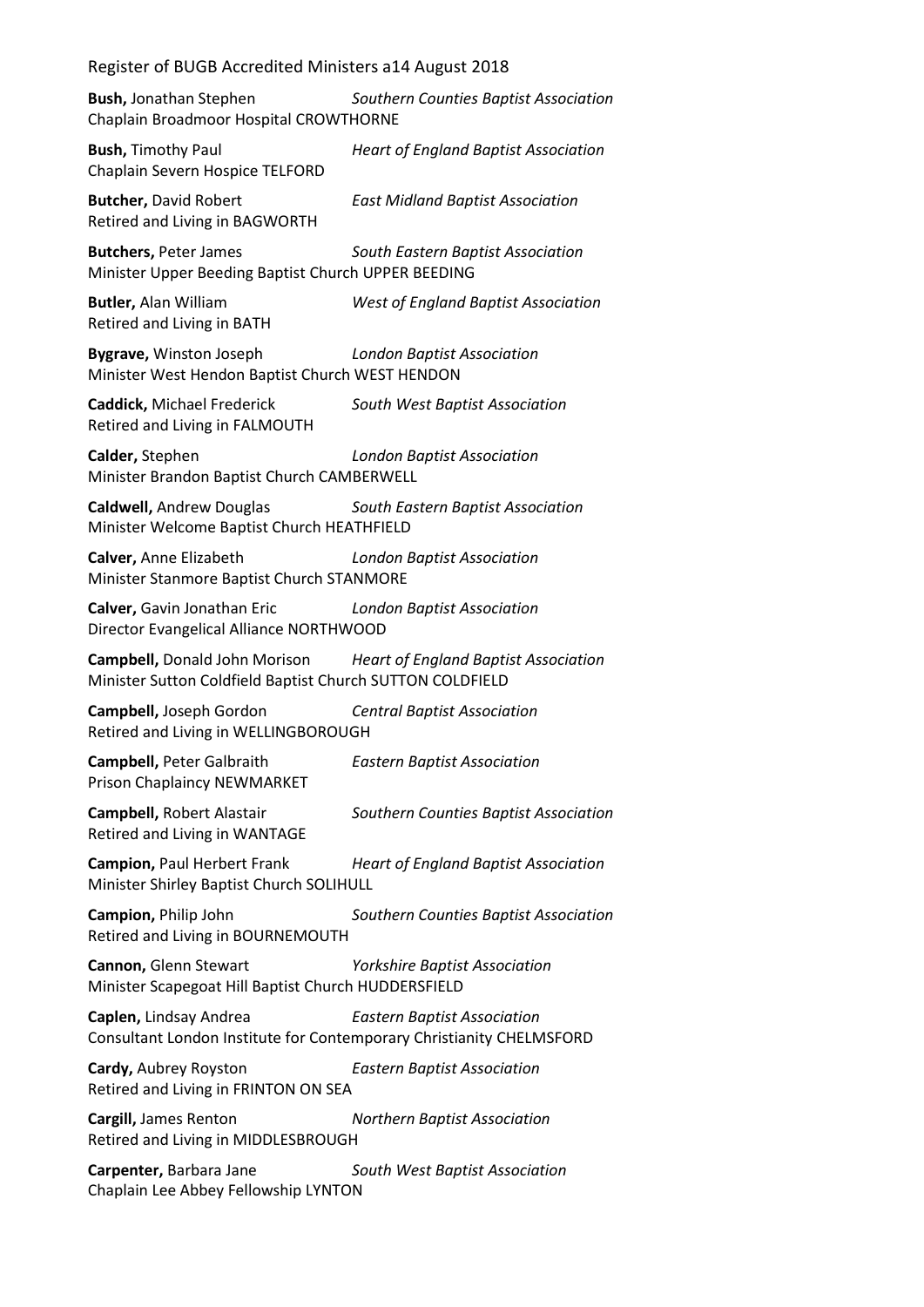| Register of BUGB Accredited Ministers a14 August 2018                        |                                             |  |
|------------------------------------------------------------------------------|---------------------------------------------|--|
| Carpenter, Brian Percy<br>Retired and Living in KEIGHLEY                     | <b>Yorkshire Baptist Association</b>        |  |
| Carpenter, Gavin Mark<br>Minister Earlsfield Baptist Church EARLSFIELD       | <b>London Baptist Association</b>           |  |
| Carr, Scott George<br>Living in DUNSTABLE                                    | <b>Central Baptist Association</b>          |  |
| <b>Carroll, Malcolm Clive</b><br>Retired and Living in CAERSWS               | South Wales Baptist Association             |  |
| Carter, Anne Margaret<br>Retired and Living in THATCHAM                      | Southern Counties Baptist Association       |  |
| Carter, Matthew Ian<br>Minister Halton Baptist Church HALTON                 | South Eastern Baptist Association           |  |
| Carter, Paul Michael<br>Minister Salisbury Road Baptist Church PLYMOUTH      | South West Baptist Association              |  |
| Carter, Sean Michael<br>Minister Halstead Baptist Church HALSTEAD            | <b>Eastern Baptist Association</b>          |  |
| Carter, Timothy Leonard<br>Minister Brighton Road Baptist Church HORSHAM     | South Eastern Baptist Association           |  |
| Cartledge, Robert Joseph<br>Retired and Living in HIGH PEAK                  | North Western Baptist Association           |  |
| Cartwright, Colin Alexander<br>Minister Carey Baptist Church HEMEL HEMPSTEAD | <b>Central Baptist Association</b>          |  |
| Cartwright, Joseph Charles<br>Retired and Living in FOREST HALL              | <b>Northern Baptist Association</b>         |  |
| Carver, Simon John<br>Minister Dagnall Street Baptist Church ST ALBANS       | <b>Central Baptist Association</b>          |  |
| Casey, Trevor John<br>Minister Sussex Street Christian Centre RHYL           | North Western Baptist Association           |  |
| Casley, Robert Anthony<br>Retired and Living in WESTON SUPER MARE            | <b>West of England Baptist Association</b>  |  |
| Cattermole, Paul Gordon<br>Retired and Living in MONTACUTE                   | South West Baptist Association              |  |
| Cave, Roy<br>Retired and Living in WESTBURY-ON-TRYM                          | <b>West of England Baptist Association</b>  |  |
| Cave, Stephen John<br>Minister Queens Road Baptist Church BROADSTAIRS        | South Eastern Baptist Association           |  |
| Ceaser, Martin Stanbridge<br>Minister Crowthorne Baptist Church CROWTHORNE   | Southern Counties Baptist Association       |  |
| Cervantes, Nancy<br>Retired and Living in RUGBY                              | <b>Heart of England Baptist Association</b> |  |
| Chadwick-Down, Glenda Beryl<br>Minister Teignmouth Baptist Church TEIGNMOUTH | South West Baptist Association              |  |
| Chalke, Stephen John<br>Minister Oasis Church Waterloo LAMBETH               | <b>London Baptist Association</b>           |  |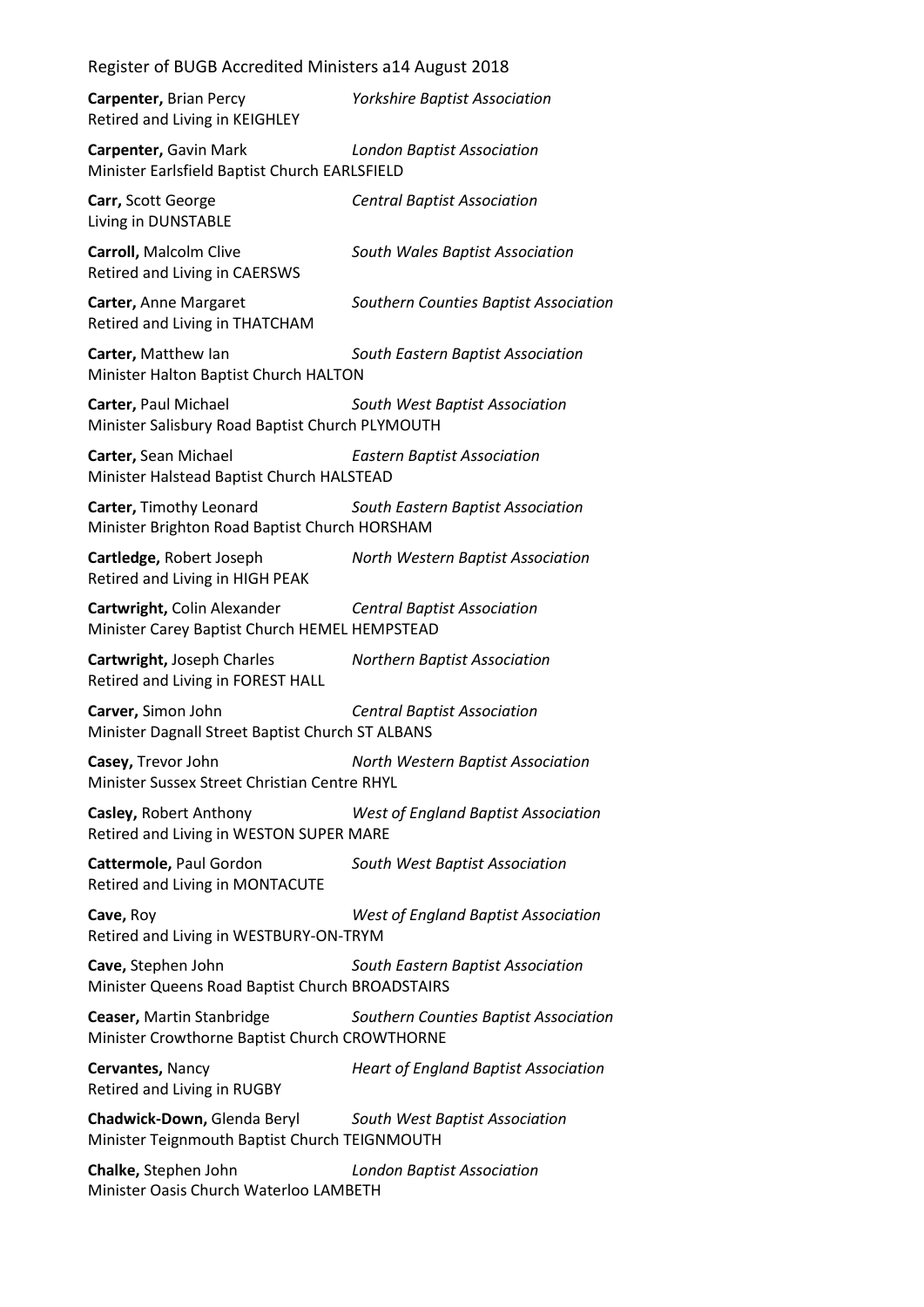| Register of BUGB Accredited Ministers a14 August 2018 |                                   |
|-------------------------------------------------------|-----------------------------------|
| <b>Chambers, Meldine Mardelle</b>                     | <b>London Baptist Association</b> |

**Champion,** David Anthony *Eastern Baptist Association* Retired and Living in THETFORD

Living in SOUTH NORWOOD

**Chandler,** John Eric *South Eastern Baptist Association* Retired and Living in CHICHESTER

**Chapman,** James Hugh Alexander *Yorkshire Baptist Association* Minister Cemetery Road Baptist Church SHEFFIELD

**Chapman,** Kenneth Lawrence *South Eastern Baptist Association* Retired and Living in TENTERDEN

**Chauhan,** Jayesh *Heart of England Baptist Association* Chaplain George Eliot Hospital NHS Trust NUNEATON

**Chawner,** David John *Central Baptist Association* Retired and Living in NORTHAMPTON

**Cheedy,** Gareth Steven *South Wales Baptist Association* Minister Ammanford Baptist Church AMMANFORD

**Cheesman,** Barry *Eastern Baptist Association* Minister Braintree Baptist Church BRAINTREE

**Cheprasov,** Timofey *North Western Baptist Association* Minister Bury Baptist Church BURY

**Chesworth,** Ann Louise *Yorkshire Baptist Association* Minister Harrogate Baptist Church HARROGATE

**Chevill,** Peter Dennis *Eastern Baptist Association* Retired and Living in CLACTON ON SEA

**Chevill,** Simon James *South West Baptist Association* Retired and Living in FALMOUTH

**Chilvers,** Derek John *Eastern Baptist Association* Retired and Living in IPSWICH

**Cho,** Peter *Gwent [Welsh] Baptist Association* Minister Tabernacle Baptist Church NEWBRIDGE

**Chonka,** Clifford Daniel *South Wales Baptist Association* Retired and Living in NEWPORT

**Christian,** Steven Ian Peter *West of England Baptist Association* Minister Clarence Park Baptist Church WESTON SUPER MARE

**Christie,** Susan Fiona *East Midland Baptist Association* Living in LINCOLN

**Christine,** Stuart Blair *North Western Baptist Association* Retired and Living in WYTHENSHAWE

**Churchill,** Leslie Stephen *Yorkshire Baptist Association* Retired and Living in DONCASTER

**Cirtina,** Emilian *North Western Baptist Association* Minister Lancaster Baptist Church LANCASTER

**Clack,** Linda Grace *North Western Baptist Association* Minister Union Street Baptist Church CREWE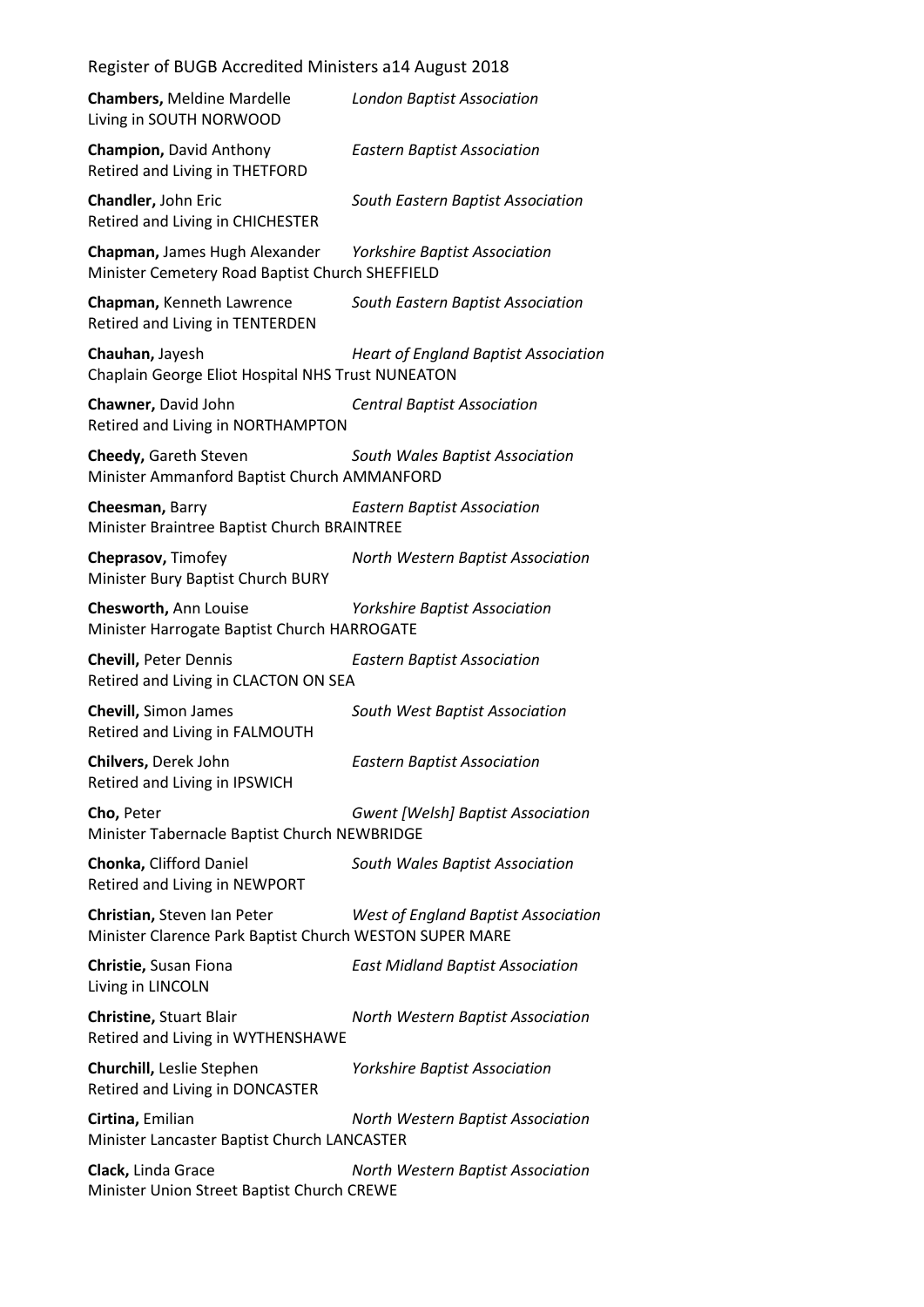| Register of BUGB Accredited Ministers a14 August 2018                                                          |                                             |  |
|----------------------------------------------------------------------------------------------------------------|---------------------------------------------|--|
| Clark, Alistair Verne<br>Retired and Living in THORNLIEBANK                                                    |                                             |  |
| Clark, Barry Austen<br>Retired and Living in HARBORNE                                                          | <b>Heart of England Baptist Association</b> |  |
| <b>Clark, Bernard Charles</b><br>Minister The Word on the Street GILLINGHAM                                    | South Eastern Baptist Association           |  |
| Clark, Daniel John<br>Mission Worker BMS World Mission SOUTH AMERICA                                           |                                             |  |
| Clark, David Allured<br>Retired and Living in CARDIFF                                                          | South Wales Baptist Association             |  |
| Clark, Frederick William John<br>Retired and Living in SUDBURY                                                 | <b>Eastern Baptist Association</b>          |  |
| Clark, Graeme Mcminn<br>Minister Central Baptist Church PAISLEY                                                |                                             |  |
| Clark, Kevin Robert<br>Minister Buckhurst Hill Baptist Church BUCKHURST HILL                                   | <b>London Baptist Association</b>           |  |
| Clark, William<br>Retired and Living in LIVINGSTON                                                             |                                             |  |
| Clarke, Anthony John<br><b>Tutor Regent's Park College OXFORD</b>                                              | Southern Counties Baptist Association       |  |
| Clarke, Barrie<br>Retired and Living in BRISTOL                                                                | <b>West of England Baptist Association</b>  |  |
| Clarke, David Andrew<br><b>Heart of England Baptist Association</b><br>Minister Malvern Baptist Church MALVERN |                                             |  |
| Clarke, Edward James<br>Retired and Living in GLOUCESTER                                                       | <b>West of England Baptist Association</b>  |  |
| Clarke, Graham Charles<br>Minister Marshalswick Baptist Free Church ST ALBANS                                  | <b>Central Baptist Association</b>          |  |
| <b>Clarke, James Thomas</b><br>Minister Ebenezer Baptist Church SCARBOROUGH                                    | <b>Yorkshire Baptist Association</b>        |  |
| Clarke, Peter John<br>Retired and Living in BROMLEY                                                            | <b>London Baptist Association</b>           |  |
| <b>Clarke, Stuart Robin</b><br>Retired and Living in SWINDON                                                   | <b>West of England Baptist Association</b>  |  |
| Clarke, Stuart Roy<br>Minister Melbourn Baptist Church MELBOURN                                                | <b>Eastern Baptist Association</b>          |  |
| Clarke, Wayne Arthur<br>Minister Trinity Baptist Church GORTON                                                 | North Western Baptist Association           |  |
| Clarke-Wood, Timothy John<br>Living in BRAUNTON                                                                | South West Baptist Association              |  |
| Clay, Jeffrey Foster<br>Retired and Living in NOTTINGHAM                                                       | <b>East Midland Baptist Association</b>     |  |
| Clay, Mark<br>Regional Team Leader East Midland Baptist Association                                            | <b>East Midland Baptist Association</b>     |  |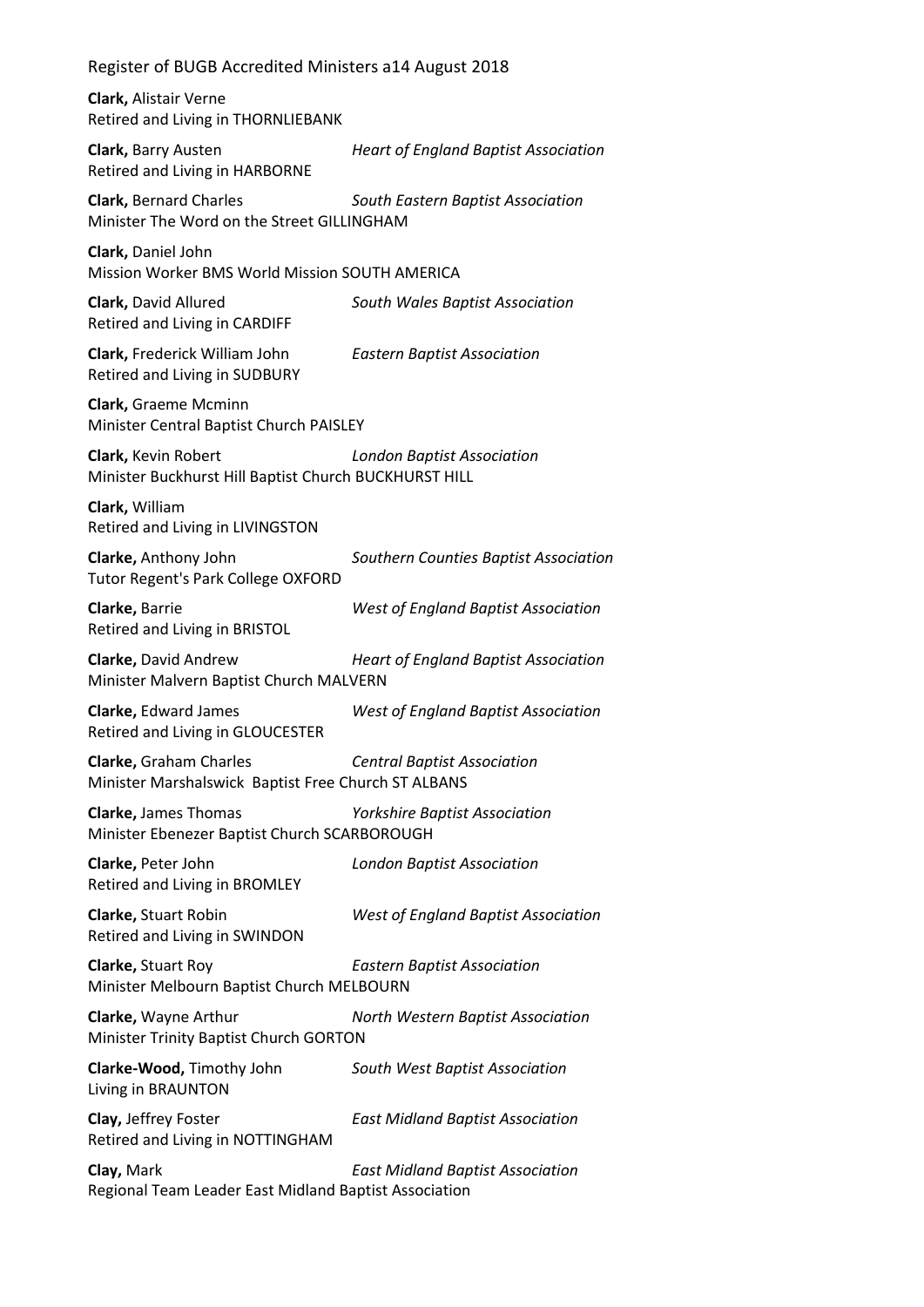**Claydon,** John Richard *Northern Baptist Association* Regional Team Leader Northern Baptist Association

**Clayton,** David Theodore *North Western Baptist Association* Retired and Living in LIVERPOOL **Cleaves,** Michael John *Southern Counties Baptist Association*

Retired and Living in FAREHAM

**Clements,** Elizabeth Anne *South Eastern Baptist Association* Minister West Kingsdown Baptist Church WEST KINGSDOWN

**Clements,** Keith Winston *West of England Baptist Association* Retired and Living in PORTISHEAD

**Clements-Jewery,** Philip *Yorkshire Baptist Association* Retired and Living in HUDDERSFIELD

Retired and Living in READING

**Coates,** Raymond John *Southern Counties Baptist Association*

**Cobbin,** Stephen *Heart of England Baptist Association*

Minister Lawrence Saunders Road Baptist Church COVENTRY

**Cochrane,** Steven Richard *London Baptist Association* Minister Kenton Baptist Church KENTON

**Cockbill,** Elaine Susan Lee *East Midland Baptist Association* Retired and Living in LEICESTER

**Cockerill,** Martin James *Eastern Baptist Association* Minister Great Shelford Free Church (Baptist) GREAT SHELFORD

**Cockram,** Stephen John *Central Baptist Association* Minister Latimer Minster BEACONSFIELD

**Coffey,** David Roy *South West Baptist Association* Retired and Living in PAIGNTON

**Coffey,** Ian Christopher *Southern Counties Baptist Association* Director and Vice Principal Moorlands College CHRISTCHURCH

**Coffin,** Phillip John *Central Baptist Association* Minister Markyate Baptist Church MARKYATE

**Coldman,** Graham Frank *London Baptist Association* Minister Ashford Baptist Church ASHFORD

**Cole,** Brian Stanley *South Eastern Baptist Association* Retired and Living in HASTINGS

**Cole,** Stella Maria *North Western Baptist Association* Retired and Living in WILMSLOW

**Coleman,** Dick Michael *Eastern Baptist Association* Retired and Living in SAFFRON WALDEN

**Coleman,** Edward Sior Macgregor *Heart of England Baptist Association* Minister Carters Lane Baptist Church HALESOWEN

**Coleman,** Kate Owusua *Heart of England Baptist Association* Director Next Leadership BIRMINGHAM

**Coles,** Nigel Robert *West of England Baptist Association* Regional Team Leader West of England Baptist Association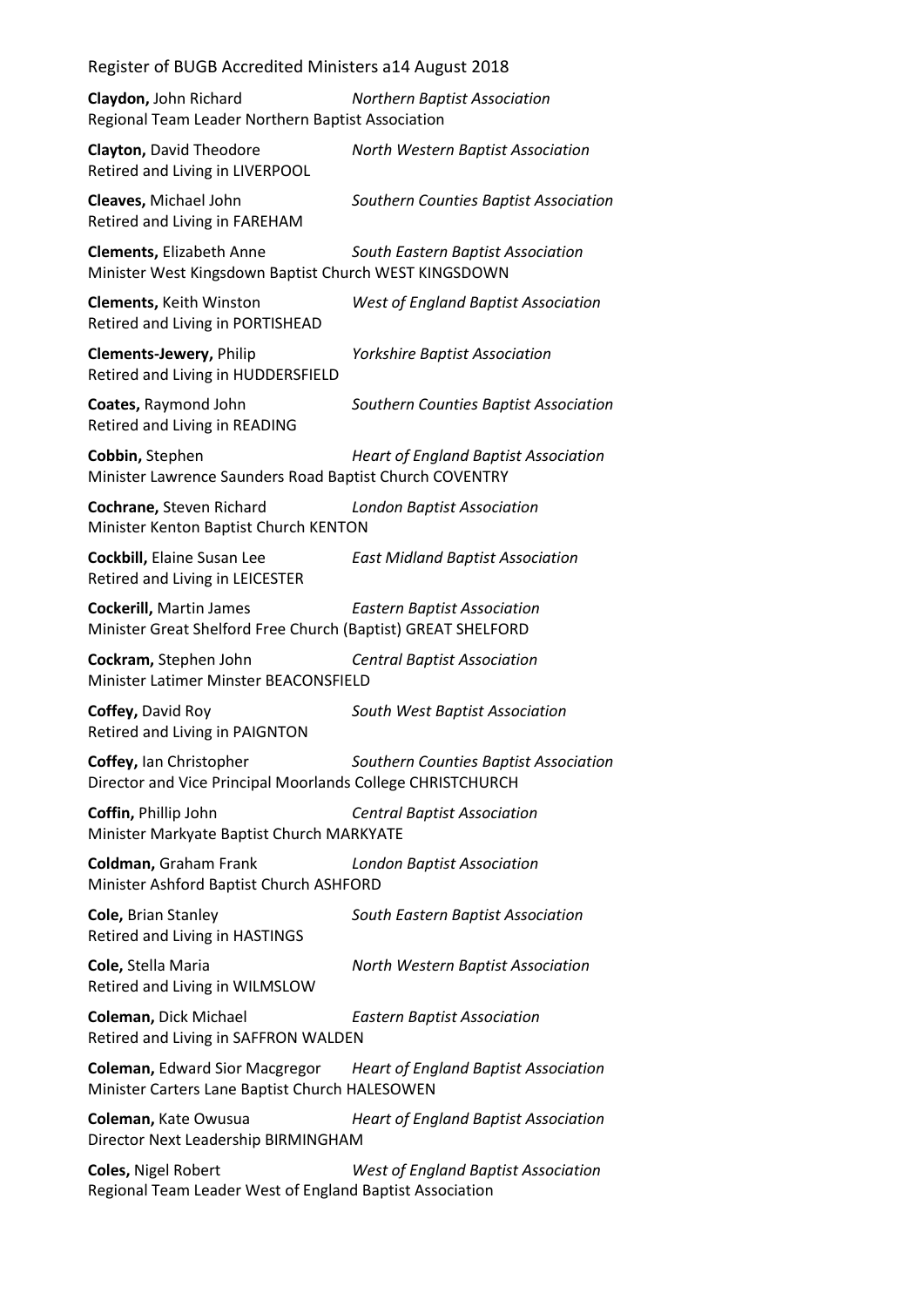| Register of BUGB Accredited Ministers a14 August 2018                                    |                                             |  |
|------------------------------------------------------------------------------------------|---------------------------------------------|--|
| Coles, Stephen<br>Living in WAREHAM                                                      | Southern Counties Baptist Association       |  |
| Cole-Savidge, Dawn<br>Minister Bloomsbury Central Baptist Church LONDON                  | <b>London Baptist Association</b>           |  |
| Colk, Hannah Mary<br>Minister Tabernacle Baptist Church WOLVERHAMPTON                    | <b>Heart of England Baptist Association</b> |  |
| <b>Collard, Philip Bruce Charles</b><br>Retired and Living in ST HELENS                  | North Western Baptist Association           |  |
| Collett, Paul<br>Minister South London Tabernacle CAMBERWELL                             | <b>London Baptist Association</b>           |  |
| <b>Collett, Ronald Sidney Thomas</b><br>Retired and Living in WEST HEATH                 | <b>Heart of England Baptist Association</b> |  |
| <b>Collier, Gary Walter Henry</b><br>Minister Blackhill Baptist Church CONSETT           | <b>Northern Baptist Association</b>         |  |
| <b>Collins, James Michael</b><br>Minister Purley Baptist Church PURLEY                   | <b>London Baptist Association</b>           |  |
| <b>Collins, Roger Alfred Durant</b><br>Retired and Living in WESTON SUPER MARE           | West of England Baptist Association         |  |
| Collinson, Ivan<br>Retired and Living in FRESHWATER                                      | Southern Counties Baptist Association       |  |
| Collinson, Roger<br>Retired and Living in GOSPORT                                        | Southern Counties Baptist Association       |  |
| <b>Collis, Michael John</b><br>Retired and Living in NEWTOWN                             | Radnorshire & Montgomeryshire Baptist Assoc |  |
| <b>Colmer, Geoffrey Kenneth</b><br>Regional Team Leader Central Baptist Association      | <b>Central Baptist Association</b>          |  |
| Colwell, John Ernest<br>Retired and Living in BUDLEIGH SALTERTON                         | South West Baptist Association              |  |
| Commandeur, Melanie Gayl<br>Minister Eden Church EDENBRIDGE                              | South Eastern Baptist Association           |  |
| Connor, Roy Edward<br>Retired and Living in LITTLEHAMPTON                                | South Eastern Baptist Association           |  |
| Cook, Alexander Kerr<br>Retired and Living in CLACKMANNAN                                |                                             |  |
| Cook, Derek<br>Retired and Living in TUNBRIDGE WELLS                                     | South Eastern Baptist Association           |  |
| Cook, Geoffrey Keeley<br>Minister Faversham Baptist Church FAVERSHAM                     | South Eastern Baptist Association           |  |
| Cook, Malcolm John<br>Retired and Living in KIDLINGTON                                   | Southern Counties Baptist Association       |  |
| Cook, Nicholas John Allen<br>Minister Market Harborough Baptist Church MARKET HARBOROUGH | <b>East Midland Baptist Association</b>     |  |
| Cook, Peter John<br>Minister Hanham Baptist Church HANHAM                                | <b>West of England Baptist Association</b>  |  |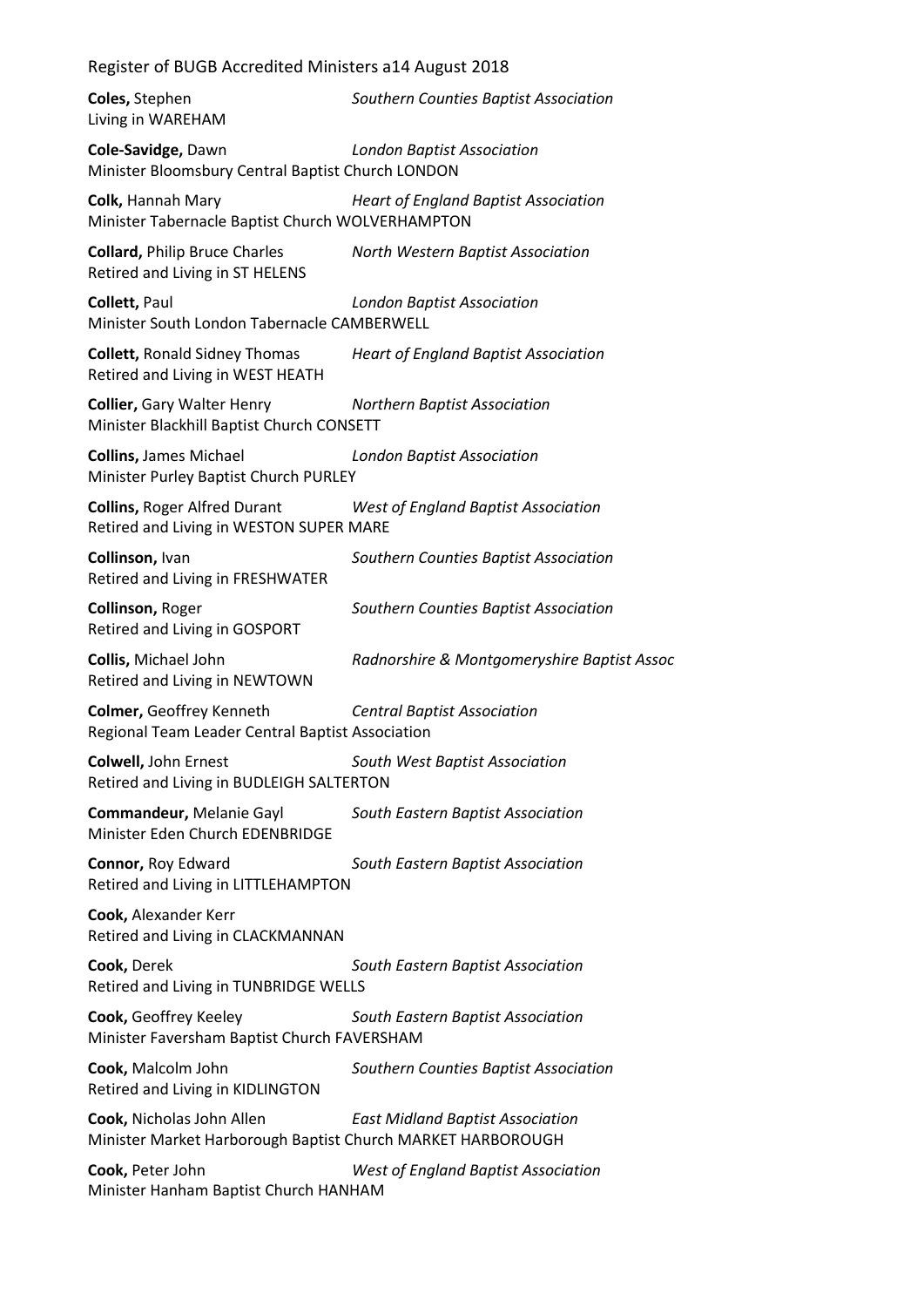**Cook,** Philip Oliver *South Eastern Baptist Association* Minister Portslade Baptist Church PORTSLADE

**Cook,** Raymond Peter *Heart of England Baptist Association* Retired and Living in REDDITCH

**Cooke,** Mark Stephen *West of England Baptist Association* Minister Oldfield Park Baptist Church BATH

Retired and Living in SHEFFIELD

**Cooper,** Alan Sidney *Yorkshire Baptist Association*

**Cooper,** Brian George Retired and Living in EDINBURGH

**Cooper,** Matthew Leighton *Central Baptist Association* Minister Christ Church Baptist Church KINGS LANGLEY

**Cooper,** Sheila Margaret *West of England Baptist Association* Retired and Living in WESTBURY-ON-TRYM

**Copperwheat,** Daniel John *London Baptist Association* Minister Greenleaf Road Baptist Church WALTHAMSTOW

**Copson,** Stephen Leonard *Central Baptist Association* Regional Minister Central Baptist Association

**Coram,** David Paul *Southern Counties Baptist Association* Retired and Living in GOSPORT

**Corderoy,** Graham Thomas *Eastern Baptist Association* Retired and Living in BURY ST EDMUNDS

**Corson,** Paul Alastair *Eastern Baptist Association* Retired and Living in ANDOVER

**Cotes,** Mary Elizabeth *Central Baptist Association* Retired and Living in MILTON KEYNES

**Couchman,** Timothy James Paul *East Midland Baptist Association* Chaplain United Lincolnshire Hospitals NHS Trust LINCOLN

**Coulson,** Neil Andrew *Eastern Baptist Association* Living in IPSWICH

**Coupland,** Kay *Southern Counties Baptist Association* Retired and Living in SOUTHAMPTON

**Cousins,** Peter James *North Western Baptist Association* Retired and Living in RHOS ON SEA

**Cousins,** Rex Gerald *East Midland Baptist Association* Retired and Living in DERBY

**Coventry,** Graham Stuart *Eastern Baptist Association* Retired and Living in CLACTON ON SEA

**Cowie,** William Retired and Living in EDINBURGH

**Cowley,** Andrew Douglas *Eastern Baptist Association* Minister Leigh Road Baptist Church LEIGH-ON-SEA

**Cox,** Allan Victor *Eastern Baptist Association* Retired and Living in AYLEIGH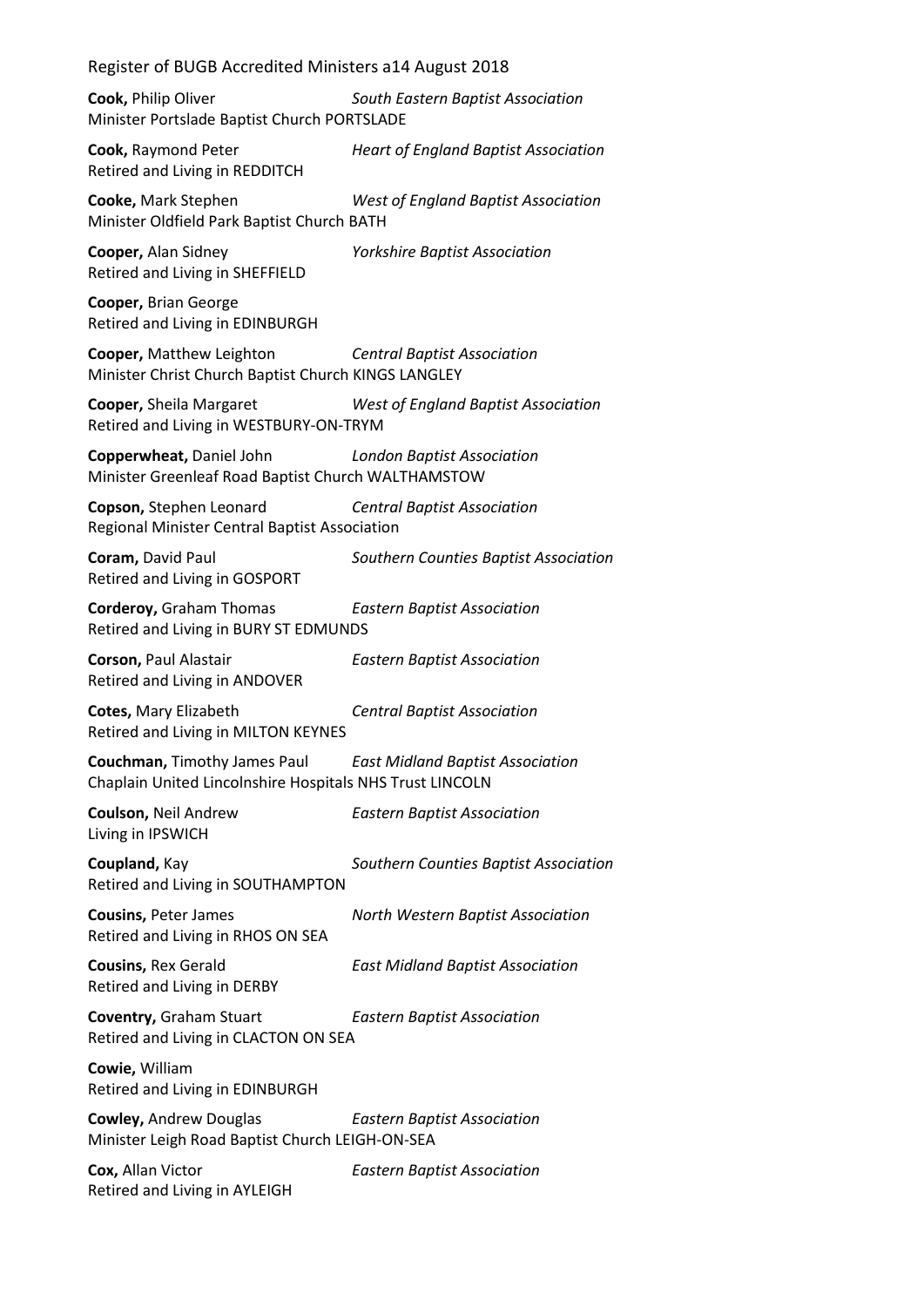**Cox,** Philip Roger *Southern Counties Baptist Association* Minister Stubbington Baptist Church STUBBINGTON

**Cox,** Thomas Lee *East Midland Baptist Association* Minister Oadby Baptist Church OADBY

**Cragg,** Simon Richard *Central Baptist Association* Minister Christchurch WELWYN GARDEN CITY

**Craig,** Reginald Hugh *London Baptist Association* Minister Hillingdon Park Baptist Church HILLINGDON PARK

**Crane,** Sarah Elizabeth *Central Baptist Association* Chaplain Milton Keynes University Hospital MILTON KEYNES

**Cranefield,** Donald Louis *South Eastern Baptist Association* Retired and Living in CUCKFIELD

**Craven,** Philip Adams Chaplain HM Forces

**Crawford,** Anthony Mark *North Western Baptist Association* Minister Leyland Baptist Church LEYLAND

**Crawford,** Sandra Lorraine *North Western Baptist Association* Minister Leyland Baptist Church and Wigan Baptist Church LEYLAND

Retired and Living in RIPON

**Crawshaw,** Roger Edward *Yorkshire Baptist Association*

**Crebbin,** Linda Elsie *South Wales Baptist Association* Retired and Living in CALDICOT

**Crew,** John Frank *South Eastern Baptist Association* Retired and Living in ST LEONARDS-ON-SEA

**Criddle,** Graham James *Heart of England Baptist Association* Minister Tamworth Baptist Church TAMWORTH

**Crippen,** Richard John *Southern Counties Baptist Association* Retired and Living in CHELTENHAM

**Crisp,** Douglas Robert William *Eastern Baptist Association* Retired and Living in RAYLEIGH

**Crocker,** Roy *Northern Baptist Association* Retired and Living in REDCAR

**Crockett,** James Alexander *South Eastern Baptist Association* Minister Vine Baptist Church SEVENOAKS

**Crompton,** James Barry *South Eastern Baptist Association* Retired and Living in GILLINGHAM

**Crosland,** Charles Edward *Heart of England Baptist Association* Minister Shrewsbury Baptist Church SHREWSBURY

**Cross,** Antony Stephenson *London Baptist Association* Retired and Living in BROMLEY

Retired and Living in PORTH

**Crowhurst,** Peter Brengle *South Wales Baptist Association*

**Cruickshank,** George Swanson Retired and Living in EDINBURGH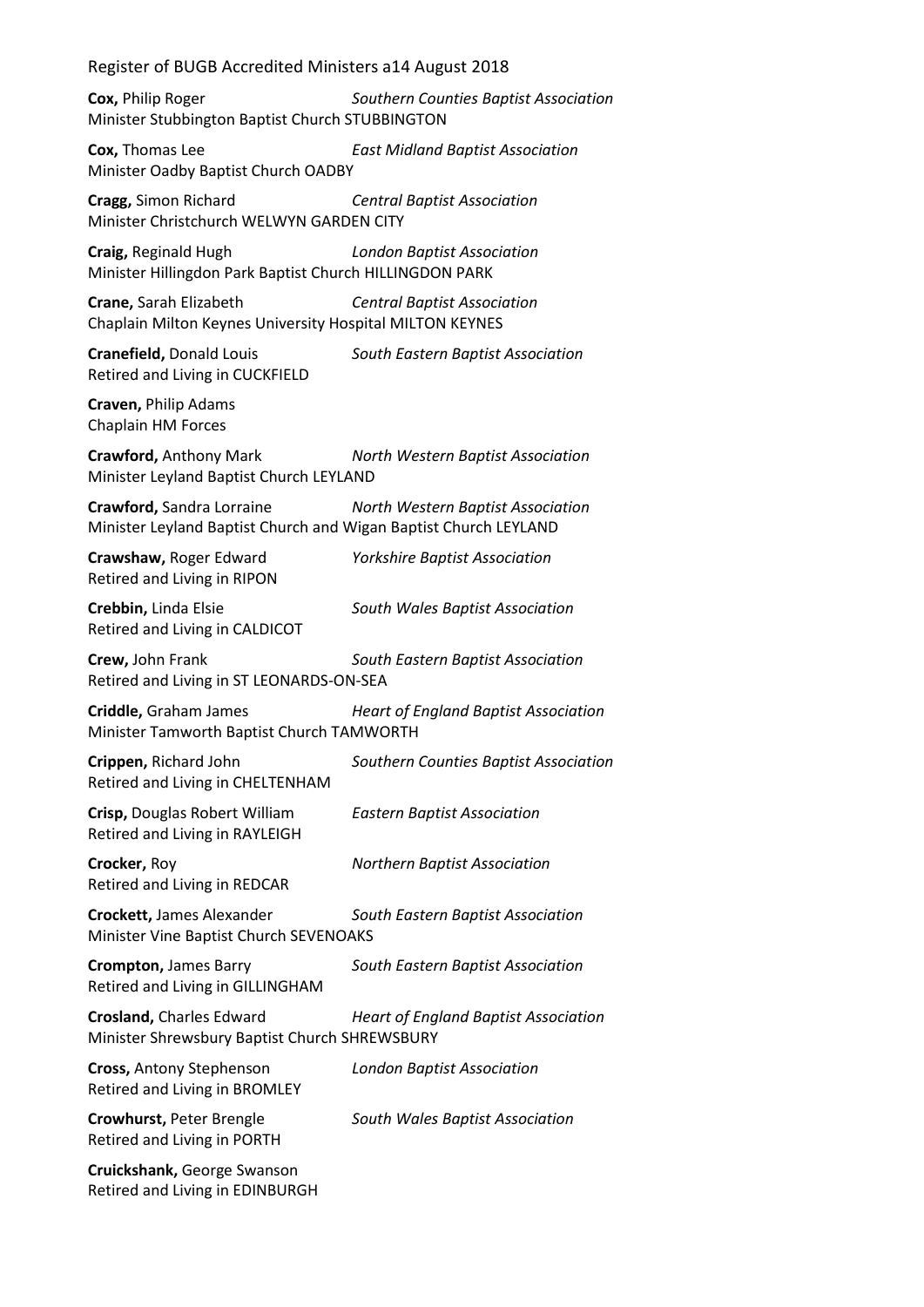| Register of BUGB Accredited Ministers a14 August 2018                                |                                                                                                                                                 |  |
|--------------------------------------------------------------------------------------|-------------------------------------------------------------------------------------------------------------------------------------------------|--|
| Cuin, Roger Leslie<br>Retired and Living in ELLAND                                   | <b>Yorkshire Baptist Association</b>                                                                                                            |  |
| <b>Cullen, William Royston</b><br>Retired and Living in LIVERPOOL                    | North Western Baptist Association                                                                                                               |  |
| <b>Culver, Graham Peter</b><br>Minister Farnham Baptist Church FARNHAM               | South Eastern Baptist Association                                                                                                               |  |
| <b>Cumming, Norman Frederick</b><br>Minister Ashill Baptist Church ASHILL            | South West Baptist Association                                                                                                                  |  |
| Cunningham-Burley, Christopher<br>Retired and Living in FRAMPTON COTTERELL           | <b>West of England Baptist Association</b>                                                                                                      |  |
| <b>Curtis, Arnold Siegfried</b><br>Retired and Living in STURMINSTER NEWTON          | Southern Counties Baptist Association                                                                                                           |  |
| Cutts, Peter John                                                                    | Carmarthen and Cardigan Baptist Association<br>Minister Tabernacle Baptist Chapel, Noddfa Baptist Church and Bethania Baptist Church CARMARTHEN |  |
| Dafforn, Kenneth Frank<br>Retired and Living in OTTERY ST MARY                       | South West Baptist Association                                                                                                                  |  |
| Dafydd-Lewis, Avril Ann<br>Chaplain Royal Glamorgan Hospital LLANTRISANT             | South Wales Baptist Association                                                                                                                 |  |
| Dakin, Christopher Niel<br>Living in NOTTINGHAM                                      | <b>East Midland Baptist Association</b>                                                                                                         |  |
| d'Albertanson, Kay<br>Living in AXMINSTER                                            | South West Baptist Association                                                                                                                  |  |
| d'Albertanson, Simon Roger<br>Chaplain HM Forces                                     |                                                                                                                                                 |  |
| Dales, Michael Paul<br>Retired and Living in BRISTOL                                 | <b>West of England Baptist Association</b>                                                                                                      |  |
| Dallisson, Graham Thomas<br>Retired and Living in WALTON-ON-THE-NAZE                 | <b>Eastern Baptist Association</b>                                                                                                              |  |
| <b>Damasceno, Jorge Luis De Souza</b><br>Minister Park Baptist Church GREAT YARMOUTH | <b>Eastern Baptist Association</b>                                                                                                              |  |
| Daniel, Jonathon Edmund<br>Chaplain HM Forces                                        |                                                                                                                                                 |  |
| Daniel, Timothy Harwin<br>Regional Minister South Wales Baptist Association          | South Wales Baptist Association                                                                                                                 |  |
| Dankyi, Sampson<br>Minister Trinity Baptist Church NEW ADDINGTON                     | <b>London Baptist Association</b>                                                                                                               |  |
| Dann, John Douglas<br>Retired and Living in WHITCHURCH                               | South Wales Baptist Association                                                                                                                 |  |
| Dare, Antony Kevin                                                                   | Radnorshire & Montgomeryshire Baptist Assoc<br>Minister Knighton Baptist Church and Knucklas and Coxall Baptist Chapels KNIGHTON                |  |
| Dare, Benjamin John<br>Living in BROAD HAVEN                                         | Pembrokeshire Baptist Association                                                                                                               |  |
| Dare, Helen Jane<br>Minister Broad Haven Baptist Church BROAD HAVEN                  | Pembrokeshire Baptist Association                                                                                                               |  |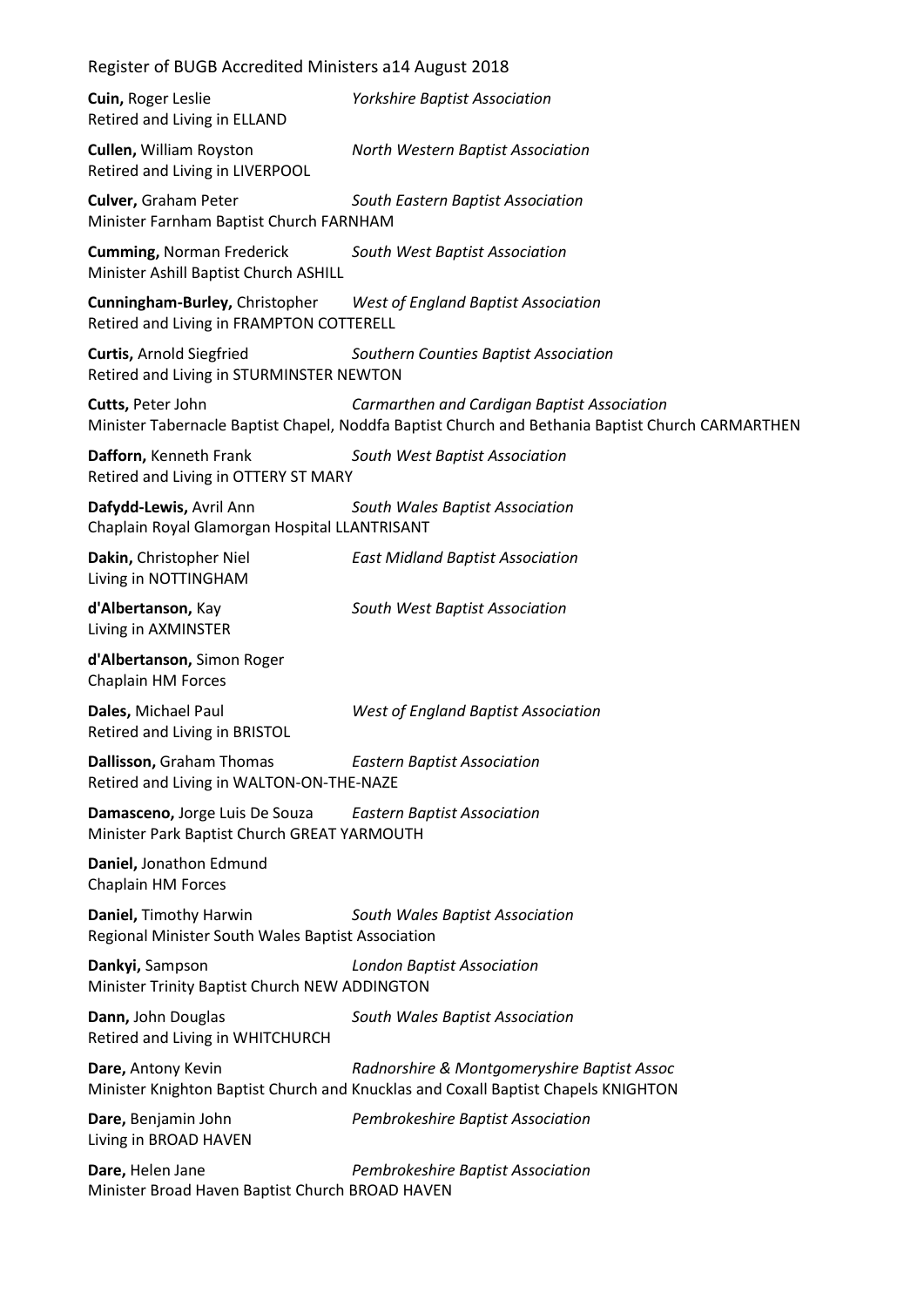| Register of BUGB Accredited Ministers a14 August 2018                               |                                       |  |
|-------------------------------------------------------------------------------------|---------------------------------------|--|
| <b>Dart, Graham Rodney</b><br>Minister Shepton Mallet Baptist Church SHEPTON MALLET | West of England Baptist Association   |  |
| Das, Kalyan<br>Minister Botley Baptist Church OXFORD                                | Southern Counties Baptist Association |  |
| Davey, Colin Richard<br>Retired and Living in CANTERBURY                            | South Eastern Baptist Association     |  |
| Davey, Robert William<br>Retired and Living in HORSHAM                              | South Eastern Baptist Association     |  |
| Davidson, Russell Stewart<br>Retired and Living in DUNFERMLINE                      |                                       |  |
| Davies, Andrew Keith<br>Minister Mumbles Baptist Church SWANSEA                     | South Wales Baptist Association       |  |

**Davies,** Anne Mary *East Midland Baptist Association* Retired and Living in NOTTINGHAM

**Davies,** Benjamin Francis *Southern Counties Baptist Association* Retired and Living in BRACKNELL

**Davies,** Brian John *East Midland Baptist Association* Retired and Living in SCUNTHORPE

**Davies,** Dafydd Aled *Arfon Baptist Association* Minister Bethel, Beirdd, Horeb and Penuel Churches and Association Secretary Arfon Baptist Association ARFON

**Davies,** David Islwyn *West Glamorgan [Welsh] Baptist Association* Retired and Living in SWANSEA

**Davies,** David Paul Brindley *South Wales Baptist Association* Retired and Living in BRIDGEND

**Davies,** Desmond *Carmarthen and Cardigan Baptist Association* Retired and Living in CARMARTHEN

**Davies,** Graham *South Wales Baptist Association* Retired and Living in PENYLAN

**Davies,** Graham Thomas *South Wales Baptist Association* Retired and Living in BURRY PORT

**Davies,** Haydn *South Wales Baptist Association* Retired and Living in NEWPORT

**Davies,** John David *South Wales Baptist Association* Minister Saron Congregational Church TREDEGAR

**Davies,** John Iestyn *Southern Counties Baptist Association* Retired and Living in STOW-ON-THE-WOLD **Davies,** John Penry Rowland *Radnorshire & Montgomeryshire Baptist Assoc*

Retired and Living in LLANIDLOES

**Davies,** John Raymond *West of England Baptist Association* Retired and Living in GLOUCESTER

**Davies,** Moyra Grant *West of England Baptist Association* Minister Central Church SWINDON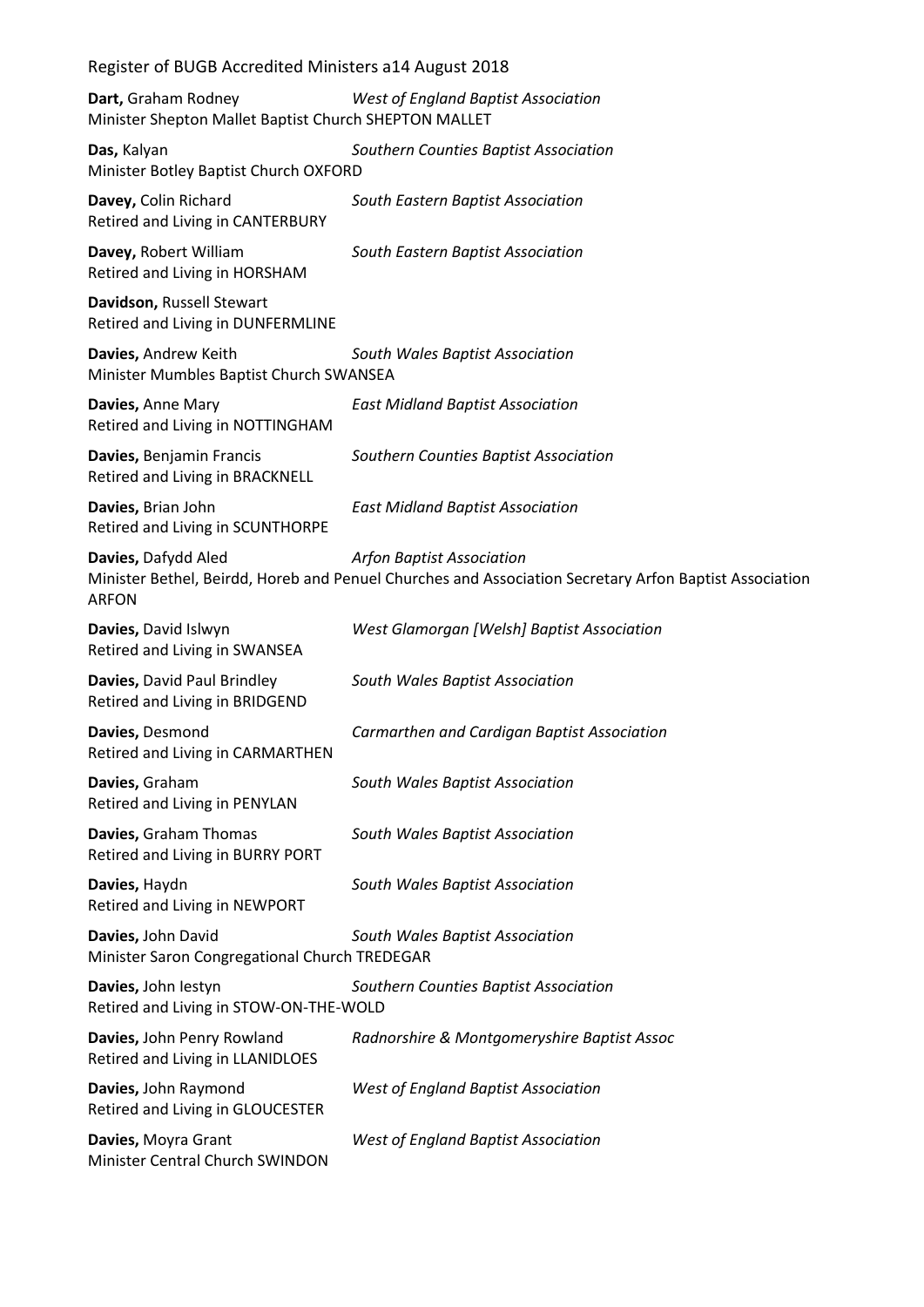| Davies, Olaf                                                                                               | <b>Anglesey Baptist Association</b><br>Minister Penuel Bangor, Bethel Caellwyngrudd and Sardis Dinorwig NORTH WALES |
|------------------------------------------------------------------------------------------------------------|---------------------------------------------------------------------------------------------------------------------|
| Davies, Paul John<br>Retired and Living in TREDEGAR                                                        | South Wales Baptist Association                                                                                     |
| Davies, Ralph Ivor<br>Retired and Living in MAGHULL                                                        | North Western Baptist Association                                                                                   |
| Davies (Sister Barnabas), Valerie Helen South Wales Baptist Association<br>Retired and Living in FISHGUARD |                                                                                                                     |
| Davis, Barry Martin<br>Minister Amesbury Baptist Church AMESBURY                                           | Southern Counties Baptist Association                                                                               |
| Davis, Eric Philip<br>Retired and Living in PEMBURY                                                        | South Eastern Baptist Association                                                                                   |
| Davis, John Paul<br>Retired and Living in COLCHESTER                                                       | <b>Eastern Baptist Association</b>                                                                                  |
| Davis, Jonathan Mark<br>Minister Dinas Powys Baptist Church DINAS POWYS                                    | South Wales Baptist Association                                                                                     |
| Davis, Joseph Adam<br>Portfolio Ministry WORTHING                                                          | South Eastern Baptist Association                                                                                   |
| Davis, Lynne Janet<br>Retired and Living in HEREFORD                                                       | <b>Heart of England Baptist Association</b>                                                                         |
| Davis, Roger<br>Living in CHRISTCHURCH                                                                     | Southern Counties Baptist Association                                                                               |
| Davis, Ronald Arthur<br>Minister Stafford Baptist Church STAFFORD                                          | <b>Heart of England Baptist Association</b>                                                                         |
| Davison, Brian<br>Minister Haggate Baptist Church and Cutgate Baptist Church BURNLEY                       | North Western Baptist Association                                                                                   |
| Davison, Mark Leonard<br>Minister Upminster Baptist Church UPMINSTER                                       | <b>Eastern Baptist Association</b>                                                                                  |
| Davison, Stuart William<br>Regional Team Leader South Eastern Baptist Association                          | South Eastern Baptist Association                                                                                   |
| Dawood, Armeia Lotfi<br>Minister East Ham Baptist Church EAST HAM                                          | <b>London Baptist Association</b>                                                                                   |
| Dawson, Edith Catherine<br>Chaplain Kings Mill Hospital MANSFIELD                                          | <b>East Midland Baptist Association</b>                                                                             |
| Dawson, Graham Clive<br>Retired and Living in PEACEHAVEN                                                   | South Eastern Baptist Association                                                                                   |
| Day, Jane<br>Missioner Methodist Church of Southern Africa                                                 |                                                                                                                     |
| Day, Robert Richard<br>Retired and Living in TORQUAY                                                       | South West Baptist Association                                                                                      |
| Day, Roberta<br>Retired and Living in REIGATE                                                              | South Eastern Baptist Association                                                                                   |
| Day, Ronald Edward<br>Minister Histon Baptist Church HISTON                                                | <b>Eastern Baptist Association</b>                                                                                  |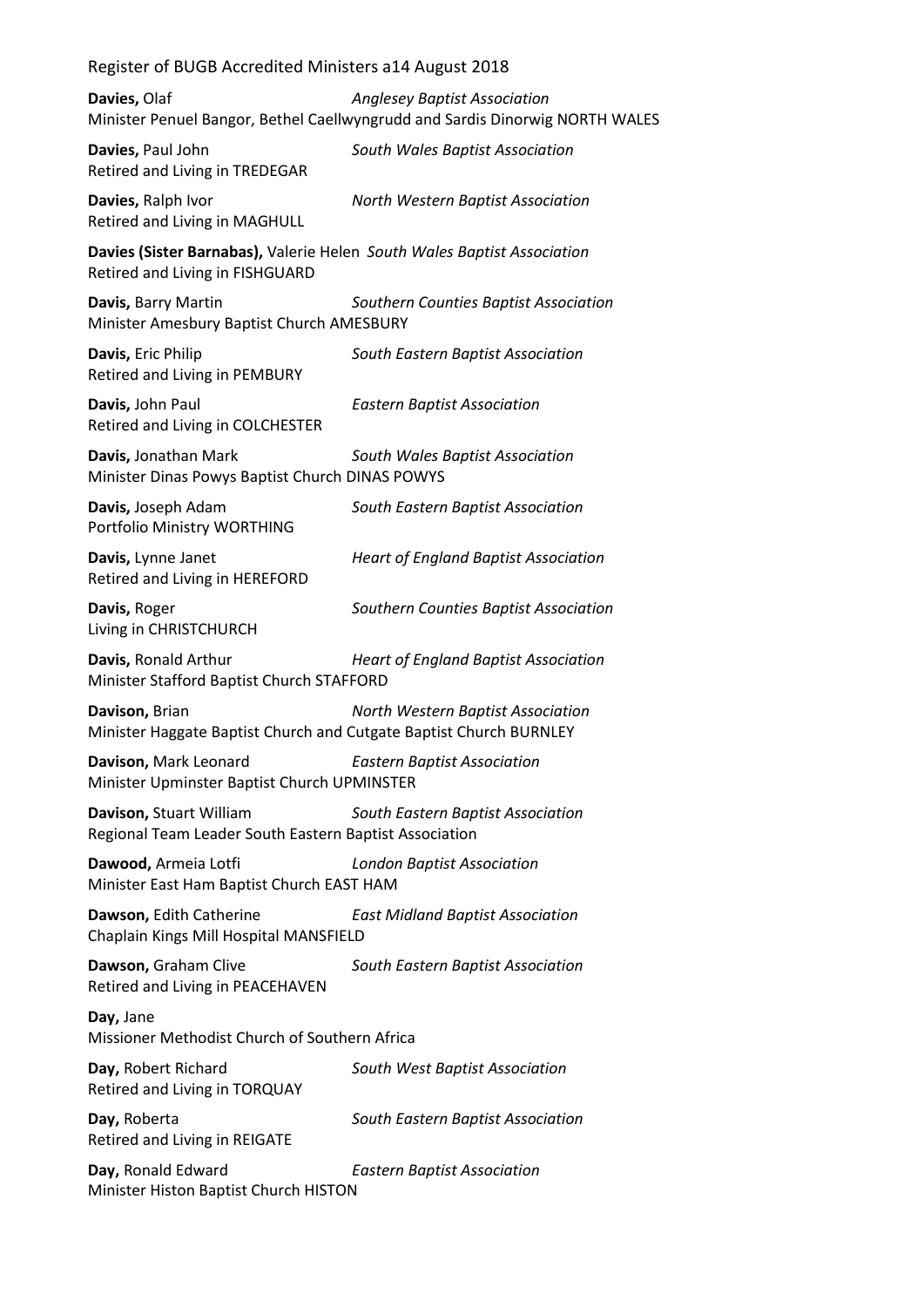**De Lima,** Rafael Andrade *South Wales Baptist Association* Minister Castleton Baptist Church NEWPORT

**Deller,** Philip Martin *Southern Counties Baptist Association* Minister Chipping Campden Baptist Church CHIPPING CAMPDEN

**Denman,** Kenneth Charles *South West Baptist Association* Retired and Living in MINEHEAD

**Dennis,** Stuart David *Central Baptist Association* Minister Carey Baptist Church MOULTON

**Dennison,** Maurice Stanley *Yorkshire Baptist Association* Retired and Living in WAKEFIELD

**Densham,** Christopher Roy *Heart of England Baptist Association* Minister Telford Christians Together TELFORD

**Denton,** David *East Midland Baptist Association* Retired and Living in NOTTINGHAM

**Dewey,** David Ruslan *Yorkshire Baptist Association* Retired and Living in BARNSLEY

**Diaper,** Andrew Hadley *Heart of England Baptist Association* Minister Redditch Baptist Church REDDITCH

**Dibdin,** Peter John *London Baptist Association* Minister New Addington Baptist Church CROYDON

**Dickerson,** Jonathan Peter Charles *South Wales Baptist Association* Minister Ebenezer Baptist Church PONTYPOOL

**Dickerson,** Naomi Ruth *South Wales Baptist Association* Minister Ararat Baptist Church CARDIFF

**Dickinson,** Marcus Robert *Southern Counties Baptist Association* Minister Winchester Baptist Church WINCHESTER

**Dilnot,** Ross Thomas *Central Baptist Association* Minister Shenley Christian Fellowship MILTON KEYNES

**Dinnie,** Alan Sidney *South Eastern Baptist Association* Minister Willesborough Baptist Church ASHFORD

**Dixon,** David Willmore *West of England Baptist Association* Retired and Living in WOTTON-UNDER-EDGE

**Dixon,** Ian Alexander *Southern Counties Baptist Association* Retired and Living in c/o Ministries Team

**Dixon,** Philip Needham *North Western Baptist Association* Minister Bramhall Baptist Church BRAMHALL

**Dixon,** William Albert *Heart of England Baptist Association* Retired and Living in SHELDON

**Dobell,** Barry Richard *South Eastern Baptist Association* Minister Frindsbury Baptist Church STROOD

**Doble,** Clifford John William *South West Baptist Association* Retired and Living in WELLINGTON

**Docker,** Michael Charles *West of England Baptist Association* Minister Tyndale Baptist Church BRISTOL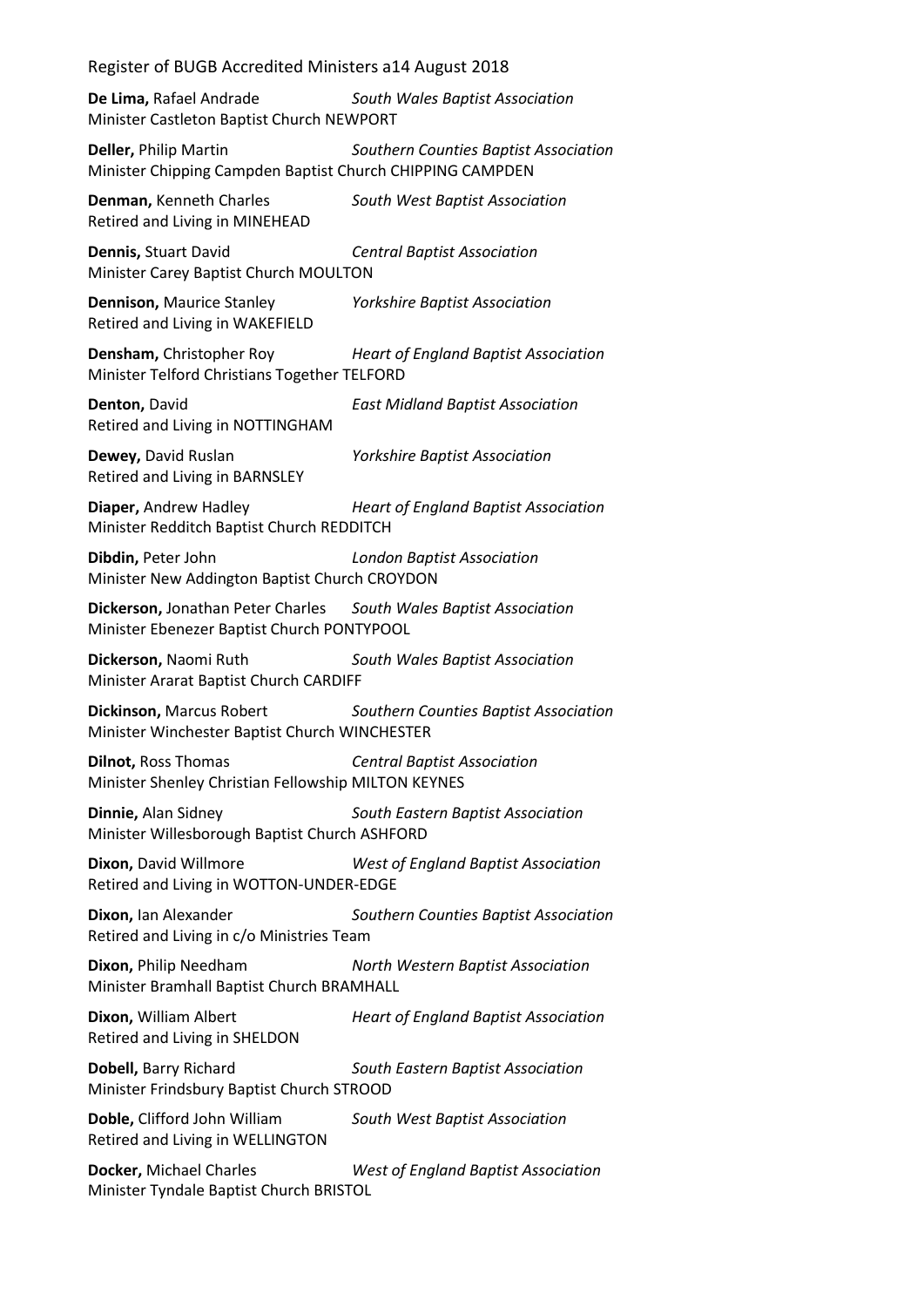**Dodd,** John Andrew *North Western Baptist Association* Minister Hawkshead Hill Baptist Church and County Ecumenical Officer Churches Together in Cumbria AMBLESIDE **Dodd,** Katherine Mary *North Western Baptist Association* Minister Hawkshead Hill Baptist Church AMBLESIDE **Dodds,** Graeme Alexander *Yorkshire Baptist Association* Minister Harehills Lane Baptist Church LEEDS **Doe,** Cephas Mawuli *London Baptist Association* Minister Kingswood Community Baptist Church DULWICH **Doel,** Graham John *Southern Counties Baptist Association* Director Freeset OXFORD **Doherty,** Daniel John *West of England Baptist Association* Minister Portishead Missional Community PORTISHEAD **Doig,** Christopher Jeffrey Maxwell *East Midland Baptist Association* Retired and Living in NOTTINGHAM **Dominey,** Peter *Eastern Baptist Association* Minister Church From Scratch WESTCLIFF ON SEA **Donaghy,** Kevin Francis *West of England Baptist Association* Minister Emersons Green Baptist Church BRISTOL **Donaldson,** James *Central Baptist Association* Retired and Living in HARLINGTON **Donaldson,** Linda Jane Blackwood *Northern Baptist Association* Minister Portrack Baptist Church STOCKTON-ON-TEES **Doonan,** David William *South Eastern Baptist Association* Retired and Living in HEADCORN **Doran,** David *South Eastern Baptist Association* Minister St Mary Of Bethany WOKING **Doubleday,** Clive *London Baptist Association* CEO SMILE International ORPINGTON **Douglas,** Neil Hugh Norman *Yorkshire Baptist Association* Minister Ebenezer Baptist Church SCARBOROUGH **Dowling,** David William *West of England Baptist Association* Retired and Living in GLOUCESTER **Downes,** Craig Michael *London Baptist Association* Minister Albany Park Baptist Church BEXLEY **Downing,** Simon John *Central Baptist Association* Living in AYLESBURY **Drage,** Philip *East Midland Baptist Association* Minister Earl Shilton Baptist Church EARL SHILTON **Draisey,** Neil Jonathan *London Baptist Association* Minister Beckenham Baptist Church BECKENHAM **Drake,** Andrew James *Eastern Baptist Association* CEO YMCA CHELMSFORD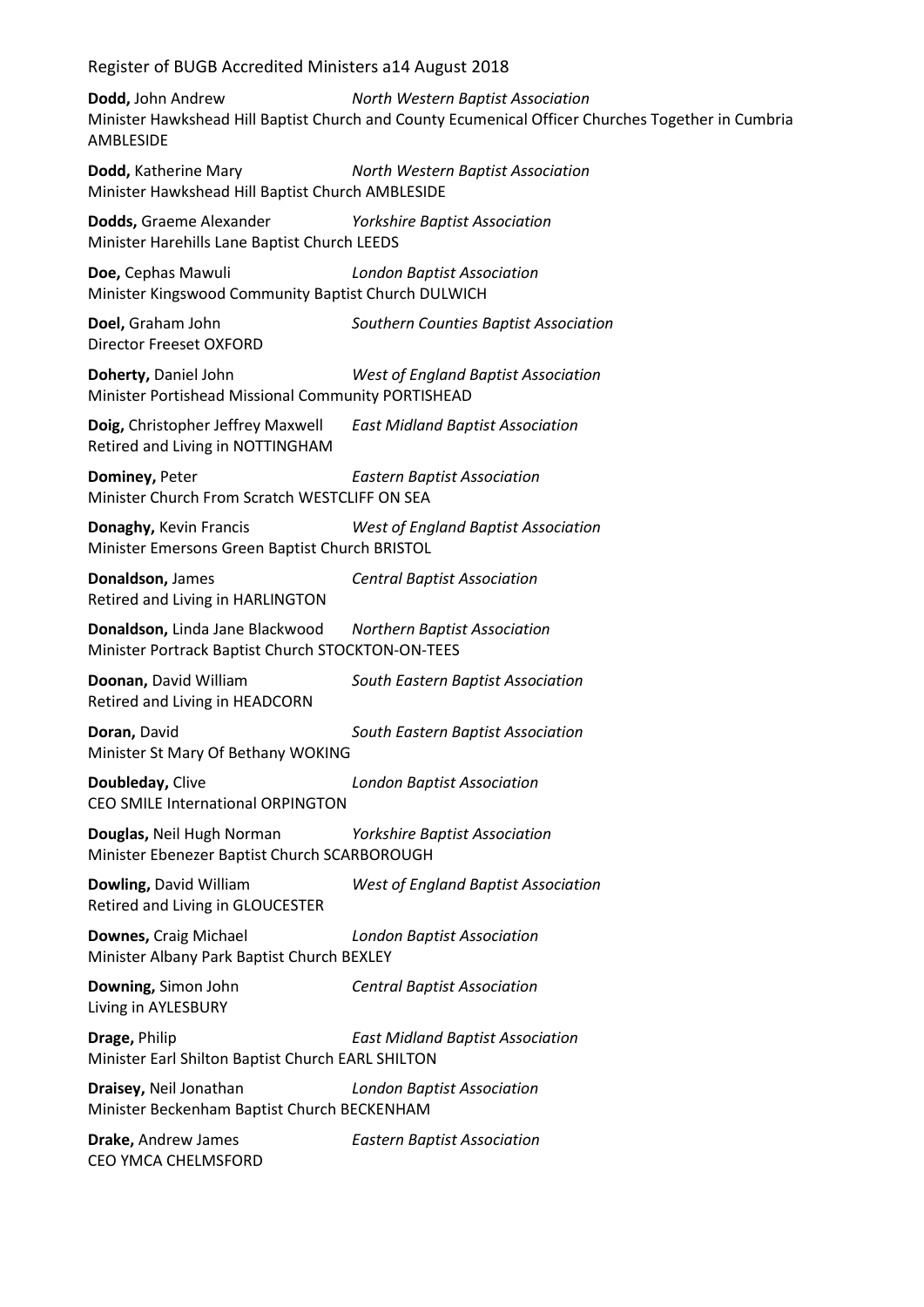| Register of BUGB Accredited Ministers a14 August 2018                                                                                                                                            |                                            |  |
|--------------------------------------------------------------------------------------------------------------------------------------------------------------------------------------------------|--------------------------------------------|--|
| Drake, Michael John<br><b>London Baptist Association</b><br>Minister Acton Baptist Church ACTON                                                                                                  |                                            |  |
| <b>Draycott, Robert James</b><br>Retired and Living in GLOUCESTER                                                                                                                                | <b>West of England Baptist Association</b> |  |
| Drewett, Elsie Elizabeth<br>Retired and Living in RADLETT                                                                                                                                        | <b>Central Baptist Association</b>         |  |
| Drummond, Ian Stuart<br>Minister Middleton Park Baptist Church LEEDS                                                                                                                             | <b>Yorkshire Baptist Association</b>       |  |
| <b>Drummond, Malcolm Lewis James</b> London Baptist Association<br>Minister Palmers Green Baptist Church and County Ecumenical Officer Churches Together in South London<br><b>PALMERS GREEN</b> |                                            |  |
| Drysdale, Howard<br>Chaplain Aberdeen Seafarers Centre ABERDEEN                                                                                                                                  |                                            |  |
| Ducker, David Peter<br>Minister St Philip's Church SHEFFIELD                                                                                                                                     | <b>Yorkshire Baptist Association</b>       |  |
| Duffett, Christopher William<br>Minister The Light Project SANDY                                                                                                                                 | <b>Eastern Baptist Association</b>         |  |
| Duggan, Mark Adrian<br>Minister Park Road Baptist Church RUSHDEN                                                                                                                                 | <b>Central Baptist Association</b>         |  |
| Duke, Barrie Orville<br>Minister Oak Baptist Chapel INWARDLEIGH                                                                                                                                  | South West Baptist Association             |  |
| Dulson, Wayne John<br>Minister Loughton Baptist Church LOUGHTON                                                                                                                                  | <b>London Baptist Association</b>          |  |
| Duncan, George Taylor<br>Retired and Living in RINGWOOD                                                                                                                                          | Southern Counties Baptist Association      |  |
| Duncanson, Thomas Ramsey Donaldson South Eastern Baptist Association<br>Minister Union Church HEATHFIELD                                                                                         |                                            |  |
| Dunn, Graham<br>Minister Barrow Baptist Church BARROW UPON SOAR                                                                                                                                  | <b>East Midland Baptist Association</b>    |  |
| Dunn, Peter James<br><b>UK Staff BMS World Mission</b>                                                                                                                                           | Southern Counties Baptist Association      |  |
| Dunning, Gemma<br>Minister Leytonstone United Free Church LEYTONSTONE                                                                                                                            | <b>London Baptist Association</b>          |  |
| Dunning, Philip James<br>Minister Bethany Baptist Church CARDIFF                                                                                                                                 | South Wales Baptist Association            |  |
| Dupree, Daniel<br>Mission Worker BMS World Mission, Europe                                                                                                                                       |                                            |  |
| Durant, Robert Mark<br>Minister Corsham Baptist Church CORSHAM                                                                                                                                   | <b>West of England Baptist Association</b> |  |
| Durham, Martin Raymond<br>Director Kerygma 180 BRENTFORD                                                                                                                                         | <b>London Baptist Association</b>          |  |
| Durke, Charles<br>Retired and Living in SKETTY                                                                                                                                                   | South Wales Baptist Association            |  |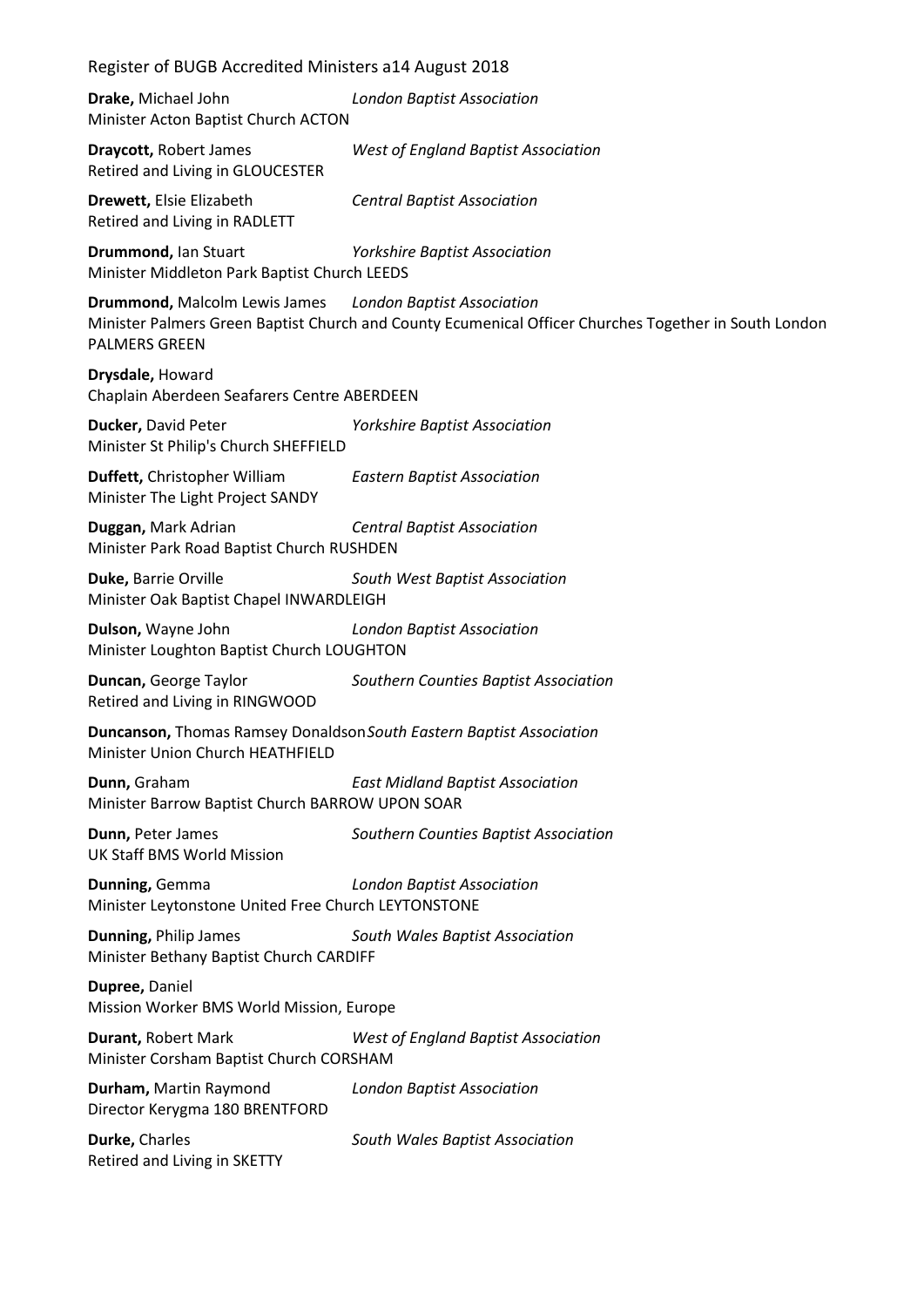Register of BUGB Accredited Ministers a14 August 2018 **Durkin,** Brian *Eastern Baptist Association* Retired and Living in HUNTINGDON **Durling,** Neil Andrew *South Eastern Baptist Association* Minister Tonbridge Baptist Church TONBRIDGE **Durrant,** Kevin John *West of England Baptist Association* Minister Keynsham Baptist Church KEYNSHAM **Durrant,** Philip James *West of England Baptist Association* Minister Clevedon Baptist Church CLEVEDON **Dwyer,** Peter *South West Baptist Association* Retired and Living in EXETER **Dyer,** Gareth Kingston *South Wales Baptist Association* Training Officer United Reformed Church of Wales BRIDGEND **Dyer,** John Barry *South Eastern Baptist Association* Retired and Living in BIRCHINGTON **Eadie,** David Jonathan Desmond *South West Baptist Association* Minister Roundswell Church BARNSTAPLE **Eaglestone,** Liam *West of England Baptist Association* Living in STROUD **Eakins,** Adam James *Central Baptist Association* Minister Broadmead Baptist Church NORTHAMPTON **Eales,** Norman *East Midland Baptist Association* Retired and Living in ALFRETON **Earl,** Claire Marie *Eastern Baptist Association* Minister Burlington Baptist Church IPSWICH **Earl,** Stuart Allan *Central Baptist Association* Minister Stony Stratford Community Church MILTON KEYNES **Early,** Stephen John *London Baptist Association* Minister Addiscombe Baptist Church CROYDON **East,** James Charlton *Eastern Baptist Association* Minister St Andrew's Street Baptist Church CAMBRIDGE **Eastwood,** Peter *South West Baptist Association* Retired and Living in EXMOUTH **Eaton,** Rosemary Jane *London Baptist Association* Minister Highams Park Baptist Church HIGHAMS PARK **Eccleston,** John *South West Baptist Association* Retired and Living in EXMOUTH **Edmondson,** Colin Roy *South Eastern Baptist Association* Retired and Living in BROADSTAIRS **Edwards,** Dafydd Henri *East Glamorgan [Welsh] Baptist Association* Minister Ainon Baptist Chapel YNYSHIR **Edwards,** Elisabeth Jane *Northern Baptist Association* Minister North Shields Baptist Church NORTH SHIELDS

**Edwards,** John Alan Lewis *Heart of England Baptist Association* Retired and Living in SHREWSBURY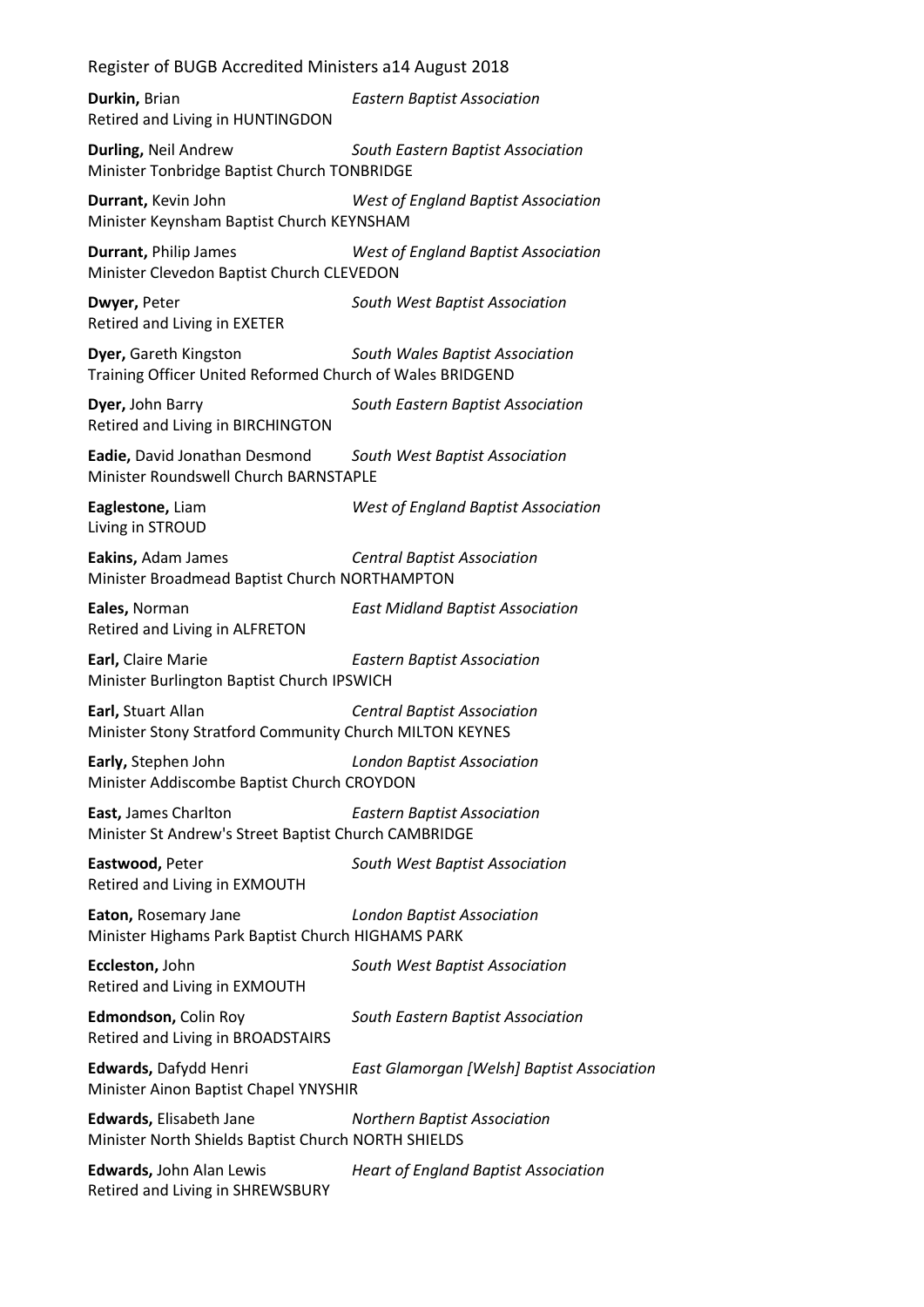# Register of BUGB Accredited Ministers a14 August 2018 **Edwards,** John Anthony *North Western Baptist Association* Retired and Living in CARLISLE **Edwards,** Jonathan Page *Southern Counties Baptist Association* Portfolio Ministry NEWBURY **Edwards,** Jonathan Peter James *Northern Baptist Association* Minister South Bank Baptist Church MIDDLESBROUGH **Edwards,** Joseph Brian *Central Baptist Association* Retired and Living in ST ALBANS **Edwards,** Linda Kathryn *South Wales Baptist Association* Minister Narberth Baptist Fellowship NARBERTH **Edwards,** Michael Frederick *North Western Baptist Association* Retired and Living in OLDHAM **Edwards,** Peter Stephen *West of England Baptist Association* Retired and Living in YORKLEY **Edwards,** Robert Stanley *Yorkshire Baptist Association* Retired and Living in WAKEFIELD **Edwards,** Ronald Gwynne *South West Baptist Association* Retired and Living in EXETER **Edwards,** Samuel Greig *Central Baptist Association* Chaplain Kettering General Hospital KETTERING **Edwards,** Vivien Mary *Southern Counties Baptist Association* Retired and Living in OXFORD **Edworthy,** Timothy Stanley *Central Baptist Association* Minister Well Street United Church BUCKINGHAM **Egan,** Joseph Bernard *London Baptist Association* Minister Enfield Baptist Church ENFIELD **Egan,** Ruth Helen Mary *London Baptist Association* Minister Enfield Baptist Church ENFIELD **Eglin,** Caroline Anne *South West Baptist Association* Spiritual Director YEALMPTON **Egner,** Malcolm John *Heart of England Baptist Association* Minister Dalit Freedom Network UK STAFFORD **Elcome,** Michael Frederick *Eastern Baptist Association* Retired and Living in COTTENHAM **Elder,** Mark Frederick *Heart of England Baptist Association* Minister St Peter's Baptist Church WORCESTER **Ella,** Paul *Heart of England Baptist Association* Minister Stourport Baptist Church STOURPORT **Ellingham,** Richard Edwin Chaplain HM Forces **Elliott,** Jenny Paula *Southern Counties Baptist Association* Minister Shirley Warren Action Church SOUTHAMPTON **Ellis,** Christopher John *Yorkshire Baptist Association* Retired and Living in SHEFFIELD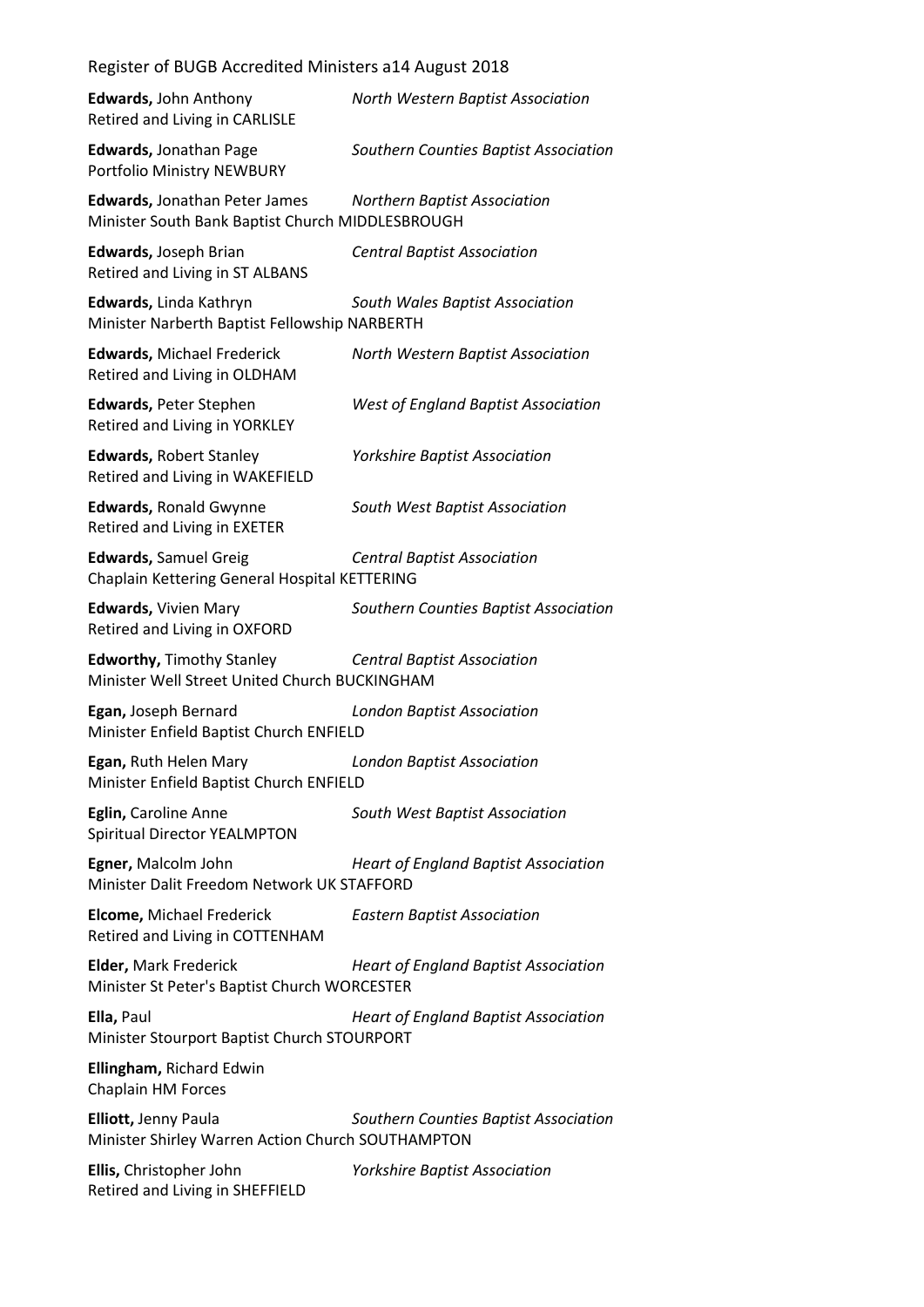**Ellis,** David Emanuel *Heart of England Baptist Association* Regional Minister Heart of England Baptist Association

**Ellis,** Paul Leon *Yorkshire Baptist Association* Retired and Living in SHEFFIELD

**Ellis,** Raymond John *South Wales Baptist Association* Minister Salem Baptist Church BARRY

**Ellis,** Robert Anthony *Southern Counties Baptist Association* Principal Regent's Park College OXFORD

**Ellish,** Alexandra Claire *Eastern Baptist Association* Minister Church 1v23 HAROLD HILL

**Elliston,** John Peter *Northern Baptist Association* CEO 700 Club DARLINGTON

**Elmes,** Stephen David *South Eastern Baptist Association* Minister Bookham Baptist Church BOOKHAM

**Elmes,** Stuart Andrew *Eastern Baptist Association* Minister Kingswood Baptist Church BASILDON

**Elsby,** Thomas Retired and Living in DUNOON

**Elson,** Philip John *North Western Baptist Association* Retired and Living in CLITHEROE

**Elston,** Rodney *South West Baptist Association* Retired and Living in EXETER

**Ensor,** Graham *Yorkshire Baptist Association* Regional Team Leader Yorkshire Baptist Association

**Entrican,** Jennifer Watson *West of England Baptist Association* President European Baptist Federation AMSTERDAM

**Eugster,** William Arthur *Northern Baptist Association* Minister Glendale Crossing Places WOOLER

**Evans,** Alison Ruth *West of England Baptist Association* County Ecumenical Officer Gloucestershire Churches Together STONEHOUSE

**Evans,** Brian *South Wales Baptist Association* Retired and Living in THORNHILL

**Evans,** David Vardon *South West Baptist Association* Minister Morice Baptist Church and Chaplain University of Plymouth PLYMOUTH

**Evans,** David William John *West of England Baptist Association* Retired and Living in DURSLEY

**Evans,** Elgan Vincent *Southern Counties Baptist Association* Retired and Living in PORTSMOUTH

**Evans,** Gareth Haydn *South Wales Baptist Association* Retired and Living in WHITCHURCH

**Evans,** Ian Wynne *East Midland Baptist Association* Retired and Living in BOSTON

**Evans,** John Alfred *Heart of England Baptist Association* Retired and Living in ROSS-ON-WYE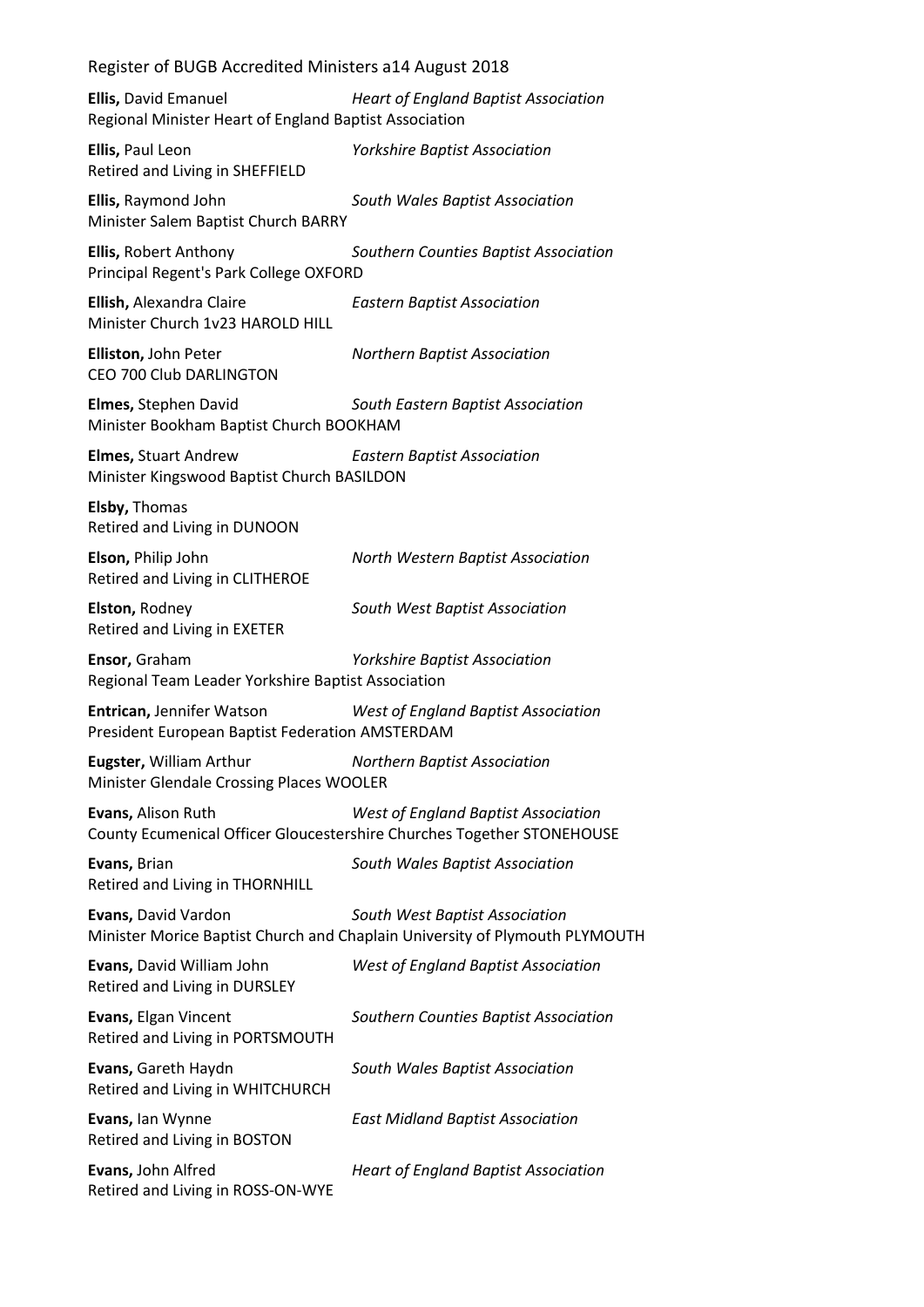| Register of BUGB Accredited Ministers a14 August 2018                          |                                             |
|--------------------------------------------------------------------------------|---------------------------------------------|
| <b>Evans, John Arthur Sandford</b><br>Minister Gendros Baptist Church SWANSEA  | South Wales Baptist Association             |
| Evans, John Gareth Valentine<br>Living in DARLINGTON                           | <b>Northern Baptist Association</b>         |
| Evans, Michael Wayne<br>Retired and Living in CAERPHILLY                       | <b>Eastern Baptist Association</b>          |
| Evans, Royston<br>Retired and Living in BLACKWOOD                              | South Wales Baptist Association             |
| Evans, Thomas Henry<br>Retired and Living in LEOMINSTER                        | <b>Heart of England Baptist Association</b> |
| Evans, Timothy Brett<br>Retired and Living in YORK                             | <b>Yorkshire Baptist Association</b>        |
| Evans, Victor H<br>Retired and Living in UPPER KILLAY                          | West Glamorgan [Welsh] Baptist Association  |
| Evens, Peter James<br>Minister Sandhurst Baptist Church SANDHURST              | Southern Counties Baptist Association       |
| Everitt, Peter James<br>Minister Yardley Baptist Church BIRMINGHAM             | <b>Heart of England Baptist Association</b> |
| Ewing, Stephen Peter<br>Minister Crofton Park Baptist Church CROFTON PARK      | <b>London Baptist Association</b>           |
| Eyre, Eric Henry<br>Retired and Living in CHICHESTER                           | South Eastern Baptist Association           |
| Eyre, William Peter<br>Retired and Living in RUSHDEN                           | <b>Central Baptist Association</b>          |
| Fairweather-Tall, Mark John<br>Minister Norwich Central Baptist Church NORWICH | <b>Eastern Baptist Association</b>          |
| Fanstone, Michael John<br>Retired and Living in DARTFORD                       | South Eastern Baptist Association           |
| Fantham, Keith<br>Retired and Living in WELSHPOOL                              | Radnorshire & Montgomeryshire Baptist Assoc |
| Farias-Palacios, Freddy Aurelio<br>Minister Penrallt Baptist Church BANGOR     | North Western Baptist Association           |
| Faris-Robertson, Mark Moniem<br>Minister Sion Baptist Church ROSSENDALE        | North Western Baptist Association           |
| Farrar, Simon Charles<br>Retired and Living in WELLINGTON                      | South West Baptist Association              |
| Farren, John<br>Retired and Living in BRIDGNORTH                               | <b>Heart of England Baptist Association</b> |
| Farrow, Margaret Elizabeth<br>Minister Fishponds Baptist Church BRISTOL        | <b>West of England Baptist Association</b>  |
| Farrow, Matthew Colin<br>Chaplain Prison Chaplaincy BRISTOL                    | <b>West of England Baptist Association</b>  |
| Faulkner, James<br>Retired and Living in SPENNYMOOR                            | <b>Northern Baptist Association</b>         |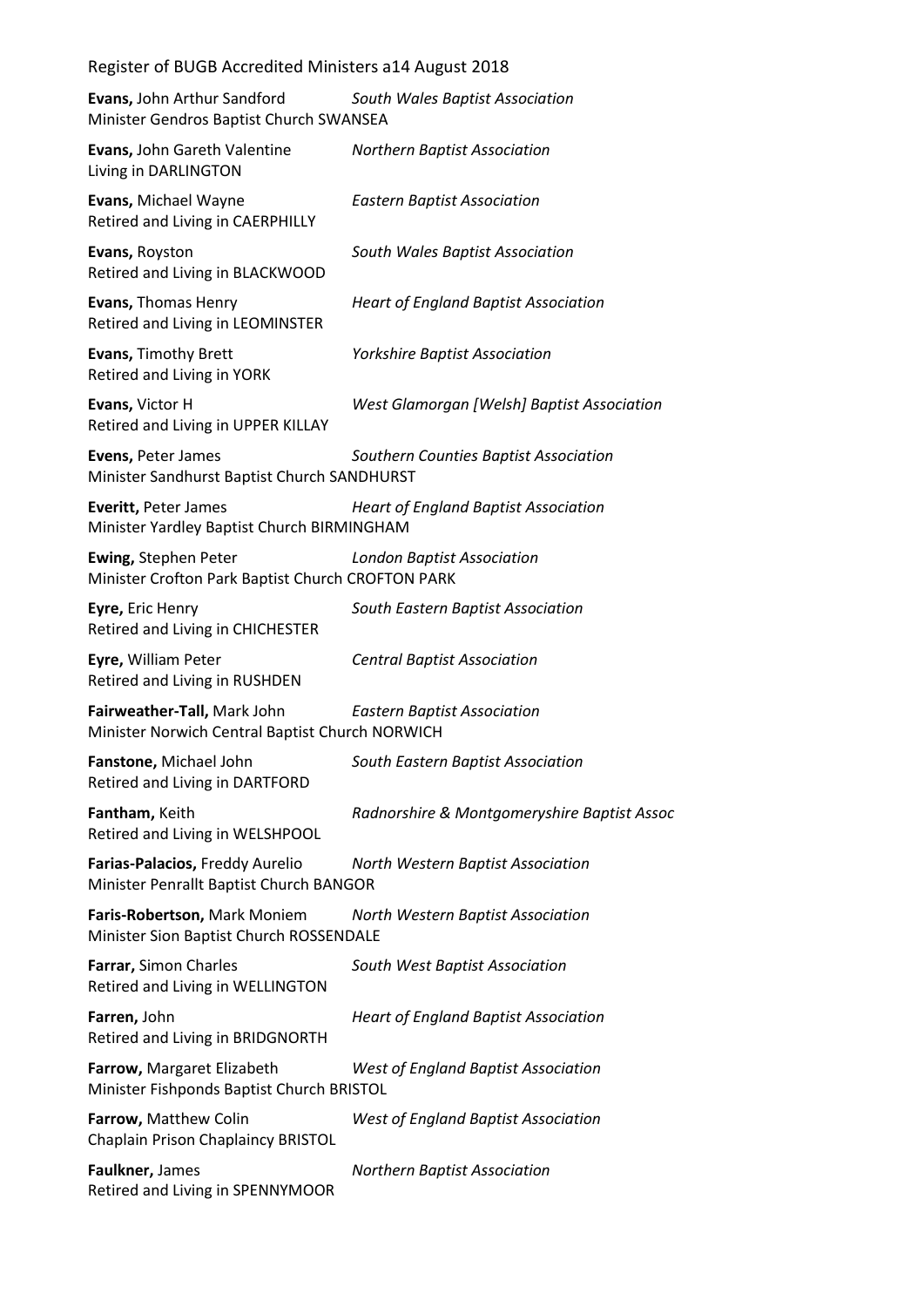**Fawcett,** Nicolas Stephen *South West Baptist Association* Writing Ministry WELLINGTON **Feast,** Hedley John *Southern Counties Baptist Association* Retired and Living in DIDCOT **Fegredo,** Michael Westley *East Midland Baptist Association* Regional Minister East Midland Baptist Association **Fegredo,** Sarah Louise *East Midland Baptist Association* Minister Hugglescote Baptist Church HUGGLESCOTE **Fellick,** Lawrence Andrew *Southern Counties Baptist Association* Chaplain Southampton University Hospitals NHS Trust SOUTHAMPTON **Fellowes,** Keith Noel *West of England Baptist Association* Evangelist Noel Fellowes Ministries DURSLEY **Fellows,** Philip David Andrew *London Baptist Association* Minister Hersham Baptist Church HERSHAM **Fellows,** Roy William Thomas *Northern Baptist Association* Retired and Living in KIRKBY STEPHEN **Fergusson,** Timothy Robert *Heart of England Baptist Association* Minister Olton Baptist Church SOLIHULL **Fernandez Vizcaya,** Nestor Jose *London Baptist Association* Minister Cross Street Baptist Church ISLINGTON **Fernando,** Joao Fayika *London Baptist Association* Minister Bethel Baptist Church BOW **Ferreira,** Joel David Ramos *Southern Counties Baptist Association* Minister Emsworth Baptist Church EMSWORTH **Few,** Jennifer Margaret *East Midland Baptist Association* Retired and Living in MATLOCK **Fewell,** Anne-Marie *Eastern Baptist Association* Minister Victory Villages Church NORTH ELMHAM **Fiddes,** Paul Stuart *Southern Counties Baptist Association* Professorial Research Fellow Regent's Park College OXFORD **Field,** Ian Robert *Central Baptist Association* Minister Sutcliff Baptist Church OLNEY **Filby,** Stuart *South Eastern Baptist Association* Retired and Living in BOGNOR REGIS **Fillis,** Jonathan William *Central Baptist Association* Minister Dagnall Street Baptist Church ST ALBANS **Finamore,** Stephen *West of England Baptist Association* Principal Bristol Baptist College CLIFTON **Findlater,** Jonathan *London Baptist Association* Minister Brighton Road Baptist Church SOUTH CROYDON **Findlay,** Robert James *Eastern Baptist Association* Chaplain Harlow Workplace Chaplaincy HARLOW

**Findlow,** James Harling John *London Baptist Association* Minister Rayners Lane Baptist Church HARROW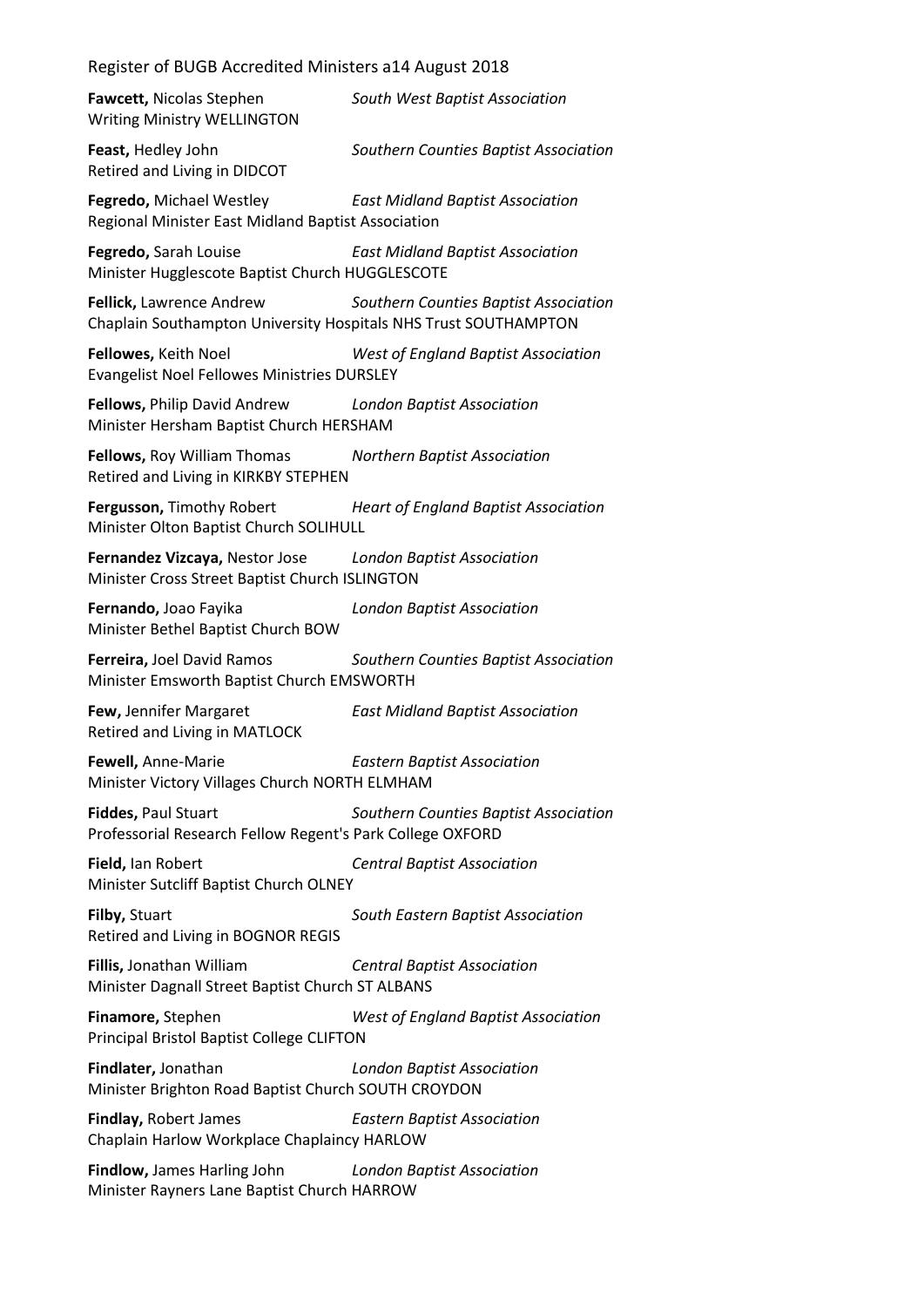**Finnegan,** Allan Ian *North Western Baptist Association* Minister Emmanuel Baptist Church NETHERTON

**Finnie,** Guy Roger Retired and Living in FALKIRK

**Firmin,** Rodney Walter *Heart of England Baptist Association* Retired and Living in ALCESTER

**Firth,** David Graham *West of England Baptist Association* Tutor Trinity College Bristol BRISTOL

**Fisher,** John *North Western Baptist Association* Retired and Living in BURNLEY

**Fitchet,** Andrew David *Southern Counties Baptist Association* Living in ANDOVER

**Fitzgerald,** Andrew Lawrence *South Eastern Baptist Association* Minister Canterbury Baptist Church CANTERBURY

**Fitzsimmons,** Gary *Heart of England Baptist Association* Team Leader Urban Expression, Castle Bromwich BIRMINGHAM

**Flack,** Andrew *South Eastern Baptist Association* Retired and Living in ASHFORD

**Fleming,** David James *Central Baptist Association* Minister Limbury Baptist Church LUTON

**Flower,** David George *Southern Counties Baptist Association* Chaplain Royal Bournemouth and Christchurch Hospitals DORSET

**Ford,** Bryan Keith *Gwent [Welsh] Baptist Association* Retired and Living in NEWPORT

**Ford,** David Michael *West of England Baptist Association* Minister Bethesda Baptist Church TROWBRIDGE

**Ford,** Nigel Robin *Southern Counties Baptist Association* Minister Canford Heath Baptist Church POOLE

**Ford,** Simon Andrew *Southern Counties Baptist Association* Minister Cosham Baptist Church and Training Officer SCBA PORTSMOUTH

**Forman,** Jonathan Adam *Gwent [Welsh] Baptist Association* Minister Blaenau Gwent Baptist Church ABERTILLERY

**Forman,** Michael Anthony *North Western Baptist Association* Minister Hattersley Baptist Church HYDE

**Fortescue,** Benjamin Guy *South Eastern Baptist Association* Minister Addlestone Baptist Church ADDLESTONE

**Foster,** Daniel Carrick *South Eastern Baptist Association* Minister Pembury Baptist Church PEMBURY

**Foster,** Keith *East Midland Baptist Association* Retired and Living in NEWARK

**Foster,** Roger Charles *South Wales Baptist Association* Retired and Living in NEWPORT

**Fountain,** Sean Jeffrey *Eastern Baptist Association* Minister Pier Avenue Baptist Church CLACTON ON SEA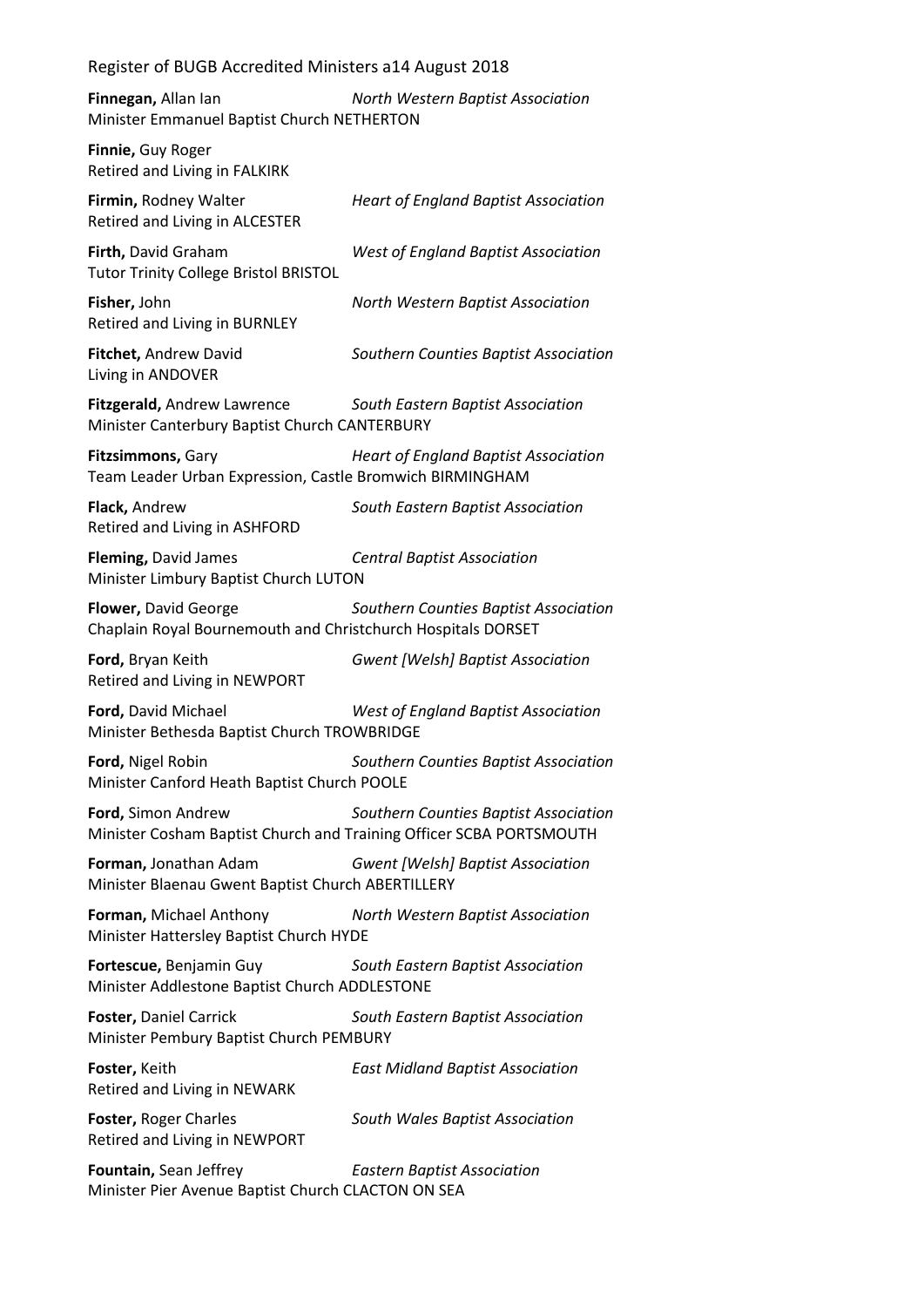**Fowler,** Ian Walter *West of England Baptist Association* Minister Bourton-on-the-Water Baptist Church CHELTENHAM

**Foxall,** Francis Berwick *Heart of England Baptist Association* Retired and Living in TELFORD

**Fradgley,** Ann Marie *Southern Counties Baptist Association* Minister Fleet Meadow Baptist Church DIDCOT

**Francis,** Rhiannon Claire *South Wales Baptist Association* Chaplain Cardiff and Vale NHS Trust CARDIFF

**Francis-Green,** Mark Hopeton Keith *Heart of England Baptist Association* Pastor Six Ways Erdington Baptist Church BIRMINGHAM

**Franklin,** Kenneth Robert *London Baptist Association* Minister Morden Park Baptist Church MORDEN

**Fransch,** William Ernest *Central Baptist Association* Retired and Living in DAVENTRY

**Fraser,** Derek John *Eastern Baptist Association* Chaplain Addenbrooke's Hospital CAMBRIDGE

**Fredricks,** Jamie Stephen John *South Eastern Baptist Association* Minister Bognor Regis Baptist Church BOGNOR REGIS

**Freel,** William Retired and Living in INVERNESS

**Freeland,** Hannah Jane *South West Baptist Association* Minister Hooe Baptist Church PLYMOUTH

**Freestone,** Roy Anthony *Central Baptist Association* Retired and Living in NEWPORT PAGNELL

**Freshwater,** John Henry *London Baptist Association* Retired and Living in LONDON

**Frith,** Andrew Mark *North Western Baptist Association* Minister Moreton Baptist Church MORETON

**Fry,** Lewis James *Southern Counties Baptist Association* Minister Stoke Poges Free Church STOKE POGES

**Fryer,** Clifford Eric *Heart of England Baptist Association* Retired and Living in HANDSWORTH WOOD

**Fulcher,** Ian Stanley *Northern Baptist Association* Retired and Living in STOCKTON ON TEES

**Fuller,** Alison Valerie Retired and Living in EDINBURGH

**Fuller,** Andrew Keith *London Baptist Association* Minister New Malden Baptist Church NEW MALDEN

**Fuller,** Michael Alan *West of England Baptist Association* Retired and Living in GLOUCESTER **Fuller,** Stuart Jon *South West Baptist Association* Retired and Living in BIDEFORD **Funnell,** Edward Andrew *Heart of England Baptist Association*

Retired and Living in ELLESMERE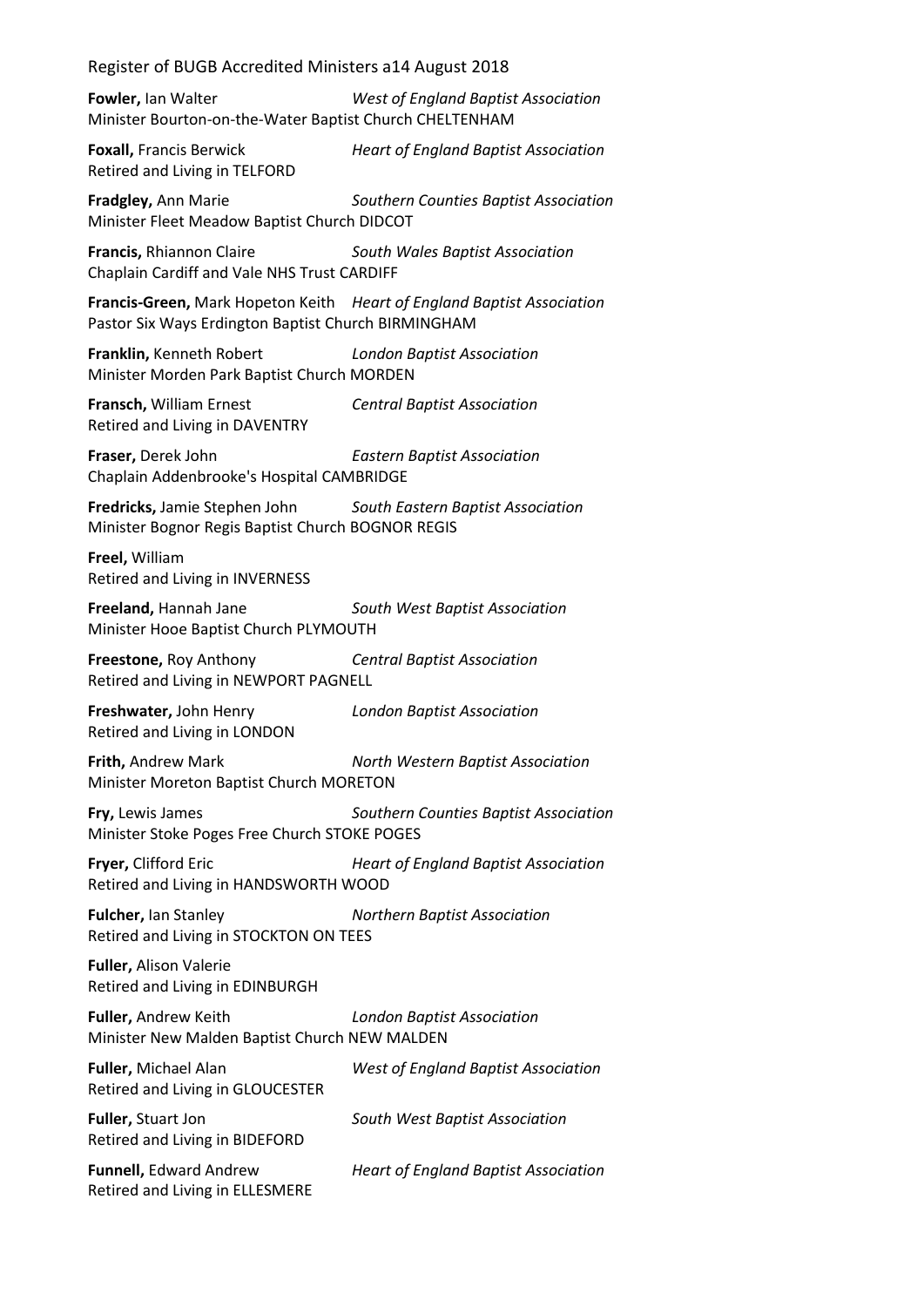**Furmage,** John Retired and Living in ALLOA

**Gain,** Jason Matthew *South Eastern Baptist Association* Minister Broadwater Baptist Church WORTHING

**Gale,** Andrew *Central Baptist Association* Minister Central Baptist Church LUTON

**Gambrah,** Kwasi *London Baptist Association* Minister Victory Baptist Church MORDEN

**Gamston,** David John *Central Baptist Association* Retired and Living in CORBY

**Gardiner,** Michael *South Eastern Baptist Association* Retired and Living in HAYWARDS HEATH

**Gardiner,** Robert James *West of England Baptist Association* Retired and Living in CIRENCESTER

**Gardiner,** William Craig Templeton *South Wales Baptist Association* Tutor South Wales Baptist College CARDIFF

**Gardner,** David William *South Eastern Baptist Association* Retired and Living in ST LEONARDS ON SEA

**Garland,** Gareth Neal *Central Baptist Association* Living in COVENTRY

**Garland,** John Melvyn *South Wales Baptist Association* Retired and Living in DINAS POWYS

**Gascoyne,** Adrian James *South West Baptist Association* Minister Totnes United Free Church TOTNES

**Gates,** Daniel Stuart *Eastern Baptist Association* Minister Clarence Road Baptist Church SOUTHEND ON SEA

**Gathercole,** Philip Howard *Eastern Baptist Association* Retired and Living in DEREHAM

**Gaukroger,** Stephen John *Central Baptist Association* Director Clarion Trust International BEACONSFIELD

**George,** Evan John *Carmarthen and Cardigan Baptist Association* Retired and Living in LLANELLI

**George,** Vernon Frederick *London Baptist Association* Retired and Living in BARNET

**Ghann,** Samuel Emmanuel *London Baptist Association* Minister Open Doors Baptist Church CLAPTON

**Gibbs,** Donald Edmond Retired and Living in WEST VIRGINIA

**Gibbs,** Margaret Judith *London Baptist Association* Minister Perry Rise Baptist Church FOREST HILL

**Gibson,** Peter *Eastern Baptist Association* Retired and Living in COLCHESTER

**Gidney,** Alison Grace *Heart of England Baptist Association* Retired and Living in ELLESMERE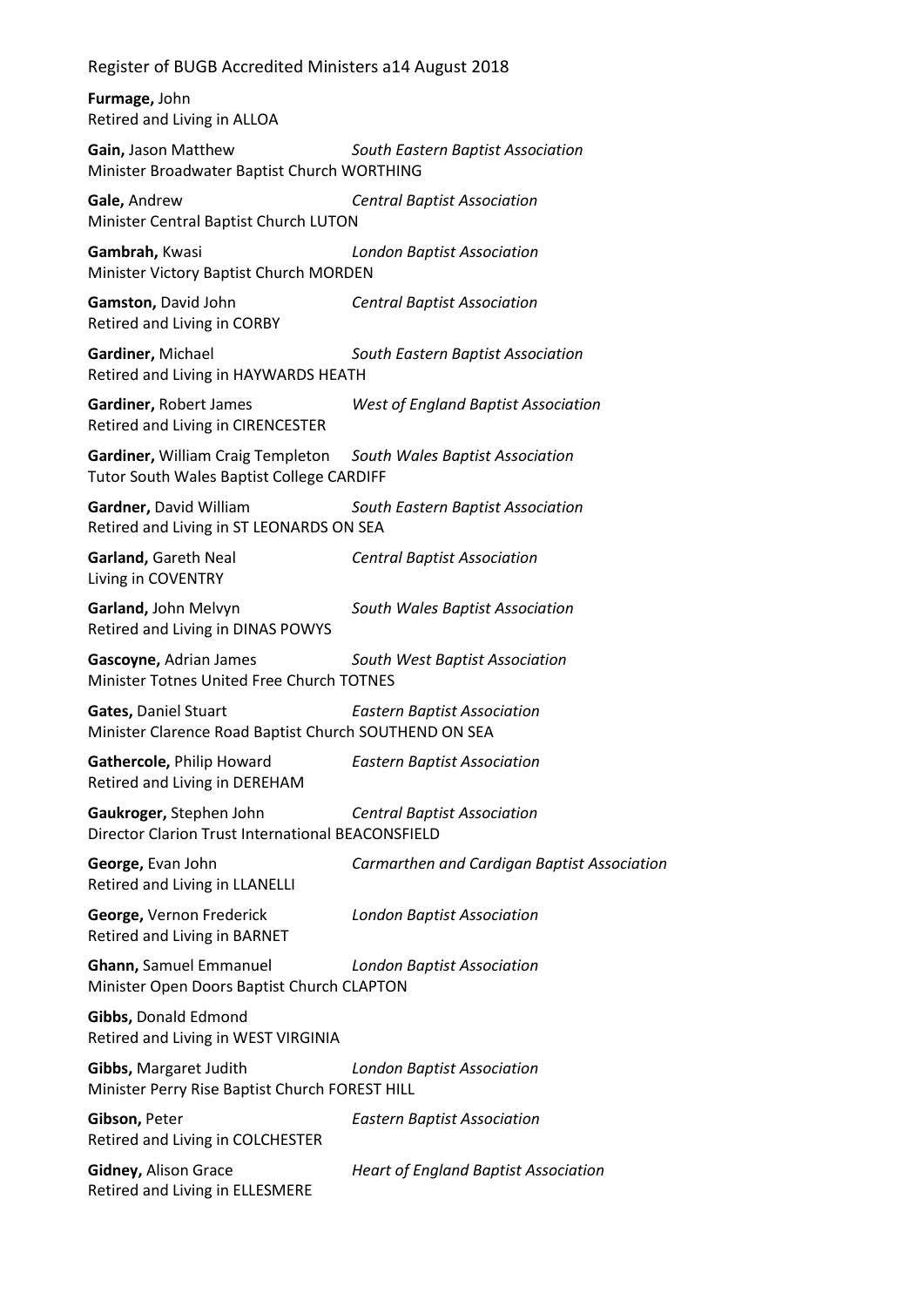**Gilbert,** Andrew *South Eastern Baptist Association* Minister Findon Valley Free Church WORTHING

**Gilbert,** Bryan Edward *East Midland Baptist Association* Retired and Living in COSBY

**Gilbert,** James David *Southern Counties Baptist Association* Minister New Milton Baptist Church NEW MILTON

**Gilbert,** Keith *South Eastern Baptist Association* Retired and Living in CROWBOROUGH

**Gilbert,** Lee William *Eastern Baptist Association* Chaplain Queen Elizabeth Hospital KINGS LYNN

**Giles,** Robin James *Eastern Baptist Association* Retired and Living in CAMBRIDGE

**Gill,** Anthony Paul *Eastern Baptist Association* Chaplain Addenbrooke's Hospital CAMBRIDGE

**Gill,** Brian Arthur George *Southern Counties Baptist Association* Retired and Living in POOLE

**Gill,** Fiona *South Eastern Baptist Association* Minister Rye Baptist Church RYE

**Gill,** Raymond *Heart of England Baptist Association* Retired and Living in BRIDGNORTH

**Gillard,** Martin James *South Wales Baptist Association* Minister Gilgal Baptist Church PORTHCAWL

**Gillies,** Arderne Olivia Frances *Central Baptist Association* Minister Chorleywood Free Church CHORLEYWOOD

**Gillings,** Joanne Marcia *Heart of England Baptist Association*

**Gilmore,** Alec *South Eastern Baptist Association* Retired and Living in NORTH LANCING

**Gilpin,** Jane Irene *North Western Baptist Association* Retired and Living in RADCLIFFE

**Ginn,** Andrew Philip *Central Baptist Association* Minister Bunyan Baptist Church STEVENAGE

**Girvan,** Sophia Charlotte Murray *Eastern Baptist Association* Minister Steeple Bumpstead Congregational Church HAVERHILL

**Glasius,** Gert *East Midland Baptist Association* Minister Loughborough Baptist Church LOUGHBOROUGH

**Gleghorn,** John Emerson *Yorkshire Baptist Association* Minister Bingley Baptist Church BINGLEY

**Glover,** Andrew Ian *North Western Baptist Association* Minister Hoole Baptist Church CHESTER

**Glover,** Gordon Frank *South West Baptist Association* Retired and Living in WELLINGTON

**Glover,** John Reginald *South Eastern Baptist Association* Retired and Living in EASTBOURNE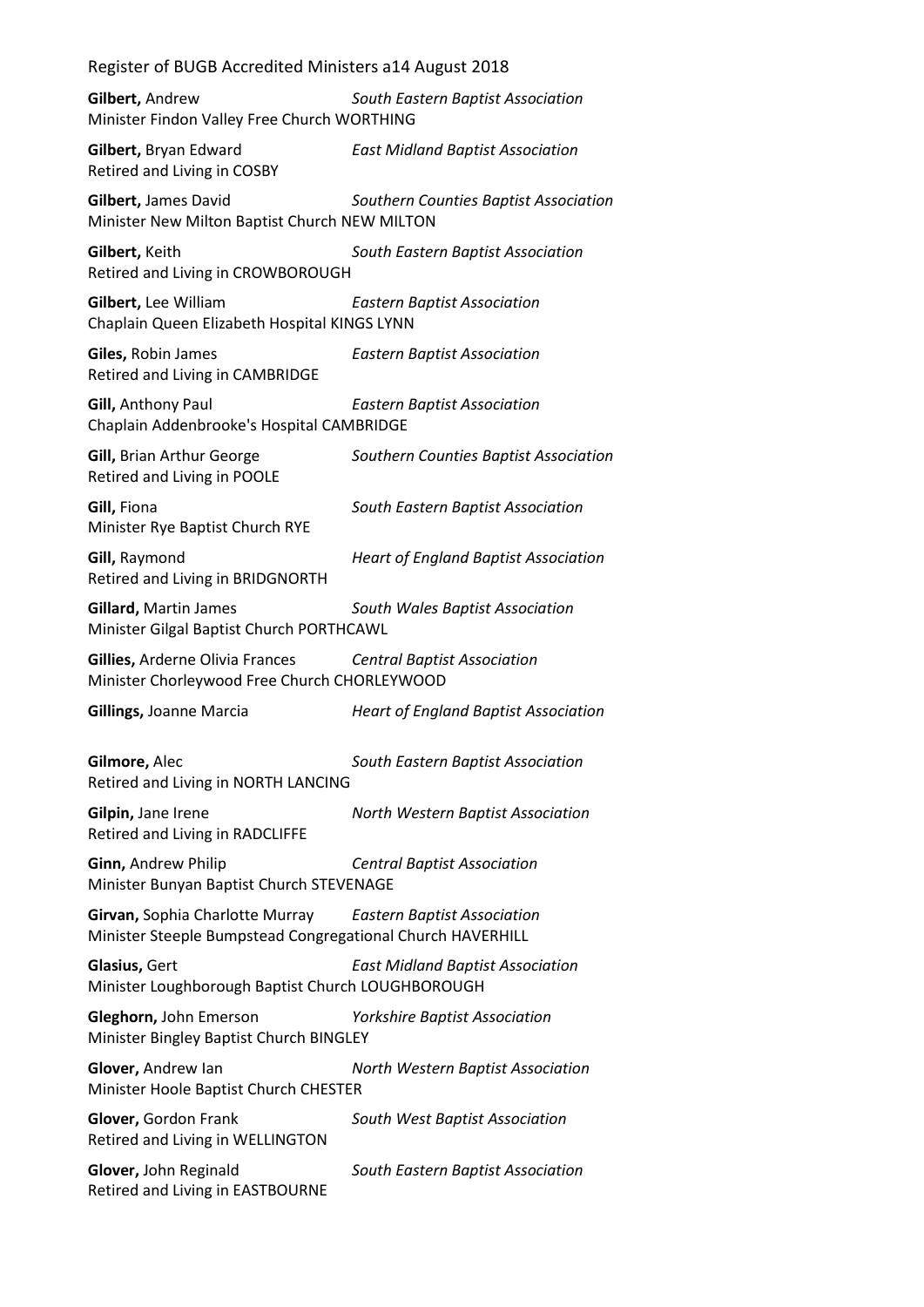| Register of BUGB Accredited Ministers a14 August 2018                                   |                                            |
|-----------------------------------------------------------------------------------------|--------------------------------------------|
| Glover, Michael<br>Retired and Living in CHESTERFIELD                                   | <b>East Midland Baptist Association</b>    |
| Glover, Richard Jonathan<br>Minister Woodley Baptist Church READING                     | Southern Counties Baptist Association      |
| Godbeer, Mark<br>Minister Counterslip Baptist Church BRISTOL                            | <b>West of England Baptist Association</b> |
| Goddard, Alan Ernest<br>Retired and Living in MARCH                                     | <b>Eastern Baptist Association</b>         |
| Goddard, David Michael<br>Minister Kingsteignton Community Baptist Church KINGSTEIGNTON | South West Baptist Association             |
| Goddard, John Maurice<br>Minister Saffron Walden Baptist Church SAFFRON WALDEN          | <b>Eastern Baptist Association</b>         |
| Goddard, Ronald Ralph<br>Retired and Living in CORBY                                    | <b>Central Baptist Association</b>         |
| Goddard, Simon Leigh<br>Regional Minister Eastern Baptist Association                   | <b>Eastern Baptist Association</b>         |
| Godden, Frances Elizabeth<br>Retired and Living in NEWARK                               | <b>East Midland Baptist Association</b>    |
| Godden, Henry William<br>Retired and Living in NEWARK                                   | <b>East Midland Baptist Association</b>    |
| <b>Godding, Elfed</b><br>Director Evangelical Alliance Wales CARDIFF                    | South Wales Baptist Association            |
| Godfrey, Stephen Graham<br>Living in MINEHEAD                                           | South West Baptist Association             |
| Golder, Andrew Murray<br>Minister Pioneer Ministry PENZANCE                             | South West Baptist Association             |
| Golder, Karen Debra<br>Minister Pioneer Ministry PENZANCE                               | South West Baptist Association             |
| Goldsmith, Andrew Alan John<br>Minister Ampthill Baptist Church AMPTHILL                | <b>Central Baptist Association</b>         |
| Good, John Mark<br>Minister Stopsley Baptist Church LUTON                               | <b>Central Baptist Association</b>         |
| <b>Goodall, Brian Stanley</b><br>Retired and Living in HUDDERSFIELD                     | <b>Yorkshire Baptist Association</b>       |
| Goodall, Peter Macdonald<br>Retired and Living in BIDEFORD                              | South West Baptist Association             |
| Goodall, Stanley<br>Retired and Living in HUDDERSFIELD                                  | <b>Yorkshire Baptist Association</b>       |
| Goode, Robert David<br>Minister Birchington Baptist Church BIRCHINGTON                  | South Eastern Baptist Association          |
| Gooderidge, David Andrew<br>Minister Lymington Baptist Church LYMINGTON                 | Southern Counties Baptist Association      |
| Goodlad, Peter Malcolm<br>Retired and Living in NORTHAMPTON                             | <b>Central Baptist Association</b>         |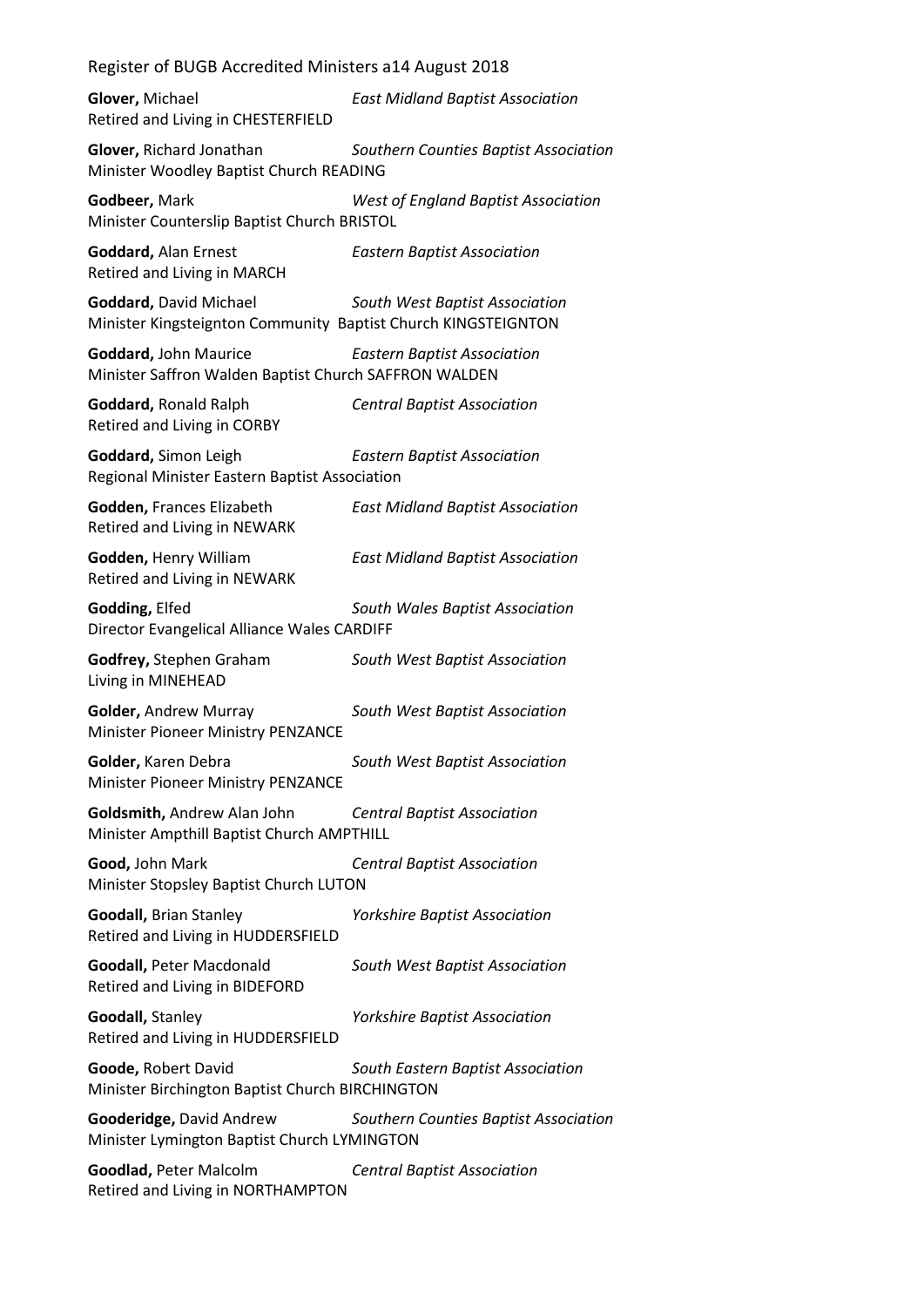**Goodliff,** Andrew Jonathan *Eastern Baptist Association* Minister Belle Vue Baptist Church SOUTHEND ON SEA

**Goodliff,** Paul Weston *Southern Counties Baptist Association* General Secretary Churches Together in England BICESTER

**Goodyear,** David John *Eastern Baptist Association* Retired and Living in NORWICH

**Gookey,** Ruth Elizabeth *Central Baptist Association* Minister Harefield Baptist Church HAREFIELD

**Goord,** Martin Richard *South West Baptist Association* Retired and Living in HATHERLEIGH

**Gordon,** Desmond Scarlett Mcintosh *London Baptist Association* Retired and Living in FINCHLEY

**Gordon,** Glenford Alexander *Heart of England Baptist Association* Minister City Road Baptist Church BIRMINGHAM

**Gordon,** Howard Hartley *South Eastern Baptist Association* Retired and Living in HORSHAM

**Gordon,** James Mcmillan Minister Montrose Baptist Church MONTROSE

**Gordon,** Samuel Steven *London Baptist Association* Minister Northumberland Heath Baptist Church ERITH

Retired and Living in LLANGEFNI

**Gordon-Roberts,** Peter *North Western Baptist Association*

**Gore,** Andrew Charles *Yorkshire Baptist Association* Minister Dronfield Baptist Church DRONFIELD

**Gorton,** Catriona Julie Mae Minister Hillhead Baptist Church GLASGOW

**Gosden,** Denis Julian *South West Baptist Association* Retired and Living in TOPSHAM

**Goshawk,** Gerard William *Heart of England Baptist Association* Minister Six Ways Erdington Baptist Church BIRMINGHAM

**Goswami,** Christian Shishir *North Western Baptist Association* Minister Lymm Baptist Church LYMM

**Gotobed,** Julian *London Baptist Association* Tutor Roehampton University LONDON

**Gotts,** Benjamin John *East Midland Baptist Association* Minister Littleover Baptist Church DERBY

**Gough,** Paul *South Eastern Baptist Association* Minister Crossways Community Baptist Church DORKING

**Gouldbourne,** Ruth Mary Boyd *North Western Baptist Association* Minister Grove Lane Baptist Church STOCKPORT

**Gouldson,** Philip Norman *South West Baptist Association* Retired and Living in TAUNTON

**Goveia,** Edward Frank *London Baptist Association* Minister Rye Lane Chapel PECKHAM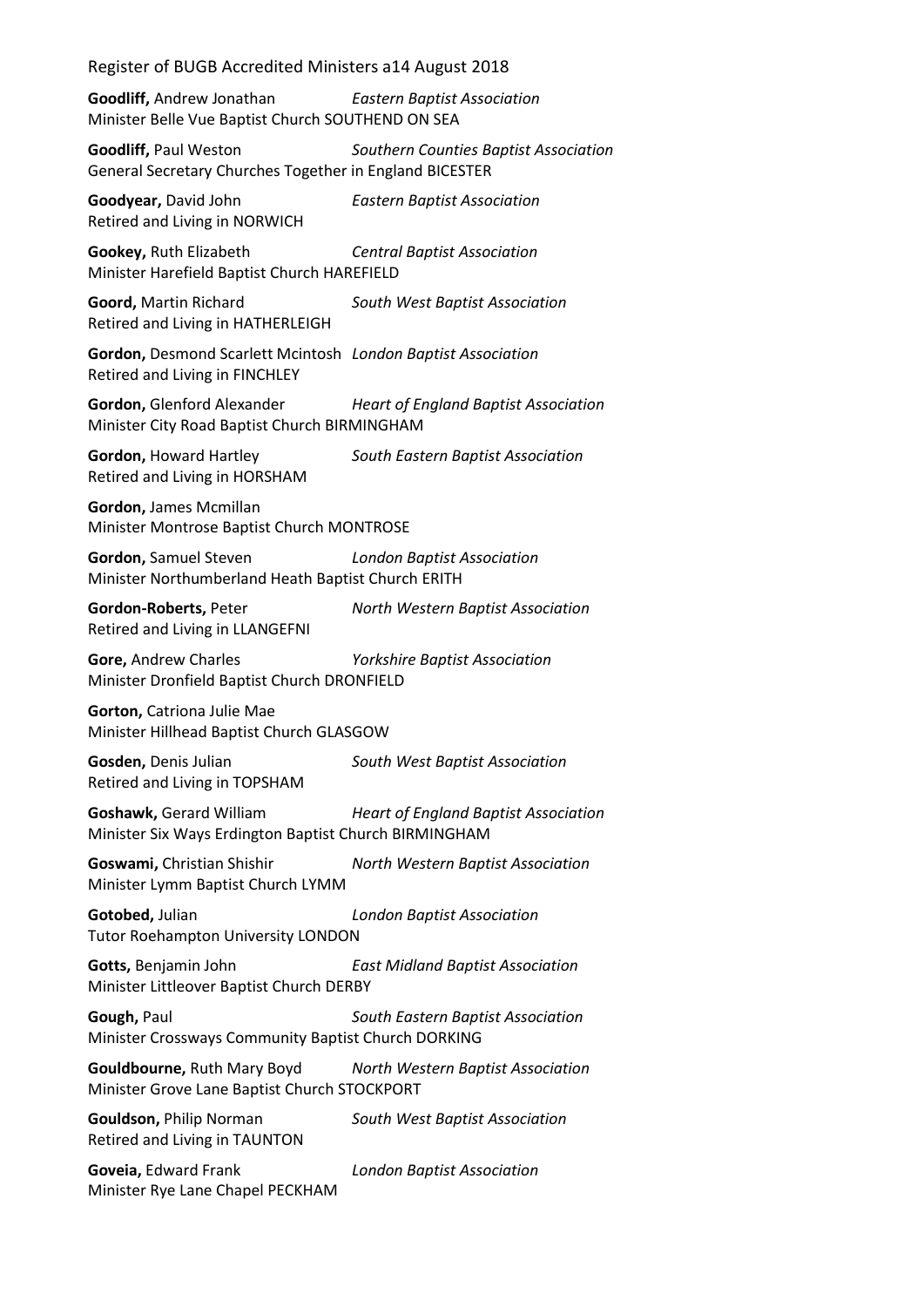**Govier,** Simon *West of England Baptist Association* Minister Upper Stratton Baptist Church SWINDON

**Gower,** Andrew William *Yorkshire Baptist Association* International Role Agape Alive in India INDIA

**Gower,** Ralph Ronald *North Western Baptist Association* Retired and Living in LYTHAM ST ANNES

**Grafton,** Roger Patrick *South Wales Baptist Association* Minister Tabernacle Baptist Church PENARTH

### **Graham,** Brian James Minister Cambuslang Baptist Church GLASGOW

**Graham,** David George *Central Baptist Association* Minister Southcourt Baptist Church AYLESBURY

**Graham,** Glen Charles *South West Baptist Association* Minister Cullompton Baptist Church CULLOMPTON

**Graham,** Martin *North Western Baptist Association* Retired and Living in THORNTON CLEVELEYS

**Graham,** Paul Douglas *Eastern Baptist Association* Minister Clare Baptist Church CLARE

**Graham,** William Ewart *South Eastern Baptist Association* Retired and Living in DEAL

**Grainger,** David *Heart of England Baptist Association* Retired and Living in TAMWORTH

**Grant,** Christopher John *Southern Counties Baptist Association* Living in MAIDENHEAD

**Grant,** Ernest Basil *Central Baptist Association* Retired and Living in NORTHAMPTON

**Grant,** Helene Louise *West of England Baptist Association* Minister Christ Church LEP NAILSWORTH

**Grant,** Jonathan *East Midland Baptist Association* Minister Higham Way Baptist Church BURBAGE

**Grant,** Joyce Agatha *London Baptist Association* Minister Honor Oak Baptist Church EAST DULWICH

**Grant,** Roger Bernard *South West Baptist Association* Retired and Living in EXETER

**Grant-Jones,** Mark David Chaplain HM Forces

**Graves,** Nicholas James *London Baptist Association* Minister Old Lodge Lane Baptist Church PURLEY

**Gray,** Roger Bernard *South Eastern Baptist Association* Retired and Living in ST LEONARDS ON SEA

**Gray,** Simon Mark *West of England Baptist Association* Minister Bratton Baptist Church BRATTON

**Greasley,** Stephen *South Eastern Baptist Association* Minister Gillingham Baptist Church GILLINGHAM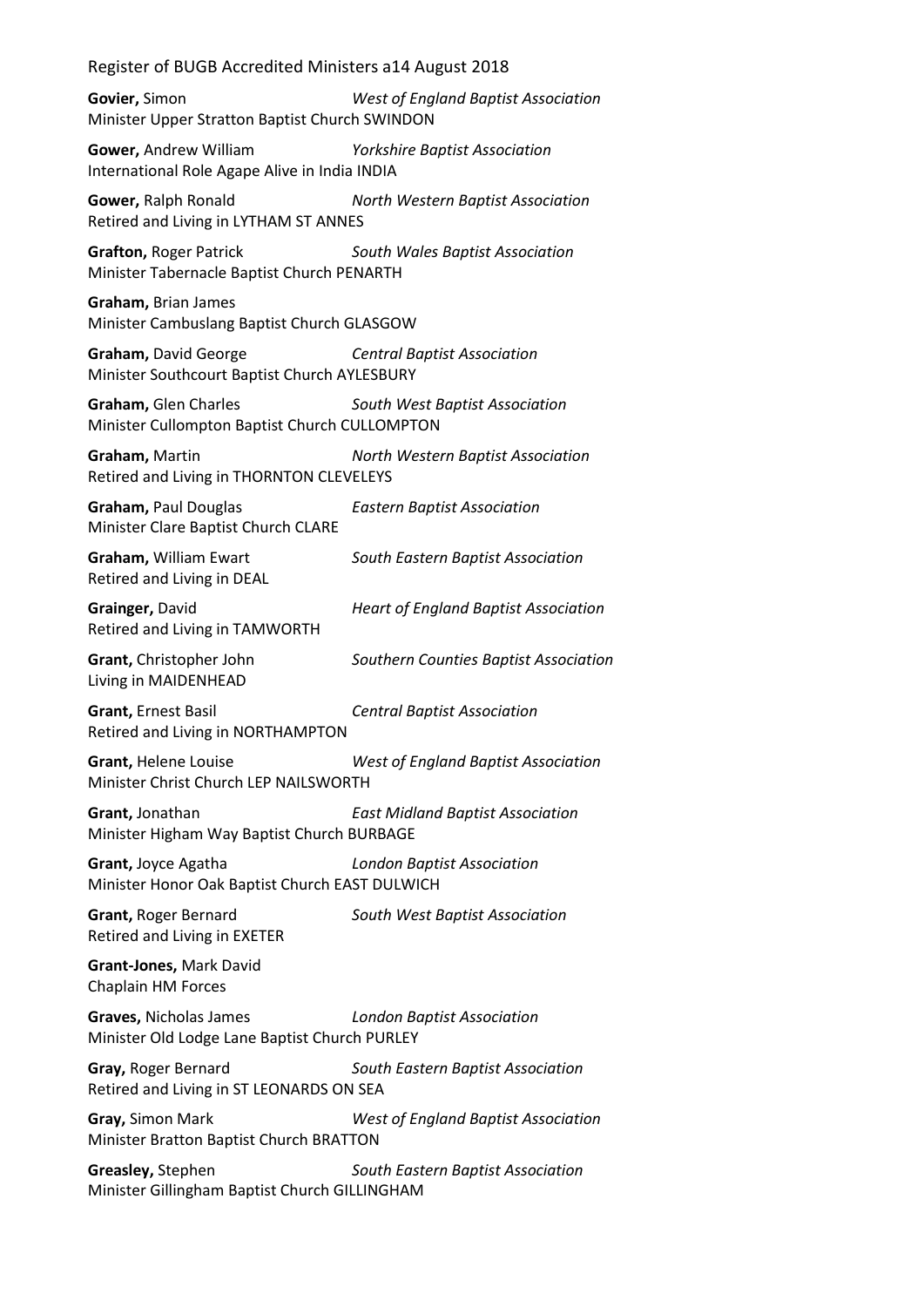**Greaves,** Jonathan David *South Wales Baptist Association* Minister Monmouth Baptist Church and Norton Baptist Church MONMOUTH

**Green,** Andrew Rigden *South West Baptist Association* Retired and Living in TORQUAY

**Green,** Anthony Cresswell *London Baptist Association* Minister Baldwyns Park Baptist Church BEXLEY

**Green,** Ian Charles *Central Baptist Association* Minister Amersham Free Church AMERSHAM

**Green,** Jacqueline Anne *Central Baptist Association* Minister Stony Stratford Community Church MILTON KEYNES

**Green,** Lynn Margaret *Southern Counties Baptist Association* General Secretary Baptist Union of Great Britain

**Green,** Owen *West of England Baptist Association* Minister Wichelstowe: The Stowe SWINDON

**Green,** Paul Anthony Chaplain HM Forces

**Green,** Richard Antony *Central Baptist Association* Minister All Nations Church BEDFORD

**Green,** Robert Geoffrey *Central Baptist Association* Retired and Living in STONY STRATFORD

**Green,** Robert William Barcham *Eastern Baptist Association* Minister Garland Street Baptist Church BURY ST EDMUNDS

**Green,** Roger Colin *North Western Baptist Association* Retired and Living in BURNLEY

**Greenin,** Paul *Yorkshire Baptist Association* Minister Bramley Baptist Church LEEDS

**Greening,** Jonathan Darrell *Southern Counties Baptist Association* Minister Wilton Baptist Church SALISBURY

**Greenwood,** Jesse *Eastern Baptist Association* Retired and Living in BUNGAY

**Greenwood,** Mark Edward *Southern Counties Baptist Association* UK Staff BMS World Mission

**Gregory,** David *Central Baptist Association* President Baptist Union of Great Britain and Minister Croxley Green Baptist Church CROXLEY GREEN

**Greig,** Alec Brown *South Eastern Baptist Association* Retired and Living in ASHFORD

Living in WEOBLEY

**Greig,** Ian Richard Hugh *Heart of England Baptist Association*

**Grenfell,** Frederick James *East Midland Baptist Association*

Retired and Living in NOTTINGHAM

**Grice,** Andrew Liam *West of England Baptist Association* Minister Salem Baptist Church CHELTENHAM

**Griffith,** Terry Michael *London Baptist Association* Minister Trinity Baptist Church BEXLEYHEATH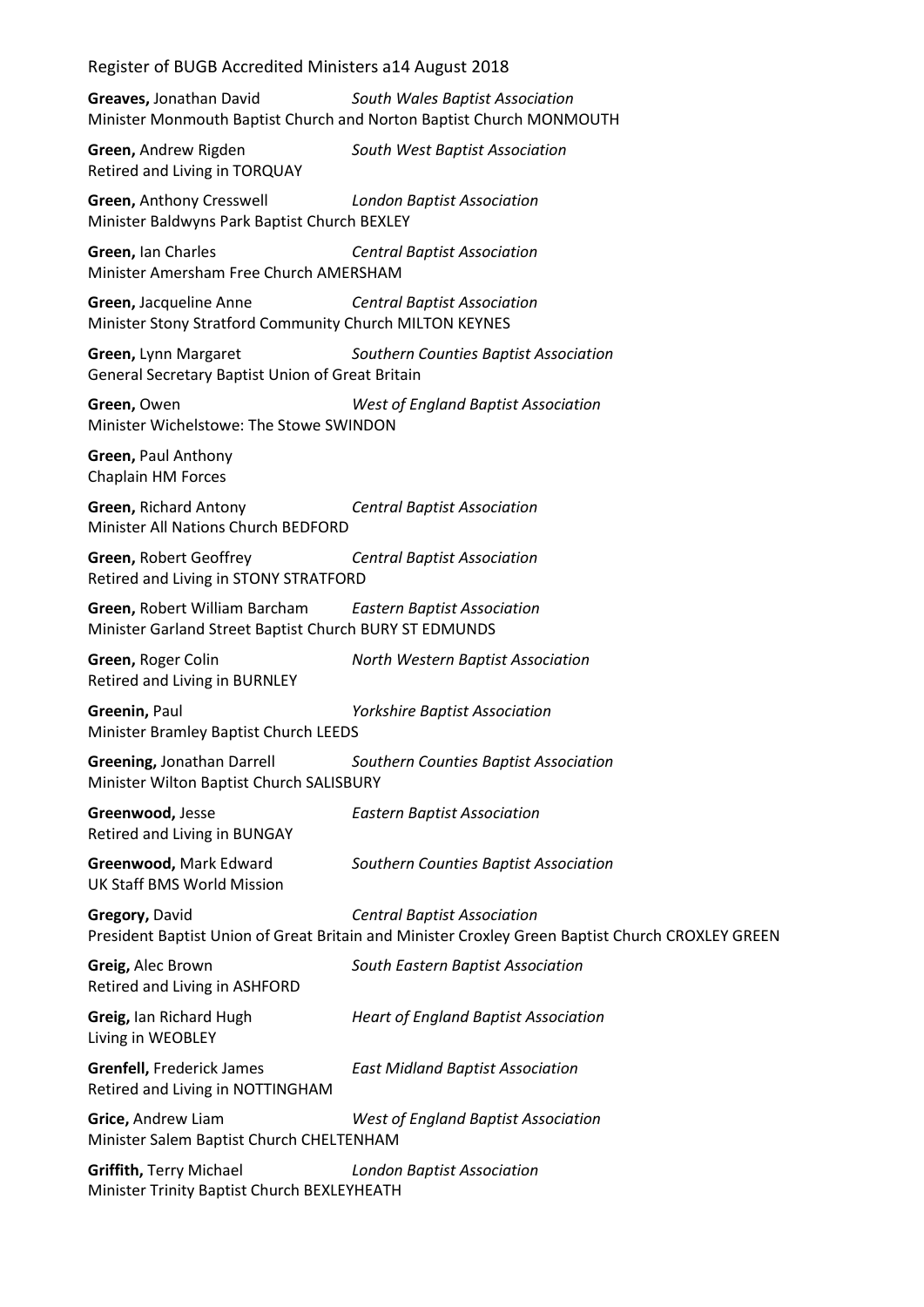Register of BUGB Accredited Ministers a14 August 2018 **Griffiths,** Alison Jennifer *West of England Baptist Association* Minister Lydney Baptist Church LYDNEY **Griffiths,** David Gwynfor *South Wales Baptist Association* Retired and Living in SWANSEA **Griffiths,** Marcus Llewellyn *Heart of England Baptist Association* Retired and Living in MARKET DRAYTON **Griffiths,** Samuel Quentin *South West Baptist Association* Minister Wellington Baptist Church WELLINGTON **Griggs,** Alan Frederick *Eastern Baptist Association* Retired and Living in WESTCLIFF-ON-SEA **Grinonneau,** Jane *West of England Baptist Association* Retired and Living in CLEVEDON **Grinyer,** Paul Andrew Minister International Baptist Church BREMEN **Grose,** Geoffrey Howard *West of England Baptist Association* Retired and Living in WARMINSTER **Grote,** James Cameron *Southern Counties Baptist Association* Chaplain Katharine House Hospice BANBURY **Groves,** Martyn Robert Chaplain HM Forces **Gudger,** Simon Patrick *Heart of England Baptist Association* Minister Catshill Baptist Church CATSHILL **Guest,** Jane Amanda *Eastern Baptist Association* Chaplain Fair Havens & Little Havens Hospices WESTCLIFF ON SEA **Gutmann,** Stephen Francis *London Baptist Association* Minister Peckham Rye Tabernacle Baptist Church and Chaplain Barts Health NHS Trust PECKHAM **Gwendu,** Gilson Girison *Eastern Baptist Association* Minister Mill Road Baptist Church CAMBRIDGE **Hackett,** Samuel James Griffith *East Midland Baptist Association* Minister Ruddington Baptist Church RUDDINGTON **Hague,** David Charles *South Eastern Baptist Association* Retired and Living in EASTBOURNE **Haig,** Christopher Duncan *North Western Baptist Association* Retired and Living in WARRINGTON **Haig,** Rachel Elizabeth *West of England Baptist Association* Minister Tyndale Baptist Church BRISTOL **Haines,** Malcolm Charles *South Eastern Baptist Association* Minister Downs Baptist Church BRIGHTON **Haines,** Timothy Lloyd *North Western Baptist Association* Minister St Helens Baptist Church ST HELENS **Hale,** Edwin John *Central Baptist Association* Retired and Living in NORTHAMPTON **Hale,** John Richard *East Midland Baptist Association* Retired and Living in SUTTON IN ASHFIELD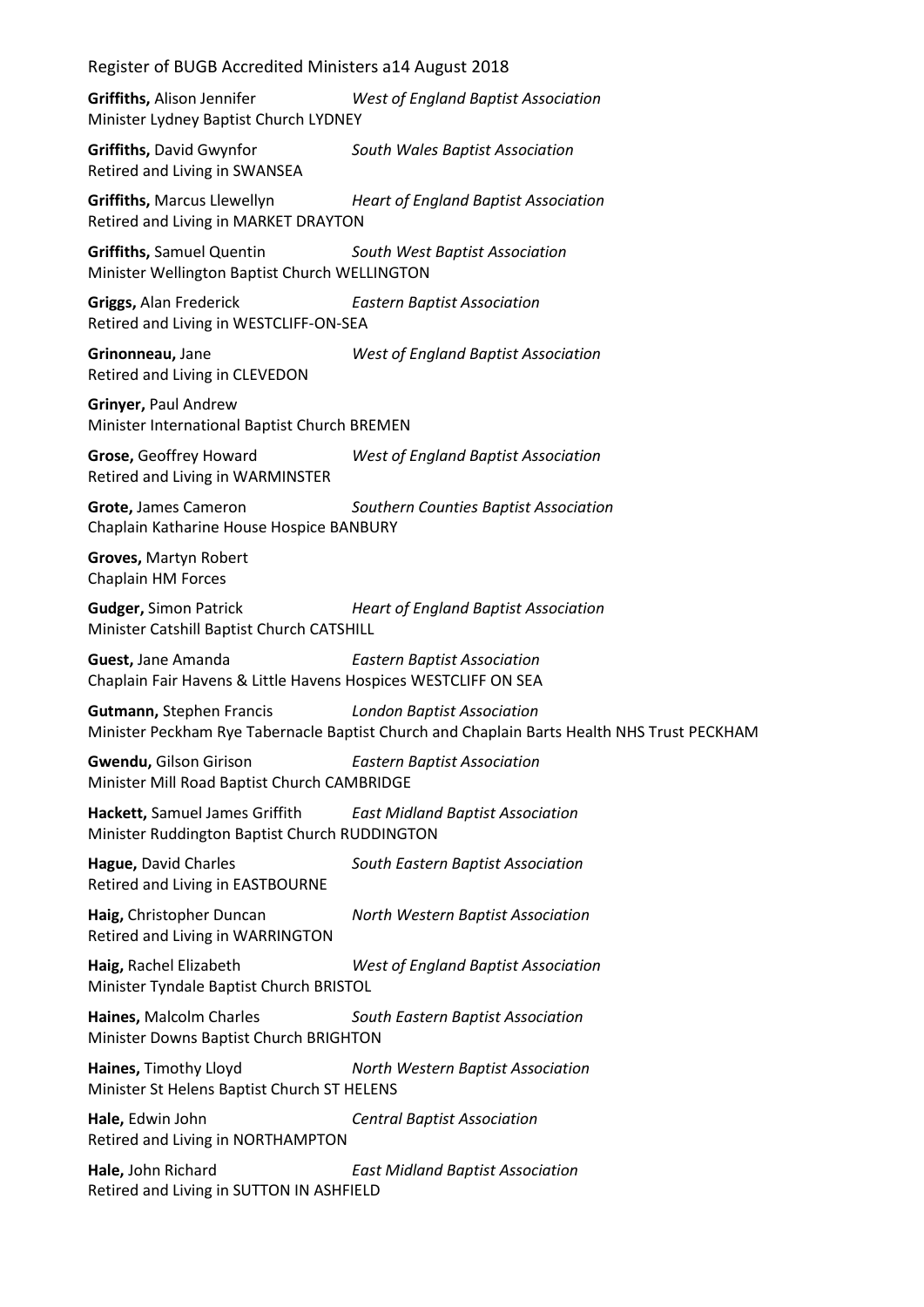| Hall, Ernest Thomas Richard<br>Retired                                                         | West of England Baptist Association                                                                            |
|------------------------------------------------------------------------------------------------|----------------------------------------------------------------------------------------------------------------|
| Hall, John<br>Retired and Living in HINCKLEY                                                   | <b>East Midland Baptist Association</b>                                                                        |
| Hall, John Robert<br>Minister Cornerstone Church Rhondda RHONDDA                               | South Wales Baptist Association                                                                                |
| Hall, John Stephen<br>Chaplain Bolton Hospice BOLTON                                           | North Western Baptist Association                                                                              |
| Hall, Neil Belton<br>Retired and Living in HEREFORD                                            | <b>Heart of England Baptist Association</b>                                                                    |
| Hall, Ronald Alexander<br>Prison Chaplaincy BIRMINGHAM                                         | <b>Heart of England Baptist Association</b>                                                                    |
| Hall, Simon Anthony<br>Minister Chapel Allerton Baptist Church and Revive LEEDS                | <b>Yorkshire Baptist Association</b>                                                                           |
| Hallas, Dennis George<br>Retired and Living in CHEDDAR                                         | West of England Baptist Association                                                                            |
| Halliday, Malcolm Joseph<br>Manager Christian Resources Project PLYMOUTH                       | South West Baptist Association                                                                                 |
| Halliday, Philip<br>Regional Role BMS World Mission, Europe FRANCE                             |                                                                                                                |
| Halliwell, Nigel John<br>Living in SHEFFIELD                                                   | <b>Yorkshire Baptist Association</b>                                                                           |
| Halm-Adjepong, Claude Alfred                                                                   | <b>London Baptist Association</b><br>Minister International Praise Centre and Alperton Baptist Church EAST HAM |
| Hamilton, James lain Duff<br>Retired and Living in SOUTHEND-ON-SEA                             | <b>Eastern Baptist Association</b>                                                                             |
| Hamlin, Ian Paul<br>Minister Coney Hill Baptist Church WEST WICKHAM                            | <b>London Baptist Association</b>                                                                              |
| Hammond, Ann Gaynor<br>Retired and Living in LEEDS                                             | Yorkshire Baptist Association                                                                                  |
| Hammond, James<br>Retired and Living in BINGLEY                                                | <b>Yorkshire Baptist Association</b>                                                                           |
| Hancock, Timothy Jon<br>Minister Locks Heath Free Church FAREHAM                               | Southern Counties Baptist Association                                                                          |
| Hanger, Ralph Ernest<br>Retired and Living in COVENTRY                                         | <b>Heart of England Baptist Association</b>                                                                    |
| Harbour, Douglas Edward<br>Retired and Living in WALLINGFORD                                   | Southern Counties Baptist Association                                                                          |
| Harcus, Jeanetta Sandra<br>Retired and Living in TORTEVAL                                      | Southern Counties Baptist Association                                                                          |
| Hardcastle, Margaret Ruth<br>Minister Stoke Baptist Church and Urban Expression STOKE ON TRENT | <b>Heart of England Baptist Association</b>                                                                    |
| Hardcastle, Philip Andrew<br>Retired and Living in ALTRINCHAM                                  | North Western Baptist Association                                                                              |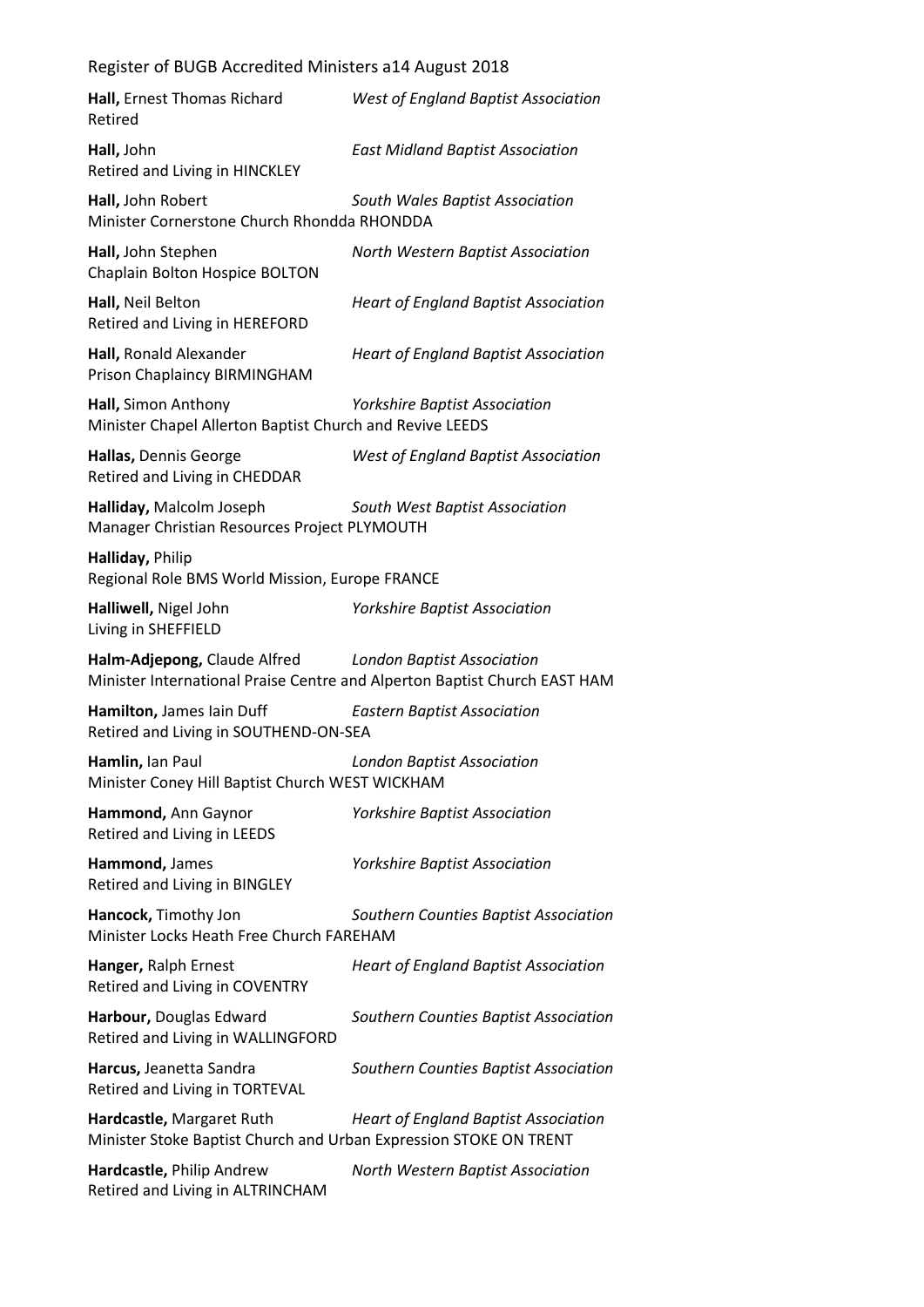**Hardiman,** David Charles *Northern Baptist Association* Retired and Living in SOUTH SHIELDS

**Harding,** Paul Arthur *West of England Baptist Association* Minister Chipping Sodbury Baptist Church CHIPPING SODBURY

**Hardingham,** Ashley Paul *North Western Baptist Association* Minister Altrincham Baptist Church ALTRINCHAM

**Hardingham,** Mark Neil *Eastern Baptist Association* Minister Woodbridge Quay Church WOODBRIDGE

**Hardwick,** Jonathan Edward *South Eastern Baptist Association* Minister Earlswood Baptist Church REDHILL

**Hardwidge,** Martin Nicholas John *Southern Counties Baptist Association* Retired and Living in WINCHESTER

**Hardwidge,** Susan *Southern Counties Baptist Association* Retired and Living in WINCHESTER

**Hardy,** Edward Bruce *Southern Counties Baptist Association* Retired and Living in PORTSMOUTH

**Hardy,** Richard Mark *South Wales Baptist Association* Minister Albany Road Baptist Church CARDIFF

**Hare,** Ian Roland *London Baptist Association* Minister Mitcham Lane Baptist Church STREATHAM

**Harffy,** Clive *South Wales Baptist Association* Retired and Living in PORT TALBOT

**Hargreaves,** Dinah Mooring *South West Baptist Association* Retired and Living in CHARD

**Harii,** Teofil *London Baptist Association* Minister Biserica Romana Baptista Speranta BRIXTON

**Harley,** Brian Philip *Yorkshire Baptist Association* Retired and Living in LEEDS

**Harmsworth,** Sarah Elizabeth *Northern Baptist Association* Living in WALLSEND

**Harper,** David *Eastern Baptist Association* Retired and Living in COLCHESTER

**Harris,** Alexander James *Heart of England Baptist Association* Minister Sandon Road Baptist Church STAFFORD

**Harris,** Graham Paul *North Western Baptist Association* Retired and Living in MORECAMBE

**Harris,** John Ernest *West of England Baptist Association* Retired and Living in SWINDON

**Harris,** Nicholas Duncan Sykes *Southern Counties Baptist Association* Minister Woodstock Baptist Church and Witney Baptist Church WOODSTOCK

**Harris,** Patrick Joel *Central Baptist Association* Minister Cornerstone Baptist Church THAME

**Harris,** Robert Edward *Yorkshire Baptist Association* Retired and Living in SKIPTON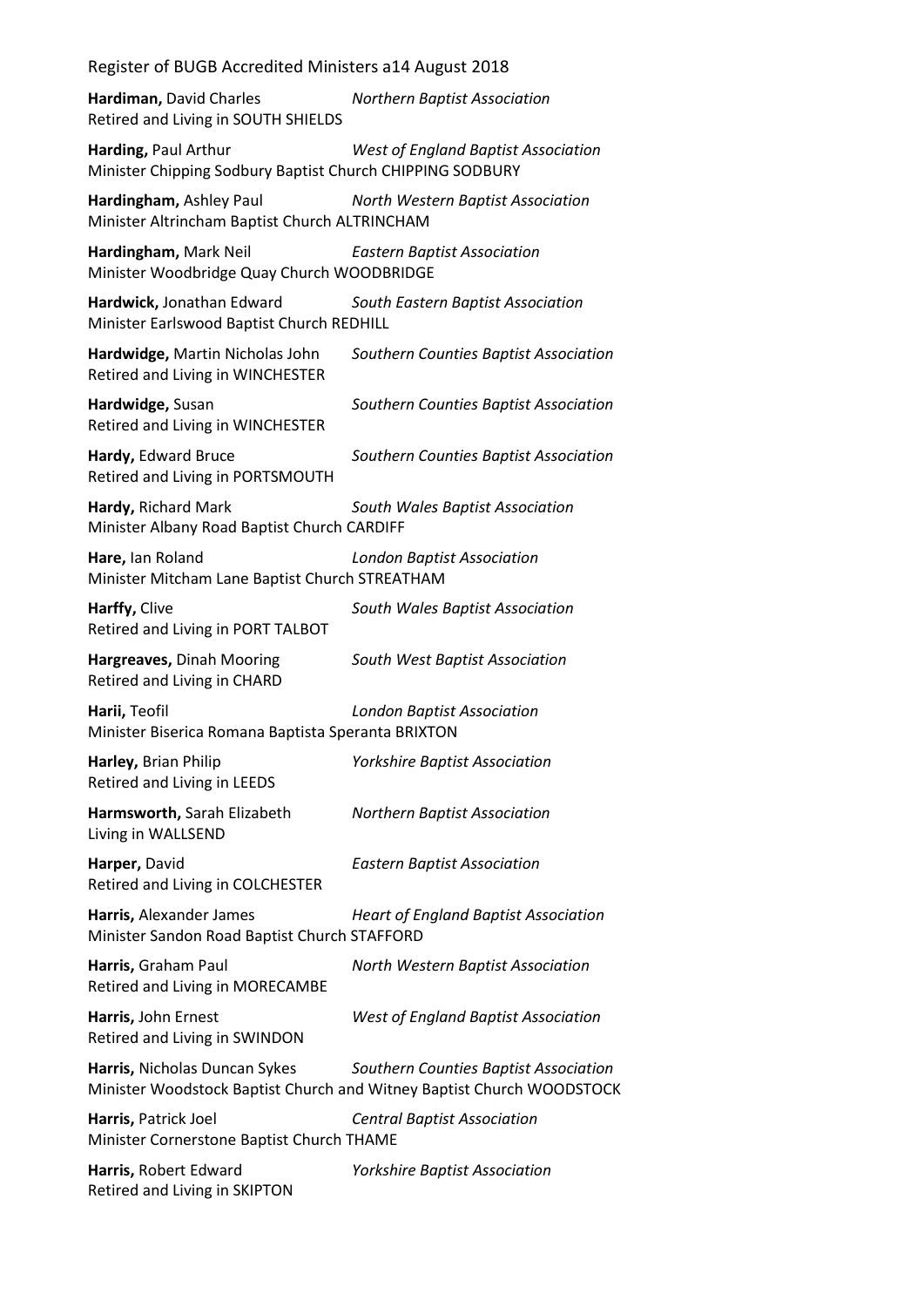**Harris,** Simon Gethyn *Eastern Baptist Association* Minister Burlington Baptist Church IPSWICH

**Harris,** Stephen *Heart of England Baptist Association* Minister Longbridge Baptist Church BIRMINGHAM

**Harris,** Tony James *Central Baptist Association* Retired and Living in MARSTON MORETAINE

**Harrison,** Brian *North Western Baptist Association* Retired and Living in NORTHENDEN

**Harrison,** Graeme Stuart *Northern Baptist Association* Chaplain Northumbria NHS Foundation Trust MORPETH

- **Harrison,** Maurice Edward *South West Baptist Association* Minister Thorverton Baptist Church THORVERTON
- **Harrison,** Stephen Wayne *Southern Counties Baptist Association* Living in OXFORD

**Harrison,** Thomas Richard *South Wales Baptist Association* Retired and Living in PONTYPOOL

**Harry,** Simon Truran *Heart of England Baptist Association* Minister Bewdley Baptist Church BEWDLEY

**Hart,** Albert William Kennedy *Heart of England Baptist Association* Retired and Living in MALVERN

**Hart,** John Geoffrey *South Eastern Baptist Association* Retired and Living in EASTBOURNE

**Hart,** Roger Maldwyn *Pembrokeshire Baptist Association* Retired and Living in PEMBROKE

**Hartwell,** James Rutherford *North Western Baptist Association* Chaplain St Helens & Knowsley Hospitals NHS Trust ORMSKIRK

**Harvey,** David Charles *East Midland Baptist Association* Retired and Living in MATLOCK

**Harvie,** Stephen James *Yorkshire Baptist Association* Retired and Living in HUDDERSFIELD

**Hasnip,** Nicholas Arthur *East Midland Baptist Association* Minister Long Sutton Baptist Church LONG SUTTON

**Hassell,** Charles Peter John Bruce *London Baptist Association* Retired and Living in BALHAM

**Hatfield,** Daniel Joe *Eastern Baptist Association* Living in RAYLEIGH

**Hatfield,** Martin *Central Baptist Association* Minister Little Kingshill Baptist Church LITTLE KINGSHILL

**Hatto,** Mark Anthony *Southern Counties Baptist Association* Minister Emmanuel Baptist Church SWANAGE

**Hatton,** Phillip John *Yorkshire Baptist Association* Retired and Living in LEEDS **Hatzaw,** Gin Khan Khual *Southern Counties Baptist Association* Minister Zomi Church OXFORD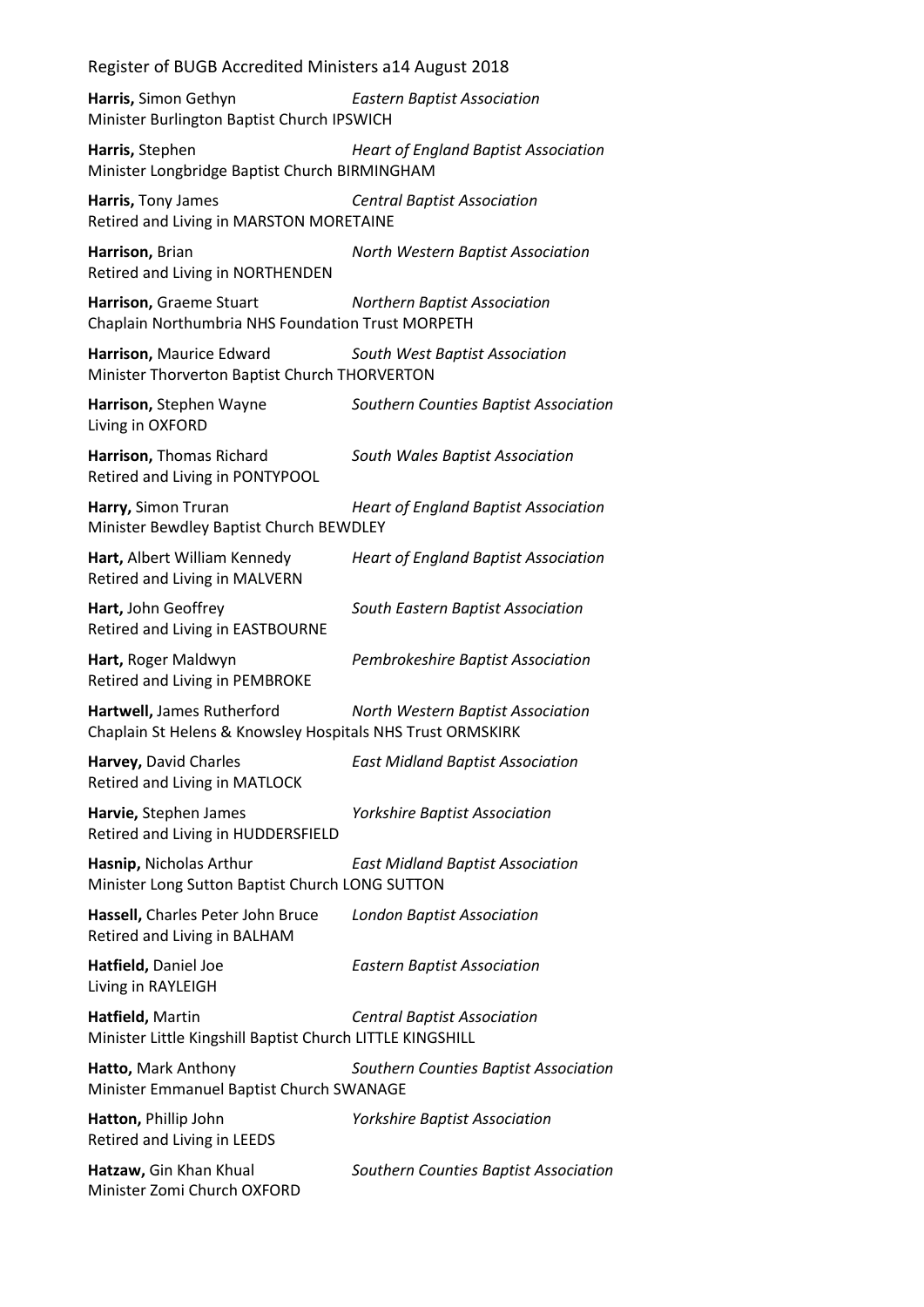**Haward,** Joseph Adam *South West Baptist Association* Minister This Hope NEWTON ABBOT **Hawkings,** Kenneth Michael *Heart of England Baptist Association* Retired and Living in BIRMINGHAM **Hawkins,** Gillian Campbell *South Eastern Baptist Association* Minister Bookham Baptist Church BOOKHAM **Hawley,** Christopher *Yorkshire Baptist Association* Minister Hillsborough Baptist Church SHEFFIELD **Hawton,** Keith *Southern Counties Baptist Association* Retired and Living in SOUTHAMPTON **Haxell,** David William *Eastern Baptist Association* Retired and Living in FRINTON ON SEA **Hayes,** Linda Joy *Southern Counties Baptist Association* Minister Freemantle Baptist Church SOUTHAMPTON **Hayes,** Peter John *Heart of England Baptist Association* Retired and Living in PERSHORE **Haymes,** Brian *North Western Baptist Association* Retired and Living in ALTRINCHAM **Hayter,** Ian Leslie *Heart of England Baptist Association* Minister Wade Street Church LICHFIELD **Hayton,** Richard John *Heart of England Baptist Association* Minister Small Heath Baptist Church BIRMINGHAM **Hayward,** Christopher Charles *South Eastern Baptist Association* Retired and Living in DEAL **Hayward,** Rachel Livingstone *South Eastern Baptist Association* Minister and Children and Families Worker Tunbridge Wells Baptist Church TUNBRIDGE WELLS **Hazeldine,** David Garry *London Baptist Association* Minister Belvedere Baptist Church BELVEDERE **Hazell,** Malcolm Kevin *Central Baptist Association* Minister Union Baptist Church HIGH WYCOMBE **Heap,** Stephen Irvine *Central Baptist Association* Retired and Living in BEDFORD **Hearle,** Samuel Francis *South Eastern Baptist Association* Minister Queens Road Baptist Church BROADSTAIRS **Hearn,** Louisa Jacoba *London Baptist Association* Minister East Sheen Baptist Church EAST SHEEN **Heath,** Graham *East Midland Baptist Association* Minister Ashby Baptist Church ASHBY DE LA ZOUCH **Heath,** Peter William Jemal *South Eastern Baptist Association* Minister Worthing Baptist Church WORTHING **Heath,** William Walter *Heart of England Baptist Association* Retired and Living in NEWCASTLE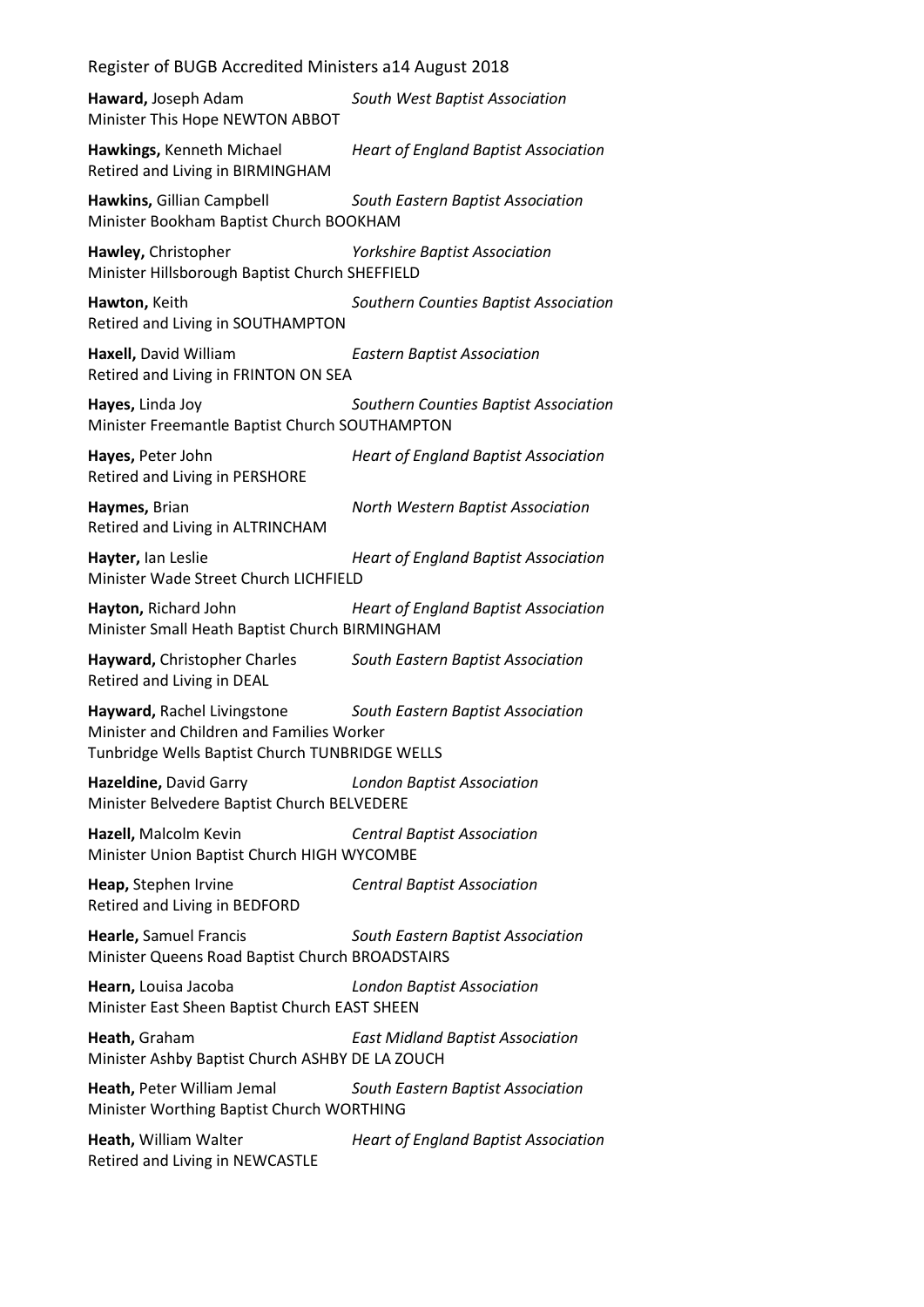**Heather,** Barbara *South Eastern Baptist Association* Retired and Living in DEAL **Heddle,** Fiona Mary *Eastern Baptist Association* Minister Winter Gardens Baptist Church CANVEY ISLAND **Hellawell,** Alan *Yorkshire Baptist Association* Retired and Living in HOLMFIRTH **Hellsten,** Leif David *Southern Counties Baptist Association* Minister Milford on Sea Baptist Church MILFORD ON SEA **Hembery,** Steven John *Eastern Baptist Association* Retired and Living in SUDBURY **Hemmens,** Andrew Paul *Central Baptist Association* Minister Christchurch WELWYN GARDEN CITY **Hemmings,** Vincent Blake *South Wales Baptist Association* Retired and Living in BARRY **Hemp,** Gerald Christopher *Heart of England Baptist Association* Retired and Living in SHREWSBURY **Henderson,** Jane Lydia *North Western Baptist Association* Minister Newall Green Baptist Church and Union Chapel Fallowfield, and Regional Minister NWBA **Henderson,** Stephen Jeremy *West of England Baptist Association* Chaplain Great Western Hospitals NHS Foundation Trust SWINDON **Hendry,** Ian Geoffrey *Heart of England Baptist Association* Minister Bearwood Baptist Church SMETHWICK **Henley,** James Robert *South West Baptist Association* Minister Budleigh Salterton Baptist Church BUDLEIGH SALTERTON **Henley,** Julia Anne *South West Baptist Association* Minister Budleigh Salterton Baptist Church BUDLEIGH SALTERTON **Henson,** John Clifford *South Wales Baptist Association* Retired and Living in TAFFS WELL **Henton Pusey,** Andrew James *Central Baptist Association* Minister Walsworth Road Baptist Church HITCHIN **Henwood,** Stephen *Eastern Baptist Association* Living in BRENTWOOD **Hepworth,** Neil *North Western Baptist Association* Chaplain Central Manchester University Hospitals NHS Foundation Trust BACUP **Hepworth,** Terence *Yorkshire Baptist Association* Minister Lee Mount Baptist Church HALIFAX **Herbert,** Michael John *Southern Counties Baptist Association* Retired and Living in PORTSMOUTH **Heslegrave,** Lynsey Jane *Eastern Baptist Association* Minister New Growth Ministry COLCHESTER **Hetherington,** Peter John *South West Baptist Association*

Retired and Living in BIDEFORD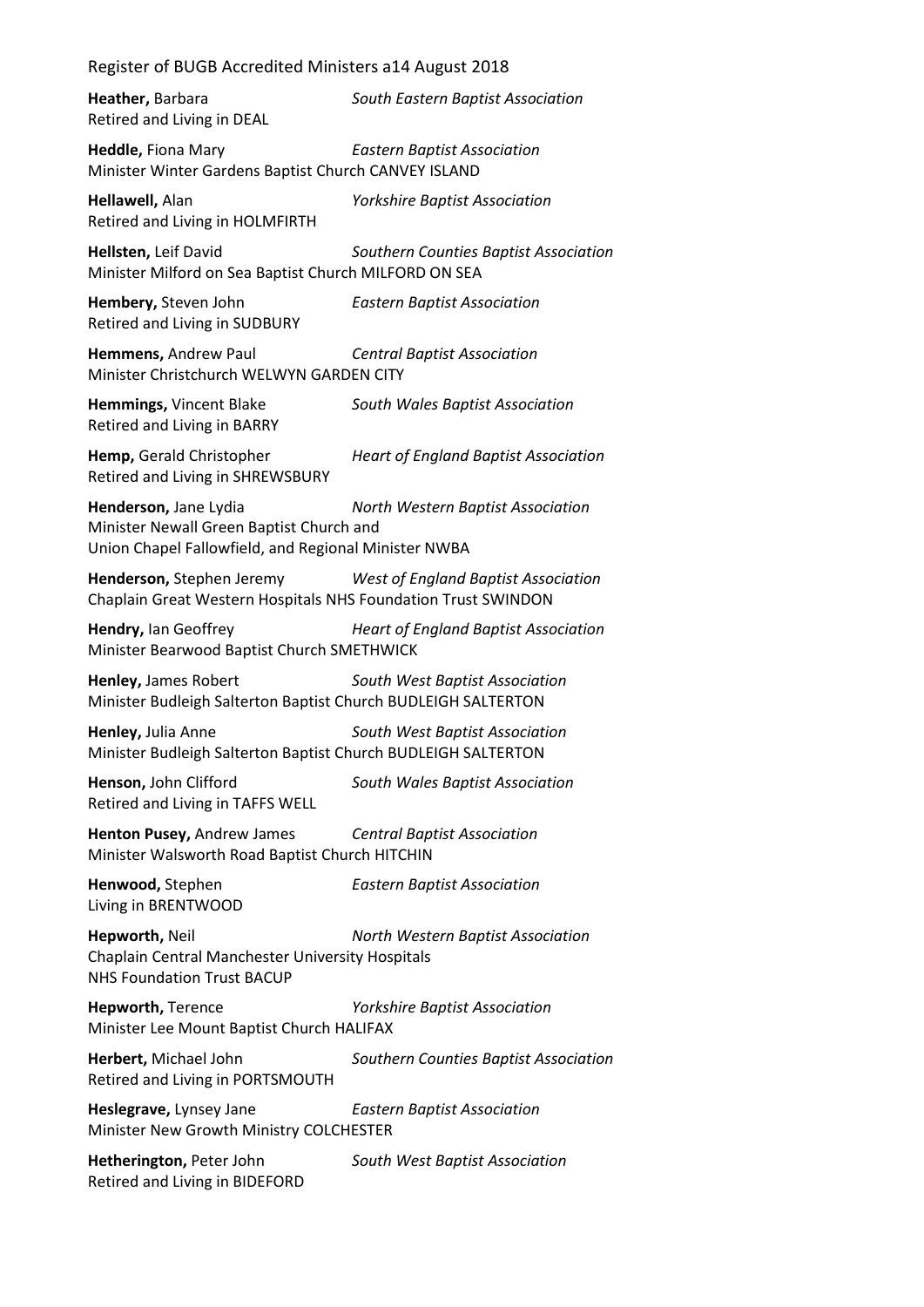| Register of BUGB Accredited Ministers a14 August 2018                           |                                                                                                                           |
|---------------------------------------------------------------------------------|---------------------------------------------------------------------------------------------------------------------------|
| Hetherington, Richard<br>Minister Oxford Road Baptist Church HARTLEPOOL         | <b>Northern Baptist Association</b>                                                                                       |
| Hewitt, David Brian<br>Retired and Living in CHARD                              | South West Baptist Association                                                                                            |
| Hewitt, Martin<br><b>Tutor Warwick School WARWICK</b>                           | <b>Heart of England Baptist Association</b>                                                                               |
| Hewitt, Steven David<br>Minister Stanley Road Baptist Church MORECAMBE          | North Western Baptist Association                                                                                         |
| Heyburn, Howard John<br>Retired and Living in NEW MILTON                        | Southern Counties Baptist Association                                                                                     |
| Hibbert, Phillip Lynden<br>Minister Bethel Baptist Church LLANTWIT MAJOR        | East Glamorgan [Welsh] Baptist Association                                                                                |
| Hicks, David Clark<br>Retired and Living in DALGETY BAY                         |                                                                                                                           |
| Hicks, Fiona Ann<br>Minister Buckminster Road Baptist Church LEICESTER          | <b>East Midland Baptist Association</b>                                                                                   |
| Hider, Maureen Catherine<br>Minister Oldfield Free Church (Baptist) GREENFORD   | <b>London Baptist Association</b>                                                                                         |
| <b>Highway, Samuel Carnell</b><br>Retired and Living in RHIWBINA                | South Wales Baptist Association                                                                                           |
| Hiley, Norman<br>Retired and Living in LEEDS                                    | <b>Yorkshire Baptist Association</b>                                                                                      |
| Hill, David William                                                             | South Eastern Baptist Association<br>Chaplain Worthing and St Richards Hospitals (Western Sussex Hospital Trust) WORTHING |
| <b>Hill, Derrick Charles</b><br>Retired and Living in GREAT YARMOUTH            | <b>Eastern Baptist Association</b>                                                                                        |
| Hill, James Leslie Brian<br>Retired and Living in LEICESTER                     | <b>East Midland Baptist Association</b>                                                                                   |
| Hill, John David<br>Retired and Living in BOWDON                                | North Western Baptist Association                                                                                         |
| Hill, Paul Anthony<br>Retired and Living in WEST WICKHAM                        | South Eastern Baptist Association                                                                                         |
| Hill, Paul Frederick<br>Retired and Living in SOUTHAMPTON                       | Southern Counties Baptist Association                                                                                     |
| Hills, Derek George<br>Retired and Living in GLASTONBURY                        | <b>West of England Baptist Association</b>                                                                                |
| Hills, Jennifer Marian<br>Retired and Living in NOTTINGHAM                      | <b>East Midland Baptist Association</b>                                                                                   |
| Hills, Jonathan Peter<br>Minister West Wickham & Shirley Baptist Church CROYDON | <b>London Baptist Association</b>                                                                                         |
| Hills, Martin lan<br>Minister Oundle Baptist Church OUNDLE                      | <b>East Midland Baptist Association</b>                                                                                   |
| Hills, Paul<br>Retired and Living in ELY                                        | <b>Eastern Baptist Association</b>                                                                                        |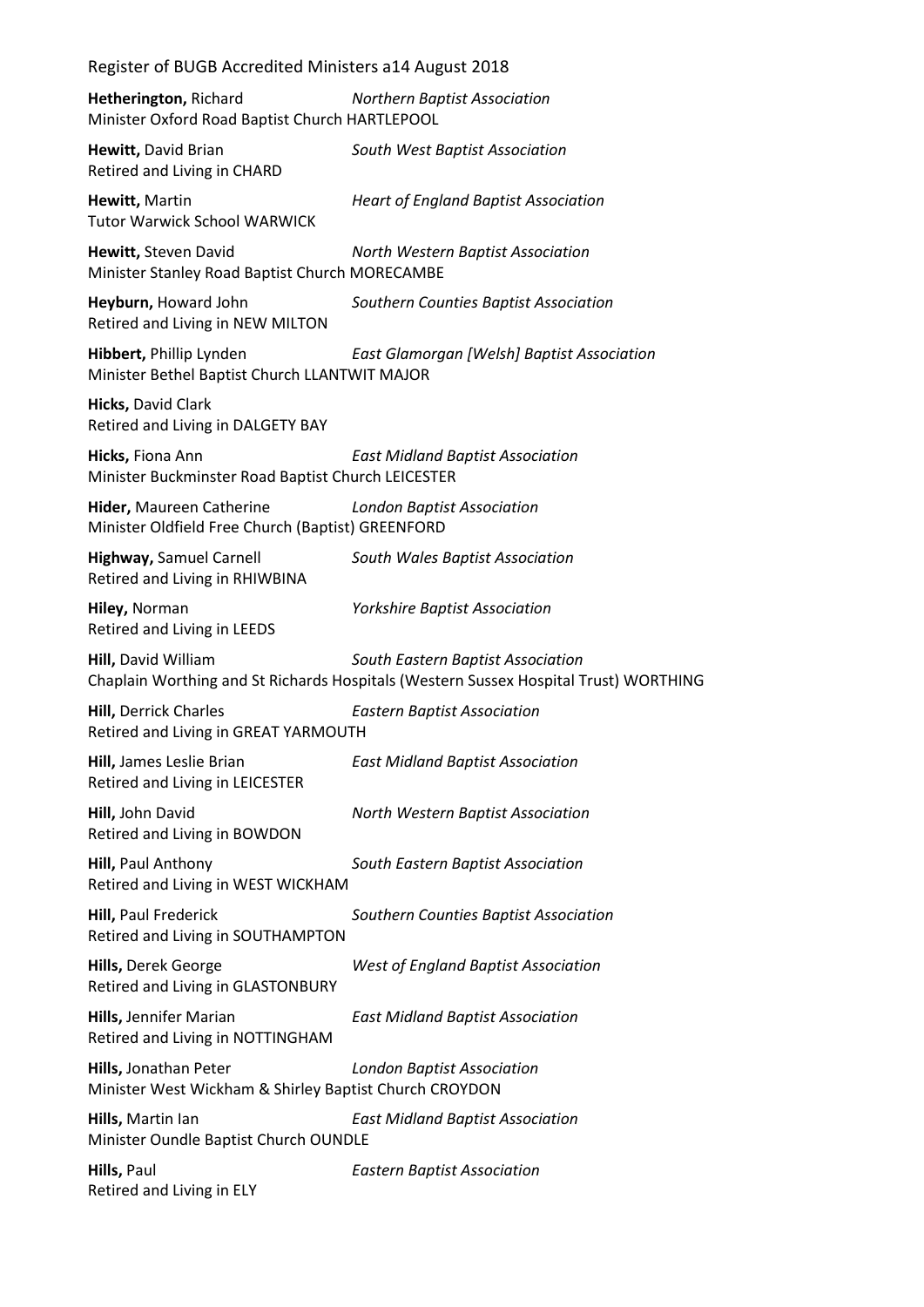**Hilton,** Neil *South Eastern Baptist Association* Minister Good News, Brighton BRIGHTON

**Hinchsliff,** Patricia *North Western Baptist Association* Retired and Living in BOLTON

**Hindmarch,** Gordon Edward *London Baptist Association* Minister Whitton Baptist Church WHITTON

**Hirst,** Darren *London Baptist Association* Minister Ravenscourt Baptist Church HAMMERSMITH

**Hirst,** Jonathan Philip *North Western Baptist Association* Minister Dukinfield Baptist Church DUKINFIELD

**Hirst,** Mark Stephen *South Eastern Baptist Association* Minister Battle Baptist Church BATTLE

**Hirst,** Matthew Lee *North Western Baptist Association* Minister Kay Street Baptist Church RAWTENSTALL

**Hitchcock,** David Roy *South Eastern Baptist Association* Minister Tonbridge Baptist Church TONBRIDGE

**Hoath,** Roger *London Baptist Association* Retired and Living in CARSHALTON

**Hobbis,** Stephen Antony *Central Baptist Association* Minister South Oxhey Baptist Church OXHEY

**Hobbs,** Andrew Nicholas *Yorkshire Baptist Association* Retired and Living in LEEDS

**Hobgen,** Martin *Heart of England Baptist Association* Living in DAVENTRY

**Hodges,** David John *South West Baptist Association* Retired and Living in ST AUSTELL

**Hodgkins,** John Henry *Northern Baptist Association* Minister Berwick Baptist Church BERWICK UPON TWEED

**Hodson,** David Stephen *Southern Counties Baptist Association* Chaplain Poole Hospital POOLE

**Hodson,** Dorothy Mary *North Western Baptist Association* Minister Hope Baptist Church BOOTLE

**Hogg,** Michael Thomas *Central Baptist Association* Minister Wollaston Baptist Church WOLLASTON

**Holland,** Stephen John *East Midland Baptist Association* Minister Boston Baptist Church BOSTON

**Holliday,** Graham Mason *Southern Counties Baptist Association* Retired and Living in WAREHAM

**Hollidge,** Douglas James *Eastern Baptist Association* Retired and Living in SOUTHEND ON SEA

**Hollingworth,** Vanessa *East Midland Baptist Association* Minister West Hucknall Baptist Church HUCKNALL

**Holmes,** Allen *Yorkshire Baptist Association* Retired and Living in KEIGHLEY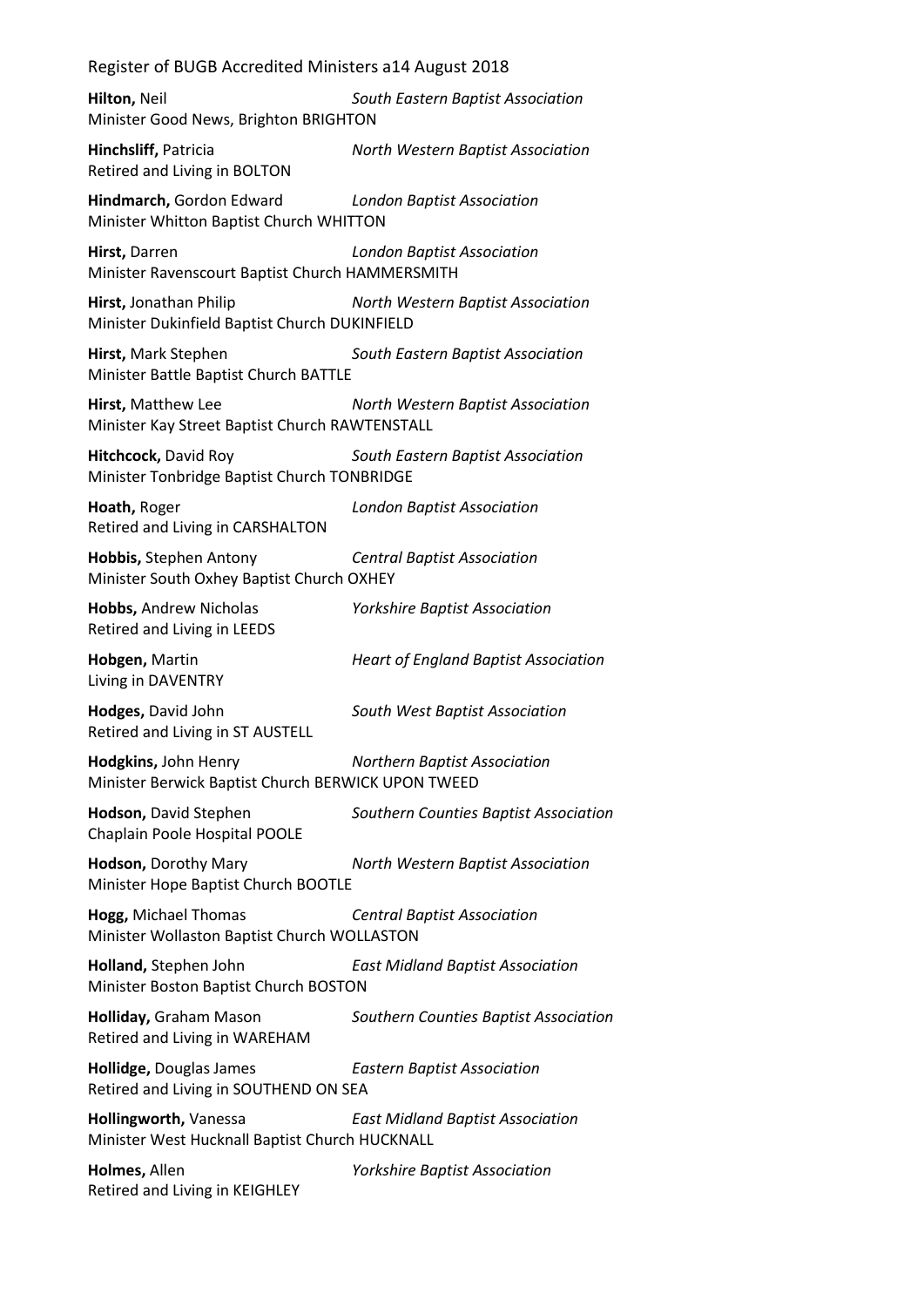**Holmes,** Darrell Medway *South West Baptist Association* Minister The Baptist Church Kilmington KILMINGTON

**Holmes,** Diane Rosemary *North Western Baptist Association* Director Heddiw Retreat House LLANFAIRPWLLGWYNGYLL

**Holmes,** Gordon Wilson *West of England Baptist Association* Retired and Living in HENLEAZE

**Holmes,** Lisa Stephanie *Yorkshire Baptist Association* Minister Skipton Baptist Church SKIPTON

**Holmes,** Paul David *Southern Counties Baptist Association* Minister Parkstone Baptist Church PARKSTONE

**Hookey,** Nicolas James Charles *Heart of England Baptist Association* Minister Newcastle under Lyme Baptist Church NEWCASTLE UNDER LYME

**Hooper,** Clare Kathleen *Southern Counties Baptist Association* Regional Minister Southern Counties Baptist Association

**Hooton,** Michael John *East Midland Baptist Association* Minister Queen Street Baptist Church ILKESTON

**Hopper,** John *Heart of England Baptist Association* Retired and Living in KIDDERMINSTER

**Hopper,** Nigel Gurnsey *Central Baptist Association* Director A Rocha UK MILTON KEYNES

**Horn,** Terence *Central Baptist Association* Retired and Living in MILTON KEYNES

**Hornblower,** Gordon Leslie *East Midland Baptist Association* Retired and Living in DUNSTON

**Horncastle,** David Arthur Henry *Eastern Baptist Association* Minister Wood Lane Baptist Church DAGENHAM

**Hornsey,** Philip James *London Baptist Association* Minister Carshalton Beeches Baptist Free Church CARSHALTON BEECHES

**Horsley,** James Reuben *Northern Baptist Association* Retired and Living in LAKESIDE VILLAGE

**Horton,** Anthony Michael *South Eastern Baptist Association* CEO East to West EGHAM

**Hoskins,** David John *Yorkshire Baptist Association* Retired and Living in HARROGATE

**Hoskins,** Iain *West of England Baptist Association* Retired and Living in CHELTENHAM

**Houseago,** John James *West of England Baptist Association* Minister Broadmead Baptist Church BRISTOL

**Hovard,** Grace Monica *Eastern Baptist Association* Retired and Living in SWAFFHAM

**Howard,** Charmaine Bernadette *Central Baptist Association* Pioneer Milton Keynes House of Prayer - Parousia MILTON KEYNES

**Howarth,** Nigel David *Yorkshire Baptist Association* Retired and Living in LEEDS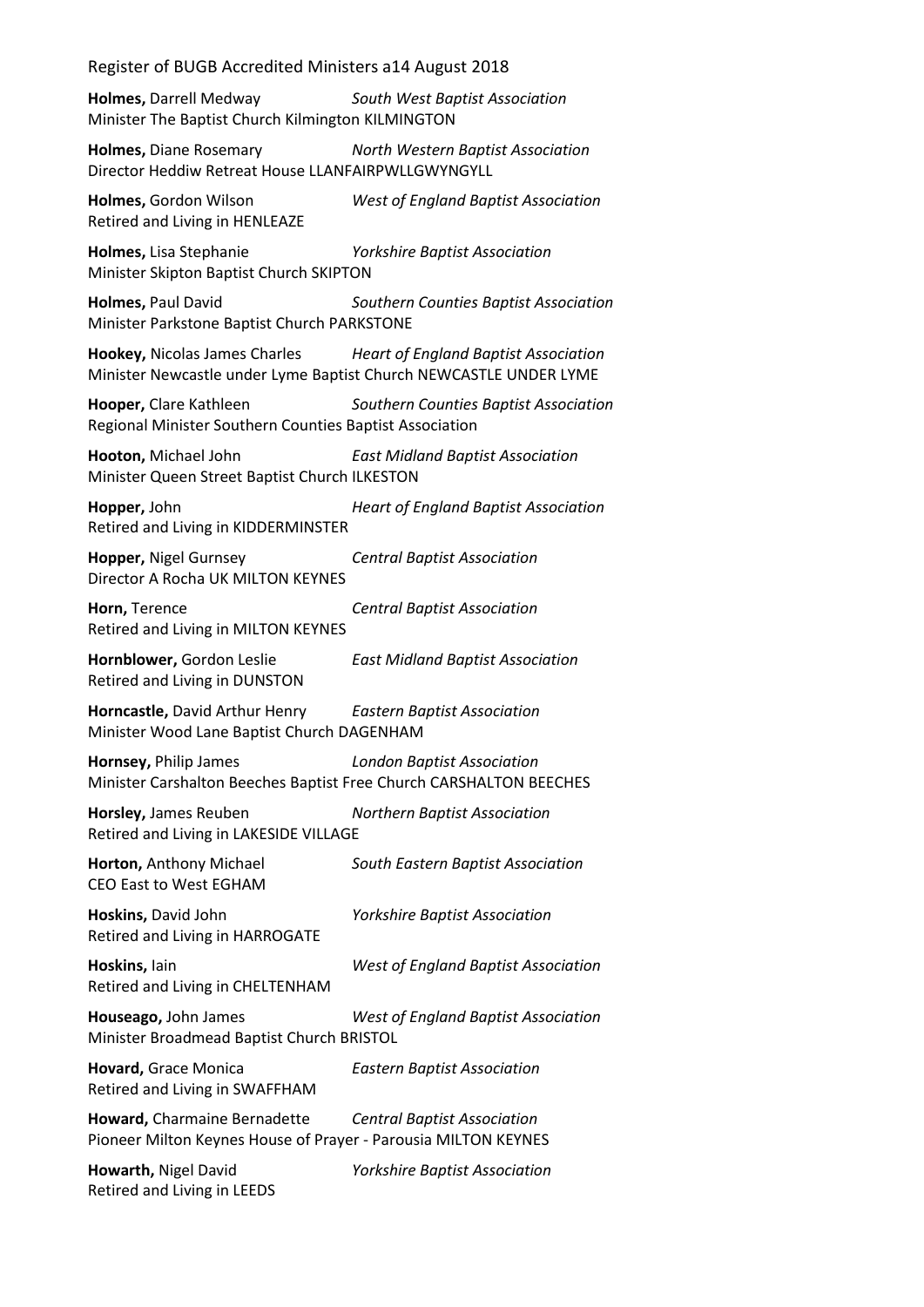| Howden, Brian Andrew<br><b>Spiritual Director WITNEY</b>                                     | Southern Counties Baptist Association      |
|----------------------------------------------------------------------------------------------|--------------------------------------------|
| Howden, Christine Ann<br>Retired and Living in WITNEY                                        | Southern Counties Baptist Association      |
| Howden, Jeffrey Clive<br>Retired and Living in SALTASH                                       | South West Baptist Association             |
| Howell, Elsie Marie<br>Retired and Living in WELLINGTON                                      | South West Baptist Association             |
| Howell, Russell Edgar Paul<br>Itinerant Ministry MOLD                                        | North Western Baptist Association          |
| Howells, Ian Frank<br>Chaplain West Suffolk Hospital BURY ST EDMUNDS                         | <b>Eastern Baptist Association</b>         |
| Howells, Thomas Charles David<br>Retired and Living in PENARTH                               | South Wales Baptist Association            |
| Howling, David Gordon<br>Minister Pulborough Brooks Baptist Church PULBOROUGH                | South Eastern Baptist Association          |
| Hubbard, Andrew Tyrone<br>Retired and Living in FRANCE                                       |                                            |
| Huck, Thomas Michael<br>Retired and Living in HEYWOOD                                        | North Western Baptist Association          |
| Huckle, Matthew Robert<br>Minister Testwood Baptist Church TOTTON                            | Southern Counties Baptist Association      |
| Hudson, Nicholas John Vivian                                                                 |                                            |
| Minister Wokingham Baptist Church WOKINGHAM                                                  | Southern Counties Baptist Association      |
| Hudson, Simon<br>Minister Wallingford Baptist Church WALLINGFORD                             | Southern Counties Baptist Association      |
| Hudson-Roberts, Wale<br>Faith and Society Team Baptist Union of Great Britain                | Southern Counties Baptist Association      |
| Huffadine, John Harold<br>Retired and Living in NOTTINGHAM                                   | <b>East Midland Baptist Association</b>    |
| Huffman, Ewen Robert Mcintire<br>Minister Creech St Michael Baptist Church CREECH ST MICHAEL | South West Baptist Association             |
| <b>Huggett, David William</b><br>Retired and Living in SOMERTON                              | South West Baptist Association             |
| <b>Hughes, Andrew James</b><br>Ministries Team Leader Baptist Union of Great Britain         | Southern Counties Baptist Association      |
| Hughes, David<br>Retired and Living in BOURNE                                                | <b>East Midland Baptist Association</b>    |
| Hughes, David Keith<br>Chaplain 2gether NHS Foundation Trust GLOUCESTER                      | <b>West of England Baptist Association</b> |
| Hughes, David Ronald<br>Retired and Living in HARROGATE                                      | <b>Yorkshire Baptist Association</b>       |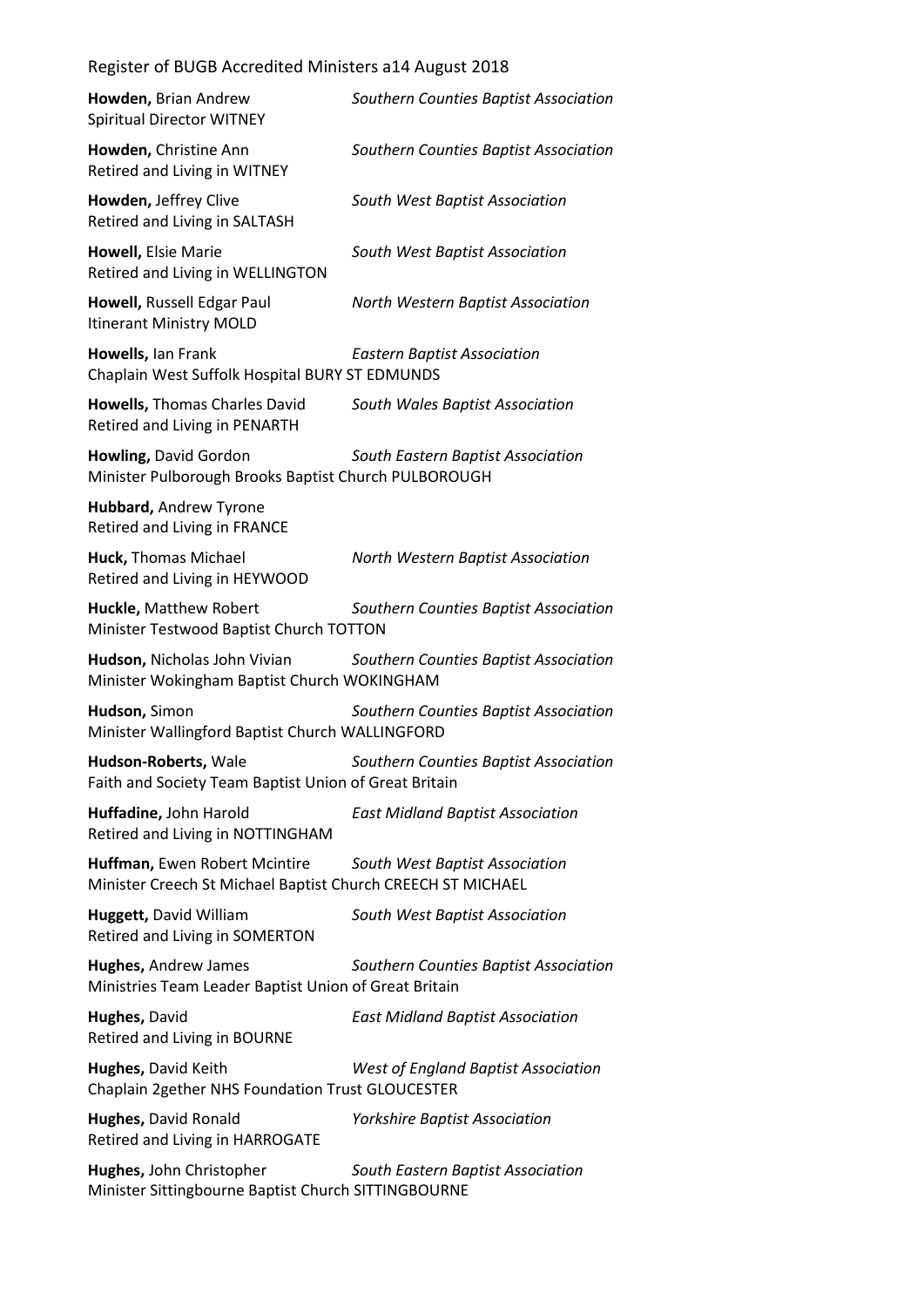| Register of BUGB Accredited Ministers a14 August 2018                                                         |                                             |  |
|---------------------------------------------------------------------------------------------------------------|---------------------------------------------|--|
| Hughes, Philip William<br>Minister Godstone Baptist Church GODSTONE                                           | South Eastern Baptist Association           |  |
| Hughes, Richard<br>Retired and Living in LOWESTOFT                                                            | <b>Eastern Baptist Association</b>          |  |
| Hughes, Robert Graham<br>Minister West Mersea Free Church WEST MERSEA                                         | <b>Eastern Baptist Association</b>          |  |
| Hughes, Simon Jason<br>Living in BOVEY TRACEY                                                                 | South West Baptist Association              |  |
| Hulbert, Martin Gordon<br>Retired and Living in PLYMOUTH                                                      | South West Baptist Association              |  |
| Hulcoop, Lynda<br>Minister Southwick Christian Community Church SOUTHWICK                                     | South Eastern Baptist Association           |  |
| Hulse, David John<br>Retired and Living in GLOUCESTER                                                         | <b>West of England Baptist Association</b>  |  |
| Hume, Gerald James Thomas<br>Retired and Living in OLDBURY                                                    | <b>Heart of England Baptist Association</b> |  |
| Humphreys, Michael Alexander<br>Retired and living in KNIGHTON                                                | Radnorshire & Montgomeryshire Baptist Assoc |  |
| Humphreys, Nicholas Brian<br><b>East Midland Baptist Association</b><br>Minister Bourne Baptist Church BOURNE |                                             |  |
| Humphries, David John<br>living in LEEDS                                                                      | <b>Yorkshire Baptist Association</b>        |  |
| Hung, John<br>Retired and living in LONDON                                                                    | <b>London Baptist Association</b>           |  |
| Hunt, David Richard Gainer<br>Retired and Living in FERNDOWN                                                  | Southern Counties Baptist Association       |  |
| Hunt, Jonathan Lee<br>Regional Minister Southern Counties Baptist Association                                 | Southern Counties Baptist Association       |  |
| Hunt, Nathan<br>Minister Shinfield Baptist Church SHINFIELD                                                   | Southern Counties Baptist Association       |  |
| Hunt, Rosa Maria Carmena<br>Minister Salem Baptist Church PONTYPRIDD                                          | East Glamorgan [Welsh] Baptist Association  |  |
| Huntley, Barbara Ann<br>Minister Marks Gate Baptist Church ILFORD                                             | <b>London Baptist Association</b>           |  |
| Hussain, Matloob<br>Minister Thrapston Baptist Church THRAPSTON                                               | <b>East Midland Baptist Association</b>     |  |
| Hutcheon, Douglas John<br>Retired and Living in ABERDEEN                                                      |                                             |  |
| Hyde, Kenneth Gordon<br>Retired and Living in CHORLEY                                                         | North Western Baptist Association           |  |
| Hyde, Timothy Ronald<br>Minister West View Baptist Church HARTLEPOOL                                          | <b>Northern Baptist Association</b>         |  |
| Ibberson, Edward John<br>Minister Chipping Campden Baptist Church CHIPPING CAMPDEN                            | Southern Counties Baptist Association       |  |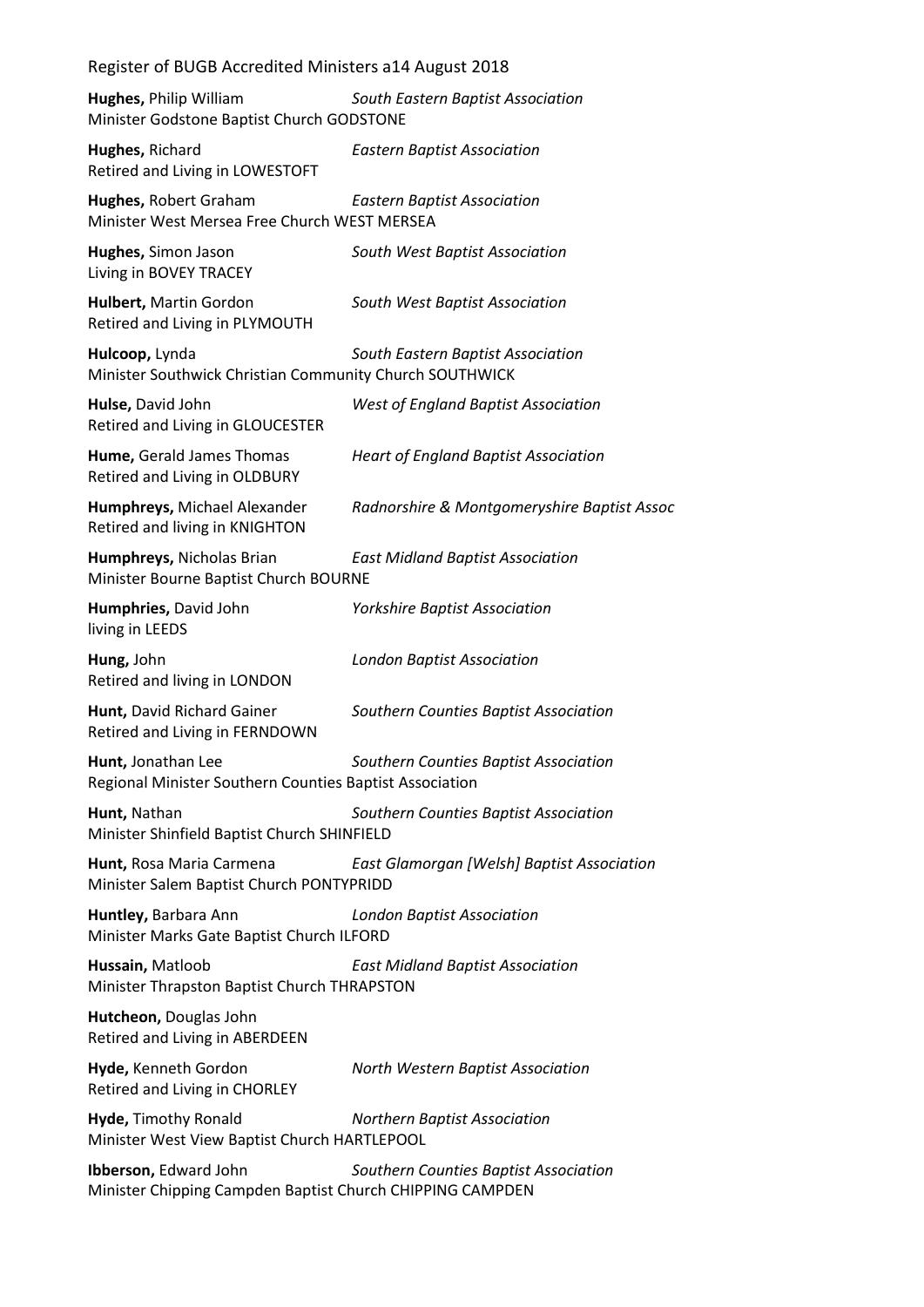| Ibbotson, Stephen Paul<br>Retired and Living in NEWARK                           | <b>East Midland Baptist Association</b>     |
|----------------------------------------------------------------------------------|---------------------------------------------|
| Ibidokun, John Shola<br>Minister Newbridge Baptist Church BIRMINGHAM             | <b>Heart of England Baptist Association</b> |
| Ige, Adedayo Olasunkanmi<br>Minister Harringay United Church-Baptist HARRINGAY   | <b>London Baptist Association</b>           |
| Iles, Richard David William<br>Minister Hawkwell Baptist Church HAWKWELL         | <b>Eastern Baptist Association</b>          |
| Ingle, Patrick William<br>Retired and Living in BURNLEY                          | North Western Baptist Association           |
| Inglis, Ian Macdonald<br>Chaplain Pennine Acute NHS Trust BURY                   | North Western Baptist Association           |
| Ingram, Charles Alexander<br>Minister Bessels Green Baptist Church BESSELS GREEN | South Eastern Baptist Association           |
| Ingram, James Alexander<br>Retired and Living in CHELTENHAM                      | West of England Baptist Association         |
| Instone-Brewer, David<br>Research Fellow Tyndale House CAMBRIDGE                 | <b>Eastern Baptist Association</b>          |
| Ireland, John William<br>Retired and Living in CAMBRIDGE                         | <b>Eastern Baptist Association</b>          |
| Irlam, Jayne Ann<br>Minister Church Without Walls Baptist Church MANCHESTER      | North Western Baptist Association           |
| Isterling, Gillian<br>Minister Thomas Helwys Baptist Church NOTTINGHAM           | <b>East Midland Baptist Association</b>     |
| Ives, William George<br>Retired and Living in GRANGE-OVER-SANDS                  | North Western Baptist Association           |
| Iveson, Kenneth William Alfred<br>Retired and Living in DINAS POWYS              | South Wales Baptist Association             |
| Jabiyev, Elnur<br>Minister Streatham Baptist Church STREATHAM                    | <b>London Baptist Association</b>           |
| Jackopson, Victor Malvern<br>Retired and Living in SOUTHAMPTON                   | Southern Counties Baptist Association       |
| Jackson, Andrew<br>Minister Harrow Baptist Church HARROW                         | <b>London Baptist Association</b>           |
| Jackson, Michael Frederick<br>Minister North Cheam Baptist Church SUTTON         | <b>London Baptist Association</b>           |
| Jackson, Michael Victor<br>Retired and Living in LEEDS                           | <b>Yorkshire Baptist Association</b>        |
| Jackson, Paul Stephen<br>Minister Gateway Baptist Church BURGESS HILL            | South Eastern Baptist Association           |
| Jackson, Peter<br>Retired and Living in ALDERSHOT                                | South Eastern Baptist Association           |
| Jackson, Sonia<br>Retired and Living in BIRMINGHAM                               | <b>Heart of England Baptist Association</b> |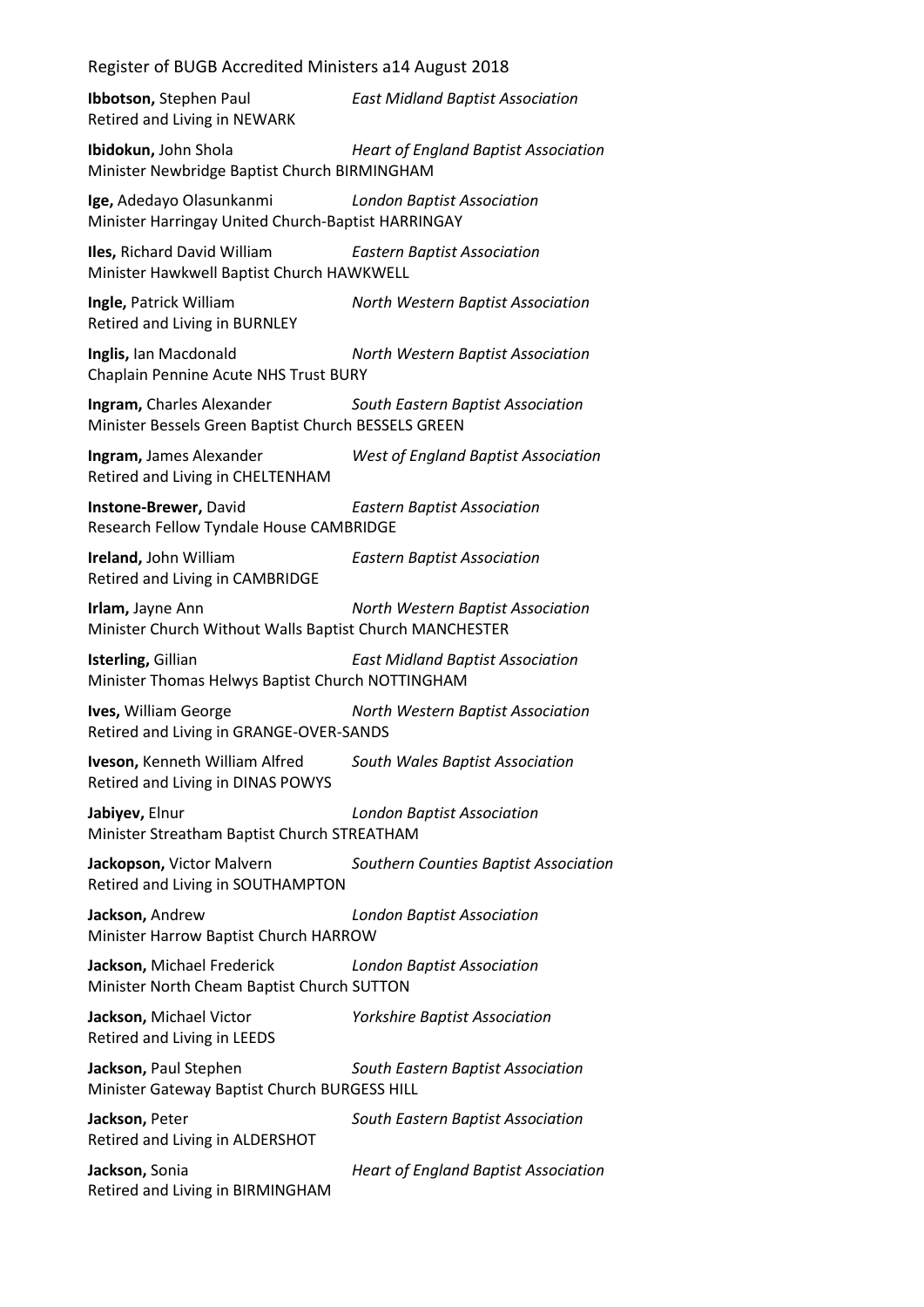**Jackson,** Stephen George *Heart of England Baptist Association* Minister Bethany Baptist Church and Fordhouses Baptist Church CANNOCK

**Jacobs,** Errol *London Baptist Association* Minister Hendon Baptist Church HENDON

**Jacobson,** Jeff Wayne *South West Baptist Association* Minister Okehampton Baptist Church OKEHAMPTON

**James,** Amanda *London Baptist Association* Minister Enfield Baptist Church ENFIELD

**James,** John Christian *South Wales Baptist Association* Retired and Living in PENARTH

**James,** John Neville *Carmarthen and Cardigan Baptist Association* Retired and Living in CARMARTHEN

**James,** Joy Lorraine *Heart of England Baptist Association* Minister Ewyas Harold Baptist Church EWYAS HAROLD

**James,** Owen Gareth *South Wales Baptist Association* Minister Tabernacle Baptist Church PENARTH

**James,** Peter Rees *West of England Baptist Association* Retired and Living in TROWBRIDGE

**Jamieson,** John George Chaplain HM Forces

**Janes,** Arthur Richard *North Western Baptist Association* Minister Oldham Baptist Church OLDHAM

**Janes,** Romilly Mark Israel *London Baptist Association* Minister Memorial Community Church PLAISTOW

**Jardine,** Hilary Anne *South Wales Baptist Association* Chaplain Princess Of Wales Hospital BRIDGEND

**Jarvis,** Andrew Martin *South West Baptist Association* Minister South Molton Baptist Church SOUTH MOLTON

**Jarvis,** Clive *Central Baptist Association* Vice Principal Ugandan Baptist Seminary UGANDA

**Jarvis,** Kenneth Thomas *Central Baptist Association* Retired and living in CHESHAM

**Jefferson,** Graham *South Eastern Baptist Association* Retired and living in WORTHING

**Jefferson,** Kenneth William *Yorkshire Baptist Association* Minister Barnsley Baptist Church BARNSLEY

**Jeffrey,** Matthew Neil *Heart of England Baptist Association* Minister Lenton's Lane Baptist Church COVENTRY

**Jeffs,** John Robert *Southern Counties Baptist Association* Minister New Life Community Church MIDDLETON CHENEY

**Jell,** Geoffrey James *North Western Baptist Association* Retired and Living in COLWYN BAY

**Jell,** Leslie John *Central Baptist Association* Retired and Living in BLETCHLEY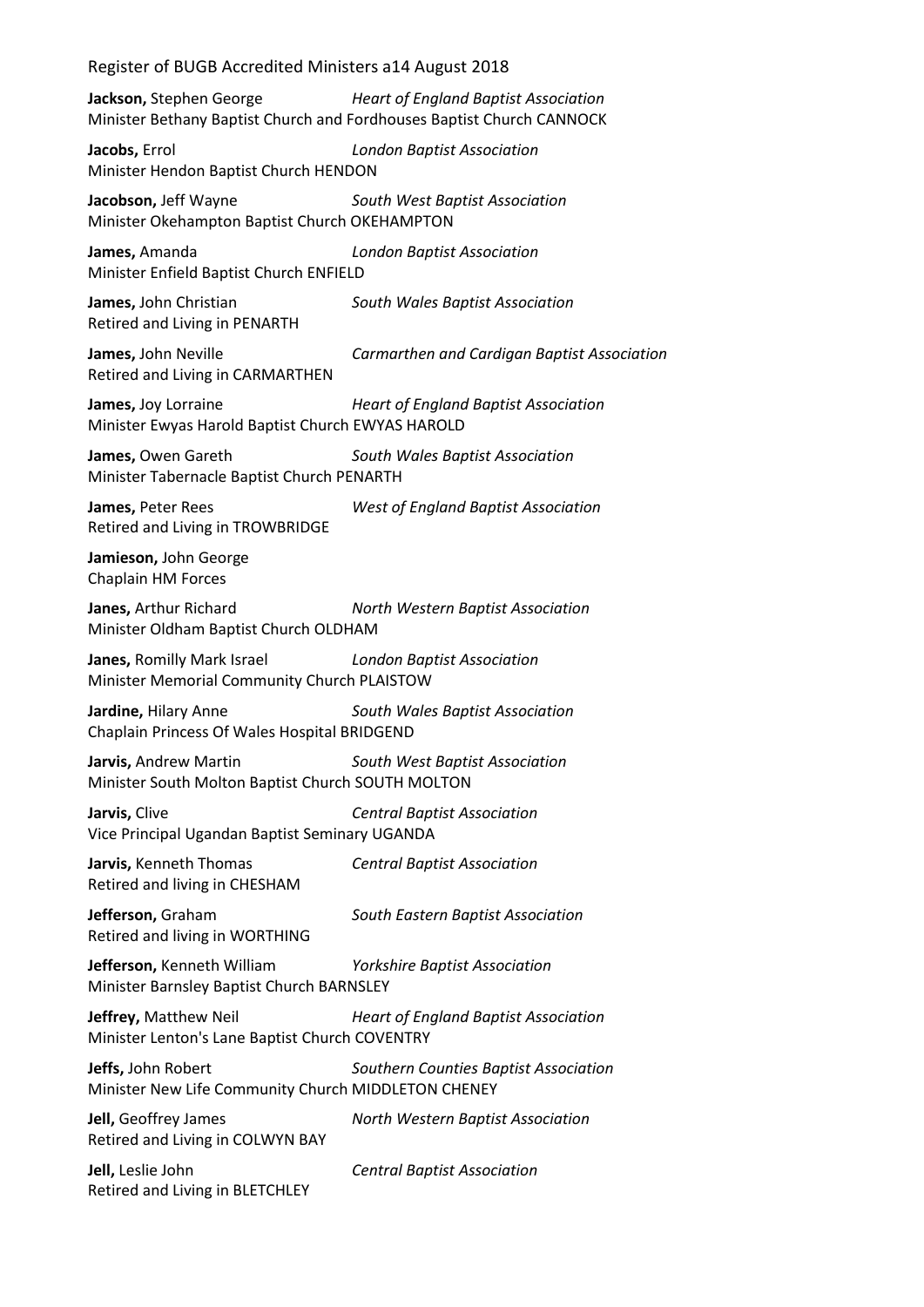**Jenkins,** Brian Neil *North Western Baptist Association* Minister Grange Baptist Church and Dovedale Baptist Church BIRKENHEAD AND LIVERPOOL

| Jenkins, Carole<br>Retired and Living in EDENBRIDGE                         | South Eastern Baptist Association                                                                             |
|-----------------------------------------------------------------------------|---------------------------------------------------------------------------------------------------------------|
| Jenkins, Cecil Hugh<br>Retired and Living in LLANELLI                       | South Wales Baptist Association                                                                               |
| Jenkins, Elaine Ann<br>Retired and Living in BRECON                         | South Wales Baptist Association                                                                               |
| Jenkins, Garry<br>Minister Belmont Road Baptist Church HEMEL HEMPSTEAD      | <b>Central Baptist Association</b>                                                                            |
| Jenkins, Goronwy Aled                                                       | Pembrokeshire Baptist Association<br>Minister Felinganol, Blaenllyn, and Noddfa Newton Churches PEMBROKESHIRE |
| Jenkins, Milton George<br>Minister Tonyfelin Baptist Church CAERPHILLY      | East Glamorgan [Welsh] Baptist Association                                                                    |
| Jenkins, Nicola Mary<br>Chaplain Northants NHS Foundation Trust NORTHAMPTON | <b>Central Baptist Association</b>                                                                            |
| Jenkins, Roy<br>Speaker Religious Programmes BBC Wales CARDIFF              | South Wales Baptist Association                                                                               |
| Jenkins, Stephen John<br>Minister Uckfield Baptist Church UCKFIELD          | South Eastern Baptist Association                                                                             |
| Jenkins, Stuart Paul<br>Chaplain St Andrew's Healthcare NORTHAMPTON         | <b>Central Baptist Association</b>                                                                            |
| Jenkins, Timothy Neal<br>Chaplain Hull Royal Infirmary HULL                 | <b>Yorkshire Baptist Association</b>                                                                          |
| Jenkins, William Leonard<br>Retired and Living in HENGOED                   | East Glamorgan [Welsh] Baptist Association                                                                    |
| Jenkinson, Bridget Elizabeth<br>Retired and Living in CHELMSFORD            | <b>Eastern Baptist Association</b>                                                                            |
| Jennings, Simon John<br>Minister Eden Church PENARTH                        | South Wales Baptist Association                                                                               |
| Jerrome, Brenda May<br>Retired and Living in HENLEAZE                       | <b>West of England Baptist Association</b>                                                                    |
| Jevons, Richard Anthony<br>Minister Eastgate Union Church LOUTH             | <b>East Midland Baptist Association</b>                                                                       |
| Joel, Paul<br>Minister Willingham Baptist Church WILLINGHAM                 | <b>Eastern Baptist Association</b>                                                                            |
| John, Alison Joy<br>Minister Ashley Baptist Church NEW MILTON               | Southern Counties Baptist Association                                                                         |
| John, David Anthony<br>Minister Ashley Baptist Church NEW MILTON            | Southern Counties Baptist Association                                                                         |
| John, Denzil leuan<br>Minister The Hayes Tabernacl CARDIFF                  | East Glamorgan [Welsh] Baptist Association                                                                    |
| John, Keith                                                                 | <b>London Baptist Association</b>                                                                             |

Minister Claremont Free Church CRICKLEWOOD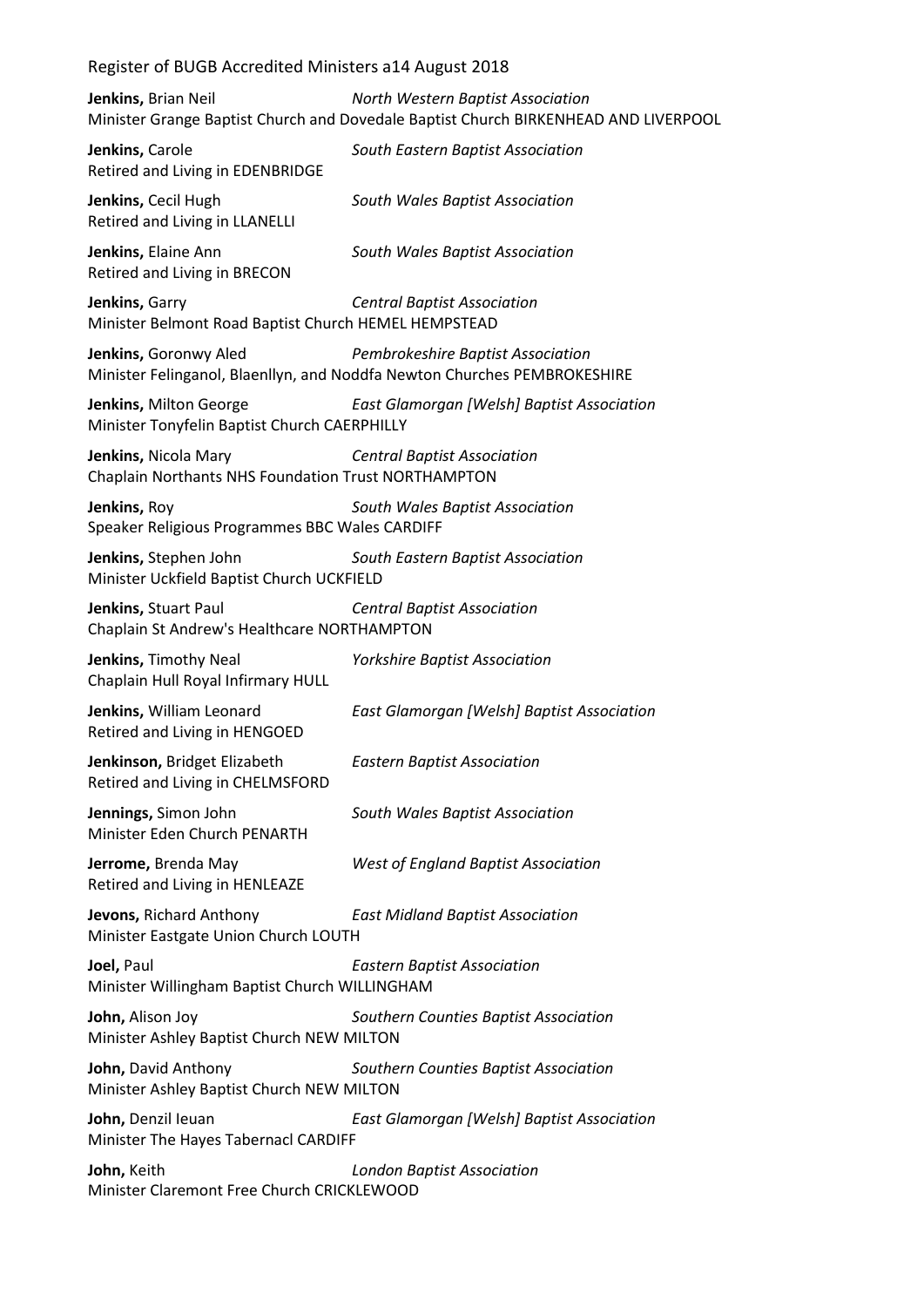| Register of BUGB Accredited Ministers a14 August 2018                                              |                                             |
|----------------------------------------------------------------------------------------------------|---------------------------------------------|
| John-Baptiste, Vania<br>Minister Stroud Green Baptist Church STROUD GREEN                          | <b>London Baptist Association</b>           |
| <b>Johnson, Christopher Martin</b><br>Minister Burwell Baptist Church BURWELL                      | <b>Eastern Baptist Association</b>          |
| Johnson, Dawn Marie<br>Co-ordinator Christian Aid WATERLOO                                         | <b>London Baptist Association</b>           |
| Johnson, Lee Grenville<br>Minister Stoke Newington Baptist Church STOKE NEWINGTON                  | <b>London Baptist Association</b>           |
| Johnston, Susan May<br>Minister Great Sampford Baptist Church GREAT SAMPFORD                       | <b>Eastern Baptist Association</b>          |
| Johnstone, Alexander Charles Duncan Yorkshire Baptist Association<br>Retired and Living in SKIPTON |                                             |
| Johnstone, Elizabeth Jane<br>Minister Minster Road Baptist Church SHEERNESS                        | South Eastern Baptist Association           |
| Jones, Alistair Martin<br>Minister Billingham Baptist Church BILLINGHAM                            | <b>Northern Baptist Association</b>         |
| Jones, Alun<br>Retired and living in LLANELLI                                                      | Carmarthen and Cardigan Baptist Association |
| Jones, Andrew Charles<br>Chaplain University Hospitals Of Leicester NHS Trust LEICESTER            | <b>Heart of England Baptist Association</b> |
| Jones, Andrew Kenrick<br>Minister Avenue Baptist Church BECKENHAM                                  | <b>London Baptist Association</b>           |
| Jones, Anthony Arthur<br>Retired and living in FRANCE                                              |                                             |
| Jones, Brian Llewelyn<br>Retired and living in COVENTRY                                            | <b>Heart of England Baptist Association</b> |
| Jones, Clive Anthony James<br>Retired and living in SUDBURY                                        | <b>Eastern Baptist Association</b>          |
| Jones, David Edwin Thomas<br>Minister Greenfield Baptist Church LLANELLI                           | South Wales Baptist Association             |
| Jones, Denis Anthony<br>Retired and living in ABERDARE                                             | South Wales Baptist Association             |
| Jones, Dilwyn Griffith<br>Retired and living in PORTHCAWL                                          | South Wales Baptist Association             |
| Jones, Edward David<br>Minister Battle Baptist Church BATTLE                                       | South Eastern Baptist Association           |
| Jones, Glyndwr Rowland<br>Retired and living in SUDBURY                                            | <b>Eastern Baptist Association</b>          |
| Jones, Gwilym Carey<br>Retired and living in LLANELLI                                              | Carmarthen and Cardigan Baptist Association |
| Jones, Heini<br>Minister Siloam Baptist Church KILLAY                                              | Carmarthen and Cardigan Baptist Association |
| Jones, Howard Carter<br>Minister Urban Expression, Cobridge STOKE ON TRENT                         | <b>Heart of England Baptist Association</b> |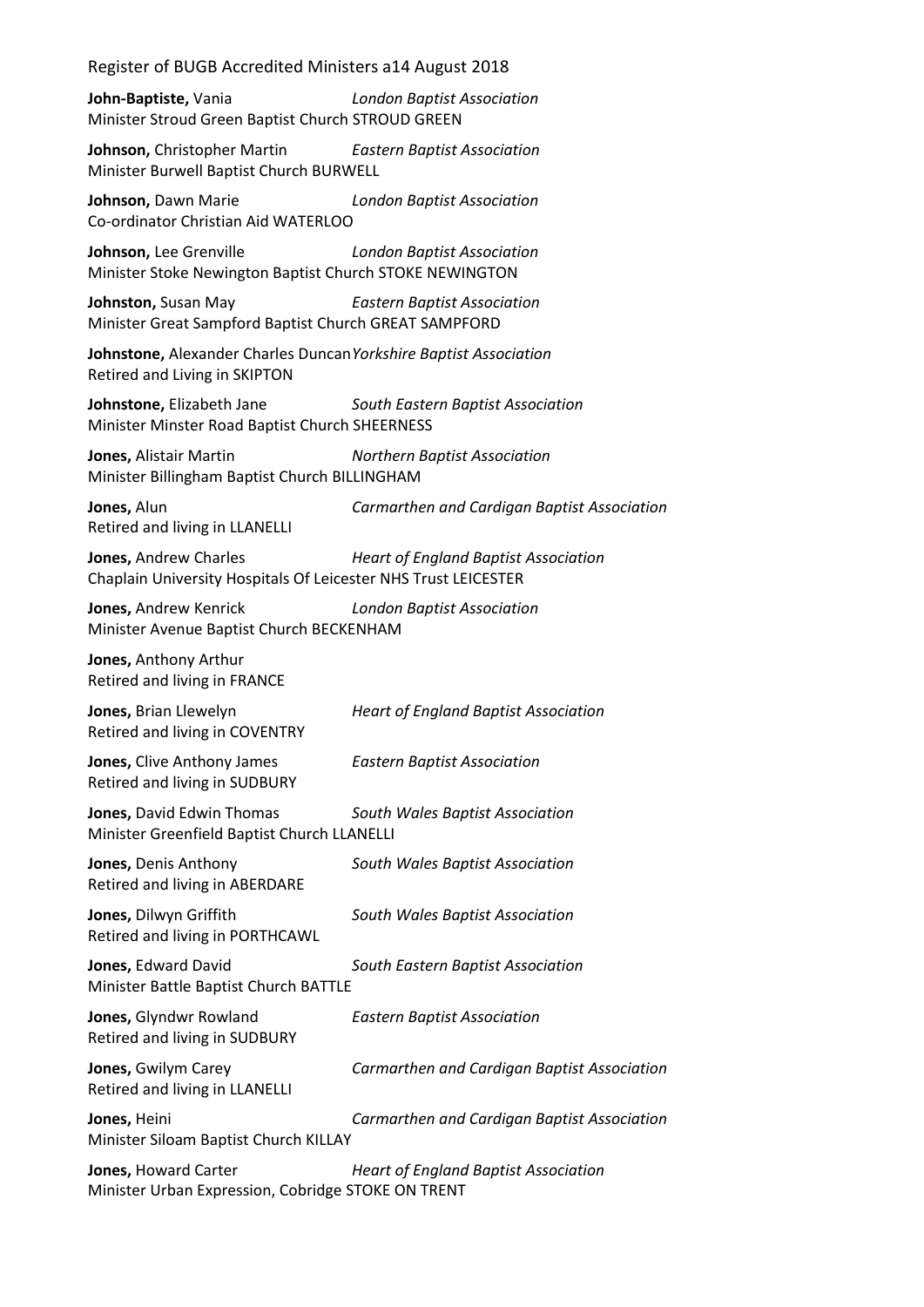| Register of BUGB Accredited Ministers a14 August 2018 |  |
|-------------------------------------------------------|--|
|-------------------------------------------------------|--|

| Jones, Howard Lyn<br>Retired and living in CWMBRAN                                       | South Wales Baptist Association             |
|------------------------------------------------------------------------------------------|---------------------------------------------|
| Jones, leuan Elfryn<br>Minister Bethel Baptist Church and Hebron Baptist Church HOLYHEAD | <b>Anglesey Baptist Association</b>         |
| Jones, Keith Grant<br>Retired and living in BRADFORD                                     | <b>Yorkshire Baptist Association</b>        |
| Jones, Lawrence Hugh<br>Retired and living in BLACKPOOL                                  | North Western Baptist Association           |
| Jones, Lennard<br>Retired and living in LONGWELL GREEN                                   | <b>West of England Baptist Association</b>  |
| Jones, Margaret Elizabeth<br>Retired and living in COLWYN BAY                            | North Western Baptist Association           |
| Jones, Mark Edmund<br>Retired and living in NORTHAMPTON                                  | <b>Central Baptist Association</b>          |
| Jones, Michael Hugh<br>Retired and living in BURY ST EDMUNDS                             | <b>Eastern Baptist Association</b>          |
| Jones, Neil Richard<br>Retired and living in BRECON                                      | South Wales Baptist Association             |
| Jones, Richard Clive<br>Retired and living in BRIDGEND                                   | South Wales Baptist Association             |
| Jones, Robert Michael<br>Retired and living in BRISTOL                                   | West of England Baptist Association         |
| Jones, Simon Mark<br><b>Tutor Spurgeon's College LONDON</b>                              | <b>London Baptist Association</b>           |
| Jones, Steven<br>Minister Ainon Baptist Church BRYNCOCH                                  | West Glamorgan [Welsh] Baptist Association  |
| Jones, Terence Glyn<br>Retired and living in LIVERPOOL                                   | North Western Baptist Association           |
| Jones, Trefor Hugh<br>Retired and living in ANDOVER                                      | Southern Counties Baptist Association       |
| Jorysz, Peter Anthony<br>Minister Stocksfield Baptist Church STOCKSFIELD                 | <b>Northern Baptist Association</b>         |
| Joy, Philip Graham<br>Retired and Living in INGATESTONE                                  | <b>Eastern Baptist Association</b>          |
| Joynes, David William<br>Retired and Living in LEYBURN                                   | <b>Yorkshire Baptist Association</b>        |
| Judd, Adrian Michael<br>Minister Crofton Baptist Church ORPINGTON                        | <b>London Baptist Association</b>           |
| Judd, Peter Clifford<br>Retired and Living in PENDLESHAM                                 | <b>Heart of England Baptist Association</b> |
| Judkins, David James<br>Mission Worker BMS World Mission, FRANCE                         |                                             |
| Judson, Keith Dennis<br>Chaplain Mary Stevens Hospice and Primrose Hospice STOURBRIDGE   | <b>Heart of England Baptist Association</b> |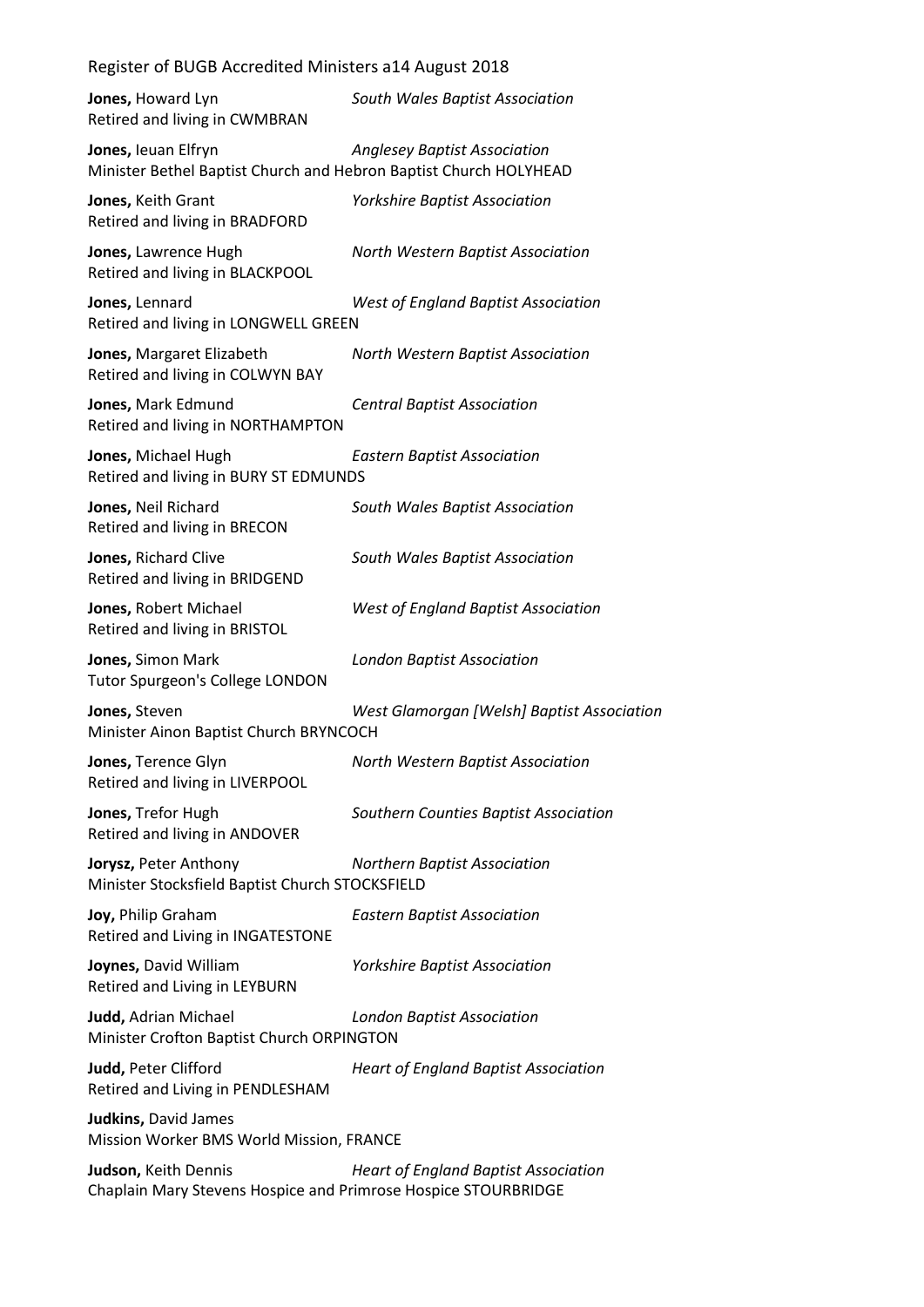**Julian-Jones,** Calvin *Southern Counties Baptist Association* Minister Sindlesham Baptist Church SINDLESHAM

**Jump,** Philip Andrew *North Western Baptist Association* Regional Team Leader North Western Baptist Association

**Kachidza,** Honesty *London Baptist Association* Minister Hither Green Baptist Church HITHER GREEN

**Kai,** Thawng Khua *London Baptist Association* Minister Myanmar Christian Fellowship WEST EALING

**Kane,** Andrew *Southern Counties Baptist Association* Retired and Living in SALISBURY

**Kaneen,** Edward Noble *South Wales Baptist Association* Tutor South Wales Baptist College CARDIFF

**Kapolyo,** Joseph Mutle *Yorkshire Baptist Association* Retired and Living in LEEDS

**Karran,** James Alexander Christopher *South Wales Baptist Association* Minister Llan Missional Community and Chaplain South Wales University CARDIFF

**Kaur-Mann,** Cham *Heart of England Baptist Association* Chair Nehemiah Foundation and Director Next Leadership BIRMINGHAM

**Kearney,** William Philip *East Midland Baptist Association* Retired and Living in NOTTINGHAM **Kearns,** John Robert *North Western Baptist Association* Retired and Living in LIVERPOOL **Keeble,** Christopher Paul *South West Baptist Association* Retired and Living in TAUNTON **Keenan,** Derek John *South West Baptist Association* Retired and Living in EXETER **Keightley,** Timothy David *London Baptist Association* Director The Light House HIGH WYCOMBE **Keith,** Andrew William *East Midland Baptist Association* Chaplain Queens Medical Centre NOTTINGHAM **Kellett,** Andrew John *West of England Baptist Association* Retired and living in ST PAULS

Retired and living in BURY

**Kelly,** Edward Jeffrey *North Western Baptist Association*

**Kendall,** Jeannie Margaret *London Baptist Association* Minister Carshalton Beeches Baptist Free Church CARSHALTON BEECHES

**Kendall,** Michael John *Central Baptist Association* Retired and living in ROYSTON

**Kennett,** Sara Jodi *London Baptist Association* Minister West Wickham & Shirley Baptist Church CROYDON

**Kerley,** Paul John *South Eastern Baptist Association* Regional Minister South Eastern Baptist Association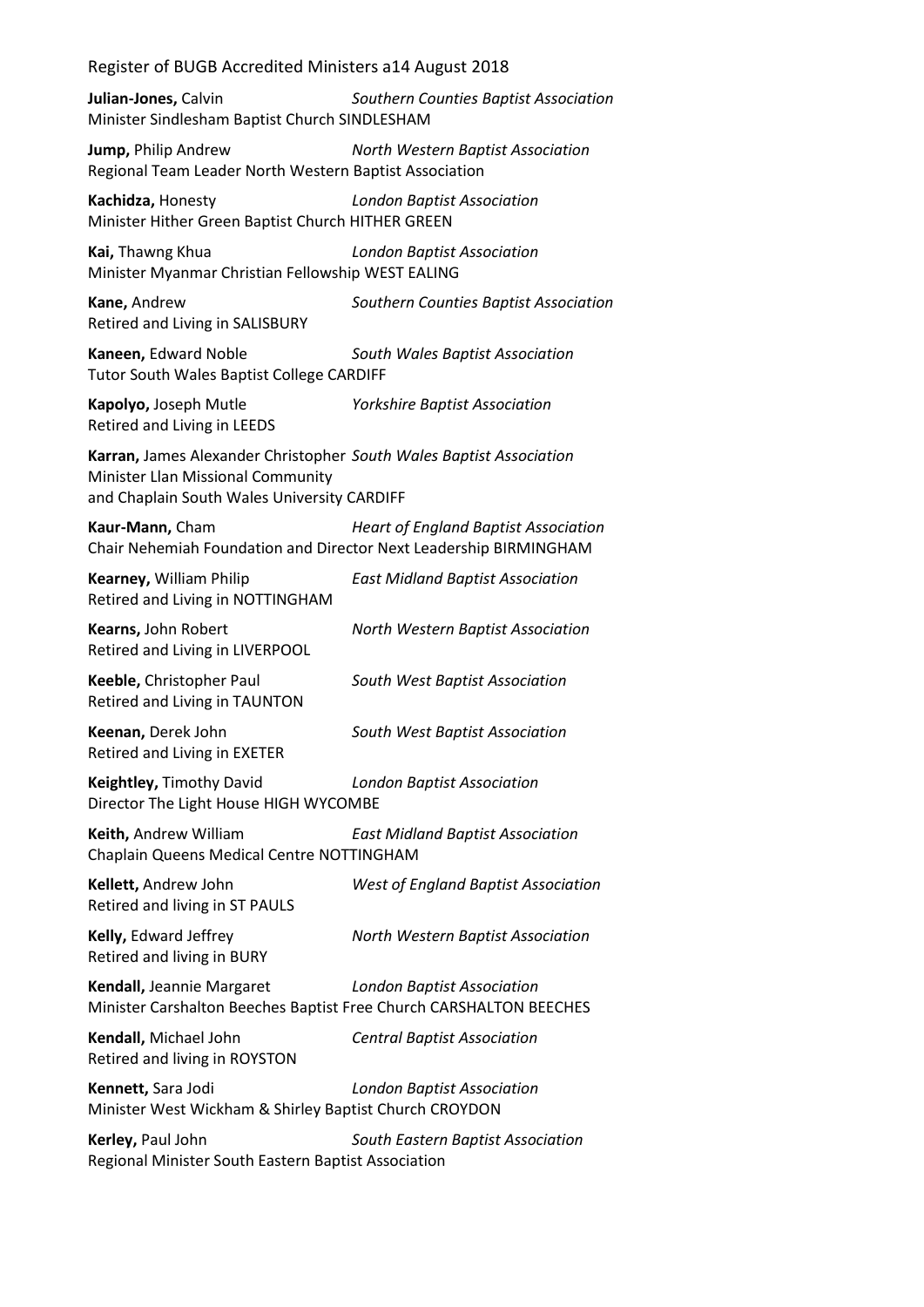| Register of BUGB Accredited Ministers a14 August 2018                                  |                                                                                                                        |  |
|----------------------------------------------------------------------------------------|------------------------------------------------------------------------------------------------------------------------|--|
| Kerr, Andrew Edward<br><b>Prison Chaplaincy LEWES</b>                                  | South Eastern Baptist Association                                                                                      |  |
| Kerridge, Peter John<br>CEO Premier Radio London WESTCLIFF-ON-SEA                      | <b>Eastern Baptist Association</b>                                                                                     |  |
| Kerrigan, David Gerard<br>Retired and living in DIDCOT                                 | Southern Counties Baptist Association                                                                                  |  |
| Kerry, Lisa Katherine<br>Minister Croxley Green Baptist Church RICKMANSWORTH           | <b>Central Baptist Association</b>                                                                                     |  |
| Ketton, Howard Watson<br>Retired and living in LOUGHBOROUGH                            | <b>East Midland Baptist Association</b>                                                                                |  |
| Keyworth, Bryan Harry<br>Retired and living in NOTTINGHAM                              | <b>East Midland Baptist Association</b>                                                                                |  |
| Keyworth, Jonathan Mark<br>Minister Heywood Baptist Church HEYWOOD                     | North Western Baptist Association                                                                                      |  |
| Keyworth, Stephen Mark<br>Faith and Society Team Leader Baptist Union of Great Britain | Southern Counties Baptist Association                                                                                  |  |
| Kidd, Richard Lawrence<br>Retired and living in HIGH PEAK                              | North Western Baptist Association                                                                                      |  |
| Kidd, Rosemary Julia Marion<br>Retired and living in HIGH PEAK                         | North Western Baptist Association                                                                                      |  |
| Kilpin, James Howard                                                                   | <b>Eastern Baptist Association</b><br>Minister Avenue Baptist Church and Co-Ordinator Urban Expression SOUTHEND ON SEA |  |
| Kilpin, Juliet<br>Missioner Mennonite Trust SOUTHEND ON SEA                            | <b>Eastern Baptist Association</b>                                                                                     |  |
| Kimbery, Wilfred David<br>Retired and living in SHREWSBURY                             | <b>Heart of England Baptist Association</b>                                                                            |  |
| King, David Frank<br>Retired and living in HALESOWEN                                   | <b>Heart of England Baptist Association</b>                                                                            |  |
| King, David Henry<br>Retired and living in HYTHE                                       | South Eastern Baptist Association                                                                                      |  |
| King, David William<br>Retired and living in GATESHEAD                                 | <b>Northern Baptist Association</b>                                                                                    |  |
| King, Ewan John<br>Minister Heath Street Baptist Church HAMPSTEAD                      | <b>London Baptist Association</b>                                                                                      |  |
| King, Geoffrey Harold<br>Retired and living in CHORLEY                                 | North Western Baptist Association                                                                                      |  |
| King, Ivan<br>living in SOUTHEND ON SEA                                                | <b>Eastern Baptist Association</b>                                                                                     |  |
| King, Keith Henry<br>Retired and living in CHALFONT ST PETER                           | <b>Central Baptist Association</b>                                                                                     |  |
| King, Peter Leonard<br>Retired and living in DEVIZES                                   | <b>West of England Baptist Association</b>                                                                             |  |
| King, Robert Forrester<br>Retired and living in WALTON ON THE NAZE                     | <b>Eastern Baptist Association</b>                                                                                     |  |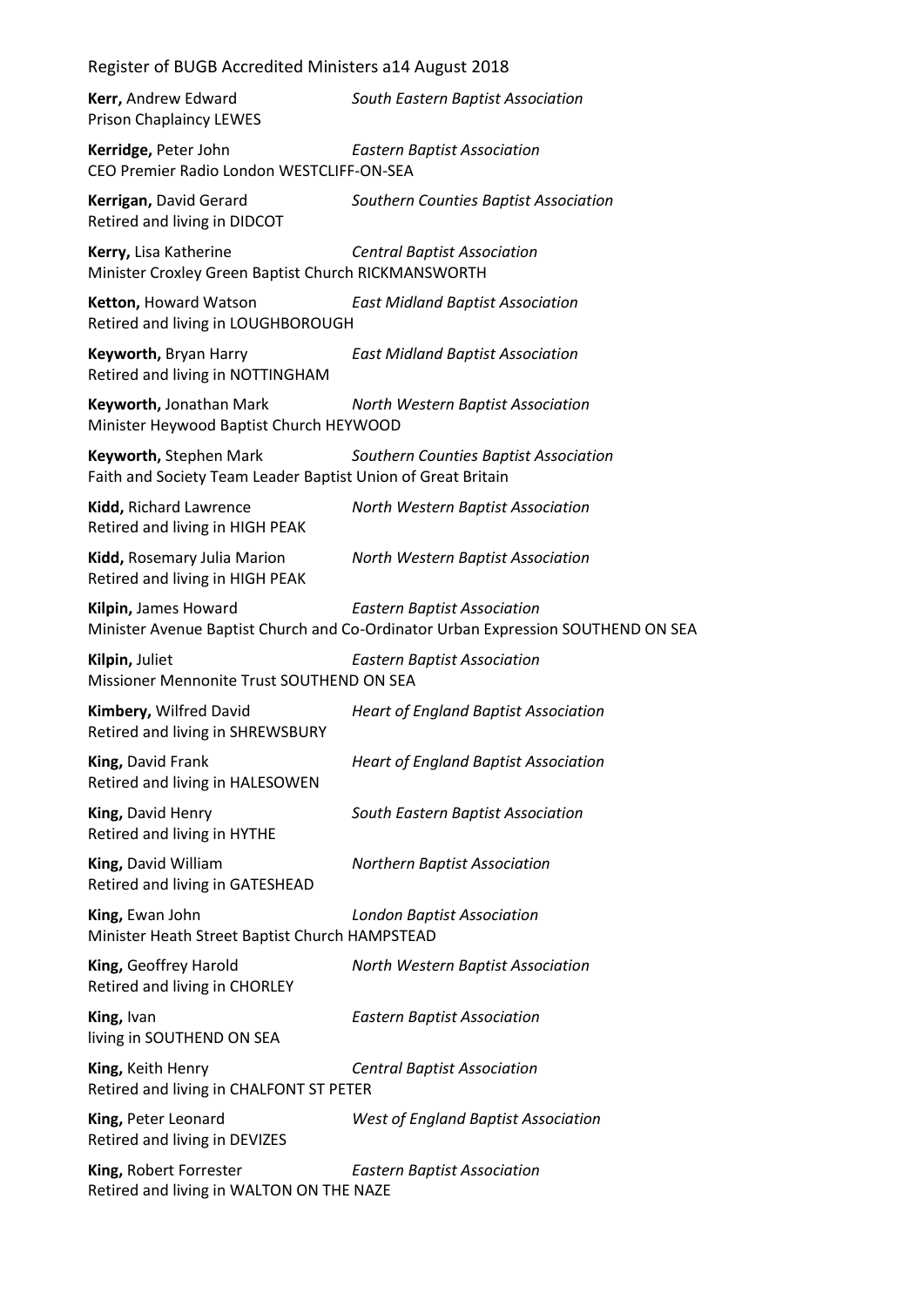| Register of BUGB Accredited Ministers a14 August 2018                               |                                            |
|-------------------------------------------------------------------------------------|--------------------------------------------|
| King, Samuel John<br>Minister Calne Baptist Church CALNE                            | <b>West of England Baptist Association</b> |
| King, Simon Peter Marshall<br>Minister Swalecliffe Free Church (Baptist) WHITSTABLE | South Eastern Baptist Association          |
| Kingsnorth, Jane Rosemary<br>Retired and living in STOWMARKET                       | <b>Eastern Baptist Association</b>         |
| Kinnersley, Antony Joshua<br>Minister Pinchbeck Baptist Church PINCHBECK            | <b>East Midland Baptist Association</b>    |
| Kirby, Robert Michael Arthur<br>Retired and Living in YORK                          | <b>Yorkshire Baptist Association</b>       |
| Kirby, Stanley James<br>Retired and Living in LANCASTER                             | North Western Baptist Association          |
| Kirk, Barry<br>Retired and Living in READING                                        | Southern Counties Baptist Association      |
| Kirk, James Thomas<br>Minister Beechen Grove Baptist Church WATFORD                 | <b>Central Baptist Association</b>         |
| Kirk, William<br>Minister Salem Baptist Church HILLINGDON HEATH                     | <b>London Baptist Association</b>          |
| Kleissner, Andrew Luke Jeremy<br>Minister Christchurch United Church CARDIFF        | South Wales Baptist Association            |
| Klos, Adrian<br>c/o Ministries Team                                                 | <b>East Midland Baptist Association</b>    |
| Knight, Carol<br>Minister Open Door Baptist Church, Harris Street PETERBOROUGH      | <b>East Midland Baptist Association</b>    |
| Knight, Clive<br>Retired and Living in CWMBRAN                                      | South Wales Baptist Association            |
| Knight, Giles<br>Minister Open Door Baptist Church, Harris Street PETERBOROUGH      | <b>East Midland Baptist Association</b>    |
| Knight, Jonathan Ryland<br>Minister Tonbridge Baptist Church TONBRIDGE              | South Eastern Baptist Association          |
| Knight, Martin Peter<br>Minister Haven Christian Centre DERBY                       | <b>East Midland Baptist Association</b>    |
| Knight, Paul<br>Minister Tove Valley Baptist Fellowship TOVE VALLEY                 | <b>Central Baptist Association</b>         |
| Knower, Clarence Delvin Cedric<br>Retired and Living in CHANDLER'S FORD             | Southern Counties Baptist Association      |
| Koch, Hazel Andrea<br>Minister New Life Church WOKING                               | South Eastern Baptist Association          |
| Kreitzer, Larry Joseph<br><b>Tutor Regent's Park College OXFORD</b>                 | Southern Counties Baptist Association      |
| Ladhams, Andrew David James<br>Retired and living in RADSTOCK                       | <b>West of England Baptist Association</b> |
| Laing, Eric<br>Retired and living in STOCKTON ON TEES                               | <b>Northern Baptist Association</b>        |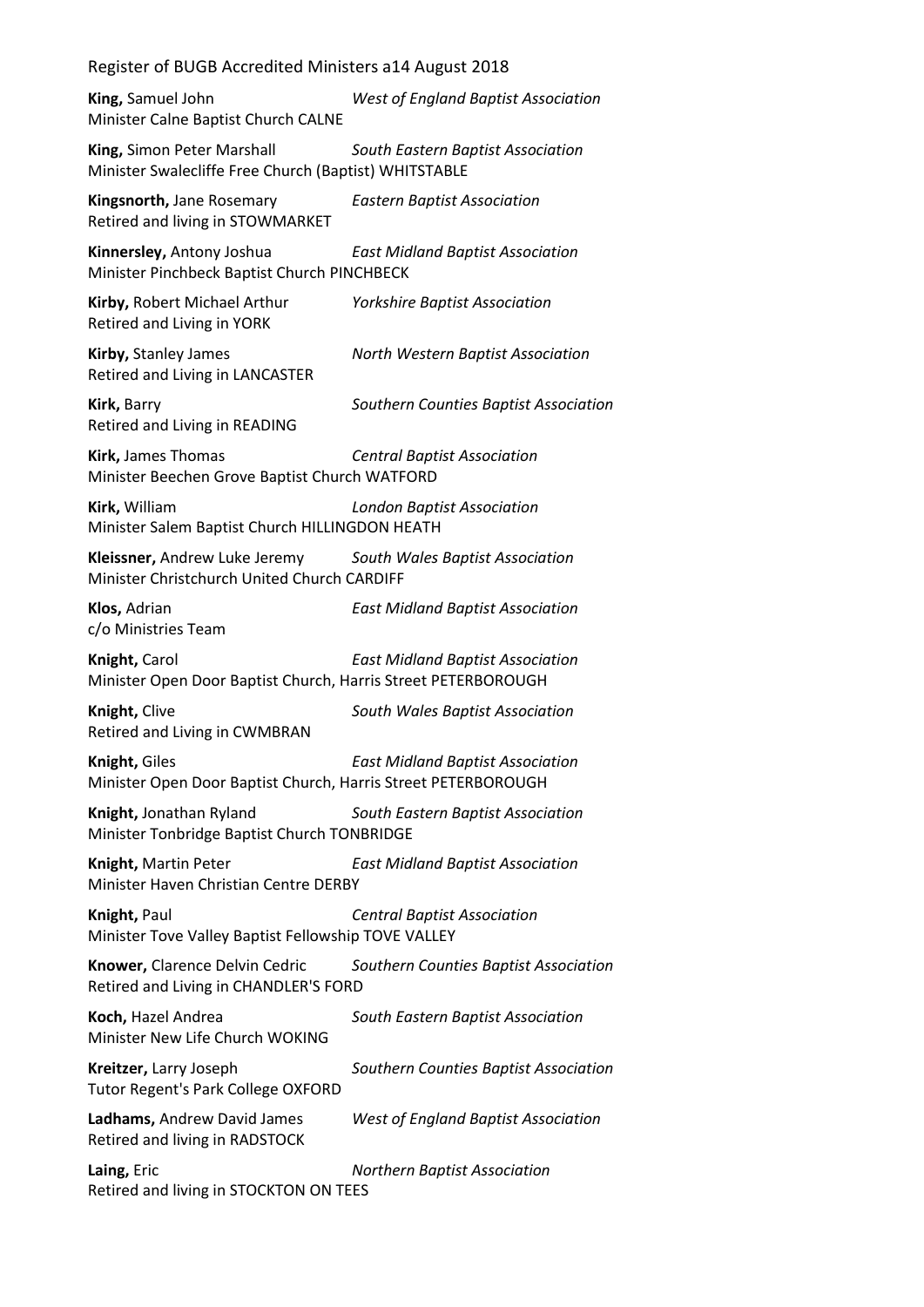| Lalleman, Pieter Johannes<br><b>Tutor Spurgeon's College LONDON</b>                   | <b>London Baptist Association</b>           |
|---------------------------------------------------------------------------------------|---------------------------------------------|
| Lambdon, George<br>Retired and living in HODDESDON                                    | <b>Central Baptist Association</b>          |
| Lambert, Martin Shaun<br>Minister Stanmore Baptist Church STANMORE                    | <b>London Baptist Association</b>           |
| Lambert, Sarah Helen<br>Minister Trinity Church RAWDON                                | <b>Yorkshire Baptist Association</b>        |
| Lander, Lissa Marie<br>Minister Westbourne - The Meeting Place WESTBOURNE             | Southern Counties Baptist Association       |
| Lane, Richard James<br>Minister Three Counties Church (Camberley and Alton) CAMBERLEY | Southern Counties Baptist Association       |
| Lane, Stanley<br>Retired and living in LUDLOW                                         | <b>Heart of England Baptist Association</b> |
| Lane, Thomas Peter<br>Retired and living in FAKENHAM                                  | <b>Eastern Baptist Association</b>          |
| Langdon, Timothy James<br>Minister Minehead Baptist Church MINEHEAD                   | South West Baptist Association              |
| Langford, Stephen<br>Minister Serpentine Road Family Church WALLASEY                  | North Western Baptist Association           |
| Larbi, Denzil Philemon<br>Minister Willesden Green Baptist Church WILLESDEN GREEN     | <b>London Baptist Association</b>           |
| Larkins, Janet Evelyn<br>Retired and living in ILFORD                                 | <b>London Baptist Association</b>           |
| Larkman, Edward George<br>Minister Corsham Baptist Church CORSHAM                     | West of England Baptist Association         |
| Laskey, David James<br>Retired and living in EASTBOURNE                               | South Eastern Baptist Association           |
| Latham, Steven Foster<br>Minister The King's Cross Baptist Church LONDON              | <b>London Baptist Association</b>           |
| Laurence, Guy<br>Retired and living in WHITSTABLE                                     | South Eastern Baptist Association           |
| Lavender, Paul John<br>Minister Mount Pleasant Baptist Church NORTHAMPTON             | <b>Central Baptist Association</b>          |
| Law, Jonathan Bruno Kelway<br>Minister Cranbrook Baptist Church ILFORD                | <b>London Baptist Association</b>           |
| Lawrence, Derek Brian<br>Retired and living in BURNLEY                                | North Western Baptist Association           |
| Lawrence, Philip John<br>Minister Knowle West Baptist Church (The Cairn) BRISTOL      | <b>West of England Baptist Association</b>  |
| Laws, Peter<br><b>Writing Ministry AMPTHILL</b>                                       | <b>Central Baptist Association</b>          |
| Lawson, Kathleen Elizabeth<br>Retired and living in TODMORDEN                         | <b>Yorkshire Baptist Association</b>        |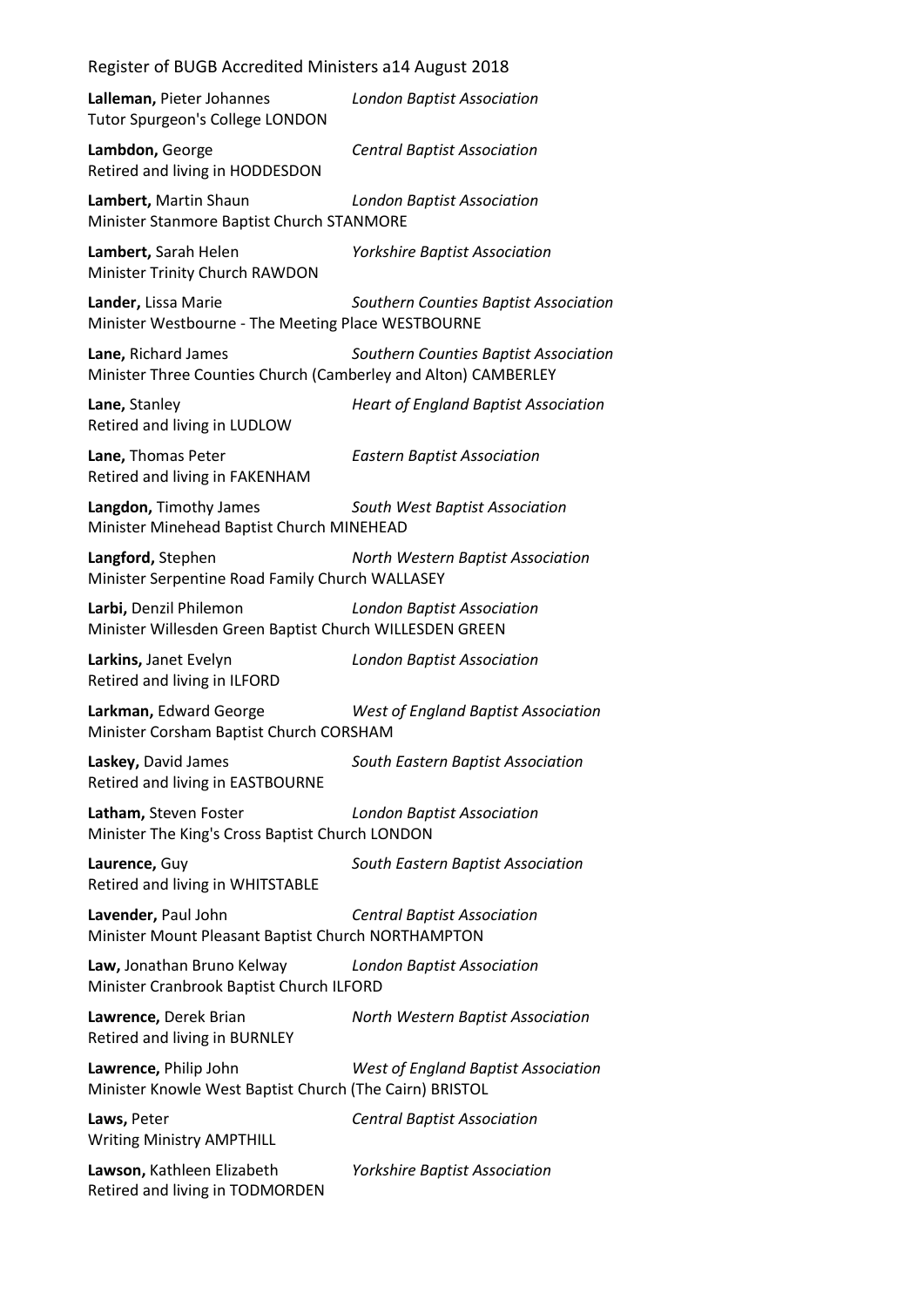**Layzell,** John Philip *South Eastern Baptist Association* Retired and living in FARNBOROUGH

**Lazar,** Rupert *London Baptist Association* Minister East Barnet Baptist Church BARNET

**Le Tissier,** Neil Owen *Heart of England Baptist Association* Regional Minister Heart of England Baptist Association

**Lear,** Nicholas Mark *Eastern Baptist Association* Regional Minister Eastern Baptist Association

**Ledger,** Peter John *Central Baptist Association* Retired and living in BEDFORD

**Lee,** Christopher Michael *London Baptist Association* Retired and living in CHEAM

**Lee,** Fiona Andrea *Heart of England Baptist Association* Minister Alvechurch Baptist Church ALVECHURCH

**Lee,** George Robertson *South West Baptist Association* Retired and Living in BUDLEIGH SALTERTON

**Lee,** Gillian Margaret *Eastern Baptist Association* Retired and Living in EYE

**Lee,** Jennifer Alice *Central Baptist Association* Minister Carey Baptist Church HACKLETON

**Lee,** Kathryn Sarah *South Eastern Baptist Association* Minister St John's Baptist Church BEXHILL-ON-SEA

**Lees,** Kate *Eastern Baptist Association* Minister Cottenham Baptist Church CAMBRIDGE

**Leishman,** William Francis *North Western Baptist Association* Minister Broadway Baptist Church DOUGLAS

**Leveson,** Peter Arthur *London Baptist Association* Minister South Norwood Baptist Church SOUTH NORWOOD

**Lewis,** Christopher George Illtyd *South Wales Baptist Association* Minister Mount Zion Baptist Church and Chapain South Wales Police Force SWANSEA

**Lewis,** Colin Gwyn *West of England Baptist Association* Retired and Living in GLOUCESTER

**Lewis,** David Vivian *Central Baptist Association* Minister Stantonbury Ecumenical Partnership MILTON KEYNES

**Lewis,** Paul *Heart of England Baptist Association* Minister Bromsgrove Baptist Church BROMSGROVE

**Lewis,** Philip Thomas *South Wales Baptist Association* Minister Bethlehem Baptist Church THOMASTOWN

**Lewis,** Richard John *North Western Baptist Association* Retired and Living in BARNOLDSWICK

**Lewis,** Tasker Rhydwyn *Yorkshire Baptist Association* Retired and Living in LEEDS

**Lewis,** Vivian George *Heart of England Baptist Association* Retired and Living in LEAMINGTON SPA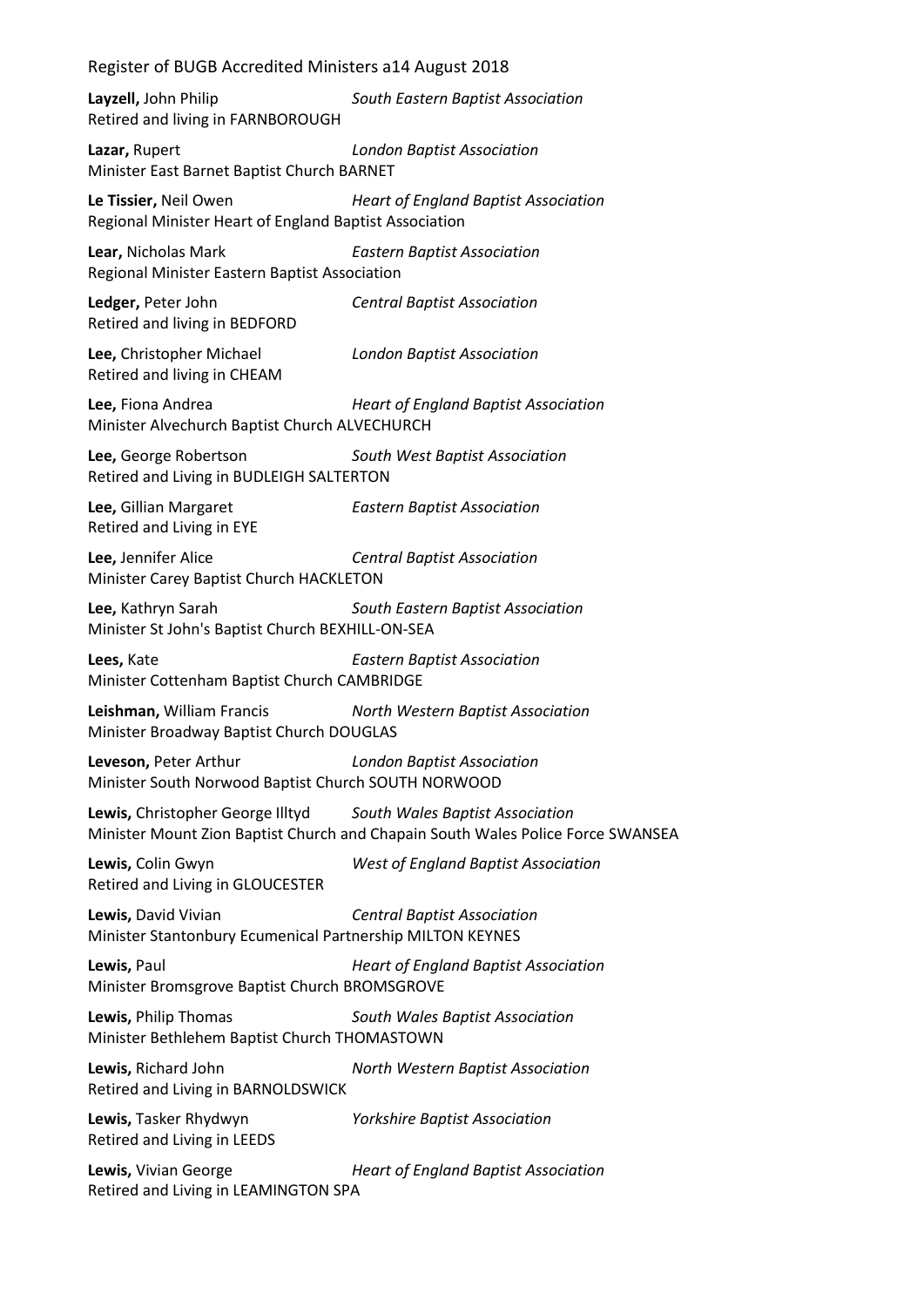**Lewis,** William John *North Western Baptist Association* Retired and Living in LLANFAIRPWLLGWYNGYLL

**Ley,** Ian Timothy *North Western Baptist Association* Minister Ernest Street Baptist Church ACCRINGTON

**Licence,** Graham Michael *East Midland Baptist Association* Retired and living in PETERBOROUGH

**Lillie,** David *Northern Baptist Association* Retired and living in STOCKTON-ON-TEES

**Lindley,** Graham Charles *North Western Baptist Association* Chaplain Stockport NHS Trust, Stepping Hill Hospital STOCKPORT

**Lindo,** George Ernest *Southern Counties Baptist Association* Retired and living in EADING

**Littledale,** Richard John *Southern Counties Baptist Association* Minister Newbury Baptist Church NEWBURY

**Littlejohn,** Alyse Stephanie *Southern Counties Baptist Association* Minister Easthampstead Baptist Church BRACKNELL

**Livermore,** David Kenneth *North Western Baptist Association* Minister Trinity Baptist Church BACUP

**Llewellyn,** David Oliver *Southern Counties Baptist Association* Regional Minister Southern Counties Baptist Association

**Lloyd,** Juliet Ann *South Wales Baptist Association* Retired and living in CARDIFF

**Lloyd,** May *East Midland Baptist Association* Minister Stamford Free Church STAMFORD

**Lloyd,** Peter Adrian *Heart of England Baptist Association* Minister Bilston Baptist Church BILSTON

**Lloyd,** Peter Geoffrey *Central Baptist Association* Minister Gretton Baptist Church GRETTON

**Lochhead,** James *North Western Baptist Association* Chaplain Royal Blackburn Hospital BLACKBURN

**Lockley,** John *Central Baptist Association* Minister Bushey Baptist Church WATFORD

**Lockwood,** David James Andrew *South Eastern Baptist Association* Minister Beulah Baptist Church BEXHILL

**Lockyer,** Terry Ian *Heart of England Baptist Association* Minister Banners Gate Community Church SUTTON COLDFIELD

**Lomas,** Stephen John *South Eastern Baptist Association* Minister Arundel Baptist Church ARUNDEL

**Longley,** William John *Southern Counties Baptist Association* Retired and living in WATERLOOVILLE

**Longwill,** Alisdair Wilson *West of England Baptist Association* Regional Minister West of England Baptist Association

**Love,** Alexander Benson *Eastern Baptist Association* Prison Chaplaincy NEWMARKET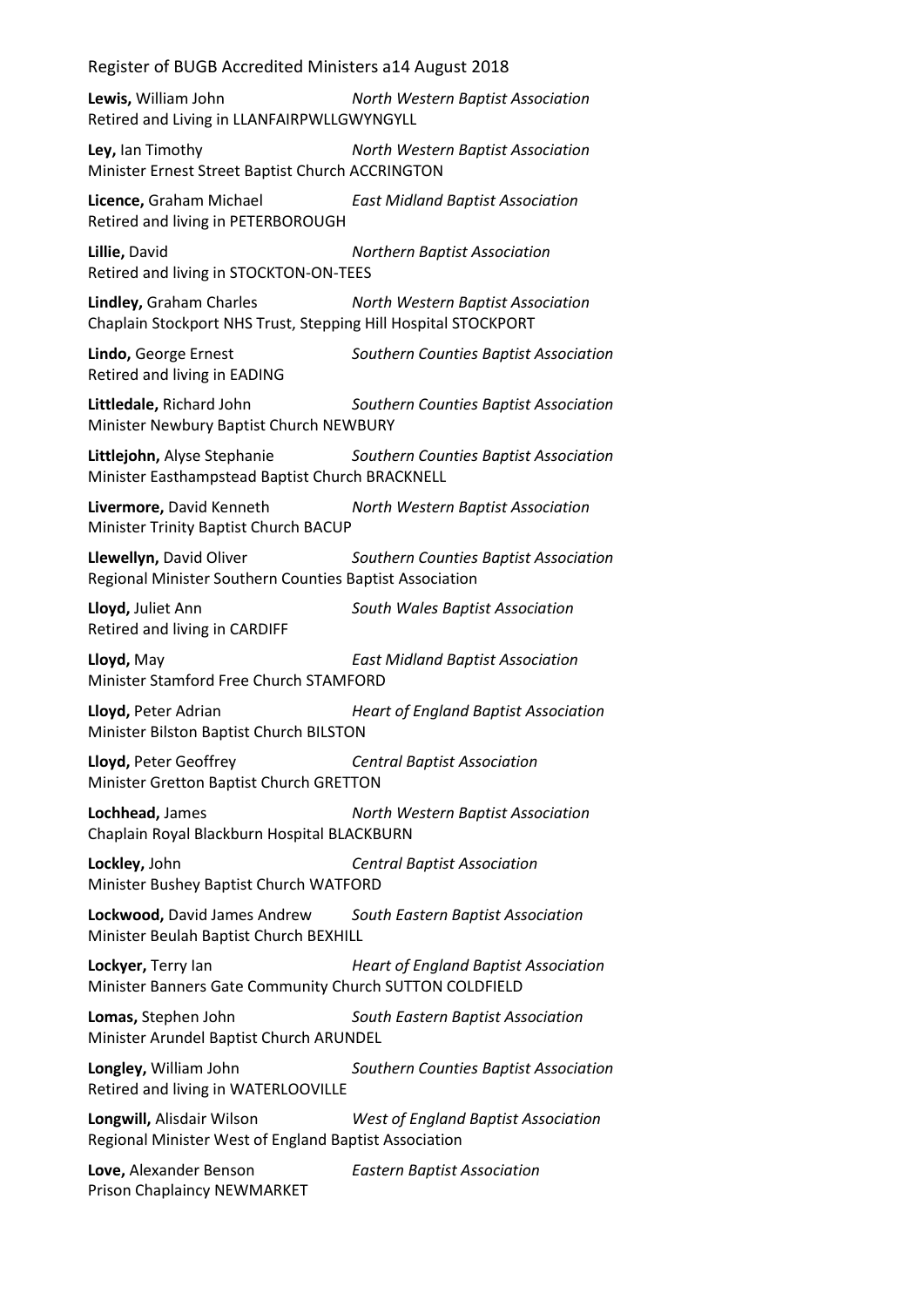**Love,** Bryan Portlock *South West Baptist Association* Retired and living in ST NEOTS **Love,** June *East Midland Baptist Association* Minister Southwell Baptist Church SOUTHWELL **Loveard,** Janet *Eastern Baptist Association* Minister Romford Baptist Church ROMFORD **Lovell,** Ian George *Southern Counties Baptist Association* Minister Sandown Baptist Church SANDOWN **Lovett,** Ashley James *Eastern Baptist Association* Minister Socketts Heath Baptist Church GRAYS **Lowe,** Michael Simon *Southern Counties Baptist Association* Faith and Society Team Baptist Union of Great Britain **Lowe,** Nicolas Ralph Simon *Eastern Baptist Association* Minister Girton Baptist Church GIRTON **Lowe,** Paul Anthony *Heart of England Baptist Association* Chaplain George Eliot Hospital NHS Trust NUNEATON **Lowe,** Raymond Malcolm James *South Eastern Baptist Association* Retired and living in WESTERHAM **Lucas,** Benjamin John *Southern Counties Baptist Association* Minister Pioneer Ministry Dorset CHARLTON DOWN **Lucas,** Emma Ann *Southern Counties Baptist Association* Minister Pioneer Ministry Dorset CHARLTON DOWN **Lucas,** Ernest Charles *South Wales Baptist Association* Retired and living in CALDICOT **Luce,** David Walford *East Midland Baptist Association* Retired and living in NOTTINGHAM **Luke,** Augustus *London Baptist Association* Minister Carshalton Baptist Church CARSHALTON **Luther,** Ann *London Baptist Association* Minister Peckham Park Road Baptist Church PECKHAM **Lutterodt,** Phillip Kojoe *London Baptist Association* Minister Mitcham Baptist Church MITCHAM **Lycett,** Ronald Edwin *East Midland Baptist Association* Retired and Living in ASHBOURNE **Lynch,** Peter Francis Mission Worker BMS World Mission, Asia **Macaulay,** John *Heart of England Baptist Association* Minister Foleshill Baptist Church COVENTRY **Macaulay,** Kirsteen *Heart of England Baptist Association* Retired and Living in COVENTRY **Macaulay,** Mark James Campbell *Central Baptist Association* Minister Oakridge Baptist Church HIGH WYCOMBE **MacDonald,** Thomas William *East Midland Baptist Association*

Minister Scunthorpe Baptist Church SCUNTHORPE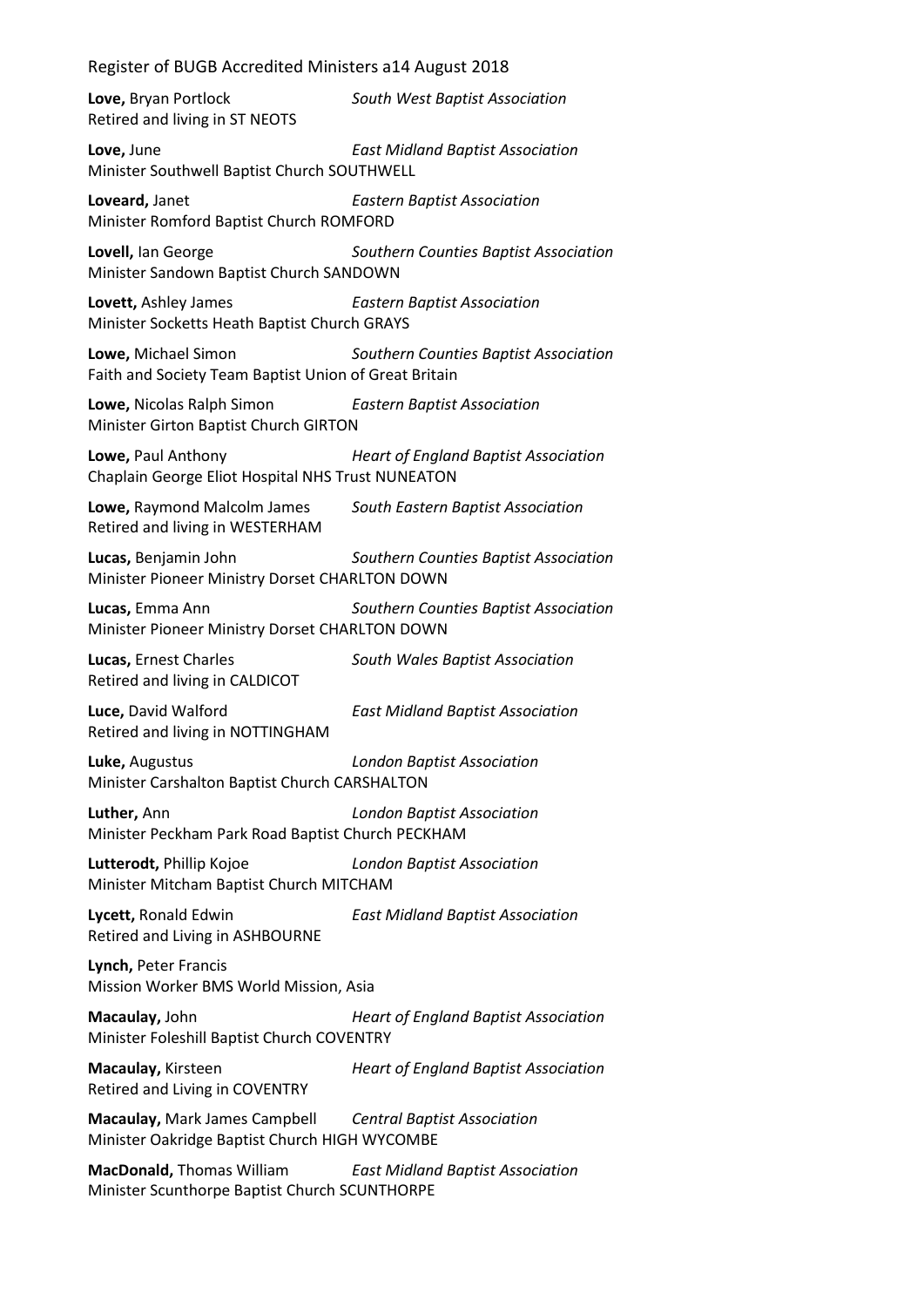| Register of BUGB Accredited Ministers a14 August 2018                                                                                          |  |
|------------------------------------------------------------------------------------------------------------------------------------------------|--|
| Machin, Andrew Timothy<br>South Eastern Baptist Association<br>Minister Seaford Baptist Church SEAFORD                                         |  |
| Mackay, Alison<br><b>Heart of England Baptist Association</b><br>Regional Minister Heart of England Baptist Association                        |  |
| MacKeith, Alexander<br>Retired and Living in MILTON OF CAMPSIE                                                                                 |  |
| MacLean, Duncan Charles<br><b>Heart of England Baptist Association</b><br>Minister House of Azar KINGTON                                       |  |
| <b>MacNeill, Angus Thomas</b><br>Retired and Living in LOCHGILPHEAD                                                                            |  |
| Maconochie, Paul Michael<br>Missioner Yorkshire Baptist Association but currently serving Grace Gathering Church Indiana USA LEEDS             |  |
| Madavan, Mark<br>Southern Counties Baptist Association<br>Minister Locks Heath Free Church FAREHAM                                             |  |
| <b>Mader-Grayson, Philip Richard</b><br>Southern Counties Baptist Association<br>Bridge House and Spiritual Director WALLINGFORD               |  |
| Magahy, William Arthur<br><b>Heart of England Baptist Association</b><br>Training Officer Operation Mobilisation BIRMINGHAM                    |  |
| Mahon, David Clyde<br><b>Heart of England Baptist Association</b><br>Mission Worker BMS World Mission PERU                                     |  |
| <b>Heart of England Baptist Association</b><br>Mahon, Michele Adebola<br>Mission Worker BMS World Mission PERU                                 |  |
| Maile, John Frederick<br><b>Heart of England Baptist Association</b><br>Retired and living in KIDDERMINSTER                                    |  |
| Mair, Alan Andrew<br><b>Central Baptist Association</b><br>Retired and living in KETTERING                                                     |  |
| Males, Lilian Josephine<br><b>London Baptist Association</b><br>Retired and living in MERTON PARK                                              |  |
| Mall, John Prem<br><b>Heart of England Baptist Association</b><br>Minister Handsworth Baptist Church Centre BIRMINGHAM                         |  |
| Mallon, Norman Joseph<br><b>Yorkshire Baptist Association</b><br>Retired and living in SHEFFIELD                                               |  |
| Manful, Joshua Kofi<br><b>London Baptist Association</b><br>Minister Faith Baptist Church MANOR HOUSE                                          |  |
| Manges, Nigel Carl<br>South West Baptist Association<br>Regional Minister South West Baptist Association                                       |  |
| Mann, David Hudson<br><b>London Baptist Association</b><br>Minister Royal Docks Community Church and<br>Bonny Downs Baptist Church ROYAL DOCKS |  |
| Mann, David Leslie Frank<br><b>Eastern Baptist Association</b><br>Minister Bethel Baptist Church SWAVESEY                                      |  |
| Mann, Sally Ellen<br><b>London Baptist Association</b><br>Minister Royal Docks Community Church and Bonny Downs Baptist Church ROYAL DOCKS     |  |
|                                                                                                                                                |  |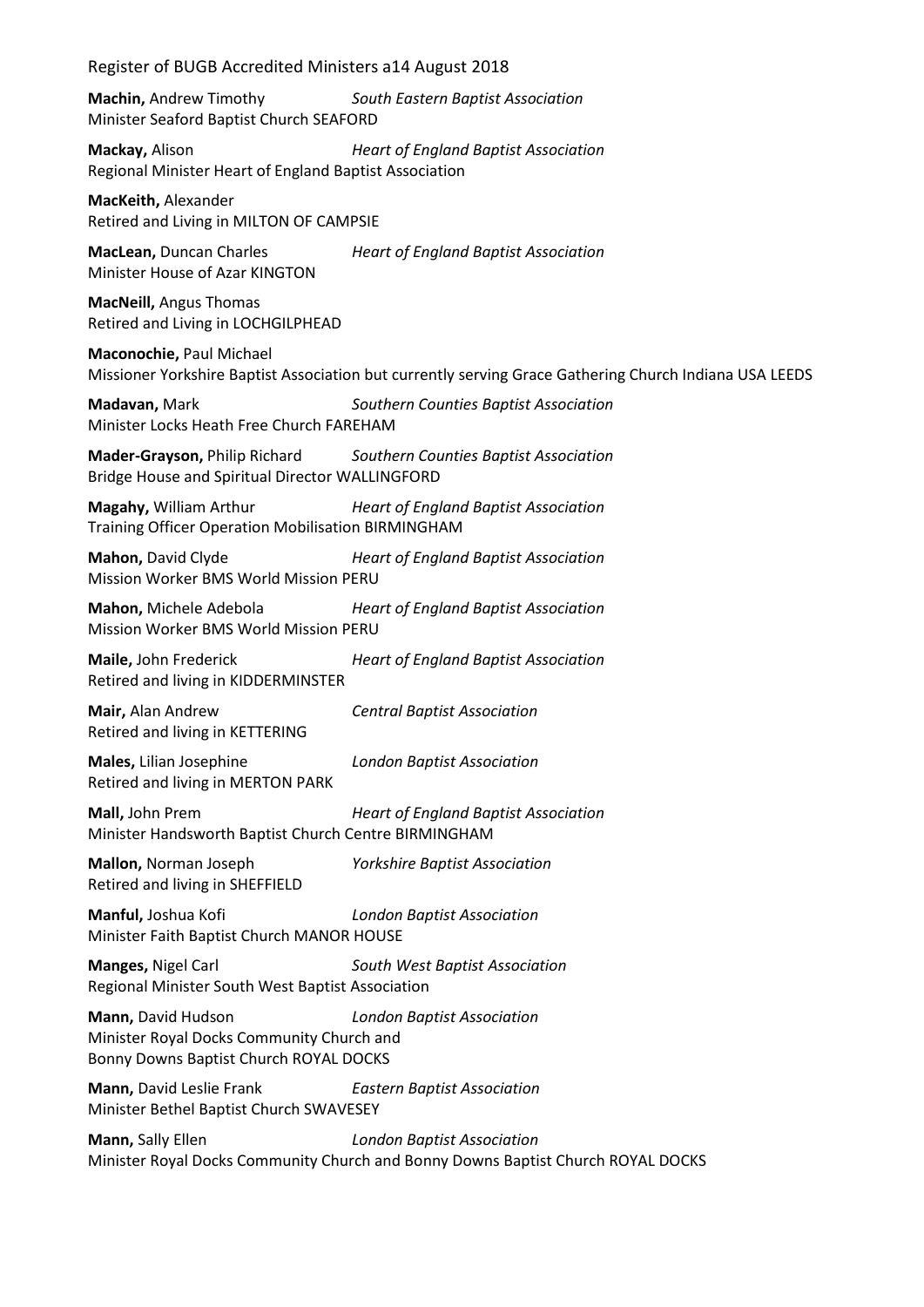**Mansfield,** Doreen Anne *East Midland Baptist Association* Retired and living in COTGRAVE

**Mansfield,** Luke Nathan *South West Baptist Association* Minister Honiton Family Church HONITON

**Manson,** Peter David *London Baptist Association* Retired and living in CROYDON

**Maple,** Eric Geoffrey *Southern Counties Baptist Association* Retired and living in WAREHAM

**Marchant,** Colin *London Baptist Association*

Retired and living in EAST HAM **Mardell,** Janet Elizabeth *South Eastern Baptist Association*

Minister St Leonards Baptist Church ST LEONARDS ON SEA

**Markham,** Maurice William *Heart of England Baptist Association* Retired and living in OVENTRY

**Marlam,** Gregory James Anthony *South Eastern Baptist Association* Retired and living in ASHFORD

**Marlam,** Nathan James *Central Baptist Association* Minister Loughton Baptist Church LOUGHTON

**Marlowe,** Benjamin Rupert Alexander*London Baptist Association* Minister Southborough Lane Baptist Church BROMLEY

**Marques Da Conceição,** Luiz Sergio Chaplain HM Forces

**Marron,** Anthony *Yorkshire Baptist Association* Retired and living in CHESTERFIELD

**Marsden,** Heather Elizabeth *Eastern Baptist Association*

Minister Rushmere Baptist Church RUSHMERE ST ANDREW

**Marsden,** Philip Stephen *Eastern Baptist Association* Minister Central Baptist Church CHELMSFORD

**Marsh,** Penny Elizabeth *South Eastern Baptist Association* Missioner Kent Thameside Project (SEBA) GRAVESEND

**Marshall,** Glen *North Western Baptist Association* Principal Northern Baptist College RUSHOLME

**Marshall,** William Retired and living in BROUGHTY FERRY

**Martin,** Eric David *Heart of England Baptist Association* Retired and Living in NUNEATON

**Martin,** Michael James *South West Baptist Association* Minister Exmouth Baptist Church EXMOUTH

**Martin,** Paul William *London Baptist Association* Minister Trinity Church North Finchley NORTH FINCHLEY

**Martin,** Reuben Dan *London Baptist Association* Minister West Croydon Baptist Church CROYDON

**Martin,** Sheila *East Midland Baptist Association* Retired and Living in PETERBOROUGH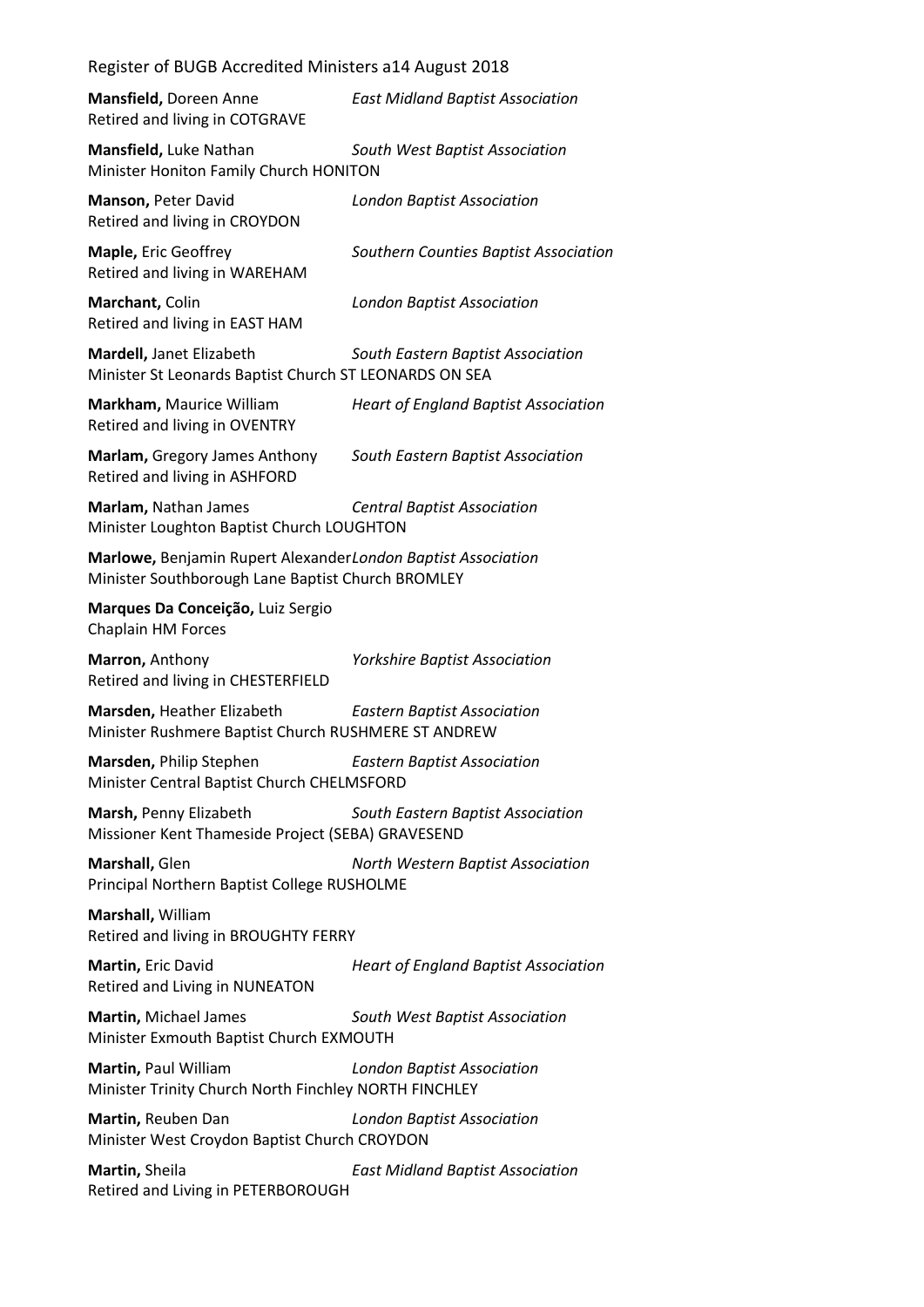**Martin,** Victoria Jane *South Eastern Baptist Association* Chaplain Sussex Partnership NHS Trust SEAFORD

**Maruntelu,** Vasile Lucian *London Baptist Association* Minister City on the Hill Romanian Baptist Church LONDON

**Marzetti,** Richard Paul *London Baptist Association* Minister Chatsworth Baptist Church WEST NORWOOD

**Mason,** Alan John *London Baptist Association* Retired and Living in SIDCUP

**Mason,** Anthony *Eastern Baptist Association* Retired and Living in SAFFRON WALDEN

**Mason,** Rex Adlington *London Baptist Association* Retired and Living in BANSTEAD

**Mason,** Robert Alan *Yorkshire Baptist Association* Retired and Living in YORK

**Massey,** Mark Aleksander John *Eastern Baptist Association* Minister Frinton Free Church FRINTON ON SEA

**Masters,** David John *Southern Counties Baptist Association* Minister Central Baptist Church SOUTHAMPTON

**Matcham,** Richard Derek *South West Baptist Association* Minister Barton Baptist Church TORQUAY

**Mather,** Trevor *Yorkshire Baptist Association* Retired and Living in SHEFFIELD

**Mathias,** Gareth *South Wales Baptist Association* Retired and Living in MANSELTON

**Mathison,** Maurice *Northern Baptist Association* Minister Owton Manor Baptist Church HARTLEPOOL

**Matthews,** Anthony *South Wales Baptist Association* Retired and living in CWMBRAN

**Matthews,** Daniel Hugh *East Glamorgan [Welsh] Baptist Association* Retired and living in CARDIFF

**Matthews,** David Maurice Chance *South West Baptist Association* Minister Croyde Baptist Church CROYDE

**Matthews,** John Victor David *Central Baptist Association* Retired and living in RUSHDEN

**Matthews,** Rodney Stuart Retired and living in EDINBURGH

**Matthews,** Ruth Mary *South Eastern Baptist Association* Retired and living in CANTERBURY

**Mattholie,** Simon Edward *Eastern Baptist Association* CEO Rural Ministries SUDBURY

**Mattock,** Christopher Hunter *Southern Counties Baptist Association* Chaplain Buckinghamshire Healthcare NHS Trust MAIDENHEAD

**Mattock,** Gwendoline Edith *North Western Baptist Association* Retired and living in DIDSBURY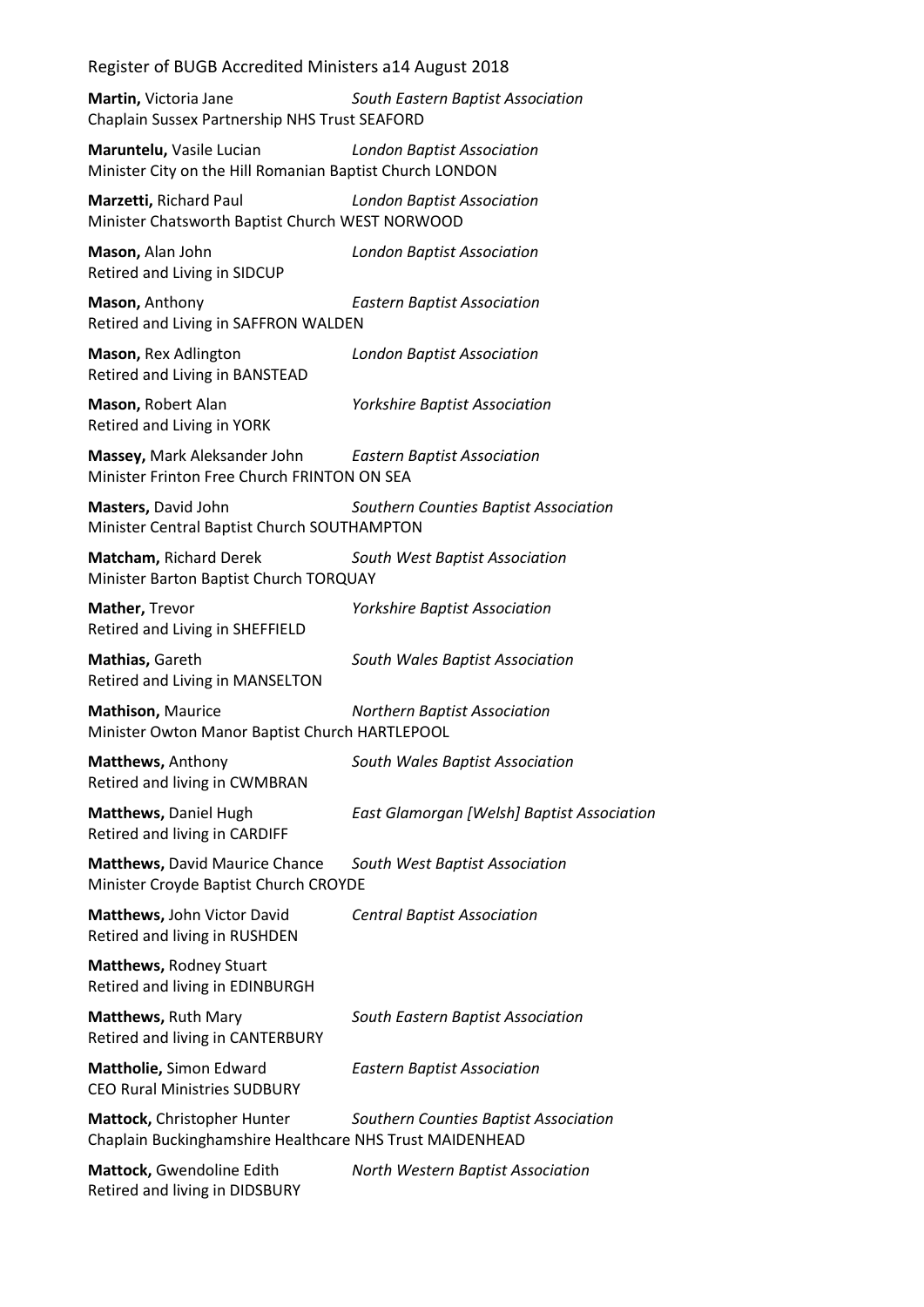**Maude,** Antony Bryan *Heart of England Baptist Association* Minister Cornerstone Baptist Church OSWESTRY

**May,** Alan Clifford *South Eastern Baptist Association* Retired and living in HEADCORN

**May,** Robert John *London Baptist Association* Minister Herne Hill Baptist Church HERNE HILL

**Maycock,** Peter James *Heart of England Baptist Association* Minister Harborne Baptist Church HARBORNE

**Mayes,** Anthony Douglas *Eastern Baptist Association* Minister Harlow Baptist Church HARLOW

**Maynard,** Cole Andrew Chaplain HM Forces

**Mayne,** David Roberts *Eastern Baptist Association* Minister Shoeburyness & Thorpe Bay Baptist Church SHOEBURYNESS

**Mbakadi Mboma,** Patience *London Baptist Association* Minister The King's Cross Baptist Church LONDON

**M'Caw,** Martin Trevor *North Western Baptist Association* Retired and living in LEESWOOD

**McBain,** Graham Timothy Peter *South Eastern Baptist Association* Minister Redhill Baptist Church REDHILL

**McBeath,** Clare Nicola Hutt *North Western Baptist Association* Principal Northern Baptist College RUSHOLME

**McCabe,** Paul Christopher *Heart of England Baptist Association* Minister Upton upon Severn Baptist Church UPTON UPON SEVERN

**McCahon,** David *South Eastern Baptist Association* Retired and living in HORSHAM

**McCarthy,** Carol Deirdre Joy *Central Baptist Association* Retired and living in POTTERS BAR

**McCausland,** Marcus Andrew Patrick *Central Baptist Association* Minister Seer Green Baptist Church SEER GREEN

**McCormack,** Philip John *London Baptist Association* Principal Spurgeon's College LONDON

**McDade,** Michael *North Western Baptist Association* Retired and living in WARRINGTON

**McDermott,** Alice Emily Rome *Central Baptist Association* Minister St James Road Baptist Church WATFORD

**McDonald,** Ian James *Southern Counties Baptist Association* Minister King's Sutton Baptist Church BANBURY

**McEwan,** James *North Western Baptist Association* Retired and living in RADCLIFFE

**McFarlane,** Ian Murray Minister Oban Baptist Church OBAN

**McGibbon,** Thomas *North Western Baptist Association* Minister Cleveleys Baptist Church CLEVELEYS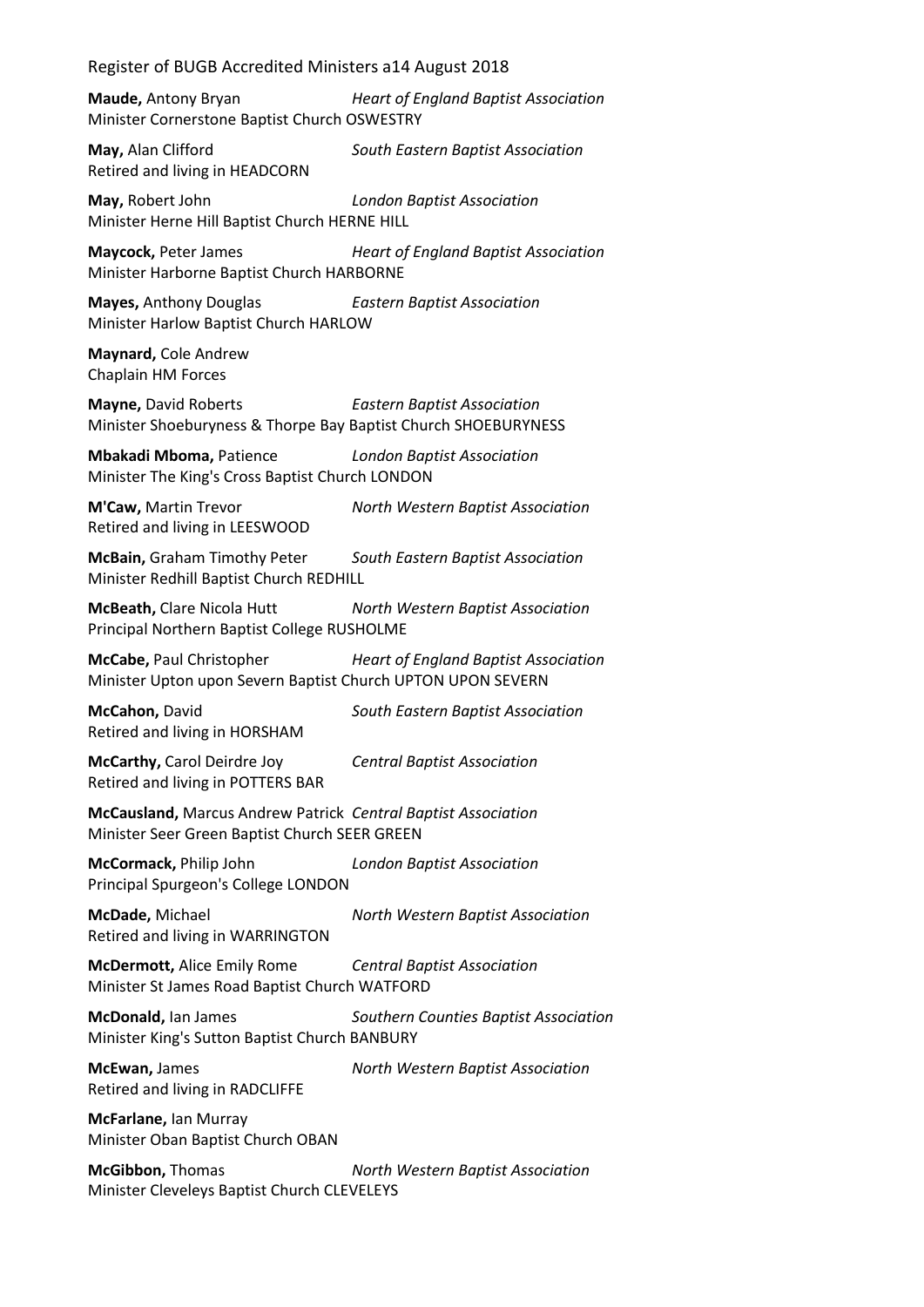**McGill,** Michael Patrick Jeremy *Eastern Baptist Association* Retired and living in WELLS NEXT THE SEA

**McIlroy,** William Halliday *London Baptist Association* Retired and Living in BANSTEAD

**McIntyre,** Crawford *North Western Baptist Association* Retired and Living in KENDAL

**McIntyre,** Heather Elizabeth *Central Baptist Association* Minister Speen Baptist Church SPEEN

**McKay,** Leesa Michelle *Eastern Baptist Association* Minister Central Baptist Church CHELMSFORD

**McKay,** Robert Arthur *West of England Baptist Association* Minister Milton Baptist Church WESTON SUPER MARE

**McKenzie,** Linda Ellen *North Western Baptist Association* Living in THORNTON-CLEVELEYS

**McKenzie,** Michael George *Eastern Baptist Association* Living in DAGENHAM

**McKie,** Andrew *Eastern Baptist Association* Retired and Living in WICKHAM SKEITH

**McKinlay,** Thomas Taylor *North Western Baptist Association* Retired and Living in LEYLAND

**McLachlan,** David Kennedy *South Eastern Baptist Association* Tutor Spurgeon's College LONDON

**McLachlan,** Dianne Mary *South Eastern Baptist Association* Minister Forest Row Baptist Church FOREST ROW

**McManus,** Andrew Philip *East Midland Baptist Association* Minister Dyke Baptist Church and New Day Baptist Church DYKE

**McManus,** Ian Patrick *West of England Baptist Association* Minister West End Baptist Church WESTBURY

**McNeil,** Warren Ian *London Baptist Association* Minister Greenford Baptist Church GREENFORD

**McNicol,** William *South Eastern Baptist Association* Retired and Living in WORTHING

**McNulty,** Terence John *South Eastern Baptist Association* Retired and Living in BOGNOR REGIS

**Measday,** Clifford Maurice *Southern Counties Baptist Association* Retired and Living in ST LAWRENCE

**Melvin,** Andrew Simon Christian *South Eastern Baptist Association* Minister Methodist Ministry EASTBOURNE

**Mercer,** Joel *Central Baptist Association* Minister Potters Bar Baptist Church POTTERS BAR

**Mereweather-Thompson,** Cornelius Michel *London Baptist Association* Minister Harlesden Baptist Church HARLESDEN

**Merivale,** Shayla Frances *South West Baptist Association* Minister Wincanton Baptist Church WINCANTON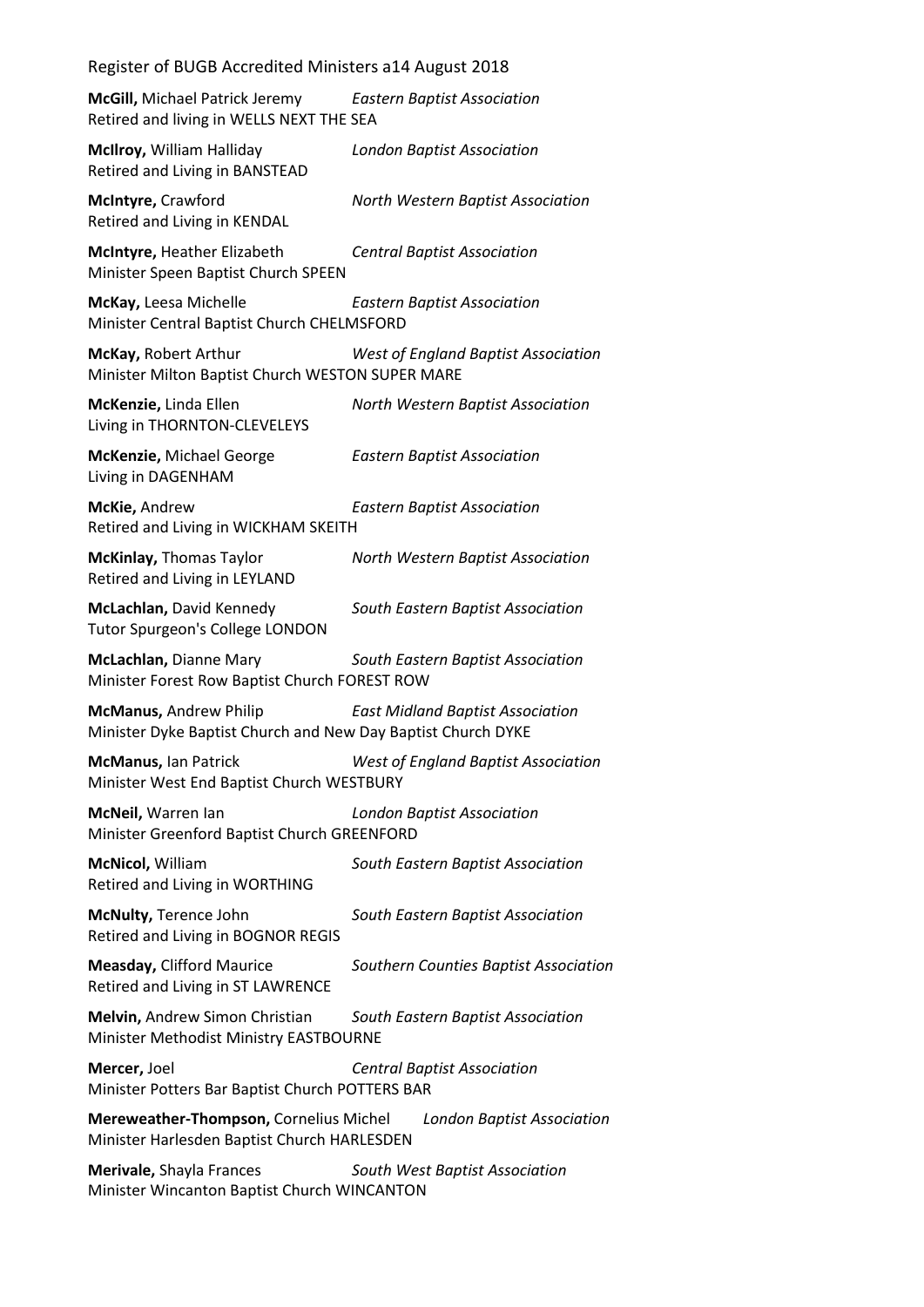**Merrin,** Roy *Northern Baptist Association* Retired and living in HEBBURN **Merton,** Andrew Paul *Northern Baptist Association* Retired and living in HOUGHTON-LE-SPRING **Meseg,** David James *London Baptist Association* Minister Woodmansterne Baptist Church WOODMANSTERNE **Messenger,** Ronald *Eastern Baptist Association* Retired and living in SAFFRON WALDEN **Michael,** Geraint Emrys Charles *Pembrokeshire Baptist Association* Minister Y Groesfan ST DAVID'S **Michell,** Ian Ralph *East Midland Baptist Association* Minister Urban Expression, Notts WORCESTER PARK **Miço,** Markelian *West of England Baptist Association* Minister Cairns Road Baptist Church BRISTOL **Middleton,** David John *Heart of England Baptist Association* Minister Newport Baptist Church NEWPORT **Miles,** John Philip *West of England Baptist Association* Minister Chew Magna Baptist Church CHEW MAGNA **Miles,** William George *South Eastern Baptist Association* Retired and living in CRAWLEY **Milford,** Stephen Rolf *Southern Counties Baptist Association* Minister Brackley Baptist Church BRACKLEY **Millar,** Susan Anne *Eastern Baptist Association* Minister Becontree Avenue Baptist Church DAGENHAM **Millard,** Stephen Dudley *Southern Counties Baptist Association* Minister Abingdon Baptist Church ABINGDON **Miller,** Campbell William *Heart of England Baptist Association* Retired and living in WOLVERHAMPTON **Miller,** John Trevor *Northern Baptist Association* Director Northumbria Community Trust Ltd BERWICK UPON TWEED **Miller,** Kath *East Glamorgan [Welsh] Baptist Association* Minister Hengoed Baptist Chapel HENGOED **Miller,** William Jonathan *South Eastern Baptist Association* Minister Maidstone Baptist Church MAIDSTONE **Millgate,** Ian Leonard *Southern Counties Baptist Association* Ministries Team Baptist Union of Great Britain **Millns,** Andrew *BMS World Mission* Mission Worker BMS World Mission, Asia **Millns,** Gwendoline *BMS World Mission* Mission Worker BMS World Mission, Asia **Milloy,** Brian John *West of England Baptist Association* Retired and living in BURNHAM ON SEA **Mills,** Andrew James *South West Baptist Association*

Minister Chard Baptist Church CHARD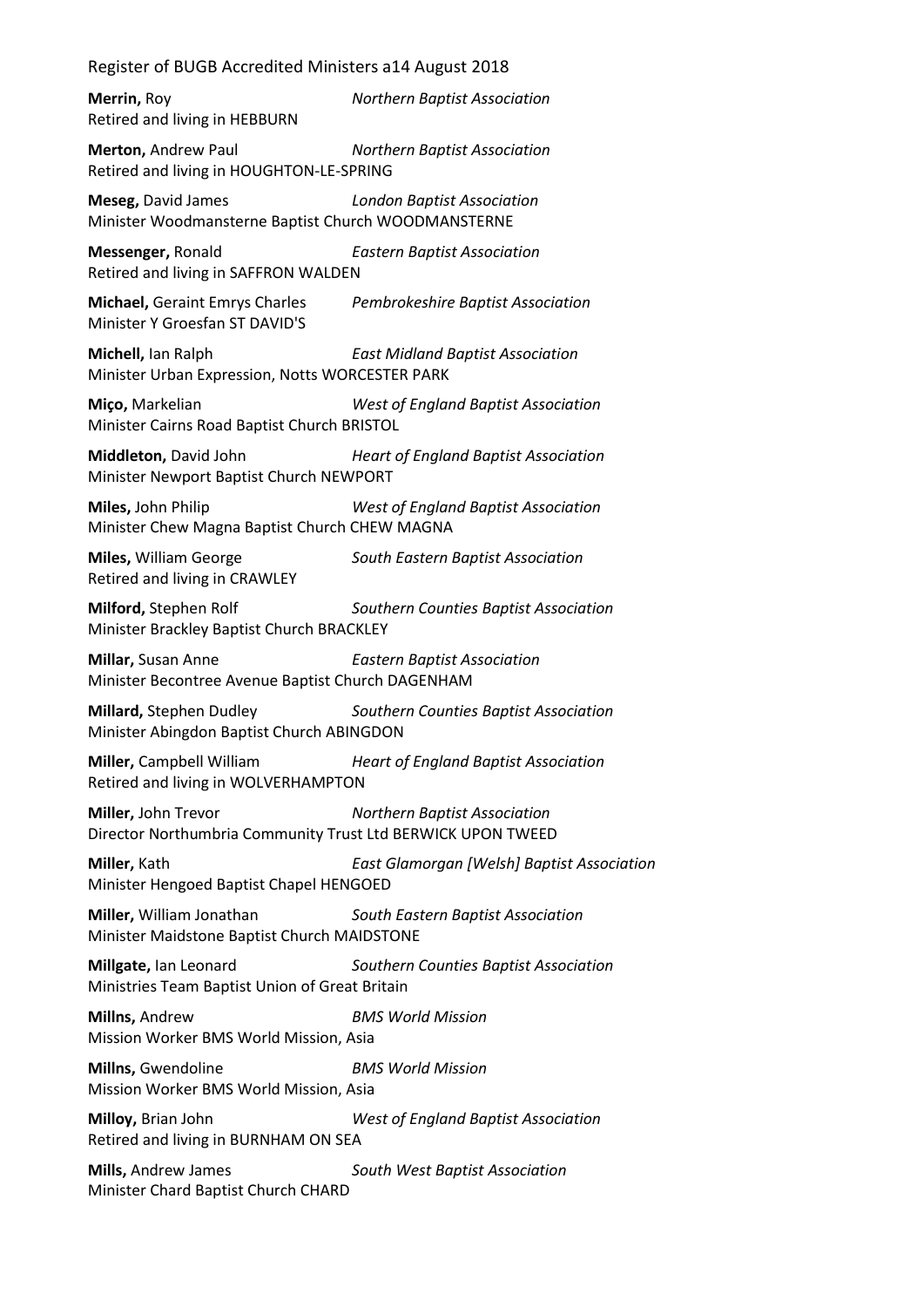| Mills, Martin George<br>Minister Alcester Baptist Church ALCESTER                          | <b>Heart of England Baptist Association</b> |
|--------------------------------------------------------------------------------------------|---------------------------------------------|
| Mills, Robert<br>Retired and living in THORNBURY                                           | West of England Baptist Association         |
| Millward, Julian Craig<br>living in SHEFFIELD                                              | <b>Yorkshire Baptist Association</b>        |
| Milner, David Brearley<br>Retired and living in KETTERING                                  | <b>Central Baptist Association</b>          |
| Milner, Peter<br>Retired and living in NOTTINGHAM                                          | <b>East Midland Baptist Association</b>     |
| Minter, Anthony Patrick<br>Minister Grange Baptist Church GLOUCESTER                       | West of England Baptist Association         |
| Mitchell, Martin Edward John<br>Retired and living in LEICESTER                            | <b>East Midland Baptist Association</b>     |
| Mobbs, Cuthbert Neil<br>Retired and living in LAWRENCE WESTON                              | West of England Baptist Association         |
| Mockett, Peter Mckenzie<br>Minister Weymouth Baptist Church WEYMOUTH                       | Southern Counties Baptist Association       |
| Moffatt, Eleanor Kate<br>Minister Chudleigh Baptist Church NEWTON ABBOT                    | South West Baptist Association              |
| Mohr, Emma Elizabeth<br>Minister and Childrens Worker Richmond Road Baptist Church CWMBRAN | South Wales Baptist Association             |
| Moncaster, Laura Caroline<br>Minister Aylesham Baptist Free Church AYLESHAM                | South Eastern Baptist Association           |
| Monery, Geoffrey Gordon<br>Retired and Living in HAVANT                                    | Southern Counties Baptist Association       |
| Monk, Bernard John<br>Retired and Living in WORTHING                                       | South Eastern Baptist Association           |
| Montgomery, William<br>Minister Hazel Grove Baptist Church STOCKPORT                       | North Western Baptist Association           |
| Moody, Mary<br>Minister Bovingdon Baptist Church BOVINGDON                                 | <b>Central Baptist Association</b>          |
| Moody, Stephen David<br>Minister Stopsley Baptist Church LUTON                             | <b>Central Baptist Association</b>          |
| Moon, Derek John<br>Retired and Living in FRINTON-ON-SEA                                   | <b>Eastern Baptist Association</b>          |
| Moore-Smith, Neil<br>Minister Wolston Baptist Church COVENTRY                              | <b>Heart of England Baptist Association</b> |
| Morden, Peter John<br>Minister South Parade Baptist Church LEEDS                           | <b>Yorkshire Baptist Association</b>        |
| Morehouse, Carl Edward<br>Minister King's Church Mildenhall MILDENHALL                     | <b>Eastern Baptist Association</b>          |
| Morgan, Beverley John                                                                      | South Wales Baptist Association             |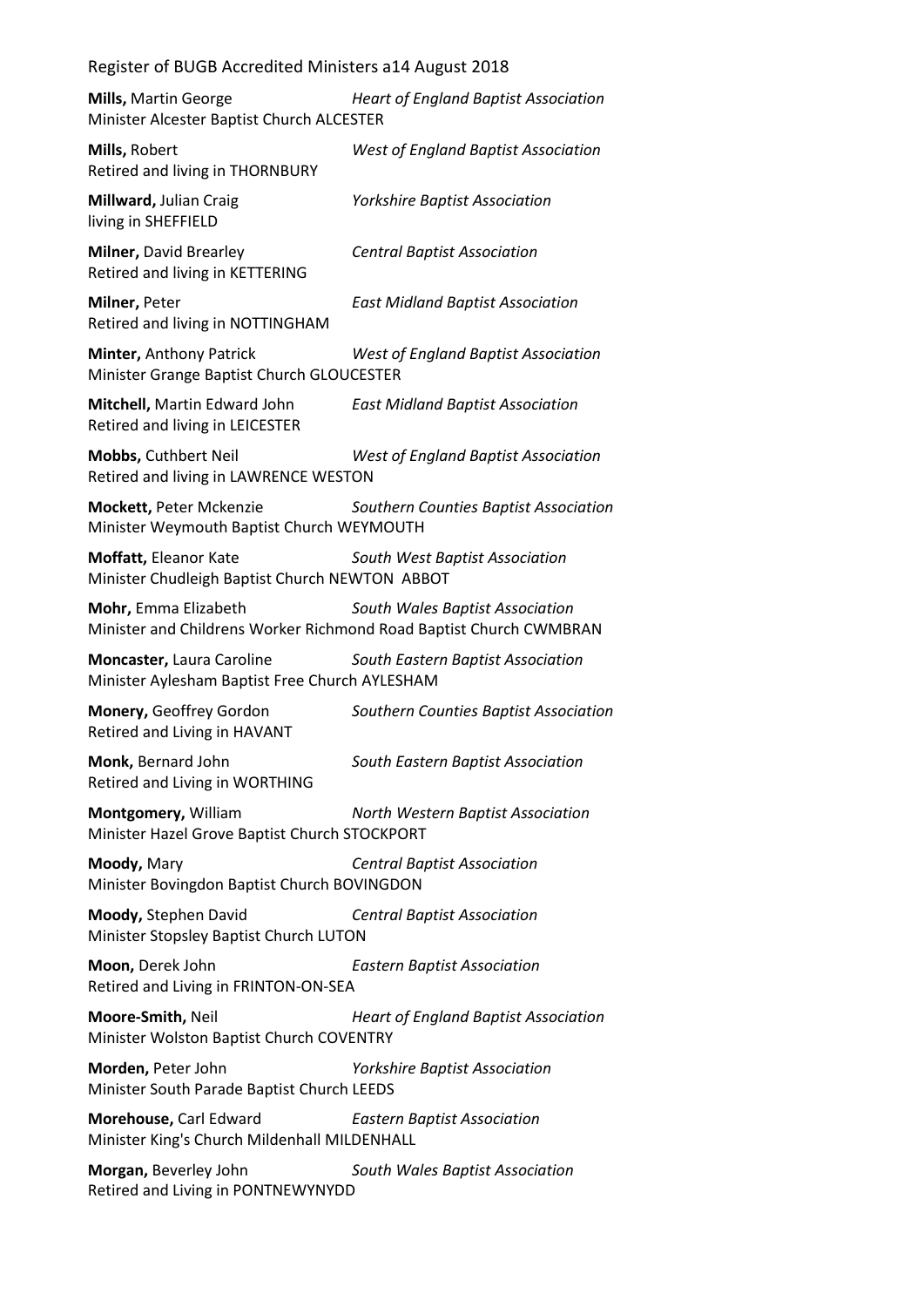| Morgan, James lan<br>Prison Chaplaincy WREXHAM                                                                                    | North Western Baptist Association           |
|-----------------------------------------------------------------------------------------------------------------------------------|---------------------------------------------|
| Morgan, John Randall<br>Retired and Living in LLANISHEN                                                                           | South Wales Baptist Association             |
| Morgan, Kathryn Ann<br>Retired and Living in NORTH PETHERTON                                                                      | South West Baptist Association              |
| Morgan, Peter John<br>Retired and Living in NORTH PETHERTON                                                                       | South West Baptist Association              |
| Morgan-Wynne, John Eifion<br>Retired and Living in ILKLEY                                                                         | <b>Yorkshire Baptist Association</b>        |
| Moriarty, Ruth Elizabeth<br>Minister Christ Church New Southgate & Friern Barnet NEW SOUTHGATE                                    | <b>London Baptist Association</b>           |
| Morrell, David George Hewitt<br>Retired and living in CORSHAM                                                                     | West of England Baptist Association         |
| Morris, David Brian<br>Retired and living in SHEFFIELD                                                                            | <b>Yorkshire Baptist Association</b>        |
| Morris, David John<br>Minister Hanbury Hill Baptist Church STOURBRIDGE                                                            | <b>Heart of England Baptist Association</b> |
| Morris, Gareth Graham<br>Minister International Baptist Church and<br>International Fellowship of Evangelical Students PRAGUE     |                                             |
| Morris, Nicholas Hugh<br>Minister Northcote Road Baptist Church BATTERSEA                                                         | <b>London Baptist Association</b>           |
| Morris, Robert Paul<br>Minister and Children and Families Worker Cirencester Baptist Church<br>and Regional Role WEBA CIRENCESTER | <b>West of England Baptist Association</b>  |
| Morris, Robert Thomas<br>Retired and living in LIVERPOOL                                                                          | North Western Baptist Association           |
| Morse, John Geraint<br>Minister Croesgoch Baptist Church CROESGOCH                                                                | Pembrokeshire Baptist Association           |
| Mortimore, Paul Turner<br>Retired and living in CHICHESTER                                                                        | South Eastern Baptist Association           |
| Morton, Brenda Pauline<br>Retired and living in EVESHAM                                                                           | <b>Heart of England Baptist Association</b> |
| Morton, John Ernest<br>Retired and living in PEVENSEY BAY                                                                         | South Eastern Baptist Association           |
| Moss, Charles Norman<br>Retired and living in CHICHESTER                                                                          | South Eastern Baptist Association           |
| Mountain, Timothy John<br>Tutor URC North Western Synod HUDDERSFIELD                                                              | Yorkshire Baptist Association               |
| Moyes, Keith Eric William<br>Retired and living in GRANTHAM                                                                       | <b>East Midland Baptist Association</b>     |
| Moyes, Thomas Watson<br>Retired and living in ANSTRUTHER                                                                          |                                             |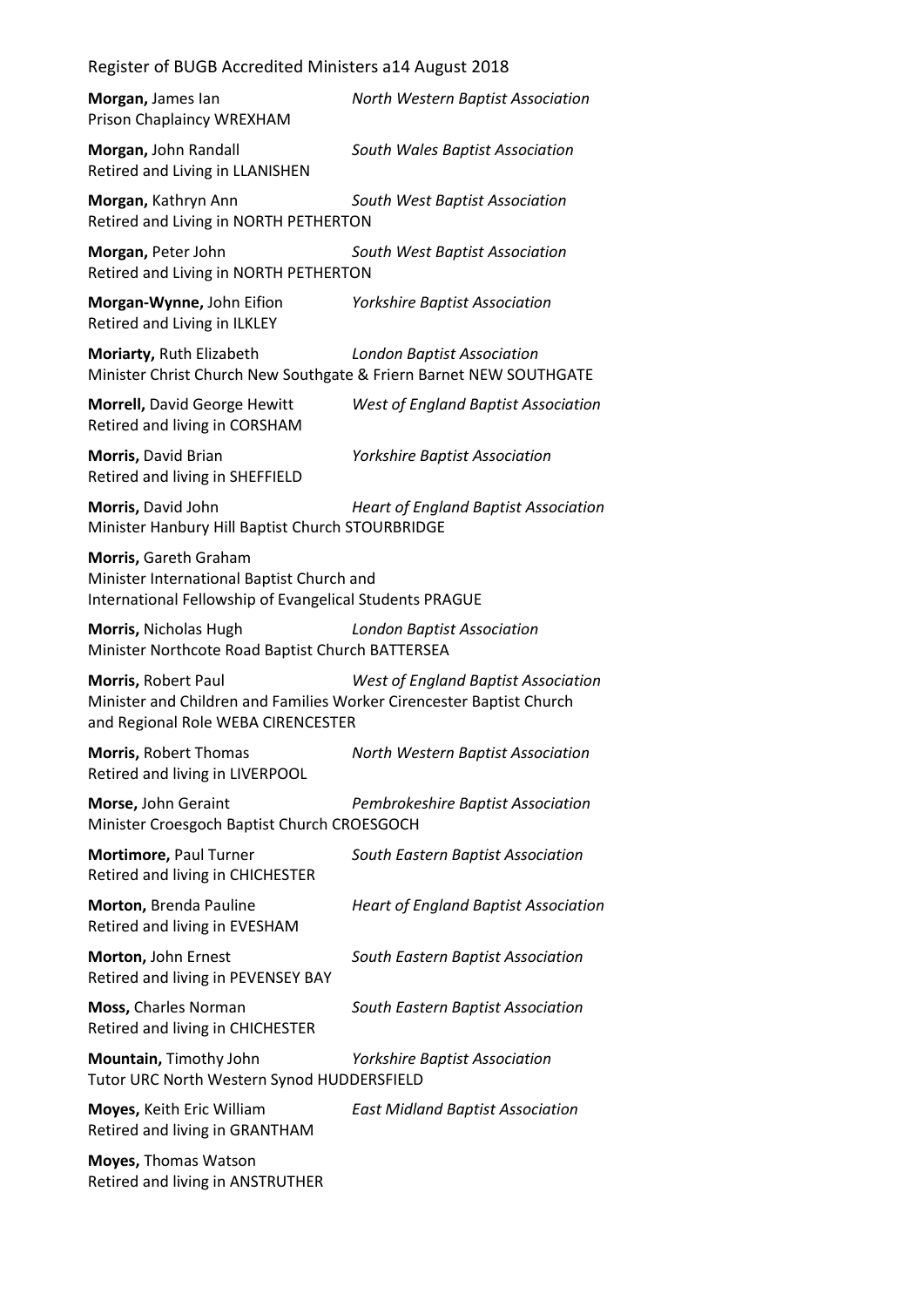| Register of BUGB Accredited Ministers a14 August 2018                                                                         |                                             |  |
|-------------------------------------------------------------------------------------------------------------------------------|---------------------------------------------|--|
| <b>Mugenyi, Charles Lujumba</b><br><b>London Baptist Association</b><br>Minister Woodberry Down Baptist Church WOODBERRY DOWN |                                             |  |
| Muir, Robert Wilson<br>Chaplain Northumbria NHS Foundation Trust MORPETH                                                      | <b>Northern Baptist Association</b>         |  |
| Mulenga, James Richard<br>living in PENARTH                                                                                   | South Wales Baptist Association             |  |
| <b>Mullin, James Thomas</b><br>Minister Haddenham Baptist Church HADDENHAM                                                    | <b>Eastern Baptist Association</b>          |  |
| Mundie, lan<br>Retired and living in NEW CARRON                                                                               |                                             |  |
| Munns, Morris Wilfred<br>Retired and living in SALISBURY                                                                      | Southern Counties Baptist Association       |  |
| Munroe, Michael<br>Minister Guiseley Baptist Church GUISELEY                                                                  | <b>Yorkshire Baptist Association</b>        |  |
| Murphy, Carmel Laura<br>Minister Urban Expression, Cobridge COBRIDGE                                                          | <b>Heart of England Baptist Association</b> |  |
| Murray, Carol Ann<br>Retired and living in HADDENHAM                                                                          | <b>Central Baptist Association</b>          |  |
| Murray, Derek Boyd<br>Retired and living in INVERURIE                                                                         |                                             |  |
| Murray, Gavin<br>living in DERBY                                                                                              | <b>East Midland Baptist Association</b>     |  |
| Murray, Keith<br>Retired and living in YORK                                                                                   | <b>Yorkshire Baptist Association</b>        |  |
| Murray-Williams, Sian<br>living in CANTERBURY                                                                                 | South Eastern Baptist Association           |  |
| Muschamp, David John<br>Retired and living in BRADFORD                                                                        | <b>Yorkshire Baptist Association</b>        |  |
| Mutton, Jonathan Peyton<br>Minister North Winchester Community Church WINCHESTER                                              | Southern Counties Baptist Association       |  |
| Myatt, Susan Jean<br>Minister Rising Brook Baptist Church STAFFORD                                                            | <b>Heart of England Baptist Association</b> |  |
| Myhill, Gerald Edward<br>Retired and Living in HUNTINGDON                                                                     | <b>Eastern Baptist Association</b>          |  |
| Napper, Colin Edward<br>Retired and Living in EXMOUTH                                                                         | South West Baptist Association              |  |
| Nash, David George<br>Chaplain Buckinghamshire Healthcare NHS Trust AYLESBURY                                                 | <b>Central Baptist Association</b>          |  |
| Nash, Emma Jacqueline<br>Minister Leigh Road Baptist Church LEIGH-ON-SEA                                                      | <b>Eastern Baptist Association</b>          |  |
| Nash, Peter John<br>Retired and Living in HEREFORD                                                                            | <b>Heart of England Baptist Association</b> |  |
| Neale, Peter George<br>Retired and Living in WESTCLIFF ON SEA                                                                 | <b>Eastern Baptist Association</b>          |  |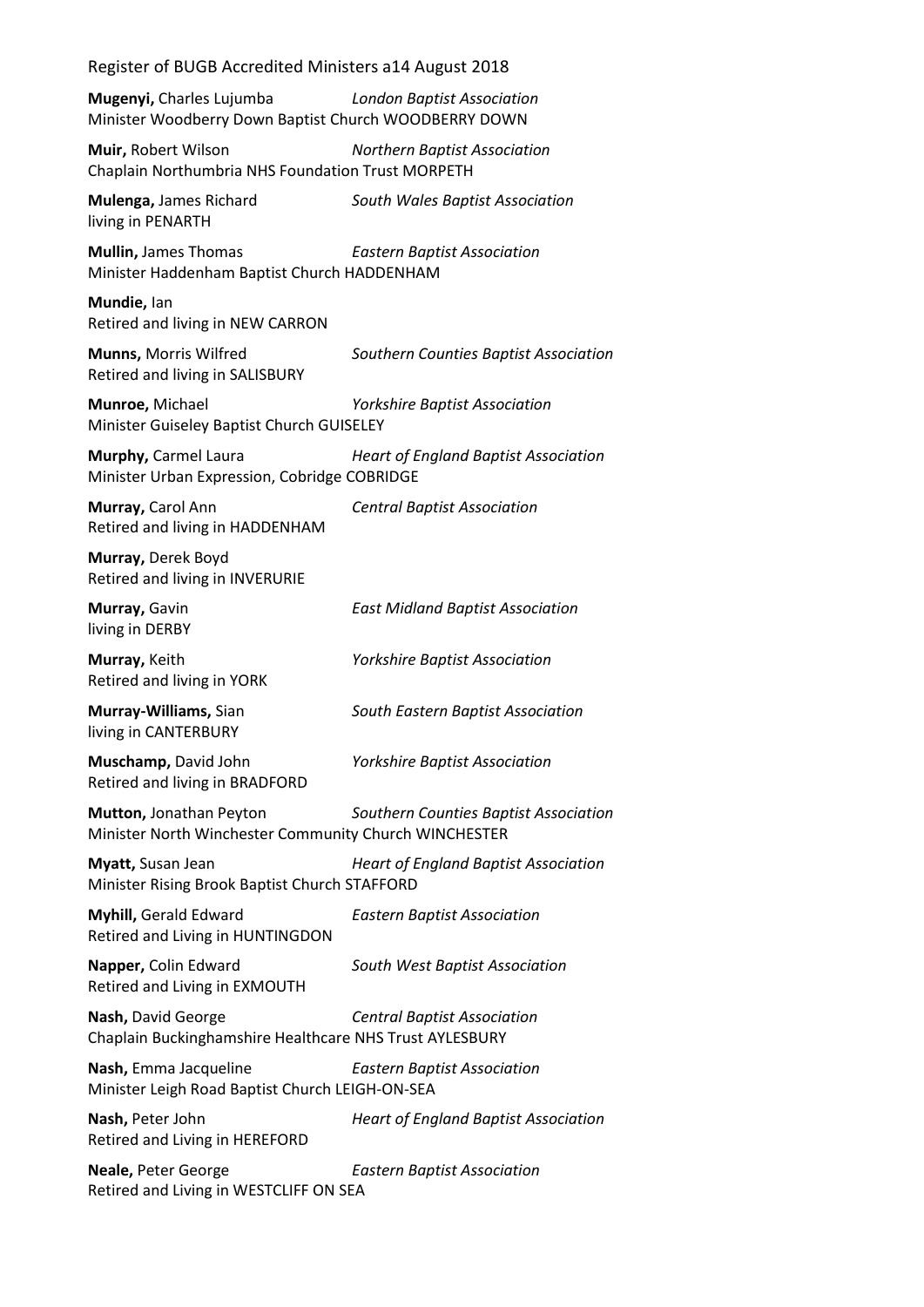**Nearn,** Derrick Henry *Southern Counties Baptist Association* Retired and Living in VENTNOR

**Neil,** David Findlay *Northern Baptist Association* Retired and Living in HOUGHTON-LE-SPRING

**Neil,** Roger Geoffrey *London Baptist Association* Retired and Living in WALTHAMSTOW

**Neill,** Trevor Harold James *Heart of England Baptist Association* Minister Yardley Wood Baptist Church BIRMINGHAM

**Nelson,** Alan Kenneth *South Eastern Baptist Association* Minister New Life Church WOKING

**Nelson,** Sally *Yorkshire Baptist Association* Tutor St Hild College MIRFIELD

**Neve,** James Kevin Mission Worker BMS World Mission INDIA

**Neve,** Ruth Mission Worker BMS World Mission INDIA

**Newman,** Paul Russell *Northern Baptist Association* Minister Whitley Bay Baptist Church WHITLEY BAY

**Newson,** Jeremy Gordon *South Eastern Baptist Association* Minister Zion Baptist Church and Regional Minister SEBA

**Newton,** Christopher Raymond *North Western Baptist Association* Retired and living in MACCLESFIELD

**Newton,** David Miles *Yorkshire Baptist Association* Minister Gildersome Baptist Church GILDERSOME

**Newton,** John *South Eastern Baptist Association* Retired and living in CHICHESTER

**Newton,** Kevin Andrew Nigel *Eastern Baptist Association* Minister Wisbech Baptist Church WISBECH

**Nicholls,** Brian *East Midland Baptist Association* Retired and living in ALFRETON

**Nicholls,** Claire Joanne *North Western Baptist Association* Minister Christ Church Ramsbottom RAMSBOTTOM

**Nicholls,** Nicholas John *Heart of England Baptist Association* Retired and living in LICHFIELD

**Nicoll,** Alasdair Robert Chaplain HM Forces

**Nightingale,** Michael Todd *Central Baptist Association* Minister Mill End Baptist Church RICKMANSWORTH

**Nind,** Graham Arthur *London Baptist Association* Minister Sudbury Baptist Church SUDBURY

**Noble,** Matthew John *South West Baptist Association* Minister St Austell Baptist Church and Truro Baptist Church ST AUSTELL

**Nodding,** Peter *Eastern Baptist Association* Retired and living in SAFFRON WALDEN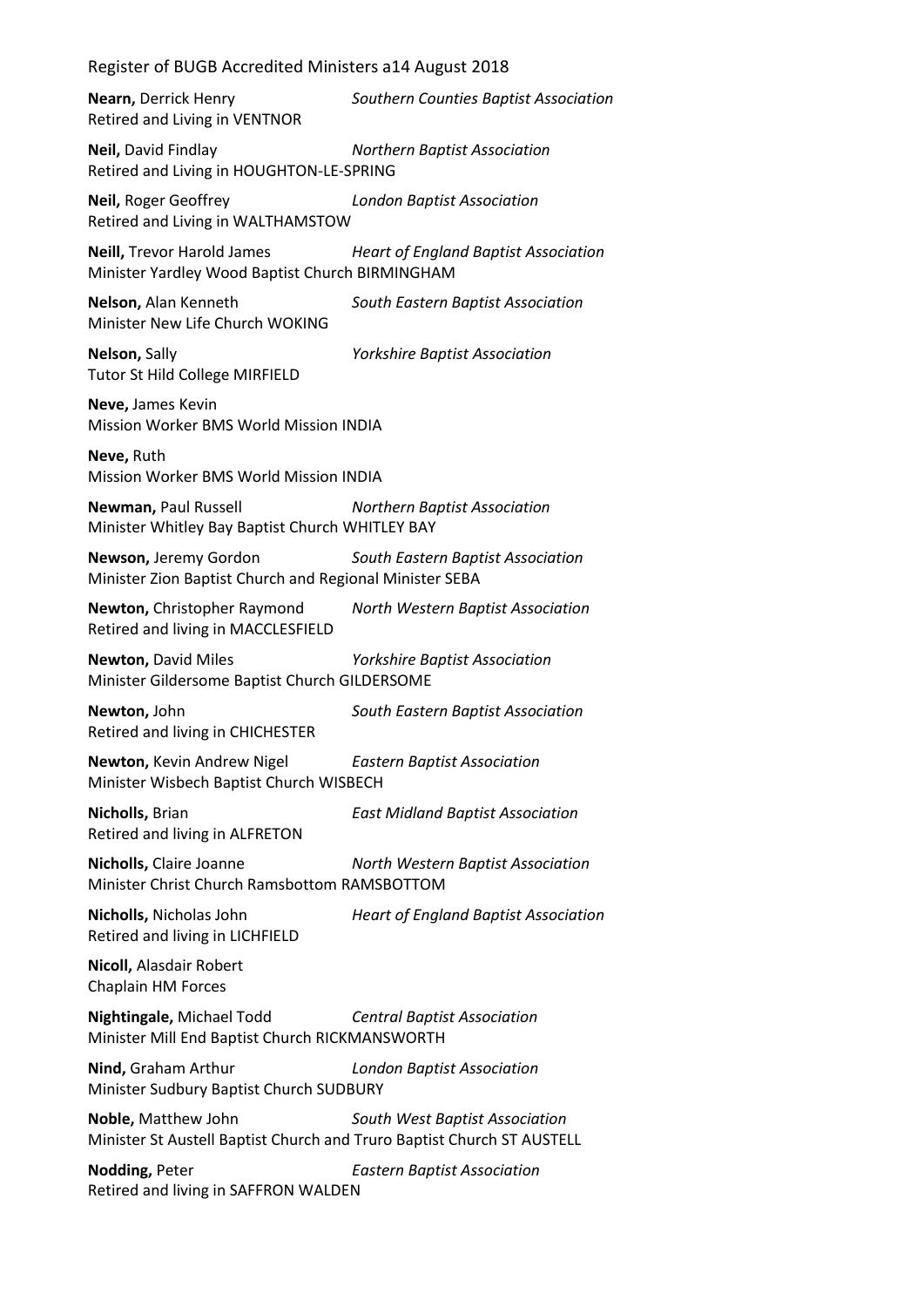**Nolan,** Dennis William *South Eastern Baptist Association* Chaplain Eastbourne District General Hospital EASTBOURNE

**Nolan,** Stephen *London Baptist Association* Chaplain Princess Alice Hospice ESHER

**Norden,** Christopher Geoffrey *South Eastern Baptist Association* Minister Haywards Heath Baptist Church HAYWARDS HEATH

**Norgate,** David Samuel *Southern Counties Baptist Association* Retired and living in WEYMOUTH **Norkett,** David Charles *Eastern Baptist Association* Retired and living in HARLOW **Norley,** David Michael *Southern Counties Baptist Association* Retired and living in SWANAGE **Norris,** Colin Michael *Southern Counties Baptist Association* Regional Team Leader Southern Counties Baptist Association **Norris,** Peter John *West of England Baptist Association* Retired and living in LYDNEY

**North,** Andrew Philip *West of England Baptist Association* Retired and living in WARMINSTER

**Nott,** Matthew Christopher *Heart of England Baptist Association* Minister King's Community Church OLDBURY

**Ntusi,** Emmanuel Nkosinathi *London Baptist Association* Minister Underhill Baptist Church BARNET

**Nunn,** Roger Norman John *West of England Baptist Association* Retired and living in BATH

**Nyika,** Hillary *Central Baptist Association*

Minister Borehamwood Baptist Church BOREHAMWOOD

**Oatridge,** Jonathan Mark *East Midland Baptist Association* Minister Bottesford Baptist Church SCUNTHORPE

**O'Brien,** Timothy Roger *Southern Counties Baptist Association* Minister Didcot Baptist Church DIDCOT

**O'Brien,** Vivienne Mary Retired c/o Ministries Team

**O'Dwyer,** Nigel Charles *South West Baptist Association* Retired and living in TIVERTON

**Ogundiran,** Japhet Akinwale Olurogba *London Baptist Association* Minister Disciples Baptist Church WOOLWICH

**Old,** Robin Anthony *East Midland Baptist Association* Retired and living in SOUTHWELL

**Oldland,** Richard Eric *North Western Baptist Association* Minister The Well Church LYTHAM ST ANNES

**Oliveira,** Caroline Elizabeth Kingdon *South Eastern Baptist Association* Minister Bookham Baptist Church BOOKHAM

**Oliver,** Andrew Thomas Chaplain HM Forces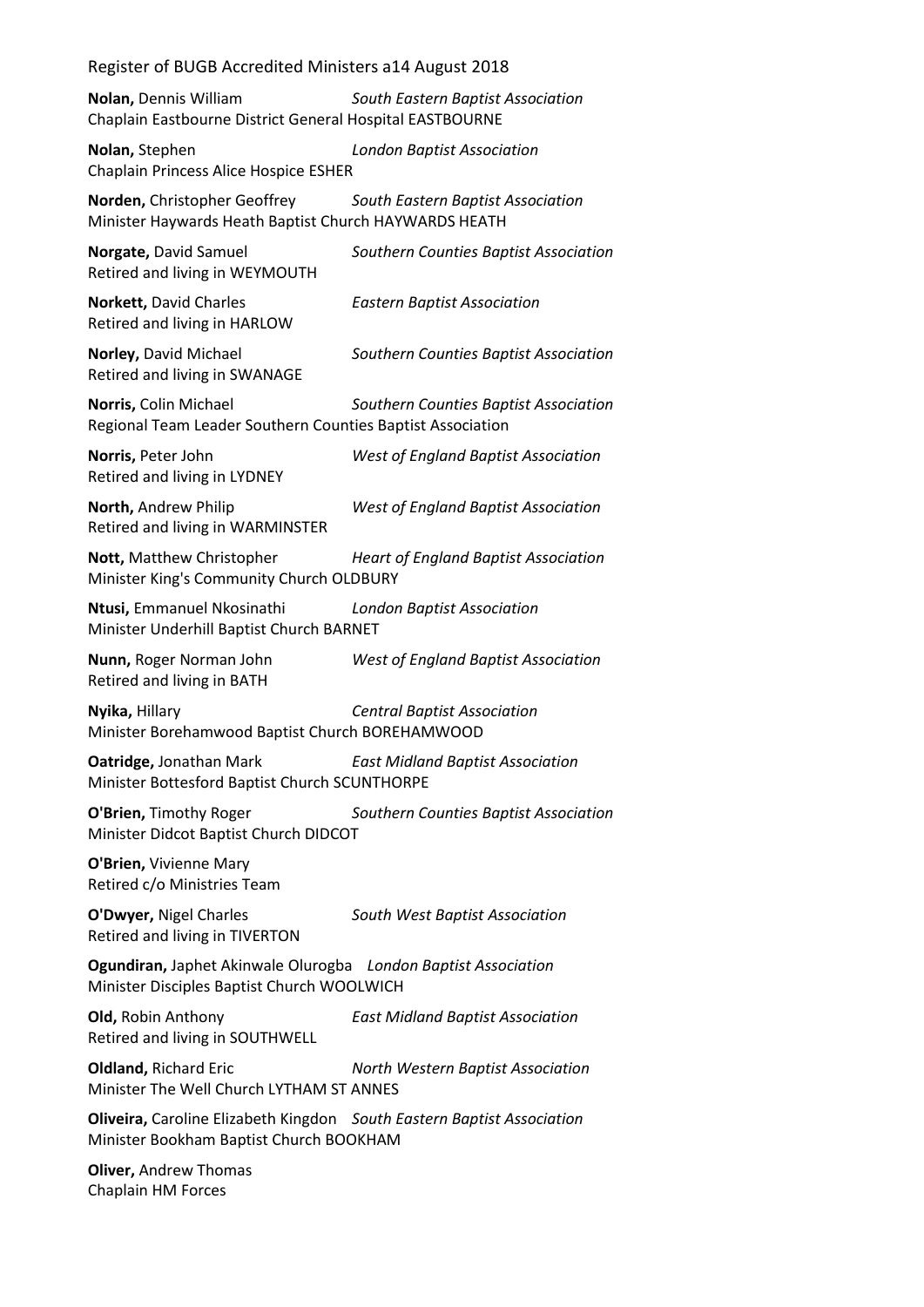**Olliver,** Ian Charles *Heart of England Baptist Association* Minister Dawley Baptist Church TELFORD

**Olofinjana,** Israel Oluwole *London Baptist Association* Minister Woolwich Central Baptist Church WOOLWICH

**Oman,** Brian William *Southern Counties Baptist Association* Retired and Living in SWANAGE

**Onwuchekwa,** Frederick Olumefula *London Baptist Association* Minister Westbury Avenue Baptist Church WOOD GREEN

**Openshaw,** Andrew *Central Baptist Association* Minister Caddington Baptist Church and New Mill Baptist Church CADDINGTON

**Openshaw,** David John *South Wales Baptist Association* Retired and Living in ABERGAVENNY

**Opie,** David Ian Bennett *North Western Baptist Association* Retired and Living in BARROW IN FURNESS

**Ord,** Claire Helen *Heart of England Baptist Association* Chaplain Worcester Royal Hospital WORCESTER

**Ord,** Mark *Heart of England Baptist Association* UK Staff BMS World Mission WORCESTER

**Orphan,** Peter John *South Wales Baptist Association* Minister Pantygwydr Baptist Church SWANSEA

**Orr,** Anthony William *Heart of England Baptist Association* Minister Leamington Spa Baptist Church LEAMINGTON SPA

**Orr,** James Raymond *Southern Counties Baptist Association* Minister Leigh Park Baptist Church HAVANT

**Orr,** Kathryn Michelle *Southern Counties Baptist Association* Minister Leigh Park Baptist Church HAVANT

**Orr,** Raymond James *South Eastern Baptist Association* Minister Shoreham by Sea Baptist Church SHOREHAM BY SEA

**Orr,** William Manson Smith Retired and living in EAST CALDER

**Orsmond,** Michael Ian *South Wales Baptist Association* Minister Abergavenny Baptist Church ABERGAVENNY

**Osmund-Smith,** Keith Leslie *Heart of England Baptist Association* Minister Madeley Baptist Church and Telford Workplace Chaplaincy TELFORD

**Otaigbe,** Osoba *London Baptist Association* Minister Tooting Junction Baptist Church TOOTING

**Otieno-Ndale,** Daniel Harrison *London Baptist Association* Minister Tottenham Baptist Church TOTTENHAM

**Ottaway,** Geoffrey Charles *Central Baptist Association* Retired and living in NORTHAMPTON

**Ouattara,** Fousseni *London Baptist Association* Minister Christ Disciples Centre EDMONTON

**Overfield,** Peter Derek *Southern Counties Baptist Association* Retired and living in ANDOVER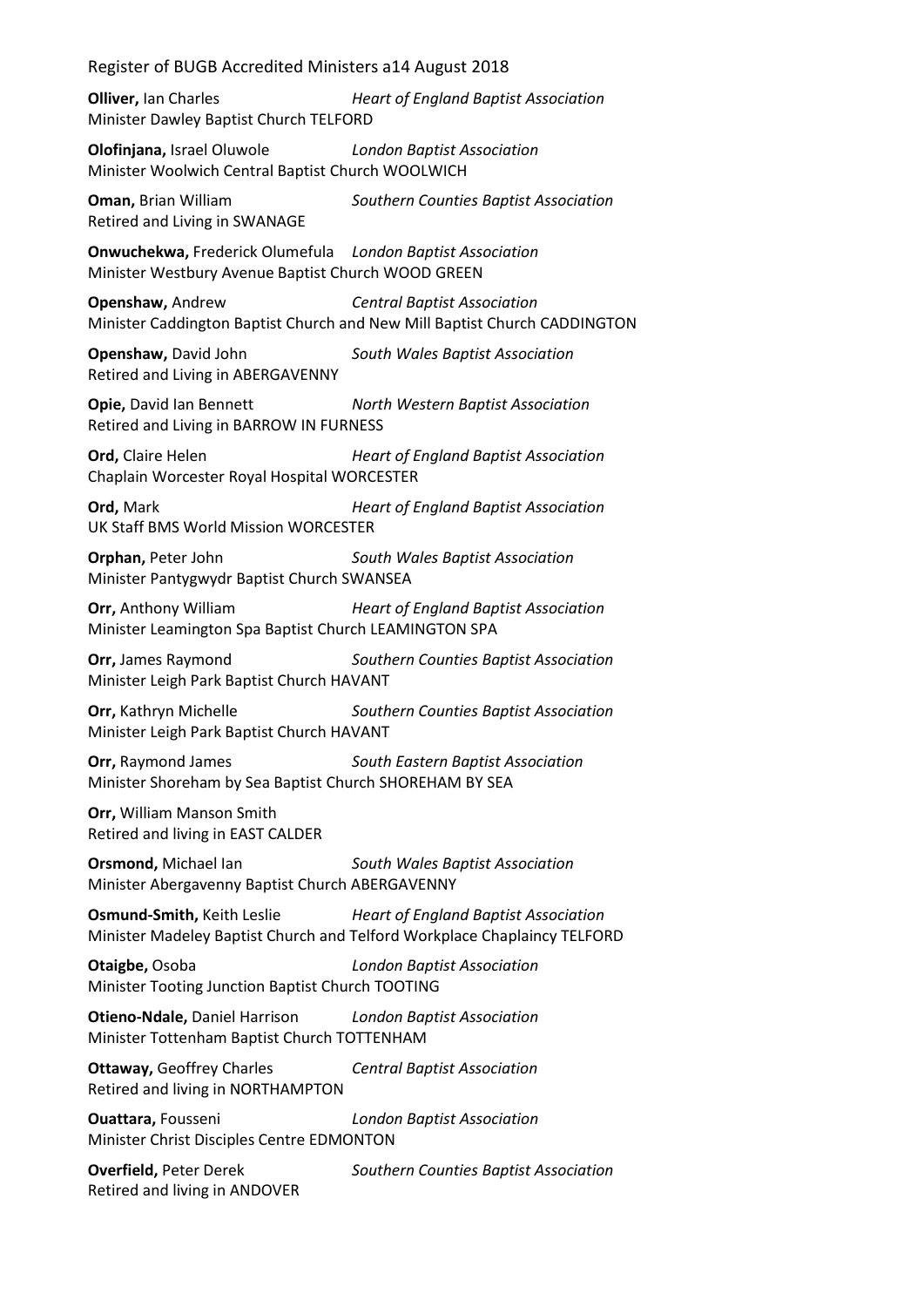| <b>Overton, Alison Elizabeth</b><br>Retired and living in REDDITCH                                            | <b>Heart of England Baptist Association</b> |  |
|---------------------------------------------------------------------------------------------------------------|---------------------------------------------|--|
| Owen, David Marc<br>Minister Moriah Baptist Church RISCA                                                      | <b>Gwent [Welsh] Baptist Association</b>    |  |
| Owen, Edward Nathaniel<br>Retired and living in LLANELLI                                                      | South Wales Baptist Association             |  |
| Owen, Joy Elizabeth<br>Retired and living in MOUNTAIN ASH                                                     | South Wales Baptist Association             |  |
| Owen, Richard<br>Minister Ashurst Drive Baptist Church ILFORD                                                 | <b>London Baptist Association</b>           |  |
| <b>Owen, Sylvia Maureen</b><br>Minister Memorial Community Church PLAISTOW                                    | <b>London Baptist Association</b>           |  |
| Owoo, Samuel Kalu<br>Minister Tyndale Baptist Church READING                                                  | Southern Counties Baptist Association       |  |
| <b>Owusu Agyemang, Patrick</b><br>Minister New Christ Church, Aston BIRMINGHAM                                | <b>Heart of England Baptist Association</b> |  |
| Oxley, Simon John<br>Retired and living in CHEADLE                                                            | North Western Baptist Association           |  |
| Oyekan, Adeyinka Abiola Idem Ninian Southern Counties Baptist Association<br><b>Minister The Gate READING</b> |                                             |  |
| Oyewale, Ayoade Olusegun<br>Minister God is Faithful Church SALFORD                                           | North Western Baptist Association           |  |
| Oyewale, Philip Bukola<br>Minister Pentecost Baptist Church LIVERPOOL                                         | North Western Baptist Association           |  |
| Ozanne, Lloyd Edward                                                                                          |                                             |  |
| Retired and living in GUERNSEY                                                                                | Southern Counties Baptist Association       |  |
| Page, Derek John<br>Minister Ruislip Baptist Church RUISLIP                                                   | <b>London Baptist Association</b>           |  |
| Page, Howard Michael<br>Prison Chaplaincy PETERBOROUGH                                                        | <b>East Midland Baptist Association</b>     |  |
| Page, Ivan Maxwell<br>Retired and living in VENTNOR                                                           | Southern Counties Baptist Association       |  |
| Pain, Alan Arthur<br>Retired and living in BIRMINGHAM                                                         | <b>Heart of England Baptist Association</b> |  |
| Paine-Winnett, Daniel Francis<br>Minister North Winchester Community Church WINCHESTER                        | Southern Counties Baptist Association       |  |
| Palmer, Carl Dennis<br>Minister Haddon Hall Baptist Church LONDON                                             | <b>London Baptist Association</b>           |  |
| Parfitt, Philip Charles<br>Retired and living in KINGS LYNN                                                   | <b>Eastern Baptist Association</b>          |  |
| Parker, Christine Margaret<br>Retired and living in ALTON                                                     | Southern Counties Baptist Association       |  |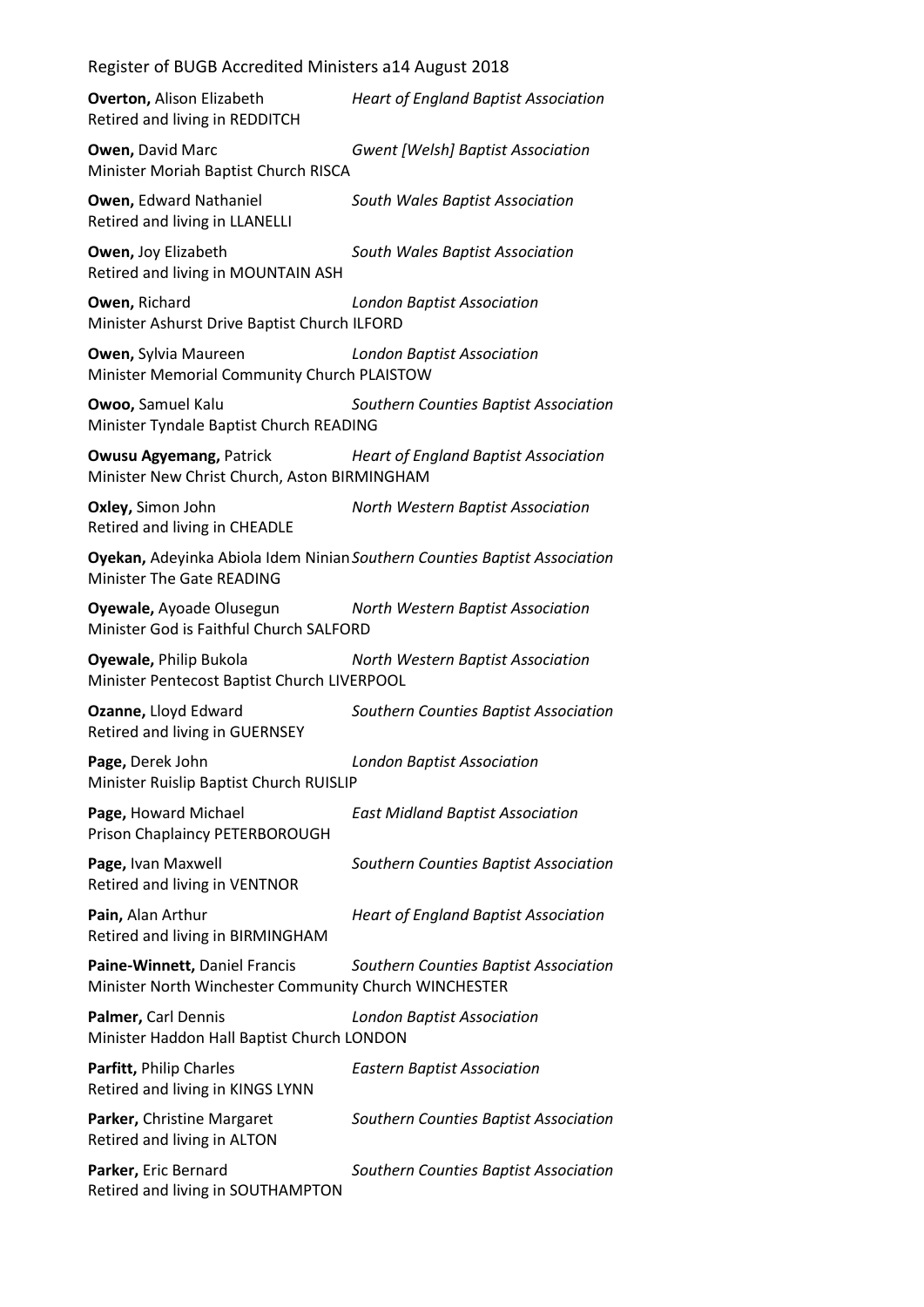**Parker,** Michael Jonathan *South Eastern Baptist Association* Minister Worthing Baptist Church WORTHING

**Parkes,** Daniel Martin *North Western Baptist Association* Minister Scarisbrick New Road Baptist Church SOUTHPORT

**Parkes,** Russell *East Midland Baptist Association* Retired and living in PETERBOROUGH

**Parkinson,** Robert *North Western Baptist Association* Minister Didsbury Baptist Church MANCHESTER

**Parkman,** Timothy John *South West Baptist Association* Minister Saltash Baptist Church SALTASH

**Parr,** Keith Martin *North Western Baptist Association* Minister Maghull Baptist Church LIVERPOOL

**Parry,** David Nigel *Southern Counties Baptist Association* Minister Testwood Baptist Church TOTTON

**Parry,** Edward Gwynne *North Western Baptist Association* Retired and Living in WIRRAL

**Parry,** Sarah Barbara *London Baptist Association* Living in HACKNEY

**Parson,** Jacqueline *South Eastern Baptist Association* Minister Newhaven Baptist Church NEWHAVEN

**Parsons,** Cedric Arthur *Eastern Baptist Association* Retired and Living in MILDENHALL

**Parsons,** David James *South Eastern Baptist Association* Retired and Living in SEAFORD

**Partridge,** Andrew Guy *South Eastern Baptist Association* Minister New Life Church BLACKBOYS

**Paskin,** Kenneth Richard *Yorkshire Baptist Association* Retired and living in CHESTERFIELD

**Passmore,** John *Southern Counties Baptist Association* Retired and living in SHAFTESBURY

**Patchen,** Gary Peter *Yorkshire Baptist Association* Minister York Baptist Church YORK

**Pate,** James Edwin *North Western Baptist Association* Minister Mills Hill Baptist Church MIDDLETON

**Paton,** Herbert Scott *Eastern Baptist Association* Minister Harston Baptist Church HARSTON

**Patten,** Malcolm *London Baptist Association* Minister Blackhorse Road Baptist Church WALTHAMSTOW

**Paul,** Robert John *South Wales Baptist Association* Retired and living in NEWPORT

**Pavitt,** Colin Ernest *West of England Baptist Association* Minister Brunswick Baptist Church GLOUCESTER

**Pawson,** John David *Southern Counties Baptist Association* Retired and living in BASINGSTOKE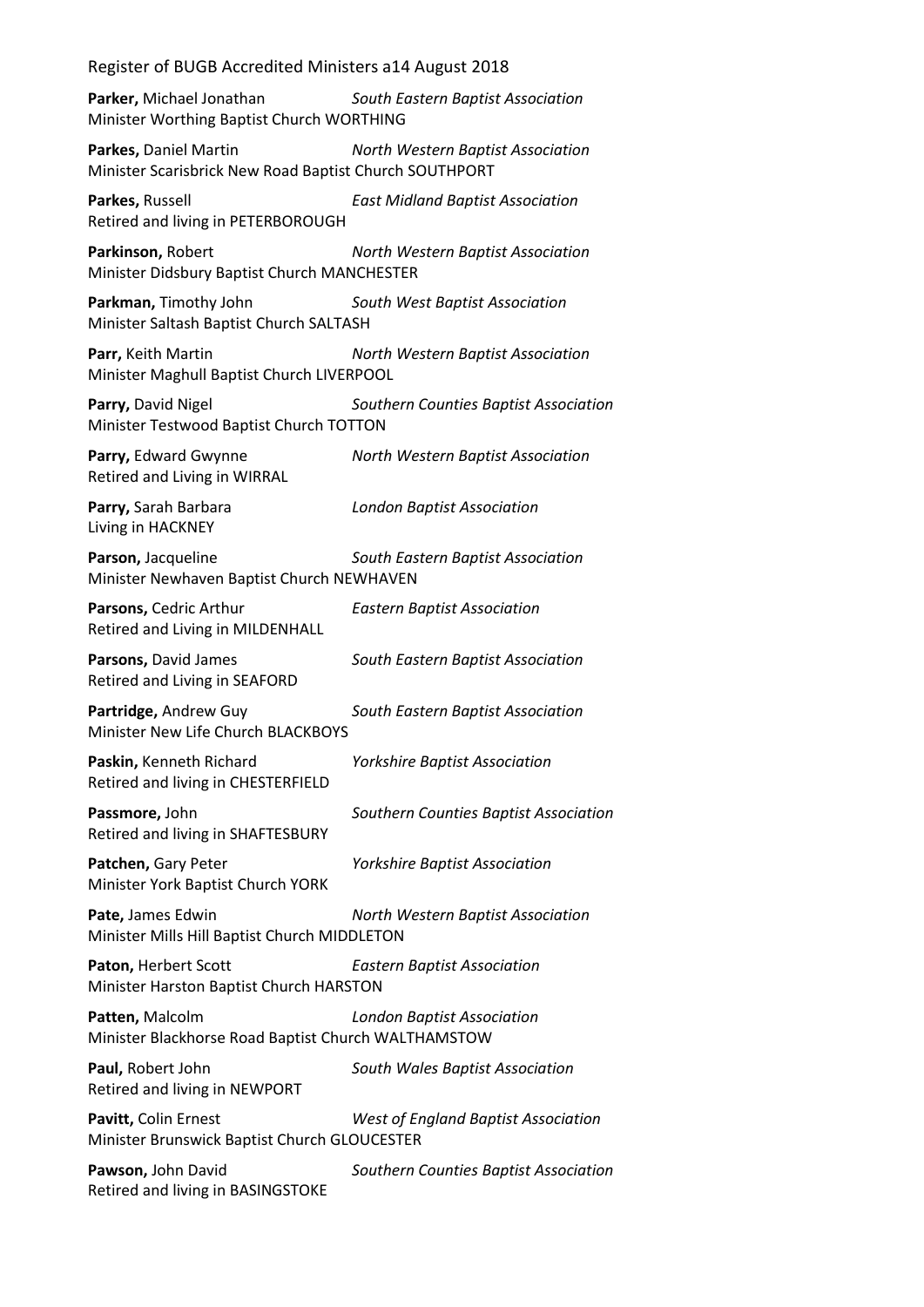| Payne, Frank Sidney<br>Retired and living in OAKHAM                                 | <b>East Midland Baptist Association</b>    |
|-------------------------------------------------------------------------------------|--------------------------------------------|
| Payne, Jeanette Isabel<br>Retired and living in SCARBOROUGH                         | <b>Yorkshire Baptist Association</b>       |
| Payne, Kenneth Milton<br>Retired and living in CALDICOT                             | South Wales Baptist Association            |
| Paynter, Helen Elizabeth<br>Minister Victoria Park Baptist Church BRISTOL           | <b>West of England Baptist Association</b> |
| Peake, Stephen John<br>Minister Edmonton Baptist Church EDMONTON                    | <b>London Baptist Association</b>          |
| Pearce, Elisabeth Anne<br>Chaplain City of Bristol College BRISTOL                  | South West Baptist Association             |
| Pearce, lan<br>Minister Wallington Baptist Church WALLINGTON                        | <b>London Baptist Association</b>          |
| Pearce, John<br>Retired and living in SOUTHAMPTON                                   | Southern Counties Baptist Association      |
| Pearmain, Peter Frederick John<br>Retired and living in NORTHAMPTON                 | <b>Central Baptist Association</b>         |
| Pearman, Stephen<br>Minister Highfield Community Baptist Church RUSHDEN             | <b>Central Baptist Association</b>         |
| Pears, Michael John<br>Director UrbanLife BRISTOL                                   | West of England Baptist Association        |
| Peat, Michael James<br><b>Chaplain Bristol University BRISTOL</b>                   | West of England Baptist Association        |
| Peck, Anthony Alfred<br>General Secretary European Baptist Federation AMSTERDAM     | West of England Baptist Association        |
| Peel, Peter Rampley<br>Retired and living in TWICKENHAM                             | <b>London Baptist Association</b>          |
| Pegler, Clive William<br>Retired and living in SOUTHEND-ON-SEA                      | <b>Eastern Baptist Association</b>         |
| Pemberton, Brian<br>Retired and living in BARRY                                     | South Wales Baptist Association            |
| Pena Munoz, Edwin<br>Minister Pevensey Bay Baptist Church PEVENSEY BAY              | South Eastern Baptist Association          |
| Penegar, David Thomas<br><b>Retired and</b>                                         | <b>Eastern Baptist Association</b>         |
| Pengelly-Phillips, Marion Mabel<br>Minister The United Church HYDE                  | North Western Baptist Association          |
| Penman, Edwin John<br><b>UK Staff BMS World Mission</b>                             | Southern Counties Baptist Association      |
| Penman, Gordon Johnston<br>Minister Beltinge Baptist Church HERNE BAY               | South Eastern Baptist Association          |
| Penny, Fiona Stephanie Seymour<br>Minister North Bushey Baptist Church NORTH BUSHEY | <b>Central Baptist Association</b>         |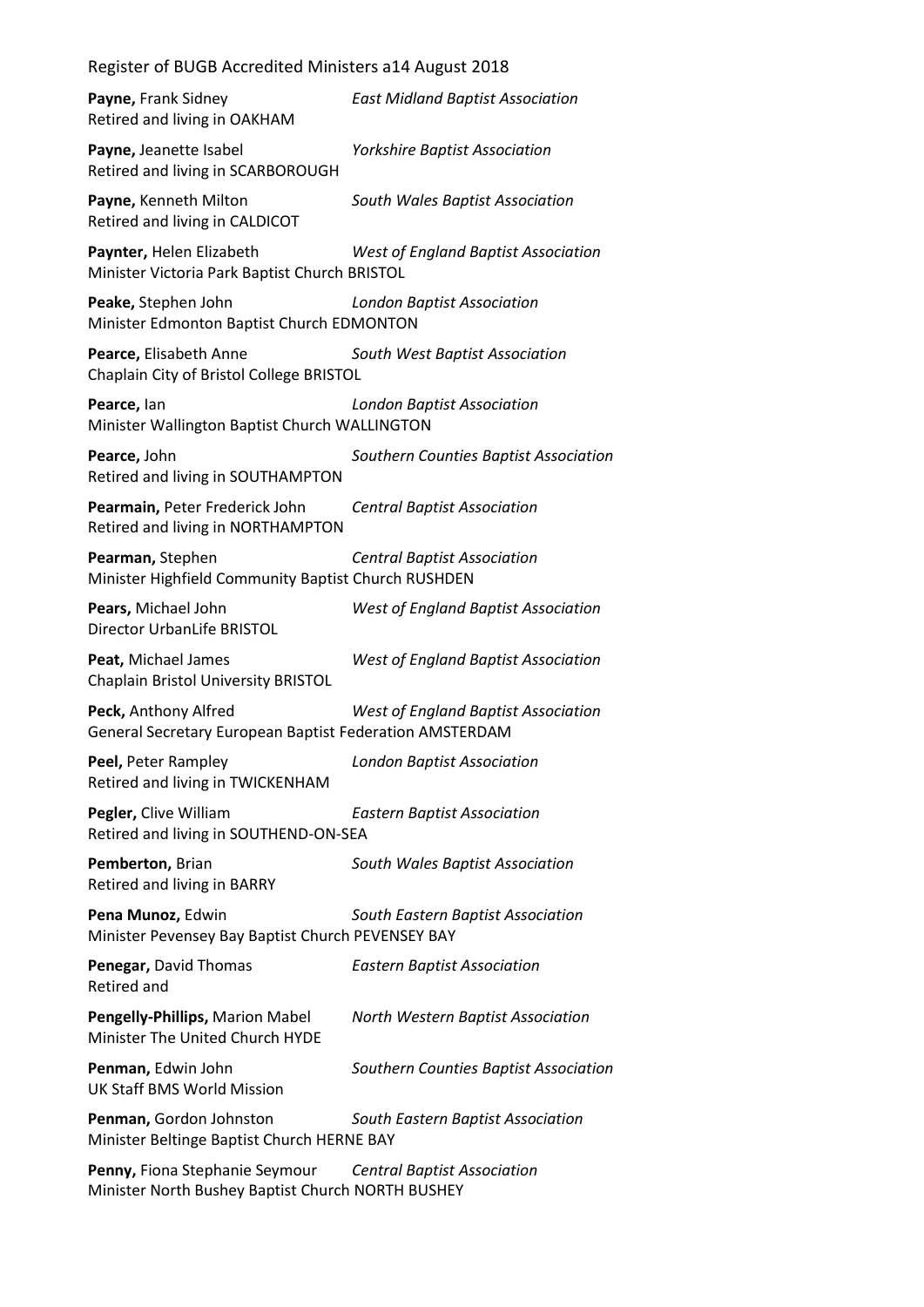| Register of BUGB Accredited Ministers a14 August 2018                              |                                                                                                              |
|------------------------------------------------------------------------------------|--------------------------------------------------------------------------------------------------------------|
| Percey, Andrew John<br>Minister Manvers Street Baptist Church BATH                 | West of England Baptist Association                                                                          |
| Percey, Rebecca Joy<br><b>Spiritual Director BATH</b>                              | <b>West of England Baptist Association</b>                                                                   |
| Percey, Susan Linda<br>Minister Warminster Baptist Church WARMINSTER               | West of England Baptist Association                                                                          |
| Perriss, Roger Allen<br>Retired and living in SHEFFIELD                            | <b>Yorkshire Baptist Association</b>                                                                         |
| Perry, David<br>Retired and living in BELPER                                       | <b>East Midland Baptist Association</b>                                                                      |
| Perry, John Trevor<br>Retired and living in MAIDENHEAD                             | Southern Counties Baptist Association                                                                        |
| Perry, Simon<br>Chaplain Robinson College CAMBRIDGE                                | <b>Eastern Baptist Association</b>                                                                           |
| Perryman, Andrew John<br>Minister Slough Baptist Church SLOUGH                     | Southern Counties Baptist Association                                                                        |
| Pestridge, Graham Neil<br>Retired and living in OKEHAMPTON                         | South West Baptist Association                                                                               |
| Pethers, Dennis Peter<br>International Role The Rooftop RAMSDEN HEATH              | <b>Eastern Baptist Association</b>                                                                           |
| Pettersen, Lars Charles<br>Portfolio Ministry GOSPORT                              | Southern Counties Baptist Association                                                                        |
| Petty, Alun John<br>Retired and Living in PORTHCAWL                                | West Glamorgan [Welsh] Baptist Association                                                                   |
| Phillips, Andrew Clive<br>Chaplain Birmingham Childrens Hospital BIRMINGHAM        | <b>Heart of England Baptist Association</b>                                                                  |
| Phillips, Andrew Paul                                                              | North Western Baptist Association<br>Minister Chelwood Baptist Church and Families Worker NWBA CHEADLE HULME |
| Phillips, Colin Laurence<br>Retired and Living in HORNCHURCH                       | <b>Eastern Baptist Association</b>                                                                           |
| Phillips, George Ronald<br>Retired and Living in BEDALE                            | <b>Northern Baptist Association</b>                                                                          |
| Phillips, Ian Dennis<br>Minister Crawley Baptist Church CRAWLEY                    | South Eastern Baptist Association                                                                            |
| Phillips, Joanne Ailsa<br>Minister Kingsbury Baptist Church KINGSBURY              | <b>London Baptist Association</b>                                                                            |
| Phillpot, Sarah Ann<br>Minister Horfield Baptist Church BRISTOL                    | <b>West of England Baptist Association</b>                                                                   |
| <b>Pickard, Bryan Anthony Edward</b><br>Minister Merstham Baptist Church MERSTHAM  | South Eastern Baptist Association                                                                            |
| Pickford, Katherine Helen<br>Minister Radford Semele Baptist Church LEAMINGTON SPA | <b>Heart of England Baptist Association</b>                                                                  |
| Picton, Andrew John<br>Minister Avenue Baptist Church WESTCLIFF ON SEA             | <b>Eastern Baptist Association</b>                                                                           |
|                                                                                    |                                                                                                              |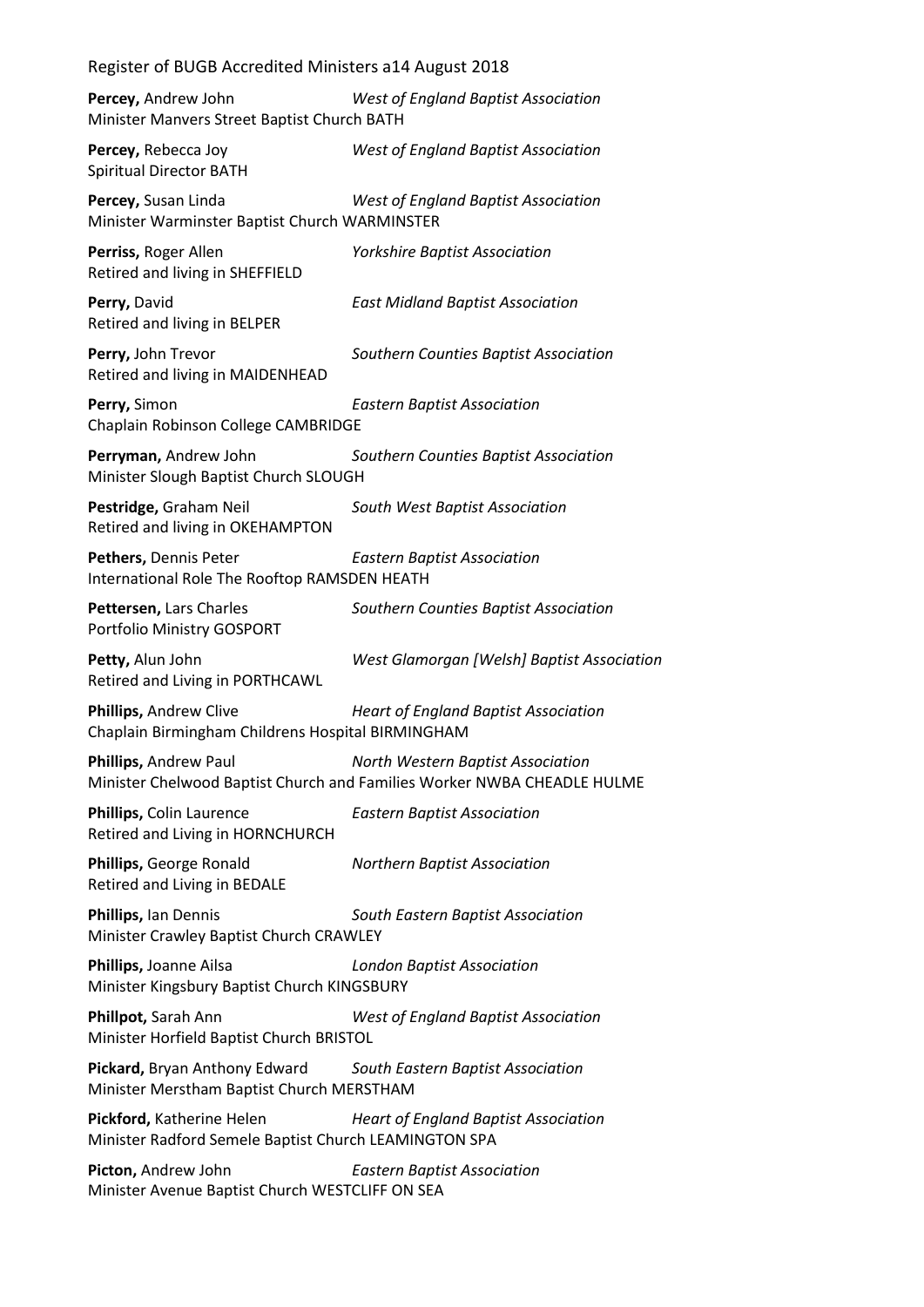| Pike, Alan<br>Retired and living in BRIGG                                                                        | <b>East Midland Baptist Association</b>     |
|------------------------------------------------------------------------------------------------------------------|---------------------------------------------|
| Pike, Darren James<br>Minister Eastwood Baptist Church LEIGH-ON-SEA                                              | <b>Eastern Baptist Association</b>          |
| Pile, David Clive Adrian<br>Minister Basford Road Baptist Church NOTTINGHAM                                      | <b>East Midland Baptist Association</b>     |
| Pillar, Edward Morton<br>Minister Evesham Baptist Church EVESHAM                                                 | <b>Heart of England Baptist Association</b> |
| Pinches, Bryan Richard<br>Retired and living in VENTNOR                                                          | Southern Counties Baptist Association       |
| Pinder-Ashenden, Elizabeth Susan East Midland Baptist Association<br>Minister Osmaston Road Baptist Church DERBY |                                             |
| Pink, Amanda Clare<br>Minister Haddenham cum Dinton Baptist Church HADDENHAM                                     | <b>Central Baptist Association</b>          |
| <b>Place, Harry</b><br>Minister Dorchester Baptist Church DORCHESTER                                             | Southern Counties Baptist Association       |
| Plant, Roy<br>Retired and living in ALFRETON                                                                     | <b>East Midland Baptist Association</b>     |
| Platford, Sandra Ann<br>Minister Aldershot Baptist Church ALDERSHOT                                              | South Eastern Baptist Association           |
| Platten, Neville John<br>Retired and living in CODSALL                                                           | <b>Heart of England Baptist Association</b> |
| Plumb, Norman John<br>Retired and living in BENINGTON                                                            | <b>Central Baptist Association</b>          |
| Plummer, Stephen Roy<br>Chaplain MHA Care Home Shefford SHEFFORD                                                 | <b>Central Baptist Association</b>          |
| Plumridge, David John<br>Retired and living in CREDITON                                                          | South West Baptist Association              |
| Poley, David Harold<br>Retired and living in LITTLEHAMPTON                                                       | South Eastern Baptist Association           |
| Polhill, Louise Annette<br>Minister The Grove Centre Church SYDENHAM                                             | <b>London Baptist Association</b>           |
| <b>Pollard, Richard Thomas</b><br>Minister Fishponds Baptist Church BRISTOL                                      | <b>West of England Baptist Association</b>  |
| Pons, Michael David<br>Chaplain HM Forces                                                                        |                                             |
| Poole, Martin Robert<br>Retired and living in BARTON-ON-SEA                                                      | Southern Counties Baptist Association       |
| Pope, Iain Andrew<br>Minister Holly Lodge Baptist Church IPSWICH                                                 | <b>Eastern Baptist Association</b>          |
| Pope, Kenneth Albert<br>Retired and living in CANNOCK                                                            | <b>Heart of England Baptist Association</b> |
| Porter, Bruce Charles<br>Minister The Willows Community Church TORQUAY                                           | South West Baptist Association              |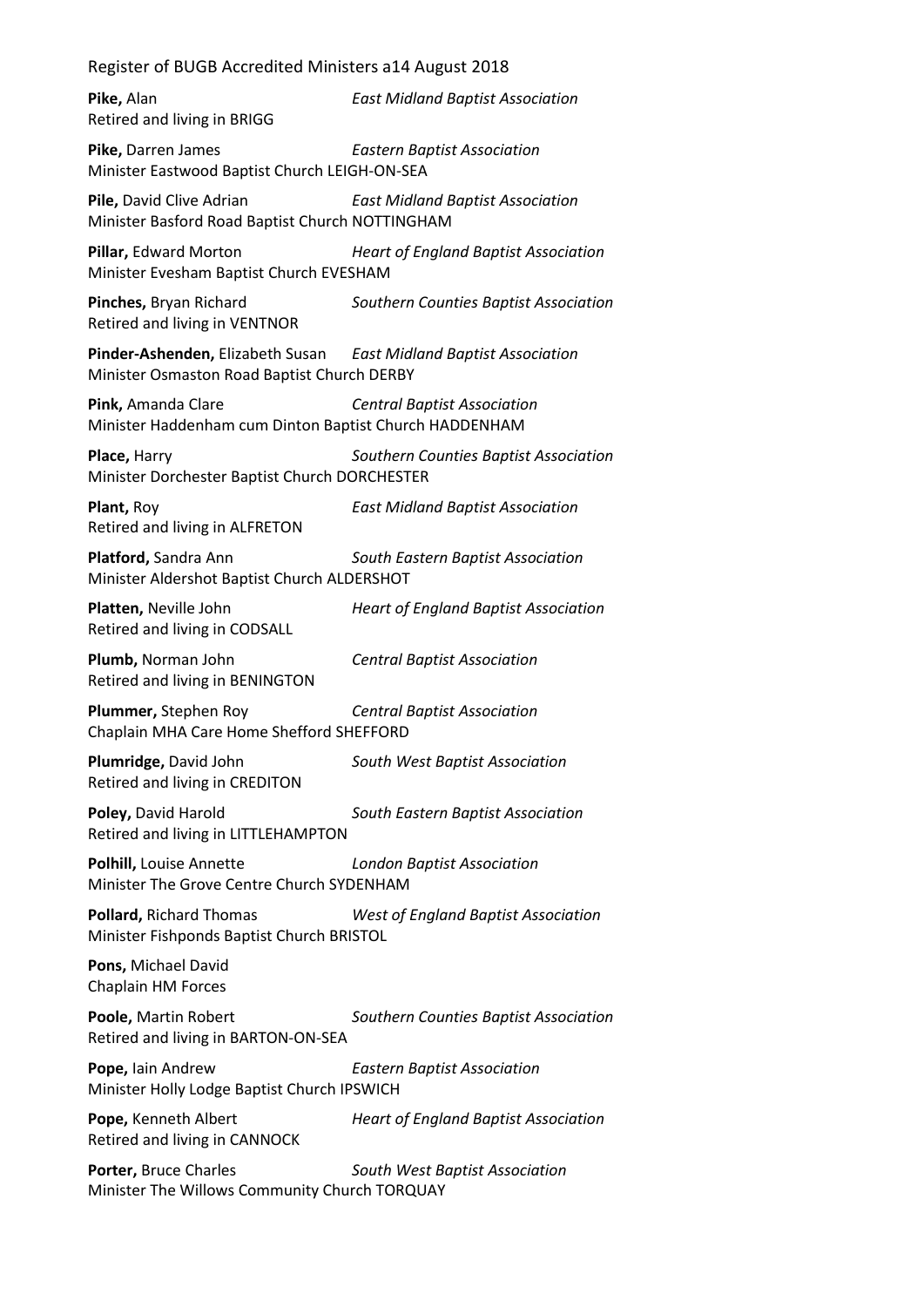**Porter,** Christopher David James *Southern Counties Baptist Association* Minister Andover Baptist Church ANDOVER

**Porter,** Dennis Charles *Heart of England Baptist Association* Retired and living in ROSS-ON-WYE

**Porter,** Jeffrey Robert *Heart of England Baptist Association* Minister Fernhill Heath Baptist Church FERNHILL HEATH

**Porter,** Philip David *South West Baptist Association* Retired and living in TIVERTON

**Potter,** Andrew Francis *South Eastern Baptist Association* Minister Bessels Green Baptist Church BESSELS GREEN

**Potter,** Malcolm Leonard *Northern Baptist Association* Retired and living in BILLINGHAM

**Potter,** Stuart Charles *Northern Baptist Association* Retired and living in FAIRFIELD

**Pottle,** Terence William *Northern Baptist Association* Retired and living in MORPETH

**Potts,** George Alexander *Heart of England Baptist Association* Retired and living in SUTTON COLDFIELD

**Pountain,** David Edward *South West Baptist Association* Retired and living in HELSTON

**Pountney,** Raymond *London Baptist Association* Minister East Hill Baptist Church WANDSWORTH

**Powell,** Christine Heather *South Wales Baptist Association* Chaplain Cardiff and Vale NHS Trust CARDIFF

**Powell,** Jane *Yorkshire Baptist Association* Minister Steep Lane Baptist Church SOWERBY

**Powell,** Matthew David *London Baptist Association* Minister Brentford Free Church BRENTFORD

**Powell,** Ronald Clifford *North Western Baptist Association* Retired and living in CHEADLE

**Powney,** Beth Ann *Eastern Baptist Association* Regional Team Leader Eastern Baptist Association

**Pozzo,** Jonathan William *London Baptist Association* Minister New Malden Baptist Church NEW MALDEN

**Presswood,** Timothy Hugh *North Western Baptist Association* Minister Openshaw Connection and Regional Minister NWBA

**Prest,** Graham *Northern Baptist Association* Retired and Living in STOCKTON-ON-TEES

**Preston,** Grace Annie *Yorkshire Baptist Association* Retired and Living in BRIDLINGTON

**Preston,** Richard Wayne *North Western Baptist Association* Minister The Church at the Centre SKELMERSDALE

**Price,** David Trevor *London Baptist Association* Retired and living in DARTFORD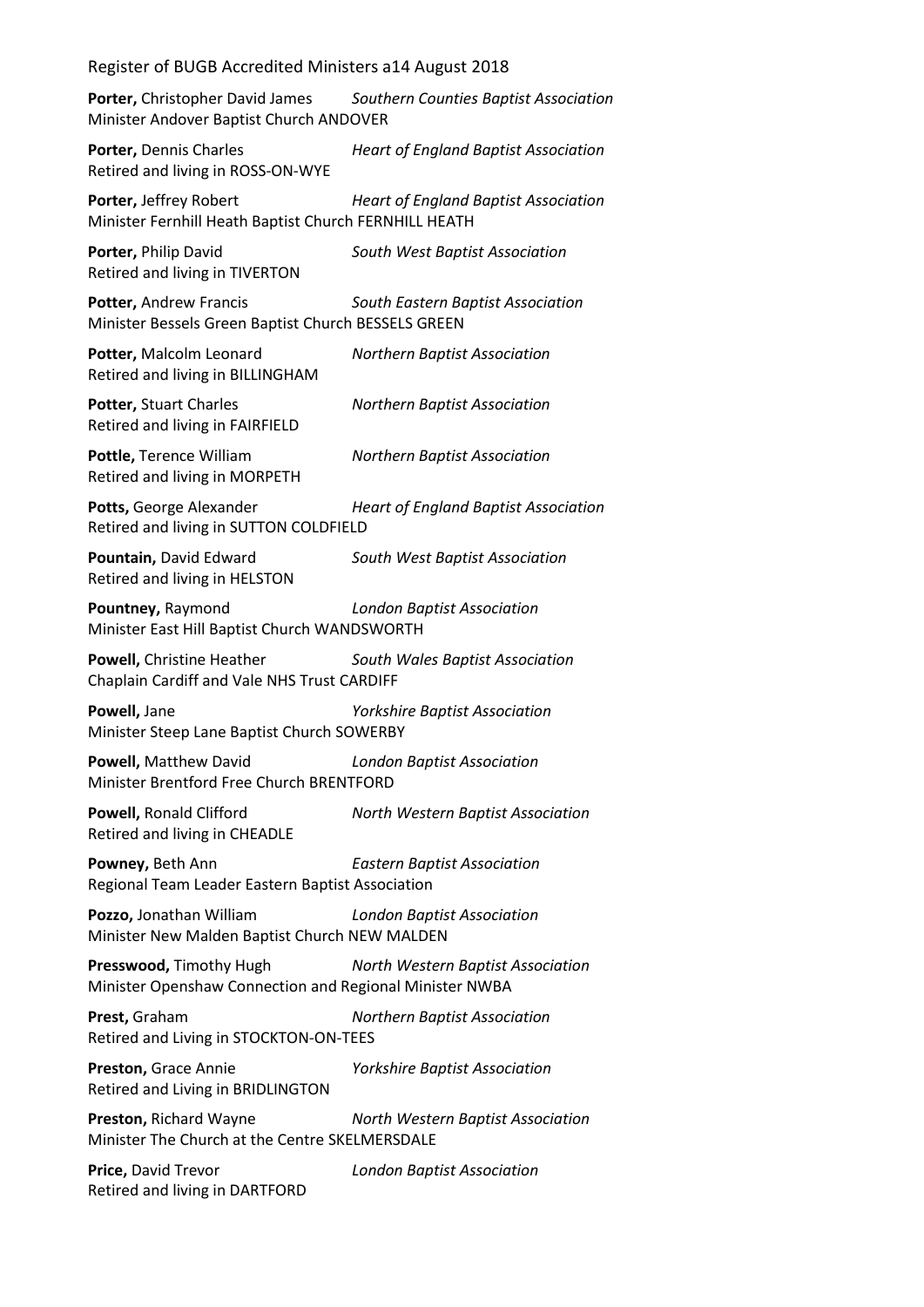**Price,** Ellen Joy *East Midland Baptist Association* Minister Trinity Baptist Church DERBY

**Price,** Kevin Anthony *East Midland Baptist Association* Minister Wellspring Church WIRKSWORTH

**Price,** Nicholas Ashley *East Midland Baptist Association* Minister Eastwood Baptist Church EASTWOOD

**Priddy,** David Brian *London Baptist Association* Retired and living in ASHFORD

**Pringle,** Alan *East Midland Baptist Association* Retired and living in PETERBOROUGH

**Prior,** John Frederick *North Western Baptist Association* Retired and living in ROSSENDALE

**Prior,** Richard Alan *Heart of England Baptist Association* Retired and living in COVENTRY

**Pritchard,** Daniel John *Eastern Baptist Association* Chaplain James Paget University Hospitals NHS Trust GREAT YARMOUTH

**Prothero,** John William *Eastern Baptist Association* Minister Christ Church COGGESHALL

**Protheroe,** Peter Courtney *Central Baptist Association* Retired and living in BEDFORD

**Prout,** Simon Peter *East Midland Baptist Association* Retired and living in LEICESTER

**Pulham,** Daniel Roger *Southern Counties Baptist Association* Minister Stour Valley Baptist Church SHIPSTON ON STOUR

**Punchard,** Derek Richard Ashley *Central Baptist Association* Retired and living in NORTHAMPTON

**Purdy,** Malcolm Francis *Yorkshire Baptist Association* Retired and living in SHEFFIELD

**Pye,** Colin Michael *Central Baptist Association* Regional Minister Central Baptist Association

**Pyper,** Valerie *London Baptist Association* Minister Quaystone Church ISLE OF DOGS

**Qehaja,** Armend *London Baptist Association* Minister Brownhill Road Baptist Church CATFORD

**Quicke,** Michael John *Eastern Baptist Association* Retired and living in CAMBRIDGE

**Quicke,** Stephen Edwin *Southern Counties Baptist Association* Retired and living in BASINGSTOKE

**Quinn,** John Edward *Southern Counties Baptist Association* Retired and living in FAREHAM

**Rackley,** John Cooksley *East Midland Baptist Association* Retired c/o Ministries Team

**Radburn,** Charles *Heart of England Baptist Association* Chaplain Marie Curie Hospice SOLIHULL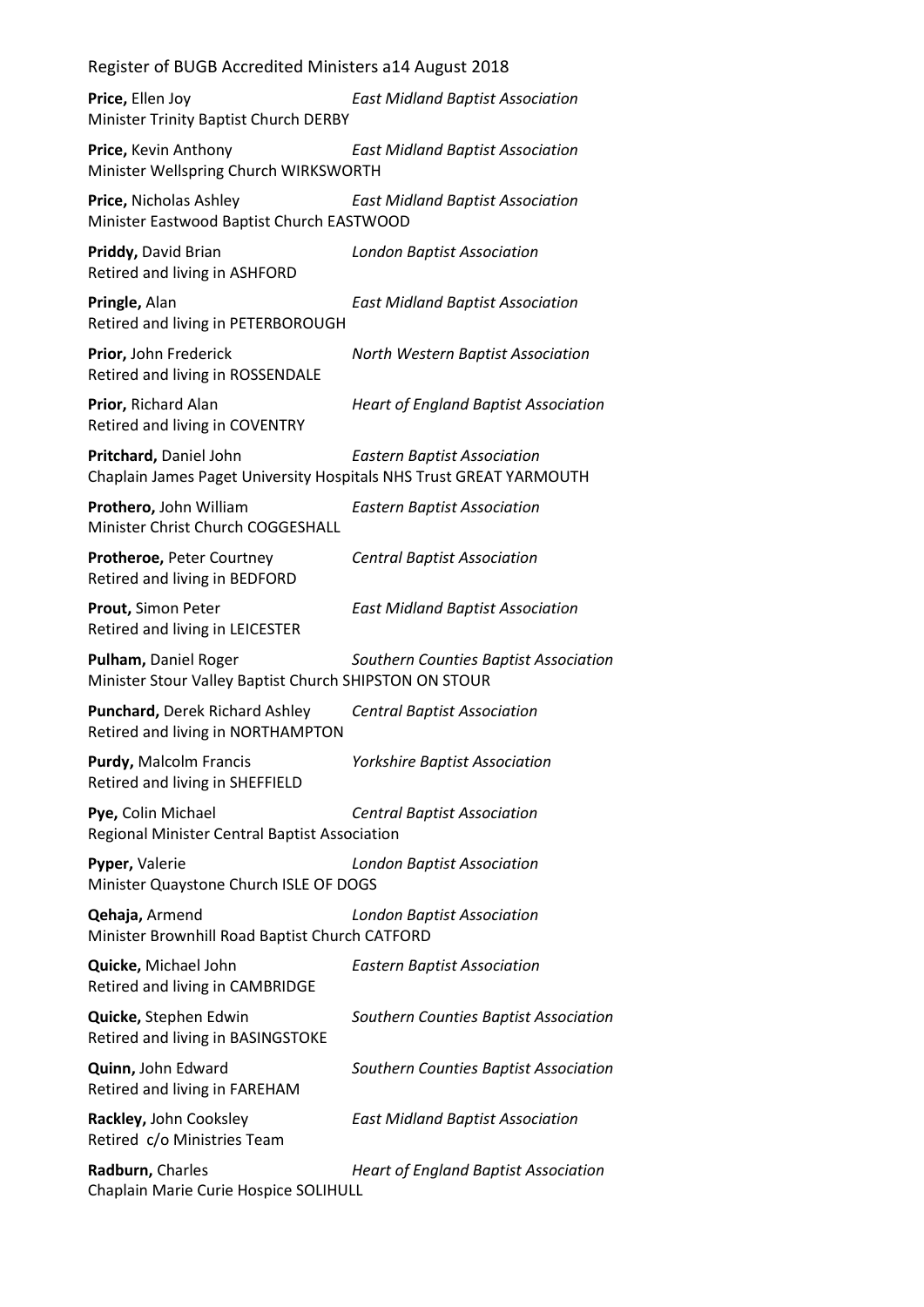**Rai,** Alina *Southern Counties Baptist Association* Minister Anderson Baptist Church READING

**Rainier,** Lisa *South Eastern Baptist Association* Chaplain St Catherine's Hospice CRAWLEY

**Rajagopalan,** Sivakumar *London Baptist Association* living in WOOD GREEN

**Ramsbottom,** Jack *Central Baptist Association* Retired and living in CHESHAM

**Randall,** Ian Maurice *Eastern Baptist Association* Retired and living in CAMBRIDGE

**Ray,** Christopher *Yorkshire Baptist Association* Minister Acomb Baptist Church YORK

**Reast,** David Machin *East Midland Baptist Association* Retired and living in NOTTINGHAM

**Reddaway,** David Graham *South West Baptist Association* Retired and living in PAIGNTON

**Reddaway,** Malcolm Clive *South West Baptist Association* Minister Roselands Community Church TORQUAY

**Reddyhoff,** Lee Christopher *Southern Counties Baptist Association* Minister Faringdon Baptist Church FARINGDON

**Redfearn,** Adrian Garth *Southern Counties Baptist Association* Minister Castlehold Baptist Church NEWPORT

**Redfern,** James William *South West Baptist Association* Minister Teignmouth Baptist Church TEIGNMOUTH

**Redwood,** Amanda Louise *Southern Counties Baptist Association* Minister Boyn Hill Baptist Church MAIDENHEAD

**Reed,** Alan *Northern Baptist Association* Minister Berwick Hills Baptist Church MIDDLESBROUGH

**Reed,** Brian Alfred *London Baptist Association* Retired and living in CROYDON

**Reed,** Ian Mackenzie Retired and living in DUNDEE

**Reed,** Ivor Graham *Southern Counties Baptist Association* Retired and living in NEW MILTON

**Reed,** Steven James *South West Baptist Association* Retired and living in TAUNTON

**Rees,** Edward Lyn *Carmarthen and Cardigan Baptist Association* Retired and Living in RHYDAMAN

**Rees,** Phylip Henry *South Wales Baptist Association* Minister Tredegarville Baptist Church CARDIFF

**Rees,** Vaughan William Lewis *South Wales Baptist Association* Chaplain University of Glamorgan CARDIFF

**Rees,** Vivian Glynne *Carmarthen and Cardigan Baptist Association* Retired and Living in AMMANFORD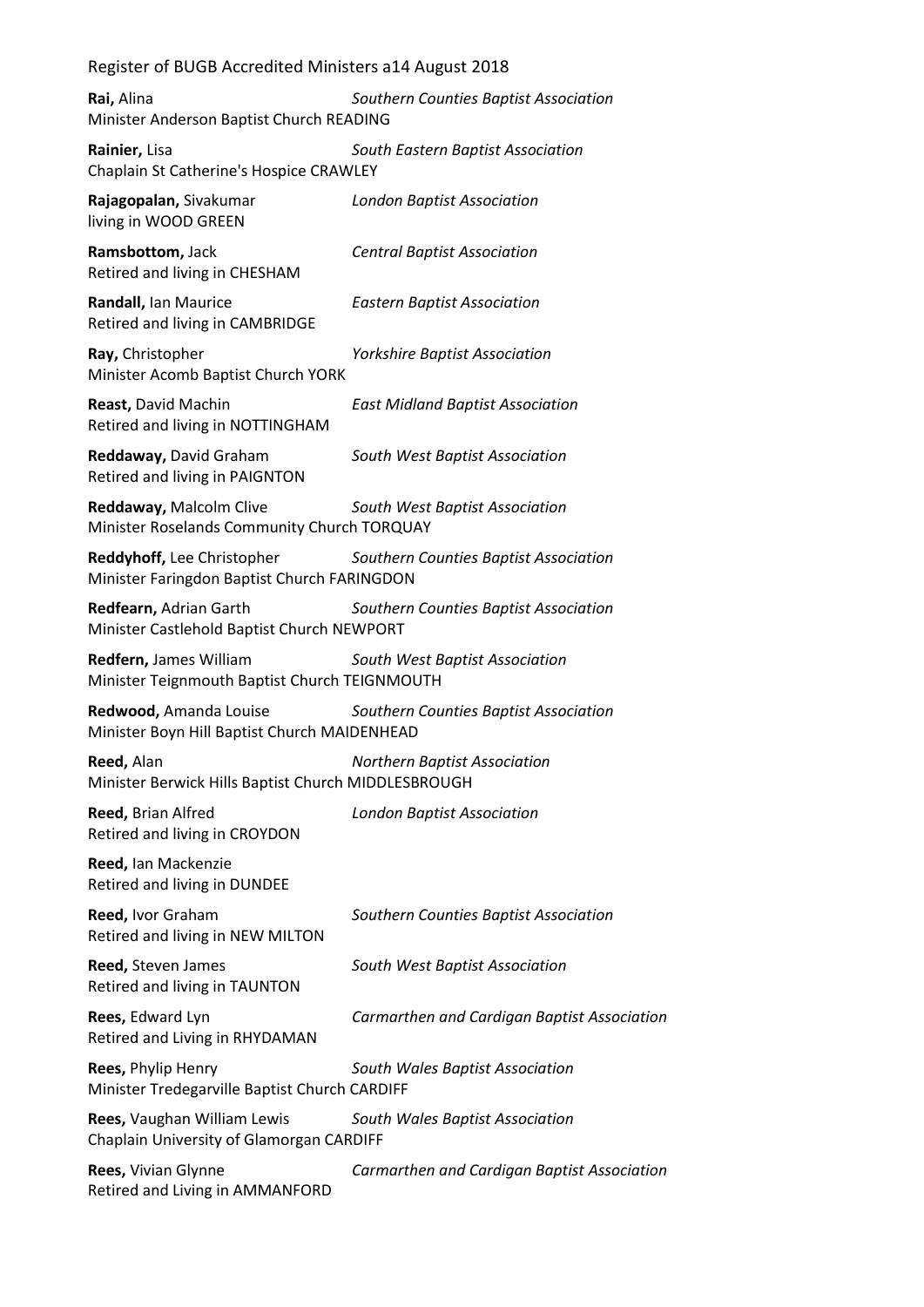**Regan,** Joanne Michele *West of England Baptist Association* Chaplain Eastwood Park Prison WOTTON-UNDER-EDGE

**Reid,** James Mark *Eastern Baptist Association* Minister Maidstone Road Baptist Church FELIXSTOWE

**Relton,** Karl Alex *Eastern Baptist Association* Minister Countess Free Church ELY

**Rendle,** Graham Paul *Heart of England Baptist Association* Retired and Living in LICHFIELD

**Revill,** Godfrey Paul *Northern Baptist Association* Regional Minister Northern Baptist Association

**Rew,** Richard Stephen *Eastern Baptist Association* Minister Rayleigh Baptist Church RAYLEIGH

**Reynard,** Kenneth *Yorkshire Baptist Association* Retired and living in BRIDLINGTON

**Reynolds,** Trevor Marston *South Wales Baptist Association* Retired and living in SKETTY

**Rhoades,** Philip John *Southern Counties Baptist Association* Minister Downton Baptist Church DOWNTON

**Rhodes,** Amanda *Southern Counties Baptist Association* Minister Dorchester Baptist Church DORCHESTER

**Rhodes,** Paul Llewellyn *West of England Baptist Association* Minister Rodbourne Cheney Baptist Church SWINDON

**Rich,** Antony David *South Eastern Baptist Association* Tutor Spurgeon's College LONDON

**Rich,** Clive Frederick *South Wales Baptist Association* Minister Ebenezer Baptist Church LLANBRADACH

**Rich,** Fredrik *Yorkshire Baptist Association* Minister Riddlesden United Reformed Church and Allerton Congregational Church RIDDLESDEN

**Rich,** Margaret Susan *Radnorshire & Montgomeryshire Baptist Assoc* Minister Sarn Baptist Church, Kerry Baptist Church and Newtown Baptist Church NEWTOWN

**Richards,** Brian William *South Eastern Baptist Association* Retired and living in ASTBOURNE

**Richards,** Gale Ava *Eastern Baptist Association* Minister Zion Baptist Church CAMBRIDGE

**Richards,** Geoffrey *East Midland Baptist Association* Retired and living in NOTTINGHAM

**Richards,** Paul Leslie *Northern Baptist Association* Minister Whitley Lodge Baptist Church WHITLEY BAY

**Richards,** Peter Dewi *East Glamorgan [Welsh] Baptist Association* Retired and living in CARDIFF **Richards,** William Benjamin *West Glamorgan [Welsh] Baptist Association* Retired and living in BARRY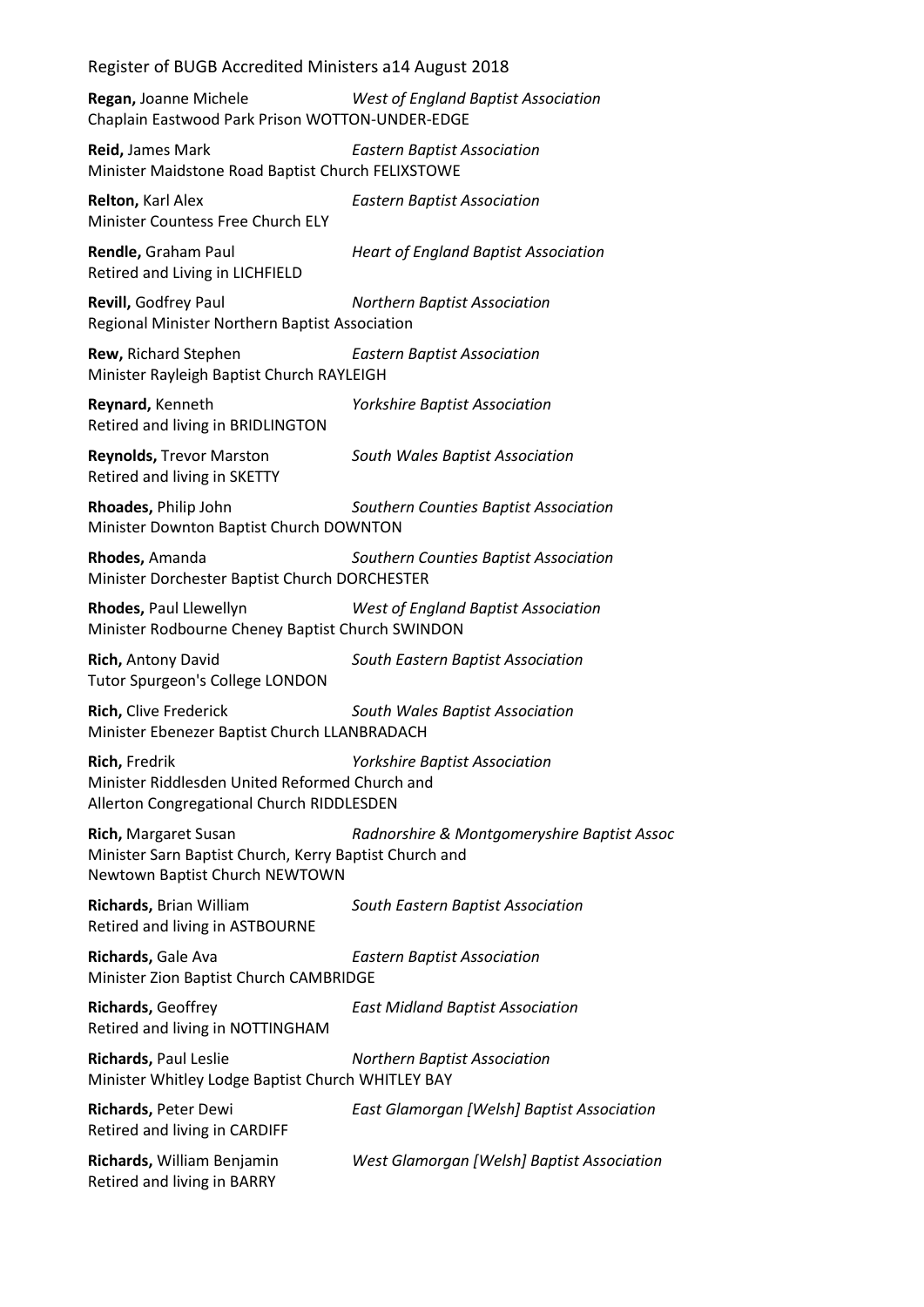| Register of BUGB Accredited Ministers a14 August 2018                                               |                                             |
|-----------------------------------------------------------------------------------------------------|---------------------------------------------|
| Richardson, George Thomas<br>Retired and living in GREAT SAMPFORD                                   | <b>Eastern Baptist Association</b>          |
| Richardson, Raymond<br>Retired and living in SOUTH SHIELDS                                          | <b>Northern Baptist Association</b>         |
| Ridgeon, Duncan John Elliot<br>Chaplain Royal Bournemouth and Christchurch Hospitals DORSET         | Southern Counties Baptist Association       |
| Ridgeon, Michael Hugh Elliot<br>Retired and living in BOURNEMOUTH                                   | Southern Counties Baptist Association       |
| Riley, Nigel Selwyn<br>Minister Middlesbrough Baptist Church MIDDLESBROUGH                          | <b>Northern Baptist Association</b>         |
| Rivers, Ronald<br>Retired and living in FELIXSTOWE                                                  | <b>Eastern Baptist Association</b>          |
| Robbins, Maureen<br>Retired and living in PLYMOUTH                                                  | South West Baptist Association              |
| Roberton, Simon John<br>Minister Christ Church STOCK                                                | <b>Eastern Baptist Association</b>          |
| Roberts, Alexander John<br>Minister Muswell Hill Baptist Church MUSWELL HILL                        | <b>London Baptist Association</b>           |
| Roberts, Davinia Caroline Anne<br>living in BRIXTON                                                 | <b>London Baptist Association</b>           |
| Roberts, Ian John<br>Retired and living in CROWBOROUGH                                              | South Eastern Baptist Association           |
| Roberts, Irfon Caradog<br>Minister Bethania Welsh Baptist Chapel CARDIGAN                           | Carmarthen and Cardigan Baptist Association |
| Roberts, Joseph John<br>Retired and living in FISHGUARD                                             | South Wales Baptist Association             |
| Roberts, Loriane Edricka<br>Minister Attleborough Baptist Church NUNEATON                           | <b>Heart of England Baptist Association</b> |
| Roberts, Neil Adrian<br>Minister Chelmsley Wood Baptist Church SOLIHULL                             | <b>Heart of England Baptist Association</b> |
| Roberts, Suzanne Hannah<br>Retired and living in NEWPORT                                            | South Wales Baptist Association             |
| Roberts, Suzanne Joy<br>Minister Longfleet Baptist Church POOLE                                     | Southern Counties Baptist Association       |
| Robinson, Graham Lewis<br>Retired and living in TAUNTON                                             | South West Baptist Association              |
| Robinson, Kezia Samantha Adele<br>Minister Wakefield Baptist Church and Regional Role YBA WAKEFIELD | <b>Yorkshire Baptist Association</b>        |
| Robinson, Martin James<br>Minister Heathervale Baptist Church NEW HAW                               | South Eastern Baptist Association           |
| Robinson, Peter Benjamin<br>Retired and living in BROMLEY                                           | <b>London Baptist Association</b>           |
| Robinson, Philip Mark<br>Minister Streatham Baptist Church STREATHAM                                | <b>London Baptist Association</b>           |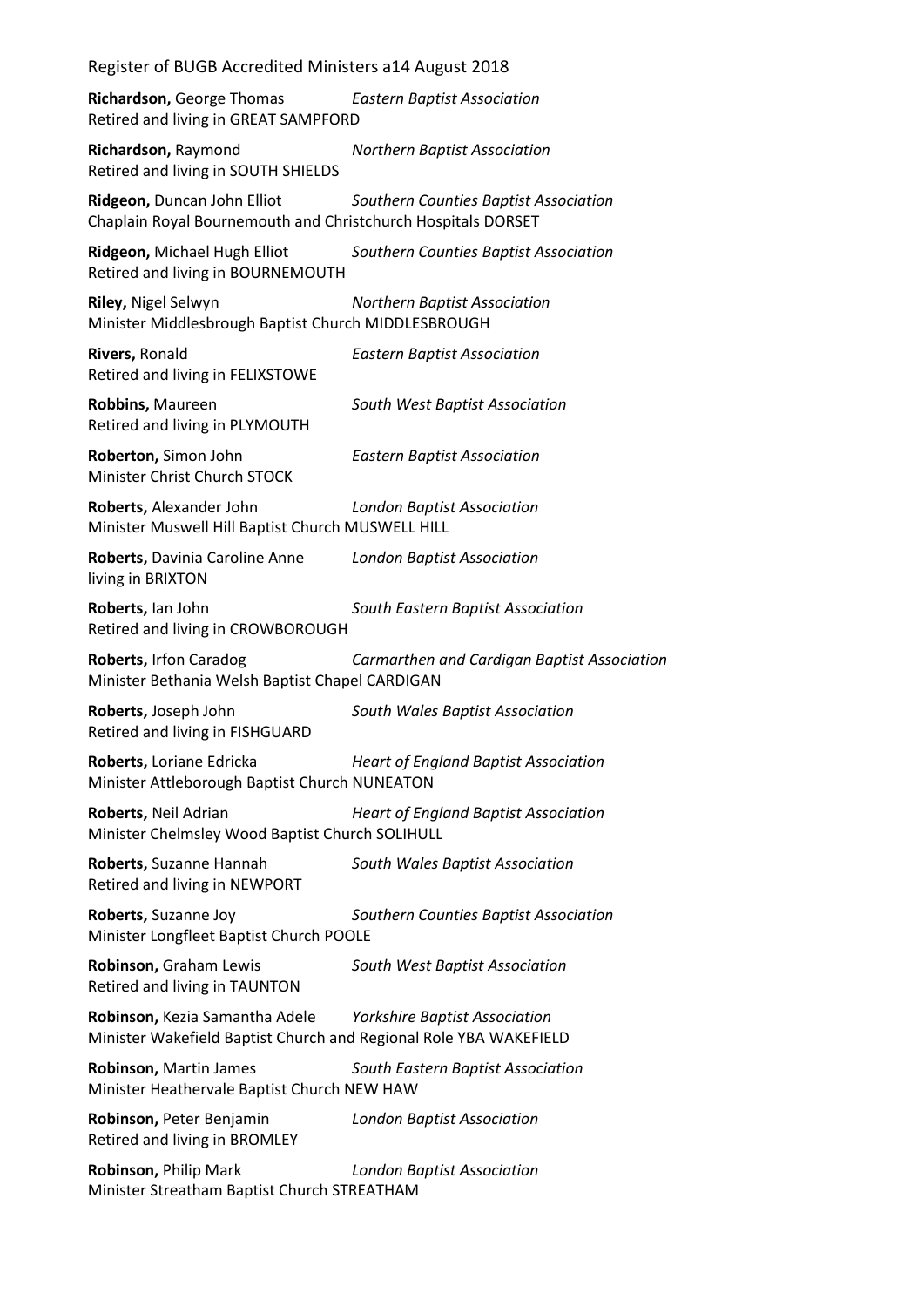| Register of BUGB Accredited Ministers a14 August 2018                                      |
|--------------------------------------------------------------------------------------------|
| <b>West of England Baptist Association</b><br>Minister Gorse Hill Baptist Church SWINDON   |
| South Eastern Baptist Association                                                          |
| <b>Central Baptist Association</b><br>Minister Tilehouse Street Baptist Church HITCHIN     |
| <b>Yorkshire Baptist Association</b><br>Minister South Parade Baptist Church LEEDS         |
| West of England Baptist Association<br>Minister Bradbury Park Church Plant SWINDON         |
| South Eastern Baptist Association<br>Minister Walderslade Baptist Church CHATHAM           |
| Southern Counties Baptist Association                                                      |
|                                                                                            |
| <b>Heart of England Baptist Association</b>                                                |
| <b>London Baptist Association</b><br>Minister Croham Road Baptist Church SOUTH CROYDON     |
| West Glamorgan [Welsh] Baptist Association                                                 |
| South Wales Baptist Association<br>Minister Pantygwydr Baptist Church SWANSEA              |
| South West Baptist Association<br>Retired and Living in BURTON BRADSTOCK                   |
| <b>London Baptist Association</b><br>Minister Haven Green Baptist Church EALING            |
| <b>Central Baptist Association</b>                                                         |
| South Eastern Baptist Association                                                          |
| <b>Heart of England Baptist Association</b>                                                |
| <b>Eastern Baptist Association</b>                                                         |
| <b>Eastern Baptist Association</b><br>Minister Orchard Baptist Church COLCHESTER           |
| <b>Heart of England Baptist Association</b>                                                |
| South Eastern Baptist Association<br>Minister Kings Hill Christian Fellowship WEST MALLING |
| South Eastern Baptist Association                                                          |
|                                                                                            |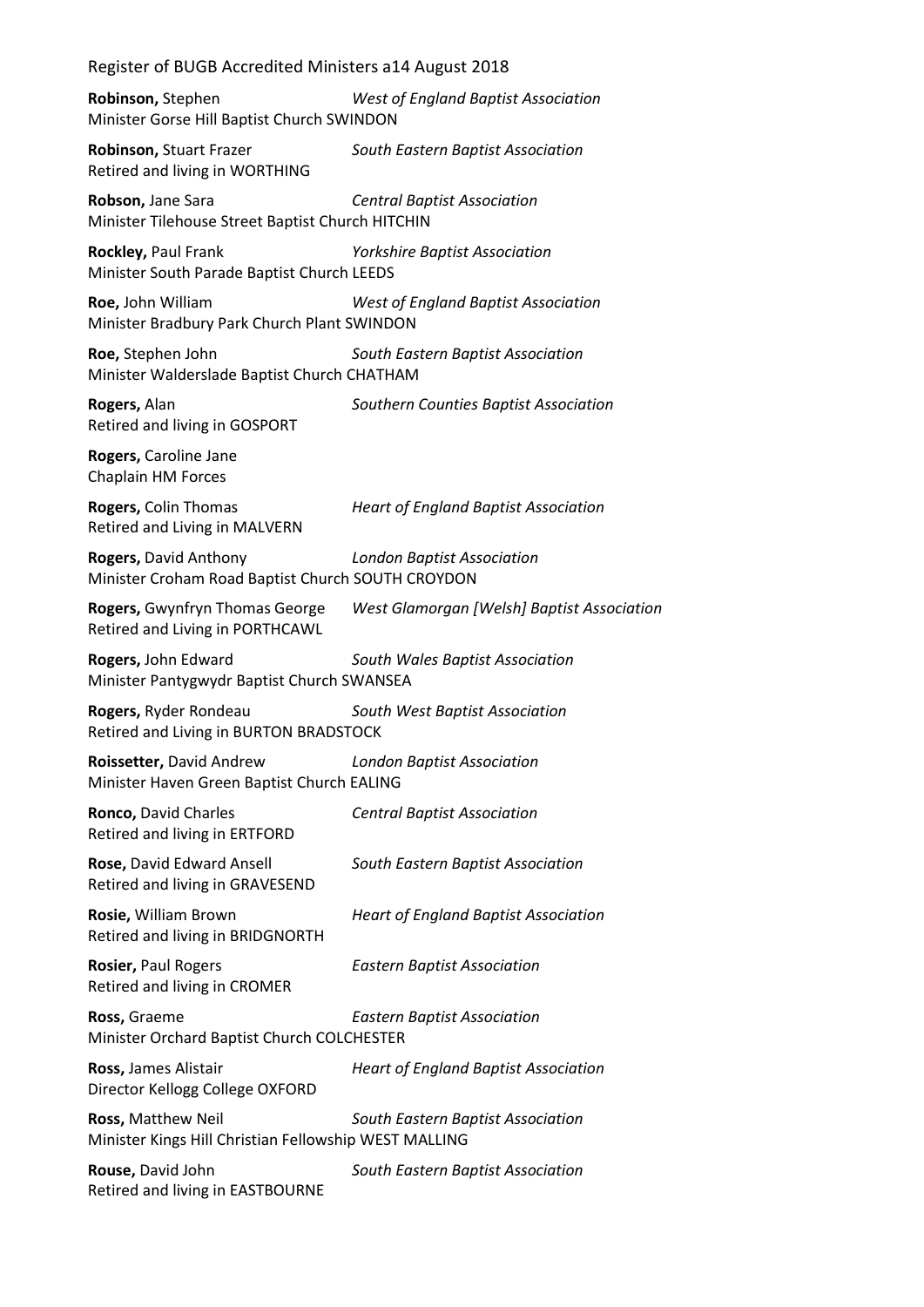| Register of BUGB Accredited Ministers a14 August 2018                                    |                                                                                                                                            |  |
|------------------------------------------------------------------------------------------|--------------------------------------------------------------------------------------------------------------------------------------------|--|
| Rouse, Steven John<br>Minister Balham Baptist Church BALHAM                              | <b>London Baptist Association</b>                                                                                                          |  |
| Routledge, Robin Leslie                                                                  | <b>Yorkshire Baptist Association</b><br>Minister Rotherham Baptist Church and Tutor Mattersey Hall ROTHERHAM                               |  |
| Routley, Graham Austin<br>Retired and living in BIRMINGHAM                               | <b>Heart of England Baptist Association</b>                                                                                                |  |
| Rowberry, Christine Ann<br>Retired and living in NOTTINGHAM                              | <b>East Midland Baptist Association</b>                                                                                                    |  |
| Rowe, Matthew Timothy<br>Minister Arbury Road Baptist Church CAMBRIDGE                   | <b>Eastern Baptist Association</b>                                                                                                         |  |
| Rowe, Trevor<br>Retired and living in NORTHALLERTON                                      | <b>Northern Baptist Association</b>                                                                                                        |  |
| Rowlands, John Rice<br>Retired and living in HOLYHEAD                                    | North Western Baptist Association                                                                                                          |  |
| Rowley, Stephen John<br>Retired and living in STOCKPORT                                  | North Western Baptist Association                                                                                                          |  |
| Rowlinson, Lynda Anita                                                                   | South Eastern Baptist Association<br>Minister Maybridge Community Church and Chaplain Worthing Hospital WORTHING                           |  |
| Ruck, Robin Keith<br>Minister High Barnet Baptist Church HIGH BARNET                     | <b>London Baptist Association</b>                                                                                                          |  |
| Ruddle, Anthony Victor<br>Retired and living in LEEDS                                    | <b>Yorkshire Baptist Association</b>                                                                                                       |  |
| Ruddle, Christopher John                                                                 | South Eastern Baptist Association<br>Minister Folkestone Baptist Church and County Ecumenical Officer Churches Together in Kent FOLKESTONE |  |
| Ruddle, Katherine Ann<br>Minister Folkestone Baptist Church FOLKESTONE                   | South Eastern Baptist Association                                                                                                          |  |
| Ruddle, William Edward<br>Chaplain Lincolnshire Police SPALDING                          | <b>East Midland Baptist Association</b>                                                                                                    |  |
| Rudge, Geoffrey Raymond<br>Retired and living in SOLIHULL                                | <b>Heart of England Baptist Association</b>                                                                                                |  |
| Rudge, Stephen Alan<br>Minister Parsons Heath Baptist Church COLCHESTER                  | <b>Eastern Baptist Association</b>                                                                                                         |  |
| Rudman, Keith Charles<br>Minister John Street Baptist Church STROUD                      | <b>West of England Baptist Association</b>                                                                                                 |  |
| <b>Rumbol, Derek Anthony</b><br>Retired and living in RAVENSHEAD                         | <b>East Midland Baptist Association</b>                                                                                                    |  |
| Russell, Christopher David<br>Retired and living in BLACKWATER                           | Southern Counties Baptist Association                                                                                                      |  |
| Russell, David Andrew<br>Minister Northchurch Baptist Church NORTHCHURCH                 | <b>Central Baptist Association</b>                                                                                                         |  |
| Russell, Simon Andrew<br>Chaplain Doncaster and Bassetlaw NHS Foundation Trust DONCASTER | <b>Yorkshire Baptist Association</b>                                                                                                       |  |
| Russell-Jones, Thomas Gethin<br>Minister Ararat Baptist Church CARDIFF                   | South Wales Baptist Association                                                                                                            |  |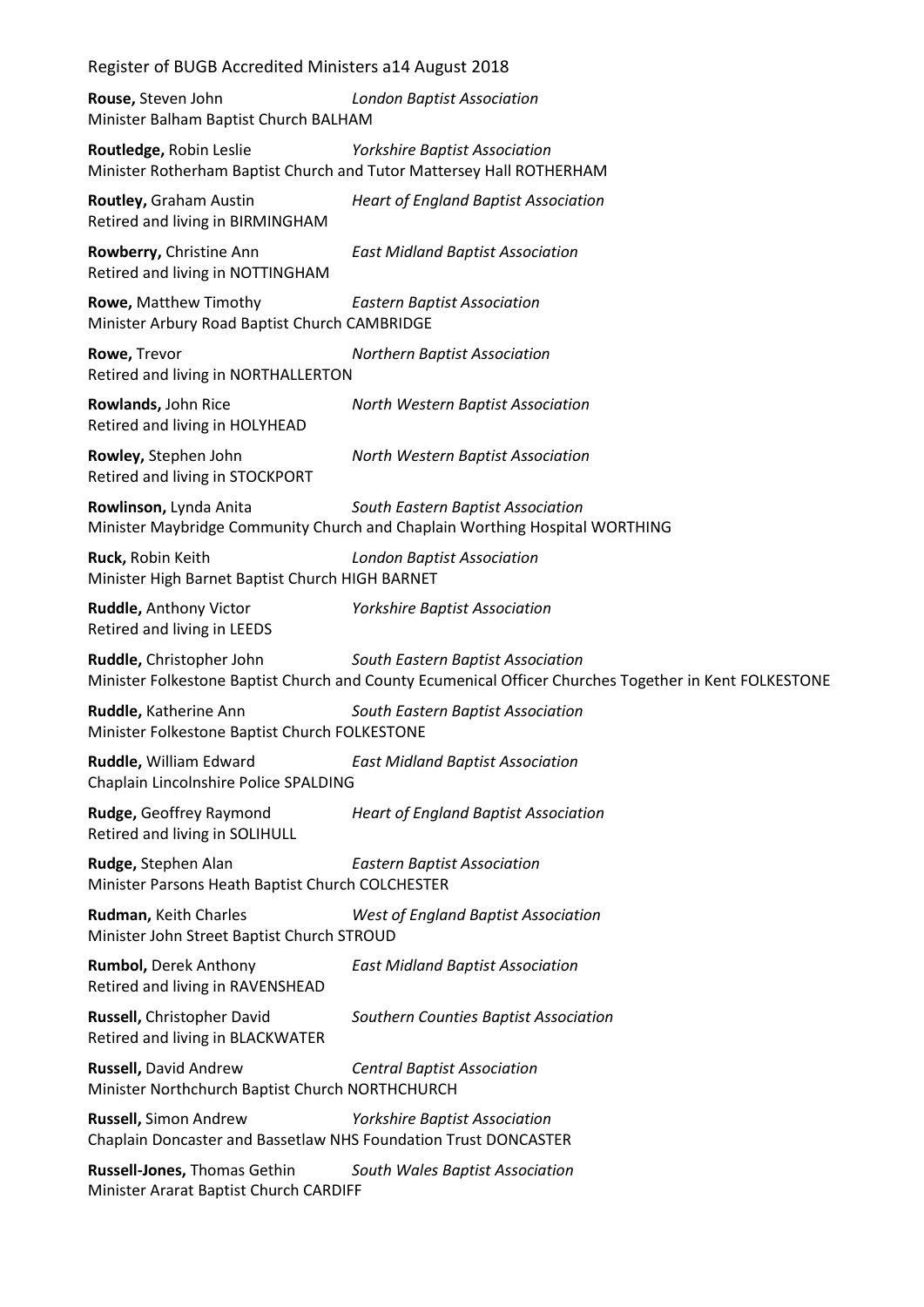**Rutter,** Charles Henry *London Baptist Association* Chaplain Greenwich & Bexley Community Hospice LONDON **Rutter,** William John *Gwent [Welsh] Baptist Association* Retired and living in GOVILON **Ryan,** Malcolm Kevin *Eastern Baptist Association* Retired and living in NORWICH **Ryce-Davies,** Stuart Anthony *South Wales Baptist Association* Retired and living in NEWTOWN **Rye,** Vanessa Jane *Central Baptist Association* Minister Princes Risborough Baptist Church PRINCES RISBOROUGH **Sacre,** John Basil *Eastern Baptist Association* Retired and living in IPSWICH **Salazar De Espin,** Sylvia *London Baptist Association* Minister London Spanish-Speaking Charismatic Baptist Church WEST NORWOOD **Sampson,** Peter Lawrence *Eastern Baptist Association* Retired and Living in SAWBRIDGEWORTH **Samy,** Alexander Benjamin *Heart of England Baptist Association* Minister Edward Road Baptist Church BIRMINGHAM **Sanders,** Alistair John Kelday *Eastern Baptist Association* Minister Hedingham Baptist Church SIBLE HEDINGHAM **Sanderson,** John David *South West Baptist Association* Retired and Living in CULLOMPTON **Sands,** Trevor John *East Midland Baptist Association* Retired and Living in PETERBOROUGH **Sansom,** Graham John *Heart of England Baptist Association* Retired and Living in STOKE ON TRENT **Sarpong,** Francis Godfred Ampratwum *London Baptist Association* Minister Calvary Charismatic Baptist Church PLAISTOW **Saunders,** Andrew Christopher *BMS World Mission* Mission Worker BMS World Mission, Asia **Saunders,** John *Heart of England Baptist Association* Retired and Living in RUGBY **Saunders,** Robert *West of England Baptist Association* Minister Coleford Baptist Church COLEFORD **Sawtell,** William Rodney *Eastern Baptist Association* Retired and Living in COLCHESTER **Sayle,** Craig Alan *Central Baptist Association* Minister Loughton Baptist Church LOUGHTON **Schofield,** Leda Maria *Eastern Baptist Association* Retired and living in CAMBRIDGE **Schofield,** Leonard Peter *South West Baptist Association* Retired and living in CHARD **Schofield,** Simon Charles *North Western Baptist Association* Minister Warrington Baptist Church WARRINGTON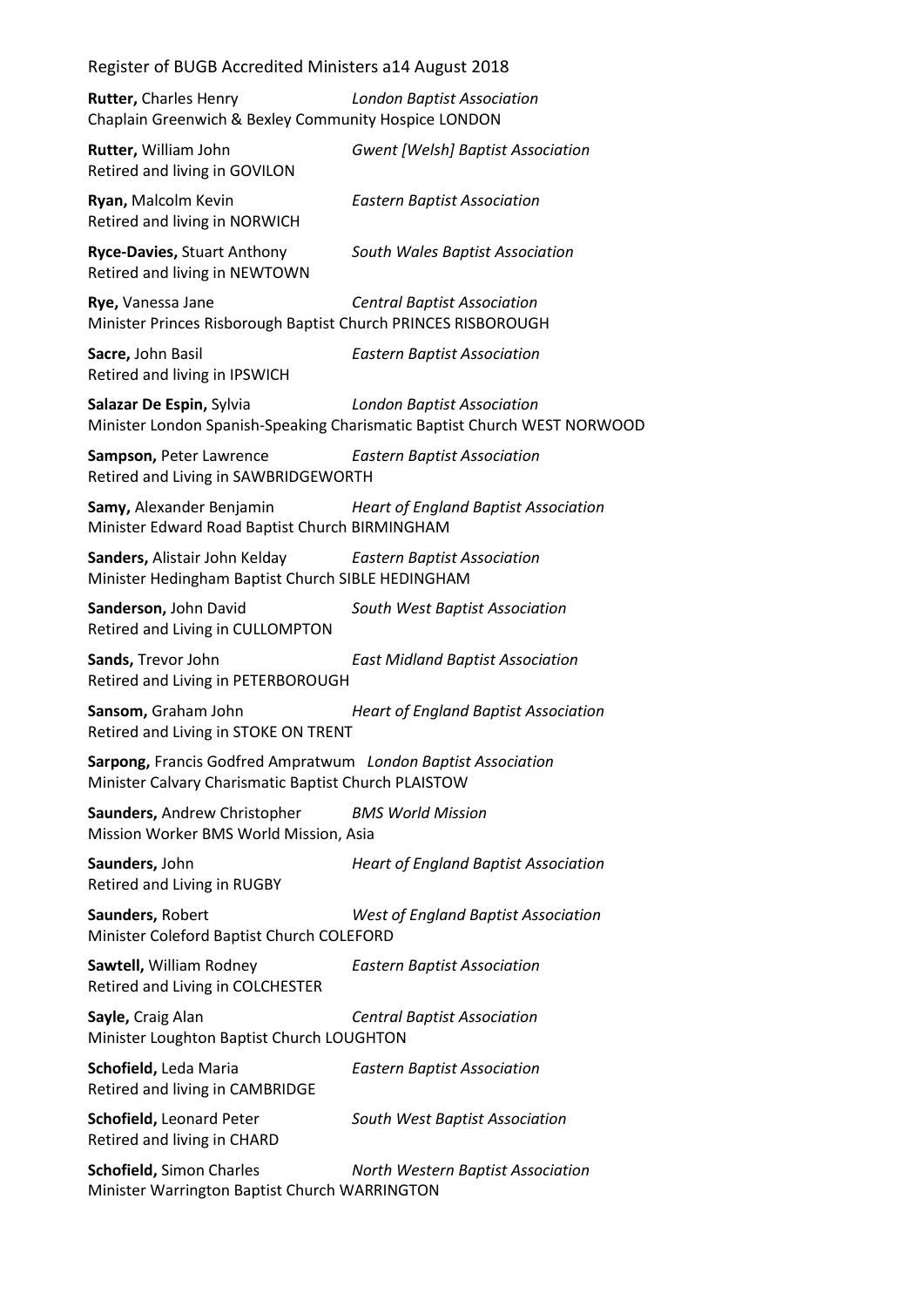| Register of BUGB Accredited Ministers a14 August 2018                                                                      |                                                                                                                               |  |
|----------------------------------------------------------------------------------------------------------------------------|-------------------------------------------------------------------------------------------------------------------------------|--|
| Scholes, Andrew John<br>Chaplain Queens Medical Centre NOTTINGHAM                                                          | <b>East Midland Baptist Association</b>                                                                                       |  |
| Scott, Andrew Jonathan<br>Minister Ashtead Baptist Church ASHTEAD                                                          | South Eastern Baptist Association                                                                                             |  |
| Scott, Brian Eric<br>Retired and living in LEICESTER                                                                       | <b>East Midland Baptist Association</b>                                                                                       |  |
| Scott, Bryan Hugh<br>Minister Cannon Street Memorial Baptist Church BIRMINGHAM                                             | <b>Heart of England Baptist Association</b>                                                                                   |  |
| Scott, Matthew<br>Minister Dedworth Green Baptist Church WINDSOR                                                           | Southern Counties Baptist Association                                                                                         |  |
| Scott, Robert Alexander<br>Retired and living in SLOUGH                                                                    | Southern Counties Baptist Association                                                                                         |  |
| Scott, Robert Menzies<br>Retired and living in EASTBOURNE                                                                  | South Eastern Baptist Association                                                                                             |  |
| Seager, Eric Victor John<br>Retired and living in CORSHAM                                                                  | <b>West of England Baptist Association</b>                                                                                    |  |
| Searle, Pamela<br>living in SHOEBURYNESS                                                                                   | <b>Eastern Baptist Association</b>                                                                                            |  |
| Searle, Roy<br>NORTHALLERTON                                                                                               | <b>Northern Baptist Association</b><br>Director Northumbria Community Trust Ltd and Co-Ordinator Northern Pioneer Partnership |  |
| Sedgwick, Colin John<br>Retired and living in NOTTINGHAM                                                                   | <b>East Midland Baptist Association</b>                                                                                       |  |
| Sellers, Andrew David<br>Retired and living in SKIPTON                                                                     | Yorkshire Baptist Association                                                                                                 |  |
| Semerene, Adrian<br>Minister Gamlingay Baptist Church SANDY                                                                | <b>Eastern Baptist Association</b>                                                                                            |  |
| Serra Di Migni, Gary Peter<br>North Western Baptist Association<br>Minister Church Without Walls Baptist Church MANCHESTER |                                                                                                                               |  |
| Sewell, Jeremy<br><b>London Baptist Association</b><br>Minister Westbourne Park Baptist Church PADDINGTON                  |                                                                                                                               |  |
| Sexton, Rodney Charles<br>Retired and living in SOUTHWOLD                                                                  | <b>Eastern Baptist Association</b>                                                                                            |  |
| Seymour, Martin John Jesse<br>Minister Littlehampton Baptist Church LITTLEHAMPTON                                          | South Eastern Baptist Association                                                                                             |  |
| <b>Shackleton, Stuart Bruce</b><br>Minister South Hanwell Baptist Church HANWELL                                           | <b>London Baptist Association</b>                                                                                             |  |
| Shaw, David Charles<br>Retired and living in RAUNDS                                                                        | <b>Central Baptist Association</b>                                                                                            |  |
| Shaw, Michael Phillip Calar<br>Minister Devonport Community Baptist Church PLYMOUTH                                        | South West Baptist Association                                                                                                |  |
| Shaw, Shona Margaret<br>Minister Moortown Baptist Church LEEDS                                                             | <b>Yorkshire Baptist Association</b>                                                                                          |  |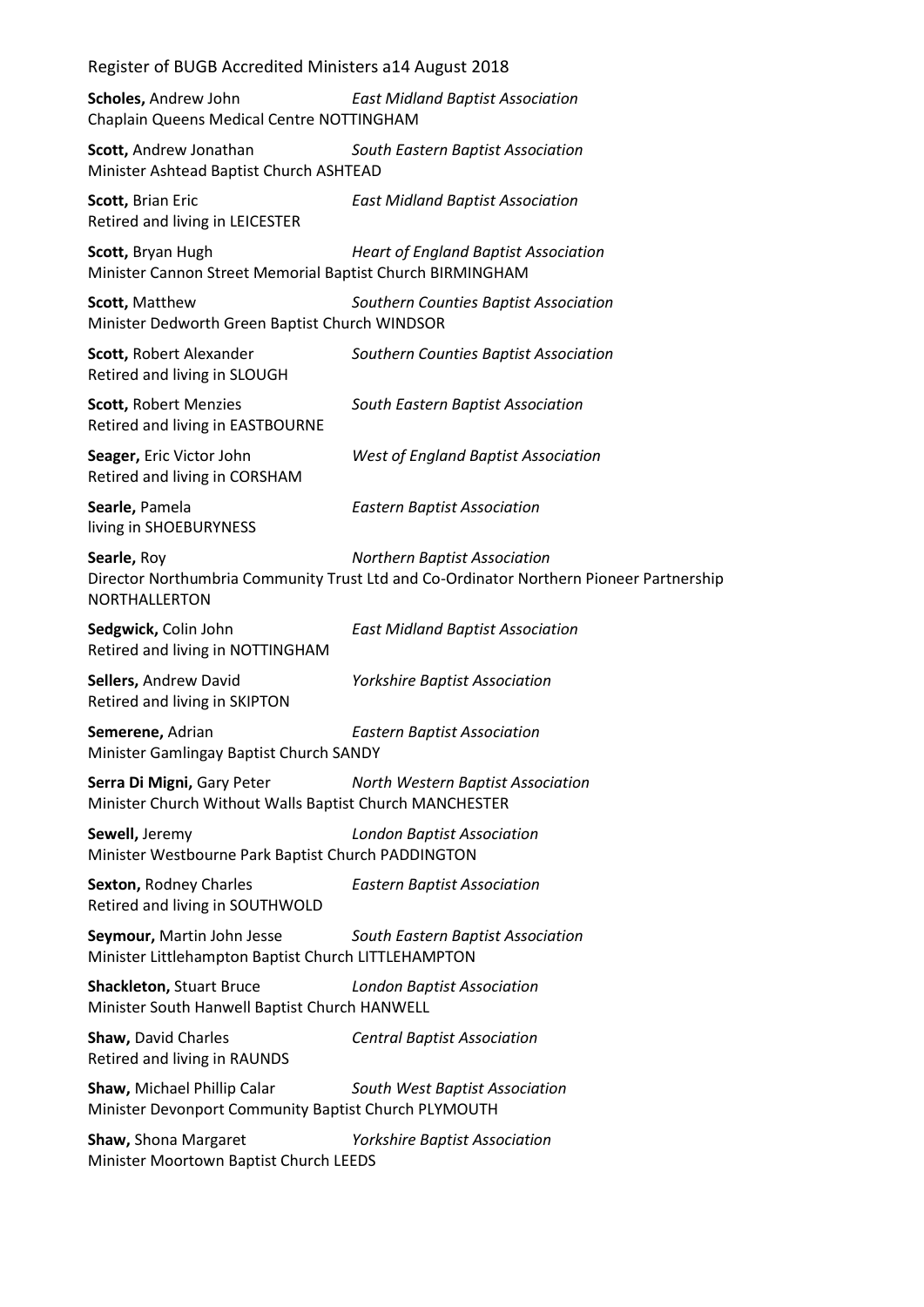| Shaw, Thomas Charles William<br>living in LEEDS                                                              | <b>Yorkshire Baptist Association</b>        |
|--------------------------------------------------------------------------------------------------------------|---------------------------------------------|
| Shaw, William<br>Retired and living in SHEFFIELD                                                             | <b>Yorkshire Baptist Association</b>        |
| Shearman, Roy Thomas<br>Retired and living in PONTYCLUN                                                      | South Wales Baptist Association             |
| Sheen, Michael James<br>Retired and living in HALESOWEN                                                      | <b>Heart of England Baptist Association</b> |
| Shelley, Christopher<br>Retired and living in WIGAN                                                          | North Western Baptist Association           |
| Shelley, Ingrid<br>Prison Chaplaincy NOTTINGHAM                                                              | <b>East Midland Baptist Association</b>     |
| <b>Shelley, Timothy</b><br>Minister Fownhope Church Plant ROSS-ON-WYE                                        | <b>Heart of England Baptist Association</b> |
| Shephard, Michael Frank<br>Retired and living in LLANDEILO                                                   | South Wales Baptist Association             |
| Shepherd, Peter<br>Retired and living in SHEFFIELD                                                           | <b>Yorkshire Baptist Association</b>        |
| Sheppy, Paul Philip John<br>Retired and living in ABINGDON                                                   | Southern Counties Baptist Association       |
| Sherburn, Francis Victor<br>Retired and living in BEDFORD                                                    | <b>Central Baptist Association</b>          |
| Sherburn, Michael James<br>Minister Watchet Baptist Church WATCHET                                           | South West Baptist Association              |
| Sherlock, Richard Melvyn<br>Minister Cottingham Road Baptist Church HULL                                     | <b>Yorkshire Baptist Association</b>        |
| Sherman, Hazel Ellen<br>Minister West Worthing Baptist Church WORTHING                                       | South Eastern Baptist Association           |
| Sherwin, Colin<br>Retired and Living in GLOSSOP                                                              | North Western Baptist Association           |
| Shimizu, Julie Ann<br>Minister Life Community Baptist Church HORSHAM                                         | South Eastern Baptist Association           |
| Shirley, Pauline Roberta<br>Retired and Living in LYMINGTON                                                  | Southern Counties Baptist Association       |
| <b>Shorey, Martin Charles</b><br>Minister Horley Baptist Church HORLEY                                       | South Eastern Baptist Association           |
| Short, Christopher James<br>Minister Victoria Baptist Church Trust EASTBOURNE                                | South Eastern Baptist Association           |
| Short, Roger Philip<br>Retired and Living in LEDBURY                                                         | <b>Heart of England Baptist Association</b> |
| Shorter, Richard<br>Minister Church 1v23 HAROLD HILL                                                         | <b>Eastern Baptist Association</b>          |
| Shortley, Maria Elaine Cheryl Abdon Central Baptist Association<br>Minister Ampthill Baptist Church AMPTHILL |                                             |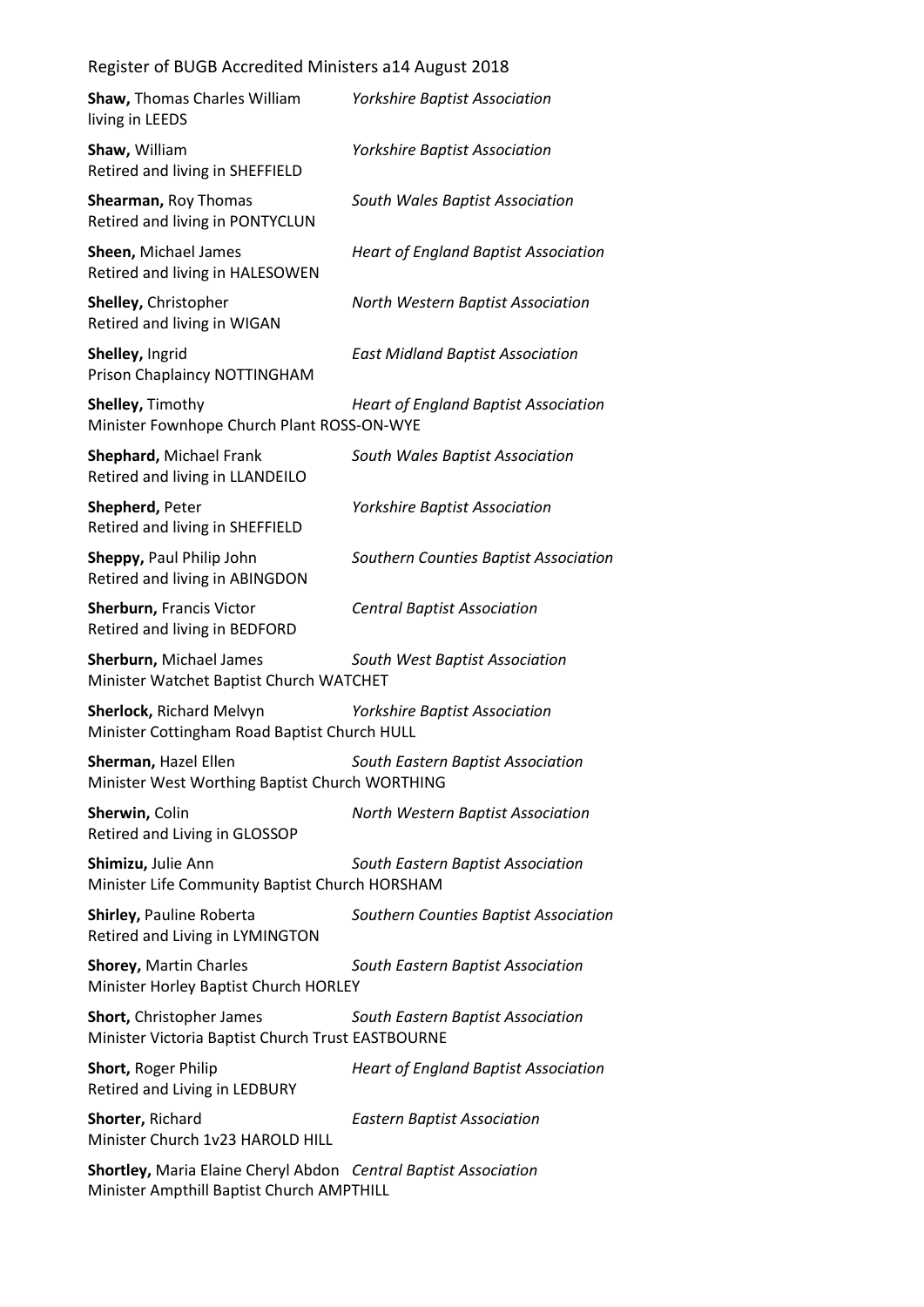**Shuff,** Roger Norman *London Baptist Association* Retired and Living in GREENHITHE

**Shwe,** Aung Aung *London Baptist Association* Minister Myanmar Christian Fellowship WEST EALING

**Sim,** Ian Robert *South Wales Baptist Association* Retired and living in LLANDRINDOD WELLS

**Simmons,** Mark Andrew *Heart of England Baptist Association* Minister Selly Park Baptist Church BIRMINGHAM

**Simpkins,** Christopher Luke *Southern Counties Baptist Association* Minister Finchampstead Baptist Church FINCHAMPSTEAD

**Simpson,** Neil Stuart *Southern Counties Baptist Association* living in WINCHESTER

**Simpson,** Robert John *East Midland Baptist Association* Retired and living in NEWBOLD VERDON

**Simpson,** Timothy David *Heart of England Baptist Association* Retired and living in HEREFORD

**Sinclair,** Ian Malcolm *West of England Baptist Association* Minister Counterslip Baptist Church BRISTOL

**Sinden,** Graham Howard William *Southern Counties Baptist Association* Minister Kidlington Baptist Church KIDLINGTON

**Singleton,** John *East Midland Baptist Association* Retired and living in OUNDLE

**Skinner,** Carolyn Ann *London Baptist Association* CEO Third Space Ministries MORDEN

**Skinner,** David Richard *Central Baptist Association* Minister Houghton Regis Baptist Church HOUGHTON REGIS

**Skinner,** Eric Charles *South West Baptist Association* Retired and living in TAUNTON

**Skinner,** Richard Jonathon *West of England Baptist Association* Minister St Mark's Baptist Church BRISTOL

**Skivington,** Ronald *Eastern Baptist Association* Minister Stalham Baptist Church STALHAM

| Slater, David Herbert<br>Retired and living in CHIPPENHAM                  | <b>West of England Baptist Association</b> |
|----------------------------------------------------------------------------|--------------------------------------------|
| <b>Smalley, Malcolm Edward Austin</b><br>Retired and living in POCKLINGTON | <b>Yorkshire Baptist Association</b>       |
| <b>Smallwood, Anthony Michael</b><br>Retired and living in EASTLEIGH       | Southern Counties Baptist Association      |
| <b>Smart, Robert Skelton</b><br>Retired and living in ST LEONARDS ON SEA   | South Eastern Baptist Association          |
| Smethurst, Carl<br>Regional Minister South West Baptist Association        | South West Baptist Association             |
| Smith, Andrew Keith                                                        | <b>London Baptist Association</b>          |

Retired and living in HERSHAM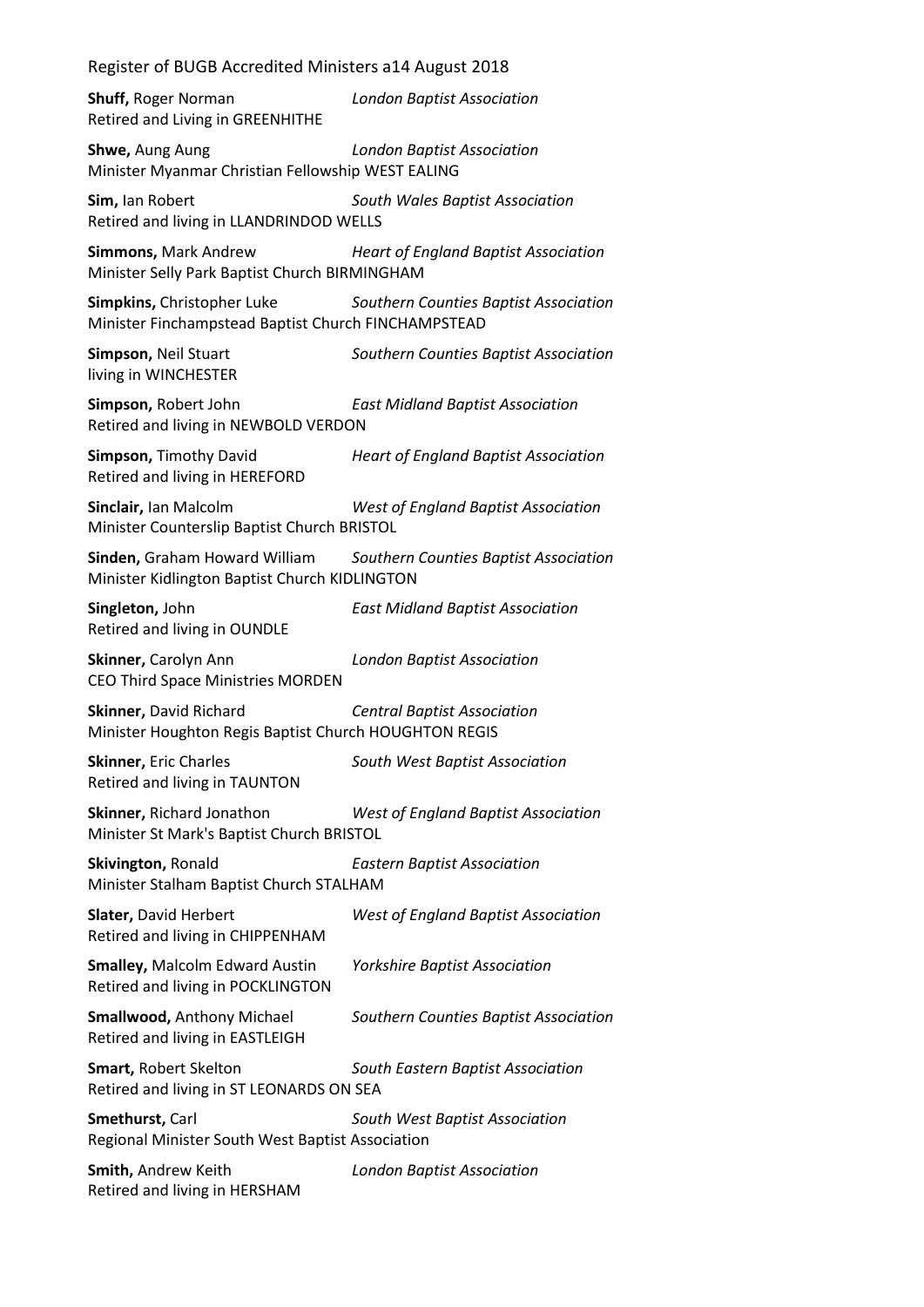Register of BUGB Accredited Ministers a14 August 2018 **Smith,** Darren John *Heart of England Baptist Association* Minister Worcester Baptist Church WORCESTER **Smith,** Douglas Anthony *South Wales Baptist Association* Retired and living in BARRY **Smith,** Ian Nicholas Hodson *East Midland Baptist Association* Minister Quorn Baptist Church LOUGHBOROUGH **Smith,** Ian Richard *Eastern Baptist Association* Minister Billericay Baptist Church BILLERICAY **Smith,** John Carrington *Eastern Baptist Association* Minister Godmanchester Baptist Church GODMANCHESTER **Smith,** John Speirs *Heart of England Baptist Association* Retired and living in BRIDGNORTH **Smith,** Karen Elizabeth *South Wales Baptist Association* Minister Orchard Place Baptist Church NEATH **Smith,** Martin Eric *West of England Baptist Association* Retired and living in WESTBURY **Smith,** Michael Andrew *North Western Baptist Association* Retired and living in UPTON **Smith,** Michael Auckland *Yorkshire Baptist Association* Retired and living in HUDDERSFIELD **Smith,** Neal *Eastern Baptist Association* Minister London Road Baptist Church LOWESTOFT **Smith,** Robin Johnston *Yorkshire Baptist Association* Director Midlands, CYM NOTTINGHAM **Smith,** Simon Michael *Southern Counties Baptist Association* Chaplain Thames Hospice WINDSOR **Smith,** Stephen John *North Western Baptist Association* Minister Greenfield Church URMSTON **Smith,** Stephen Peter *South Eastern Baptist Association* living in ASHFORD **Smith,** Timothy Robin *South West Baptist Association* Minister Hele Road Baptist Church TORQUAY **Smith,** William David Robert *Southern Counties Baptist Association* Retired and living in SALISBURY **Smuts,** John Peter *London Baptist Association* Minister Rayners Lane Baptist Church HARROW **Smy,** Ronald *Southern Counties Baptist Association* Retired and Living in WIMBORNE MINSTER **Soar,** Richard Alfred *East Midland Baptist Association* Retired and Living in SCUNTHORPE **Sobey,** Keith Dudley *West of England Baptist Association* Retired and Living in WESTBURY **Sokolowski,** Roland Michael *Central Baptist Association* Minister Fuller Baptist Church KETTERING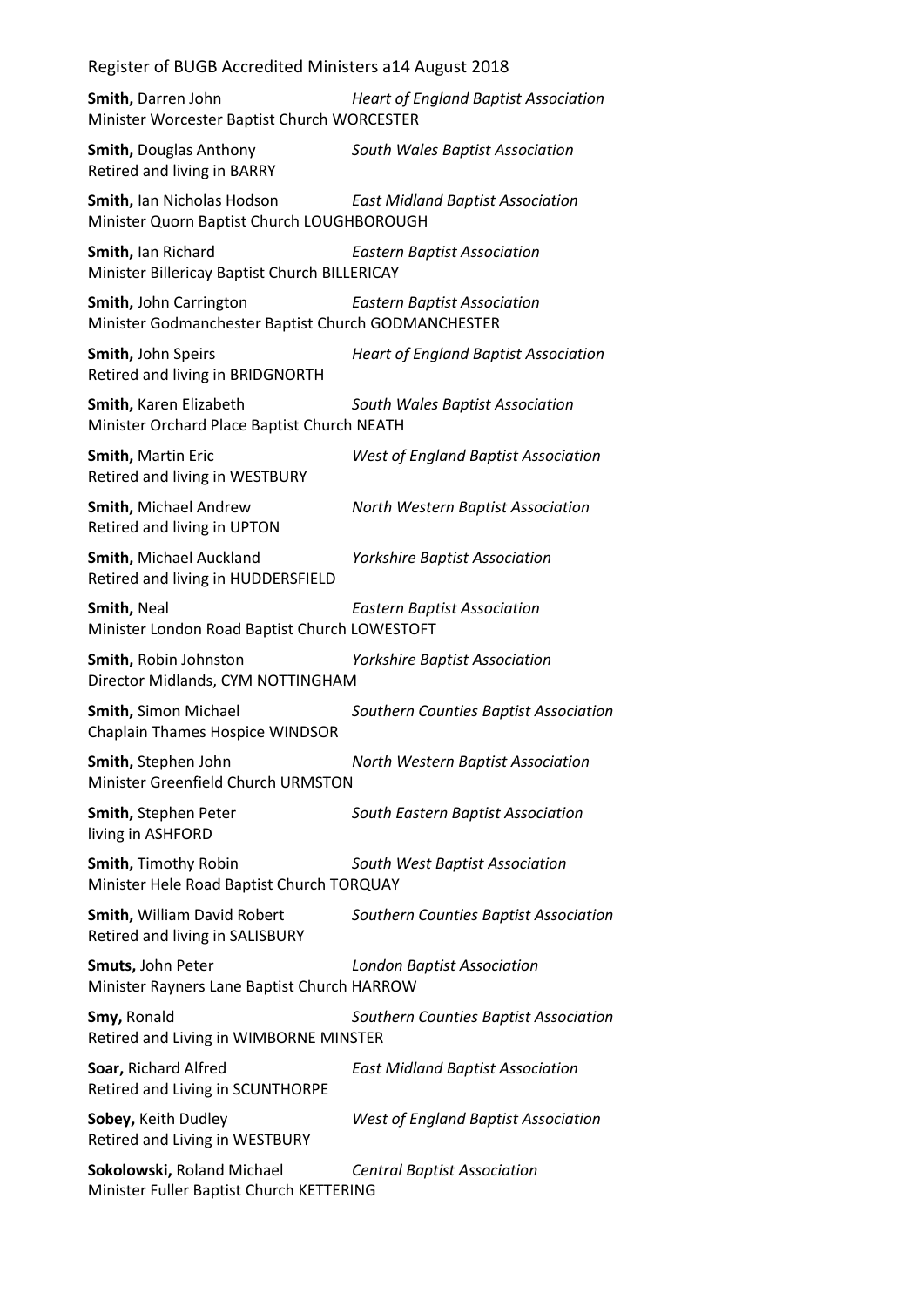**Sokolowski,** Victoria Jane *Central Baptist Association* Minister Fuller Baptist Church KETTERING

**Somerville,** Jonathan Leslie Stanley *Heart of England Baptist Association* Minister Tabernacle Baptist Church WOLVERHAMPTON

**Southall,** David John *Heart of England Baptist Association* Research Fellow Spurgeon's College and Chaplain Worcester Royal Hospital WORCESTER

**Spafford,** Peter *Heart of England Baptist Association* Retired and Living in WARLEY **Spanring,** Paul *West of England Baptist Association* Minister Crickham Baptist Church and Cheddar Baptist Church CRICKHAM **Sparkes,** Douglas Charles *Southern Counties Baptist Association* Retired and Living in WINDSOR **Sparkes,** Graham Russell *Southern Counties Baptist Association* President Luther King House MANCHESTER **Speed,** Colin Noel *West of England Baptist Association* Retired and living in WINSCOMBE

**Spence,** Ian David *Heart of England Baptist Association* Minister Droitwich Spa Baptist Church and Rainbow Hill Baptist Church DROITWICH SPA

**Spence,** Peter Stewart *Heart of England Baptist Association* Minister Warley Baptist Church OLDBURY

**Spence,** Rachel Margaret *Heart of England Baptist Association* Minister Rainbow Hill Baptist Church WORCESTER

**Spencer,** Raymond John *West of England Baptist Association* Retired and living in PORTISHEAD

**Spill,** Trevor Stephen *South Wales Baptist Association* Retired and living in LLANTWIT MAJOR

**Spriggs,** David George *East Midland Baptist Association* Minister Friar Lane and Braunstone Baptist Church LEICESTER

**Squires,** Elizabeth Joyce *Pembrokeshire Baptist Association* Minister Pennar Community Church PEMBROKE DOCK

**Squirrell,** Jonathan Michael *Eastern Baptist Association* Minister Beacon Community Church BACTON ON SEA

**Stacey,** Adam John William *Southern Counties Baptist Association* Director Sailors Society SOUTHAMPTON

**Stackhouse,** Ian Robert *South Eastern Baptist Association* Minister Guildford Baptist Church GUILDFORD

| <b>Stainthorpe, Frederick</b><br>Retired and living in WILLENHALL  | <b>Heart of England Baptist Association</b> |
|--------------------------------------------------------------------|---------------------------------------------|
| <b>Stamford, Michael Patrick</b><br>Retired and living in FAKENHAM | <b>Eastern Baptist Association</b>          |
| <b>Stanbrook, Michael Philip</b><br>Prison Chaplaincy WOKING       | South Eastern Baptist Association           |
| <b>Stanbury, Wilfred Bryan</b><br>Retired and living in SUDBURY    | <b>Eastern Baptist Association</b>          |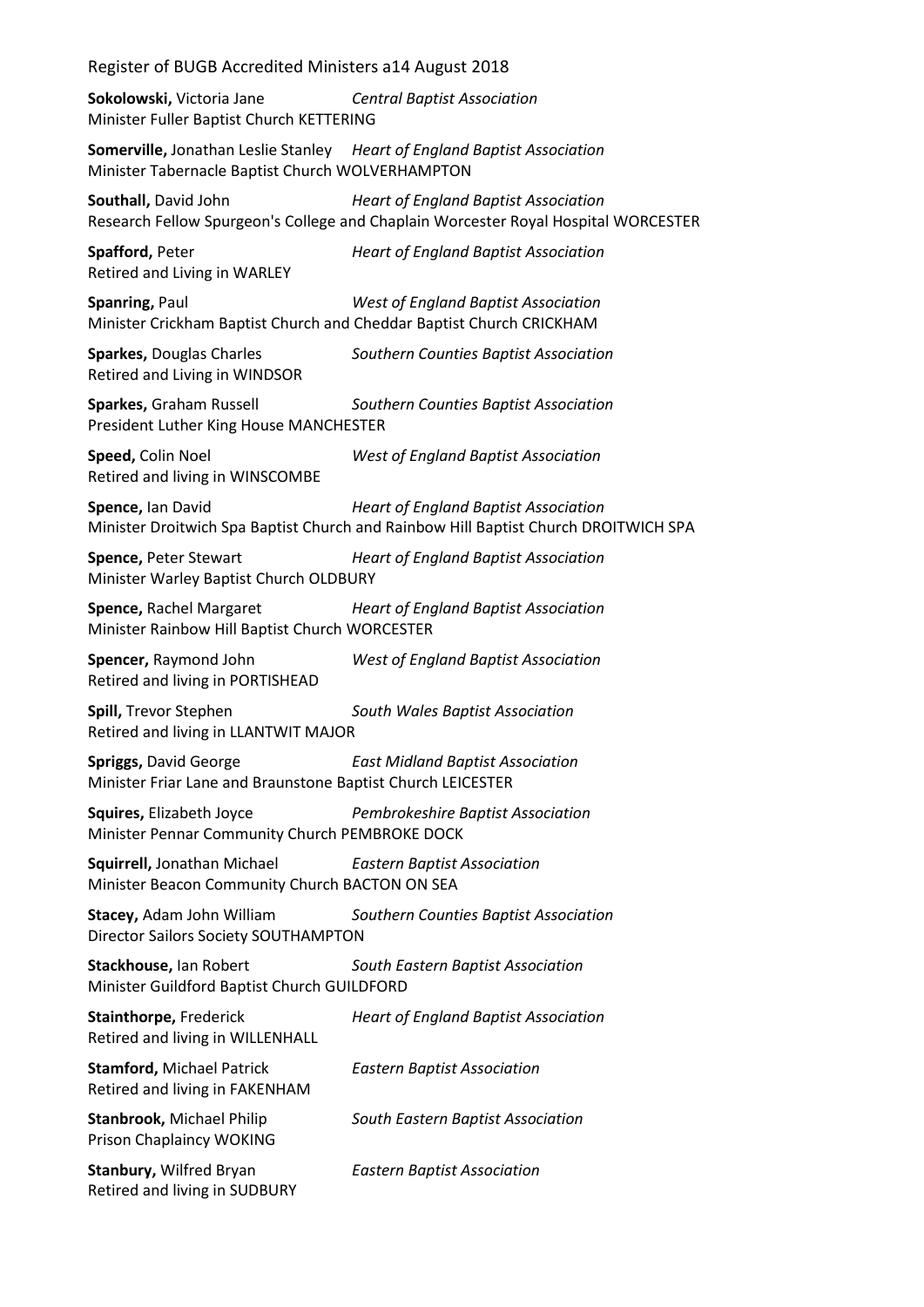| <b>Standbridge, Michael Peter</b><br>Retired and living in KETTERING                                          | <b>Central Baptist Association</b>      |
|---------------------------------------------------------------------------------------------------------------|-----------------------------------------|
| <b>Standing, Roger</b><br>living in WOKINGHAM                                                                 | Southern Counties Baptist Association   |
| <b>Stanford, Graham Philip</b><br>Minister Dover Baptist Church DOVER                                         | South Eastern Baptist Association       |
| Stannard, Jonathan Paul<br>Minister West Leigh Baptist Church LEIGH-ON-SEA                                    | <b>Eastern Baptist Association</b>      |
| <b>Stanton, Gerald</b><br>Minister Pollards Hill Baptist Church MITCHAM                                       | <b>London Baptist Association</b>       |
| Stark, Roger Reas<br>Minister Springfield Park Baptist Church CHELMSFORD                                      | <b>Eastern Baptist Association</b>      |
| Starling, Richard Ian<br>Retired and living in BOGNOR REGIS                                                   | South Eastern Baptist Association       |
| Staves, John Phillip<br>Retired and living in KETTERING                                                       | <b>Central Baptist Association</b>      |
| Staves, Laura Jane Rootham<br>Minister Rockingham Road Baptist Church KETTERING                               | <b>Central Baptist Association</b>      |
| Stears-Handscomb, Ian Christopher Central Baptist Association<br>Retired and living in LETCHWORTH GARDEN CITY |                                         |
| <b>Stedman, David Kennedy</b><br>CEO African Pastors' Fellowship ADISHAM                                      | South Eastern Baptist Association       |
| <b>Steel, Richard George</b><br>Retired and living in NEWPORT                                                 | Southern Counties Baptist Association   |
| Steer, Gordon Douglas<br>Retired and living in LITTLEHAMPTON                                                  | South Eastern Baptist Association       |
| Steer, Susan Claire<br>Minister Churches Together in Leicestershire HINCKLEY                                  | <b>East Midland Baptist Association</b> |
| Stenner, Brian David<br>Retired and living in SUDBURY                                                         | <b>Eastern Baptist Association</b>      |
| Stevens, Laurence<br>Retired and living in NEWBURY                                                            | Southern Counties Baptist Association   |
| <b>Stevens, Robert Charles</b><br>Minister Bookham Baptist Church BOOKHAM                                     | South Eastern Baptist Association       |
| Stevenson, Frank Waterson<br>Retired and living in STOCKPORT                                                  | North Western Baptist Association       |
| Stevenson, Peter Kenneth<br>Principal South Wales Baptist College CARDIFF                                     | South Wales Baptist Association         |
| Stevenson, Susan Anne<br>Regional Minister South Wales Baptist Association                                    | South Wales Baptist Association         |
| <b>Stewart, Alistair Graham</b><br>Minister Sandbach Baptist Church SANDBACH                                  | North Western Baptist Association       |
| <b>Stewart, Jonathan Luke</b><br>Chaplain HM Forces                                                           |                                         |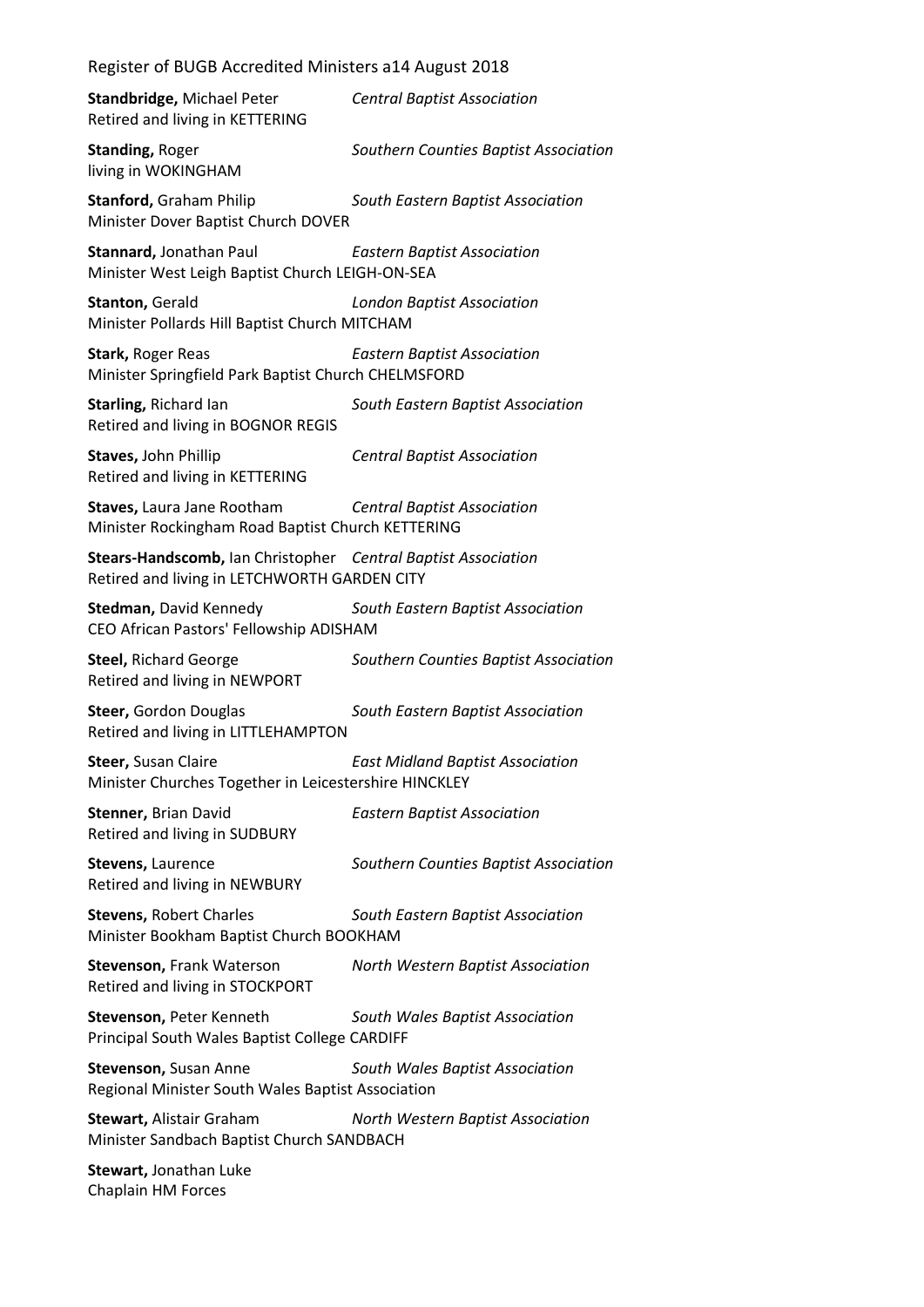| Register of BUGB Accredited Ministers a14 August 2018                            |                                                                                                                         |  |
|----------------------------------------------------------------------------------|-------------------------------------------------------------------------------------------------------------------------|--|
| Stewart, Kenneth<br>Retired and living in HANHAM                                 | <b>West of England Baptist Association</b>                                                                              |  |
| <b>Stobart, Thomas William</b><br>Retired and living in NORTHWICH                | North Western Baptist Association                                                                                       |  |
| <b>Stockdale, Graeme Martin</b><br>Retired and living in CHESTERFIELD            | <b>East Midland Baptist Association</b>                                                                                 |  |
| Stocker, Brian John<br>Minister St Andrews Baptist Church BLETCHLEY              | <b>Central Baptist Association</b>                                                                                      |  |
| <b>Stokes, Bruce Malcolm</b><br>Minister Woodgrange Baptist Church FOREST GATE   | <b>London Baptist Association</b>                                                                                       |  |
| Stokes, Carl Christopher<br><b>Chaplain HM Forces</b>                            |                                                                                                                         |  |
| Stokley, Helen May                                                               | <b>London Baptist Association</b><br>Minister Woodside Baptist Church and Co-ordinator Spurgeon's College SOUTH NORWOOD |  |
| <b>Stokley, Martin Paul</b><br>Tutor Spurgeon's College SOUTH NORWOOD            | London Baptist Association                                                                                              |  |
| Stone, Andrew Bryan<br>Living in USA                                             | <b>Yorkshire Baptist Association</b>                                                                                    |  |
| <b>Stone, Annwen Margaret</b><br>Living in SHEFFIELD                             | <b>Yorkshire Baptist Association</b>                                                                                    |  |
| <b>Stone, Samuel Martin</b><br>Retired and Living in LEOMINSTER                  | <b>Heart of England Baptist Association</b>                                                                             |  |
| Storey, Clifford Haydn<br>Retired and Living in CARSHALTON                       | <b>London Baptist Association</b>                                                                                       |  |
| Storey, Jacqueline Ann<br>Retired and Living in PORTSMOUTH                       | Southern Counties Baptist Association                                                                                   |  |
| Stow, Paul<br>Minister Hadleigh Baptist Church HADLEIGH                          | <b>Eastern Baptist Association</b>                                                                                      |  |
| Strachan, Kenneth Allan<br>Retired and living in CREWE                           | <b>Heart of England Baptist Association</b>                                                                             |  |
| Street, Darren David<br>Minister Deep Water Baptist Church BROMLEY               | <b>London Baptist Association</b>                                                                                       |  |
| Stride, Georgina<br>Minister Shoreditch Tabernacle Baptist Church SHOREDITCH     | <b>London Baptist Association</b>                                                                                       |  |
| <b>Stringer, Mary</b><br>Retired and living in RUGBY                             | <b>Heart of England Baptist Association</b>                                                                             |  |
| <b>Strong, Peter Douglas</b><br>Minister Carey Memorial Baptist Church KETTERING | <b>Central Baptist Association</b>                                                                                      |  |
| <b>Stroud, John Stuart</b><br>Retired and living in DRONFIELD                    | <b>Yorkshire Baptist Association</b>                                                                                    |  |
| <b>Stroulger, Alan Christopher</b><br>Retired and living in DEREHAM              | <b>Eastern Baptist Association</b>                                                                                      |  |
| Summerfield, Stephen Anthony<br>Minister Whaddon Way Church BLETCHLEY            | <b>Central Baptist Association</b>                                                                                      |  |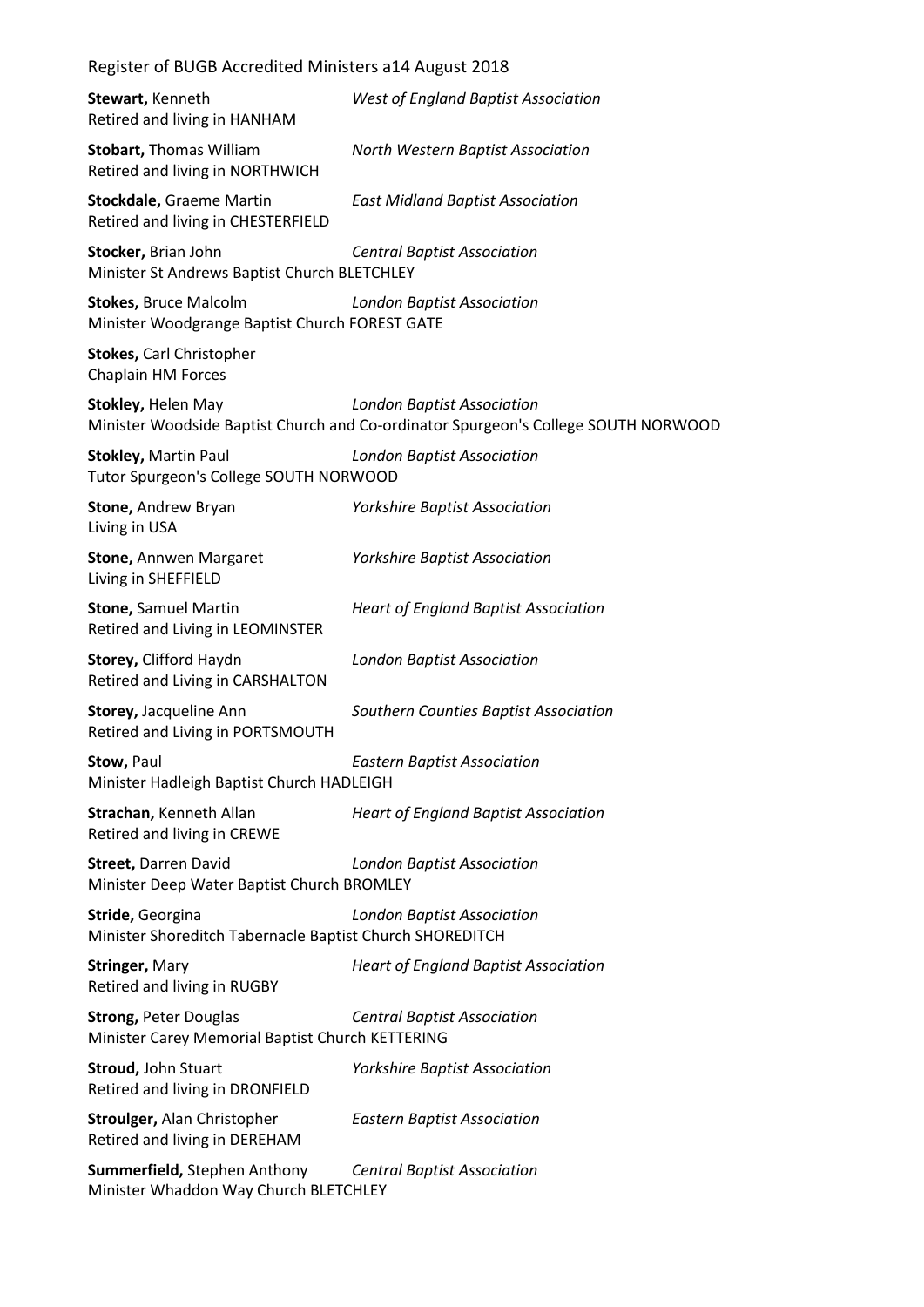**Sunman,** David Brian *Central Baptist Association* Minister Hertford Baptist Church HERTFORD

**Sussex,** Geoffrey Brian *South West Baptist Association* Retired and living in PLYMOUTH

**Sutcliffe,** David Laurence *Heart of England Baptist Association* Minister Hearsall Baptist Church COVENTRY

**Sutcliffe-Pratt,** Daniel John *Eastern Baptist Association* Minister 57 West SOUTHEND ON SEA

**Sutherland,** Charles John *West of England Baptist Association* Retired and living in DEVIZES

**Sutton,** James Richard *London Baptist Association* Minister Balham Baptist Church BALHAM

**Sutton,** Roger Ian *North Western Baptist Association* Portfolio Ministry SALE

**Sutton,** Stephen Richard *Northern Baptist Association* Minister Coulby Newham Baptist Church MIDDLESBROUGH

**Sutton,** Timothy Charles *South West Baptist Association* Minister Westward Ho! Baptist Church WESTWARD HO!

**Swaffield,** Peter Deen *South Eastern Baptist Association* Retired and living in GRAVESEND

**Swanson,** Alistair Herd Retired and living in DREGHORN

**Swanson,** Nicholas Adrian *East Midland Baptist Association* Minister Whetstone Baptist Church WHETSTONE

**Sweetman,** Brian Roy *West of England Baptist Association* Retired and living in SWINDON

**Sykes,** Charles Kenneth *North Western Baptist Association* Retired and living in LLANFAIRFECHAN

**Sylvester,** Lorna Carol *South Eastern Baptist Association* Minister Ashford Baptist Church ASHFORD

**Sylvester,** Robert Alan *South Eastern Baptist Association* Minister Ashford Baptist Church ASHFORD

**Tarring,** Keith *Eastern Baptist Association* Minister Comberton Baptist Church COMBERTON

**Taylor,** Alison Margaret *Eastern Baptist Association* Minister Church Langley Church and Potter Street Baptist Church HARLOW

**Taylor,** Andrew Martin *Yorkshire Baptist Association* Minister Bradford North Methodist Circuit SHIPLEY

**Taylor,** Anthony Philip *Northern Baptist Association* Retired and living in KIRKBY STEPHEN

**Taylor,** Clifford Richmond *London Baptist Association* Retired and living in WEMBLEY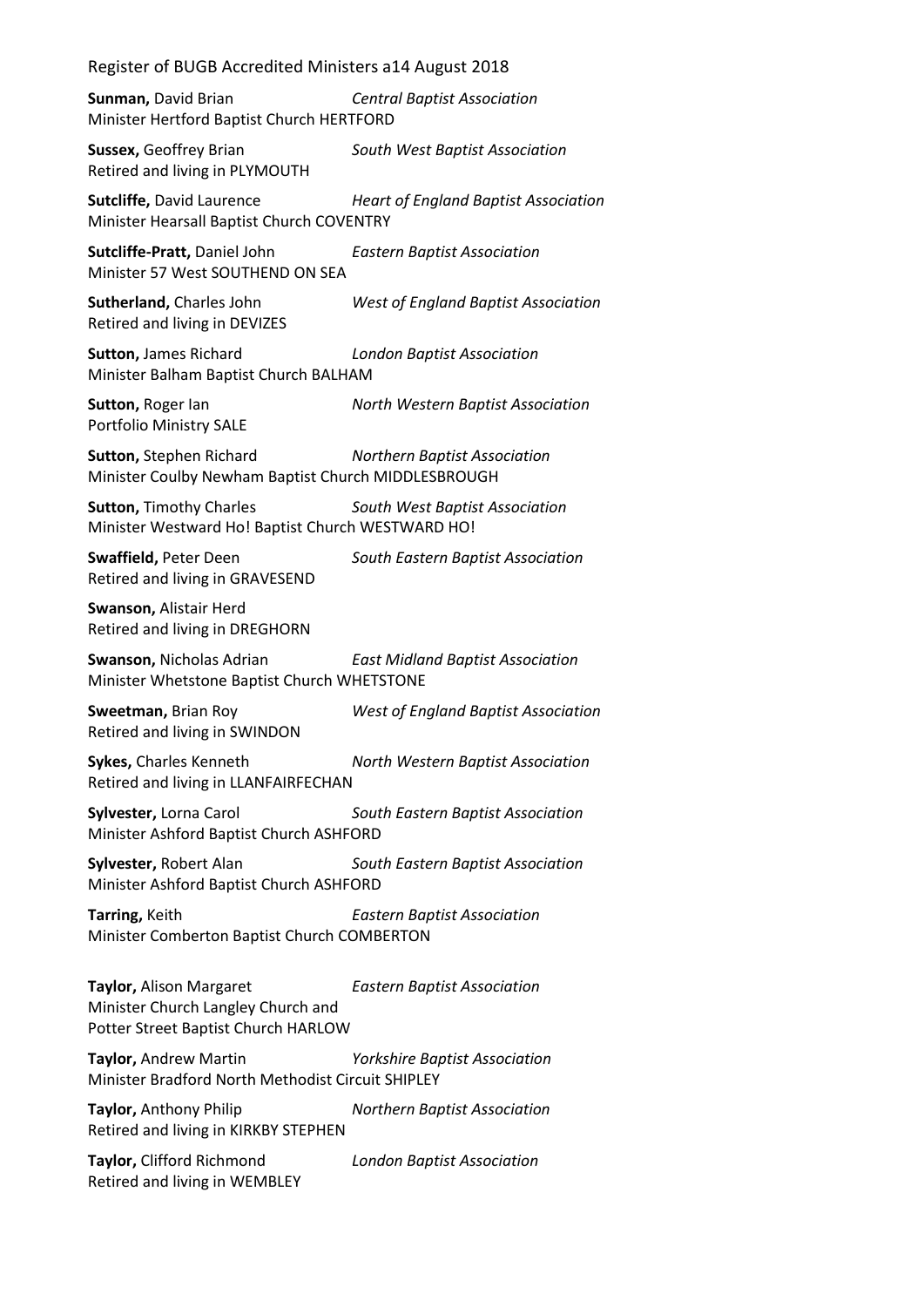**Taylor,** Clive Philip *South Wales Baptist Association* Minister St Julians Baptist Church NEWPORT

**Taylor,** David John Sheer *Southern Counties Baptist Association* Minister Thatcham Baptist Church THATCHAM

**Taylor,** David Lees *Eastern Baptist Association* Retired and living in HUNTINGDON

**Taylor,** John Andrew *West of England Baptist Association* Retired and living in CIRENCESTER

**Taylor,** John Henry *Southern Counties Baptist Association* Minister Funeral Officiant POOLE

**Taylor,** John Paul *Southern Counties Baptist Association* Retired and living in CHIPPING NORTON

**Taylor,** Kevan Paul *Eastern Baptist Association* Retired and living in SHERINGHAM

**Taylor,** Mark Stephen *Eastern Baptist Association* Minister Carleton Rode Baptist Church CARLETON RODE

**Taylor,** Martin Howard *London Baptist Association* Chaplain St Georges Healthcare NHS Trust TOOTING

**Taylor,** Mary Frances *Yorkshire Baptist Association* Regional Minister Yorkshire Baptist Association

**Taylor,** Michael Hugh *Southern Counties Baptist Association* Retired and living in OXFORD

**Taylor,** Michael John *London Baptist Association* Minister King's Church London CATFORD

**Taylor,** Peter Idris *South Wales Baptist Association* Minister Bethel Baptist Church PONTYCLUN

**Taylor,** Peter James *South West Baptist Association* Retired and living in ILMINSTER

**Taylor,** Roger Malcolm *Central Baptist Association* living in POTTERS BAR

**Taylor,** Roger Patrick *Eastern Baptist Association*

Retired and living in WISBECH

**Taylor,** Simon John *South West Baptist Association* Minister South Street Baptist Church Exeter & Brampford Spe EXETER

Retired and living in EWELL

**Taylor,** Stephen Edwin *London Baptist Association*

Minister Gorsley Chapel GORSLEY

**Taylor-Black,** David John *Heart of England Baptist Association*

**Telfer,** Henry Reid Retired and Living in KEITY

Retired and Living in SELLY OAK

**Tennant,** David Frank *Heart of England Baptist Association*

**Tennens,** Terry Ronald *Eastern Baptist Association* Minister Colchester Baptist Church COLCHESTER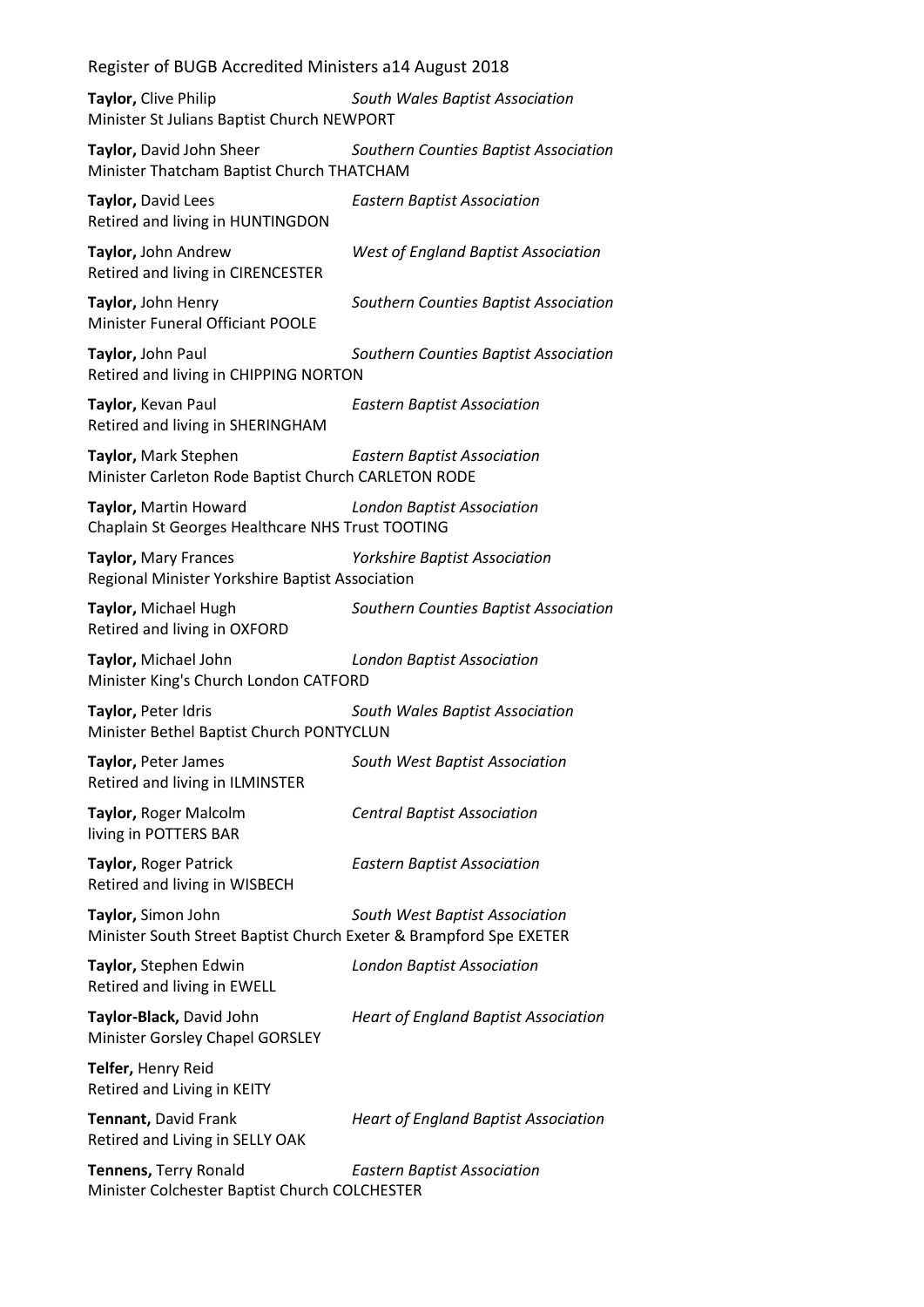**Tetley,** James Alastair Minister Crossroads Church GENEVA

**Thacker,** Anthony *East Midland Baptist Association* Minister Burbage Congregational Church HINCKLEY

**Tharby,** Norman William *Eastern Baptist Association* Minister Whitehouse Baptist Church IPSWICH

**Thomas,** Adrian George *Southern Counties Baptist Association* Retired and living in BOURNEMOUTH

**Thomas,** Andrew James *London Baptist Association* Minister Chadwell Heath Baptist Church ROMFORD

**Thomas,** Andrew James *West of England Baptist Association* Minister Amberley Road Baptist Church and Stoke Gifford Baptist Church BRISTOL

**Thomas,** Annie Williams *North Western Baptist Association* Retired and living in BACUP

**Thomas,** Arfon Lloyd *South Wales Baptist Association* Retired and living in HAVERFORDWEST

**Thomas,** Christopher Andrew John *West of England Baptist Association* Retired and living in TEWKESBURY

**Thomas,** Clifford James *South Wales Baptist Association* Retired and living in NEATH

**Thomas,** George Michael *Central Baptist Association* Retired and living in LUTON

**Thomas,** Ian Michael *South Wales Baptist Association* Minister Mount Calvary English Baptist Church SWANSEA

**Thomas,** James Richard *Southern Counties Baptist Association* Portfolio Ministry EMSWORTH

**Thomas,** Mark *Gwent [Welsh] Baptist Association* Minister Bethesda Baptist Church ROGERSTONE

**Thomas,** Michael John *North Western Baptist Association* Retired and living in BOLTON

**Thomas,** Peter Barrie *Eastern Baptist Association* Minister North Springfield Baptist Church CHELMSFORD

**Thomas,** Peter Morgan *Carmarthen and Cardigan Baptist Association* Retired and living in ABERYSTWYTH **Thomas,** Philip John *Heart of England Baptist Association*

Retired and living in LEAMINGTON SPA

**Thomas,** Raymond *Central Baptist Association* Retired and living in BARNET

**Thomas,** Samuel Brian *Southern Counties Baptist Association* Retired and living in FERNDOWN

**Thomas,** William Derek *North Western Baptist Association* Retired and living in SOUTHPORT

**Thomas-Botwood,** Nicola Angharad Retired c/o Ministries Team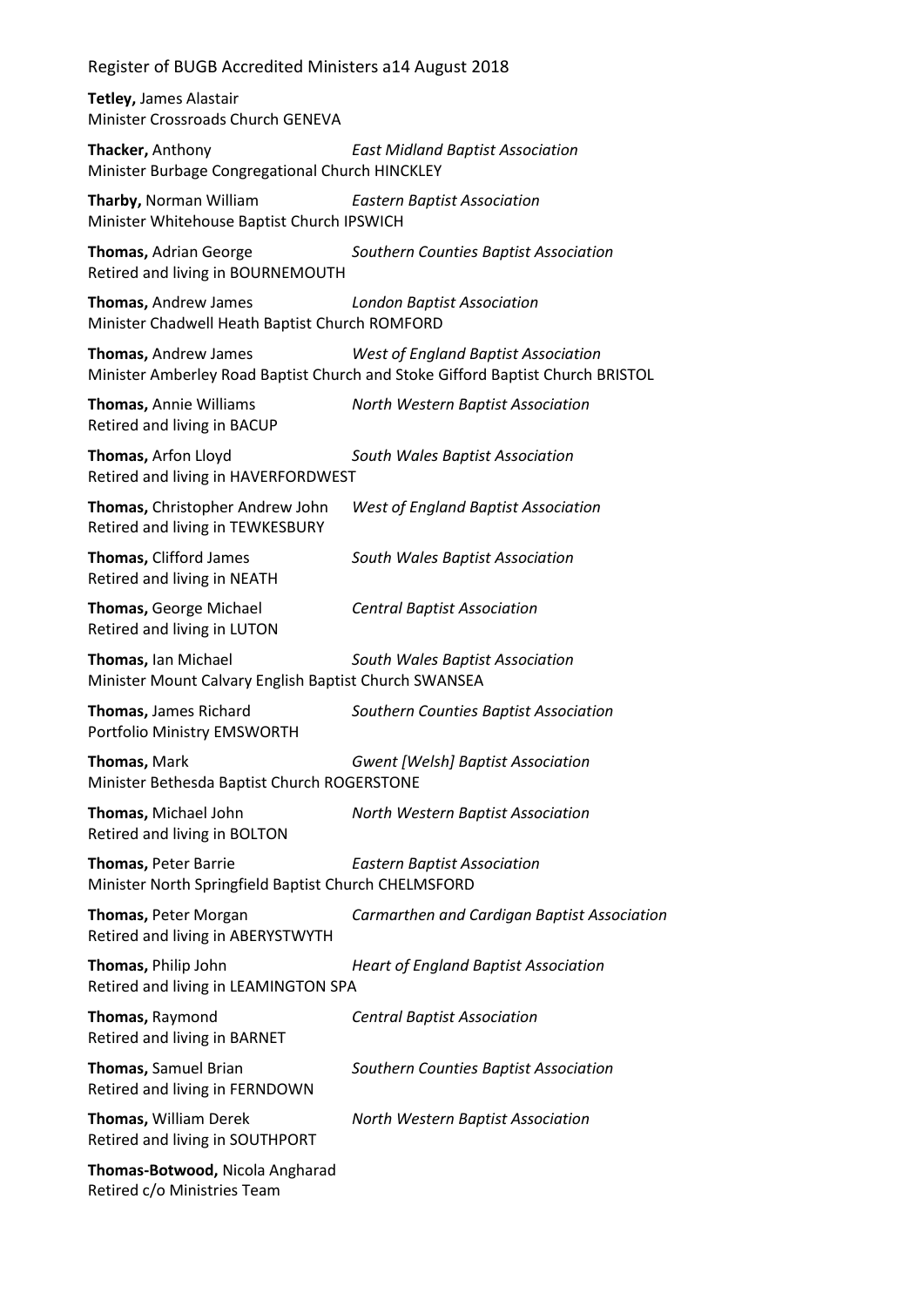**Thomas-Botwood,** Tudor James Chaplain HM Forces

**Thomasson,** Stephen Brian *Eastern Baptist Association* Minister Witard Road Baptist Church NORWICH

**Thompsett,** Simon Paul *East Midland Baptist Association* Minister Hill Street Baptist Church SWADLINCOTE

**Thompson,** Barry Leslie *Central Baptist Association* Minister Farnhams and Hedgerley Community Church FARNHAM COMMON

**Thompson,** John Arthur *North Western Baptist Association* Minister Llanelwy Community Church ST ASAPH (LLANELWY)

**Thompson,** John David *Eastern Baptist Association* Retired and living in IPSWICH

**Thompson,** John Robert *North Western Baptist Association* Retired and living in OLD ROAN

**Thompson,** Robert *Heart of England Baptist Association* Retired and living in BEDWORTH

Retired and living in SANDBACH

**Thompson,** Susan Margaret *North Western Baptist Association*

**Thompson,** Victoria Lynette *Central Baptist Association* Minister Farnhams and Hedgerley Community Church FARNHAM COMMON

**Thomson,** Andrew George *East Midland Baptist Association* Chaplain Loughborough University and prison chaplaincy LOUGHBOROUGH

Retired and living in BIDEFORD

**Thomson,** Andrew Moon *South West Baptist Association*

**Thomson,** Graham Alexander *London Baptist Association* Retired and living in BECKENHAM

**Thomson,** Henry Johnston Retired and living in CUPAR

**Thomson,** Ian Henderson Minister Dunrossness Baptist Church SHETLAND

**Thomson,** Robin Mark Sturrock *Yorkshire Baptist Association* Minister Chapel Allerton Baptist Church LEEDS

**Thorington-Hassell,** Jane *London Baptist Association* Minister Victoria Park Baptist Church VICTORIA PARK

**Thorne,** Martyn Geoffrey *Southern Counties Baptist Association* Retired and living in WALLINGFORD

**Thornley,** Ian Peter *Heart of England Baptist Association* Retired and living in KIDDERMINSTER

**Thornton,** Michael Edward Ian *London Baptist Association* Minister Epsom Baptist Church EPSOM

**Thorpe,** Edward Charles *South West Baptist Association* Retired and living in TORQUAY

**Threshie,** Francis Duncan *South Eastern Baptist Association* Minister Tunbridge Wells Baptist Church TUNBRIDGE WELLS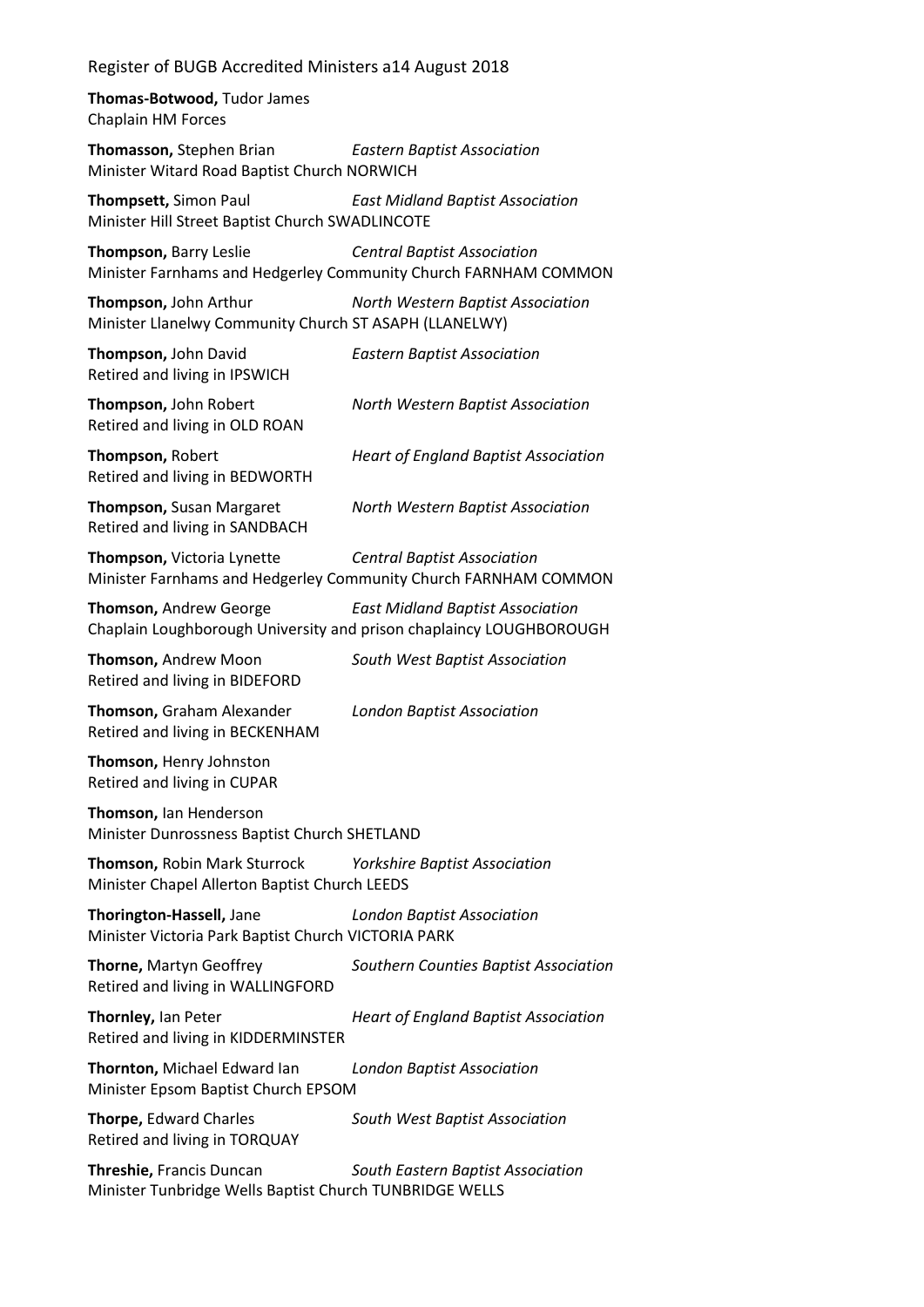**Thwaites,** Sandra Marguerite *London Baptist Association* Minister North Hanwell Baptist Church HANWELL

**Tiab,** Gadalla Nagib Gadalla *South Eastern Baptist Association* Minister Arabic Community Church HOVE

**Tidball,** Dianne *East Midland Baptist Association* Retired and Living in LEICESTER

**Tills,** Seyan Murray *South Eastern Baptist Association* Minister Walmer Baptist Church WALMER

**Timmins,** Jonathon *East Midland Baptist Association* Retired and Living in LINCOLN

**Timmins,** Mark *Heart of England Baptist Association* Retired and Living in HALESOWEN

**Timmins,** Susan *North Western Baptist Association* Retired and Living in NANTWICH

**Timothy,** Peter *Eastern Baptist Association* Minister Park Baptist Church GREAT YARMOUTH

**Timson,** Philip Mark *East Midland Baptist Association* Director HOPE PETERBOROUGH

**Tinning,** Stephen James Adrian *Eastern Baptist Association* Minister Leigh Road Baptist Church LEIGH-ON-SEA

**Tolson,** Norman Jeffrey *South West Baptist Association* Retired and living in LISKEARD

**Took,** Patricia Margaret *Yorkshire Baptist Association* Retired and living in ROBIN HOOD'S BAY

**Toseland,** Nathan Paul *Central Baptist Association* Minister Long Buckby Baptist Church LONG BUCKBY

**Tougher,** John Clive *East Midland Baptist Association* Retired and living in DERBY

**Tout,** Philip John *South Eastern Baptist Association* Retired and living in WORTHING

**Travers,** Martyn Paul *London Baptist Association* Minister Orpington Baptist Church ORPINGTON

**Treharne,** Brian *South West Baptist Association* Retired and living in PLYMOUTH

**Tricker,** Matthew Stephen *South Wales Baptist Association* Minister Jerusalem Baptist Church PENTREBACH

| Trickey, Robert John<br>Retired and living in BATH          | <b>West of England Baptist Association</b> |
|-------------------------------------------------------------|--------------------------------------------|
| Troughton, Patricia Jean<br>Retired and living in CAMBRIDGE | <b>Eastern Baptist Association</b>         |
| Trudgian, Brian David<br>Retired and living in SOUTHPORT    | North Western Baptist Association          |
| <b>Trumner</b> lonathan lames                               | South Eastern Rantist Association          |

**Trumper,** Jonathan James *South Eastern Baptist Association* Co-ordinator Good Neighbours TUNBRIDGE WELLS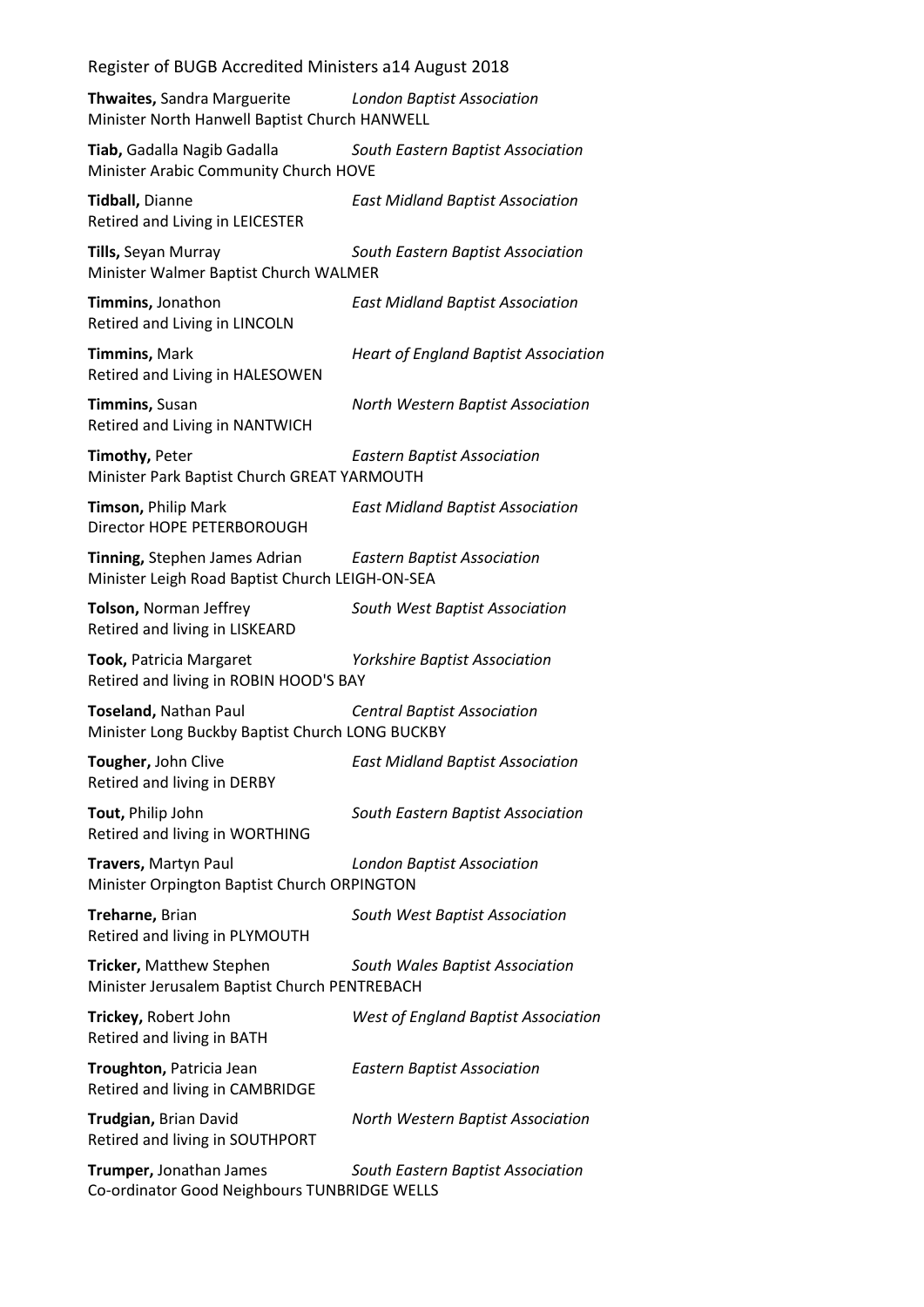|  |  | Register of BUGB Accredited Ministers a14 August 2018 |  |
|--|--|-------------------------------------------------------|--|

**Trykush,** Charlotte Elizabeth *West of England Baptist Association* Families Worker Gloucestershire Methodist Circuit CIRENCESTER

**Tubbs,** Gordon Lionel *Eastern Baptist Association* Retired and living in IPSWICH

**Tubby,** David Peter *Heart of England Baptist Association* Minister Northfield Baptist Church BIRMINGHAM

**Tuck,** Derek Edward *North Western Baptist Association* Retired and living in MILLOM

**Tuck,** Gordon Paul *Southern Counties Baptist Association* Minister Testwood Baptist Church TOTTON

**Tuffee,** Arthur Terence *Southern Counties Baptist Association* Retired and living in CHRISTCHURCH

**Tugwell,** Arthur John *Eastern Baptist Association* Retired and living in BURY ST EDMUNDS

**Tunstall,** Angela Mai *North Western Baptist Association* Chaplain Christie NHS Foundation Trust and Regional Role Urban Expression MANCHESTER

**Turnbull,** Michael John *South Eastern Baptist Association* Retired and living in CRAWLEY

**Turnbull,** William Wright Agnew Retired and living in LARBERT

**Turner,** Dawn April *South Eastern Baptist Association* Evangelist Kent Thameside Project (SEBA) GRAVESEND

**Turner,** Gordon James *Northern Baptist Association* Retired and living in ALNWICK

**Turner,** Jeanette Pauline *West of England Baptist Association* Retired and living in NEWENT

**Turner,** Mark Wreford *Heart of England Baptist Association* Minister Bedworth Baptist Church BEDWORTH

**Turner,** Martin Maximillian Barnaby *Central Baptist Association* Retired and living in RICKMANSWORTH

**Turner,** William Joseph Anthony *West of England Baptist Association* Retired and living in STOKE GIFFORD

**Tutton,** Ian *London Baptist Association* Minister Hampstead Garden Suburb Free Church HAMPSTEAD GARDEN SUBURB

living in TEIGNMOUTH

**Twigg,** Emily Catherine *Eastern Baptist Association*

**Twilley,** Andrew Douglas *South Eastern Baptist Association* Training Officer URC Ministry HORSHAM

**Tydeman,** Michael James *Southern Counties Baptist Association* Minister Bloxham Baptist Church BLOXHAM

**Tyler,** Elisabeth *Heart of England Baptist Association* Minister Birmingham Central Baptist Church BIRMINGHAM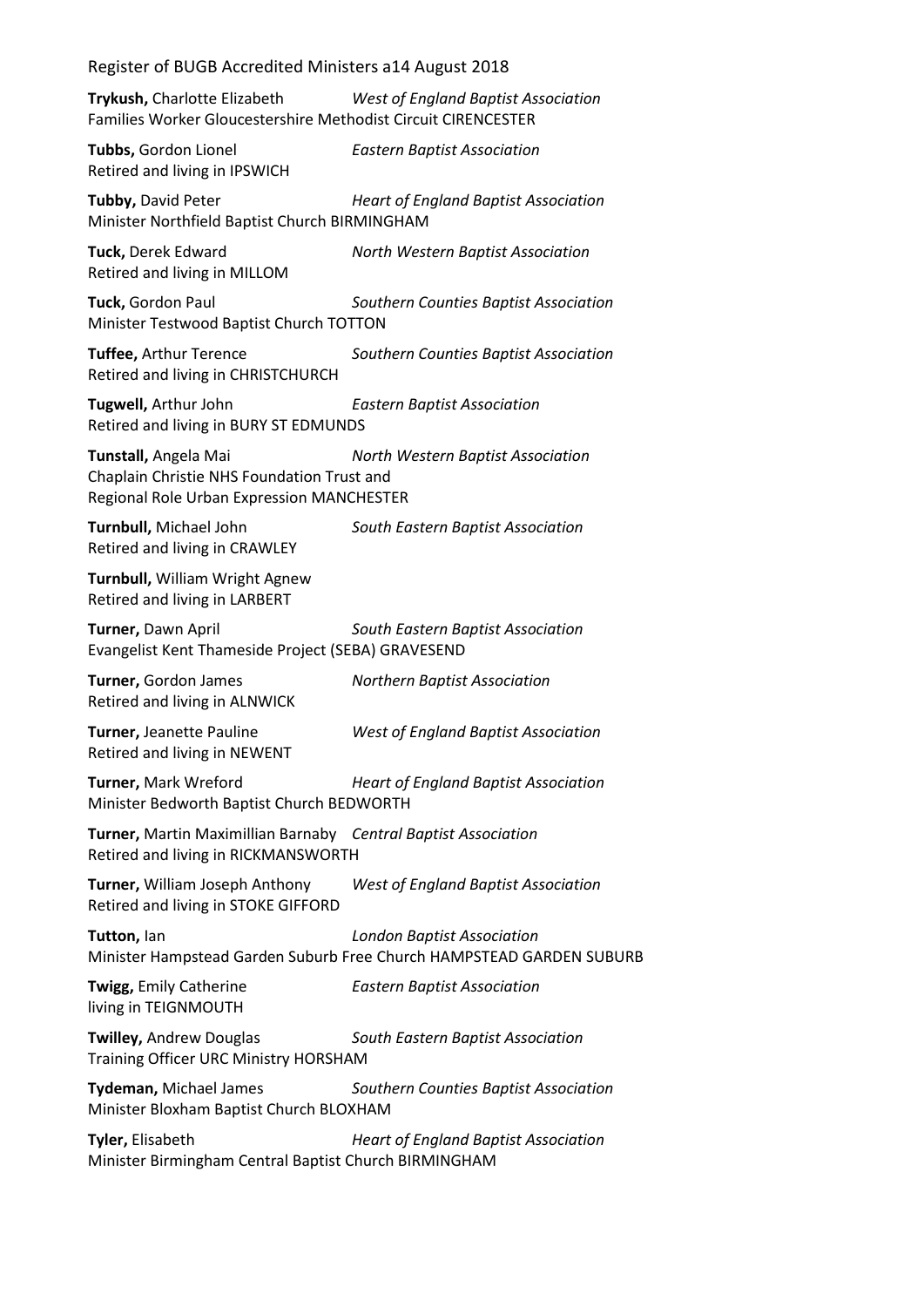| Register of BUGB Accredited Ministers a14 August 2018                                    |                                                   |
|------------------------------------------------------------------------------------------|---------------------------------------------------|
| Tyler, Paul Anthony<br>Minister Birmingham Central Baptist Church BIRMINGHAM             | <b>Heart of England Baptist Association</b>       |
| Tyson, Geoffrey lan<br>Retired and living in BRIDGEND                                    | South Wales Baptist Association                   |
| <b>Uffindell, Michael</b><br>living in BOURNEMOUTH                                       | Southern Counties Baptist Association             |
| <b>Uitterdijk, Rosemary</b><br>Minister Ellesmere Port Community Ministry ELLESMERE PORT | North Western Baptist Association                 |
| Ulanowski, Mark<br>Minister Sudbury Baptist Church SUDBURY                               | <b>Eastern Baptist Association</b>                |
| <b>Unsworth, Paul Anthony</b><br>Minister Kahaila LONDON                                 | <b>London Baptist Association</b>                 |
| <b>Upton, Christopher Simon</b><br>Minister West Lane Baptist Church, Haworth KEIGHLEY   | <b>Yorkshire Baptist Association</b>              |
| <b>Urwin, Carolyn Mary</b><br>Minister Wraysbury Baptist Church WRAYSBURY                | Southern Counties Baptist Association             |
| <b>Urwin, David Arthur</b><br>Retired and Living in RHYL                                 | North Western Baptist Association                 |
| Van Den Berg, Clare Gillian<br>Minister Strode Crescent Baptist Church SHEERNESS         | South Eastern Baptist Association                 |
| Van Den Heuvel, Remco Nicolaas Antonius Maria<br>Minister Wendover Free Church WENDOVER  | <b>Central Baptist Association</b>                |
| Vaswani, Astrid Ellen<br>Minister Thornhill Baptist Church SOUTHAMPTON                   | Southern Counties Baptist Association             |
| Vaswani, Paul Tolaram<br>Minister Thornhill Baptist Church SOUTHAMPTON                   | Southern Counties Baptist Association             |
| Vaughan, Frank Stanley<br>Retired and Living in WARWICK                                  | <b>Heart of England Baptist Association</b>       |
| Vaughan-Davies, Jonathan Paul<br>Minister Bethel Baptist Church CARDIFF                  | South Wales Baptist Association                   |
| Vellacott, Tim<br>Minister Holland Road Baptist Church HOVE                              | South Eastern Baptist Association                 |
| Vendy, Barry Gordon<br>Retired and living in CAMBRIDGE                                   | <b>Eastern Baptist Association</b>                |
| Vernon, Thomas David Eric<br>Minister Earls Hall Baptist Church WESTCLIFF ON SEA         | <b>Eastern Baptist Association</b>                |
| Vickery, Phillip John<br>Minister Blaenycwm Chapel TYNEWYDD                              | <b>East Glamorgan [Welsh] Baptist Association</b> |
| Vidler, Janet Susan<br>Minister Community Church Robertsbridge ROBERTSBRIDGE             | South Eastern Baptist Association                 |
| Vidler, Michael John<br>Retired and living in TAUNTON                                    | South West Baptist Association                    |
| Vincent, Raymond Leonard<br>Retired and living in PONTYPRIDD                             | South Wales Baptist Association                   |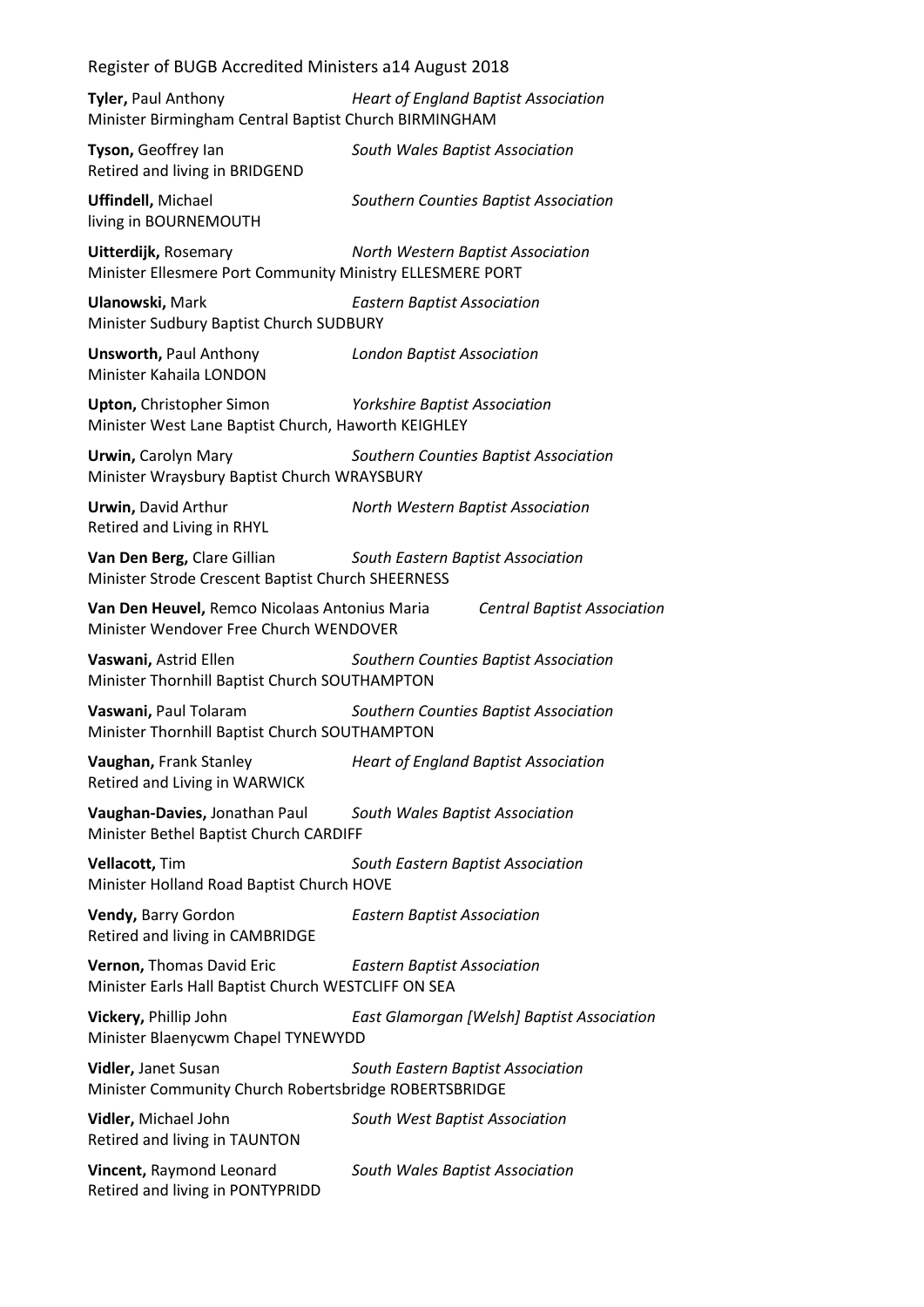| Register of BUGB Accredited Ministers a14 August 2018                                                             |                                             |
|-------------------------------------------------------------------------------------------------------------------|---------------------------------------------|
| Vittle, Wynn<br>Retired and living in CARMARTHEN                                                                  | Carmarthen and Cardigan Baptist Association |
| Voke, Christopher James<br>Retired and living in SOUTH NORWOOD                                                    | <b>London Baptist Association</b>           |
| Wade, Norman<br>Retired and living in PRESCOT                                                                     | North Western Baptist Association           |
| Wade, Peter<br>Retired and living in ROSS ON WYE                                                                  | <b>Heart of England Baptist Association</b> |
| Wadsworth, Alan Richard<br>Minister Caton Baptist Church CATON                                                    | North Western Baptist Association           |
| <b>Wakefield, Jennifer Margaret</b><br>Retired and living in CREWE                                                | North Western Baptist Association           |
| Walford, John Colin<br>Minister Bishop's Stortford Baptist Church BISHOP'S STORTFORD                              | <b>Eastern Baptist Association</b>          |
| Walker, Anthony Cullingford<br>Retired and living in KINGS NORTON                                                 | <b>Heart of England Baptist Association</b> |
| Walker, Christopher James<br>Minister Eastleigh Baptist Church EASTLEIGH                                          | Southern Counties Baptist Association       |
| Walker, Ivor Walter<br>Retired and living in MANSFIELD                                                            | <b>East Midland Baptist Association</b>     |
| Walker, Jack Cameron<br>Minister Newport Pagnell Baptist Church NEWPORT PAGNELL                                   | <b>Central Baptist Association</b>          |
| Walker, Kenneth Stephen<br>Retired and living in CHESTER                                                          | North Western Baptist Association           |
| Walker, Neil<br>Retired and living in REEPHAM                                                                     | <b>Eastern Baptist Association</b>          |
| Walker, Norman<br>Retired and living in LINCOLN                                                                   | <b>East Midland Baptist Association</b>     |
| <b>Walker, Paul Frederick</b><br>Minister Highgate Baptist Church BIRMINGHAM                                      | <b>Heart of England Baptist Association</b> |
| <b>Walker, Richard Andrew</b><br>Retired and living in FRANCE                                                     |                                             |
| Walker-Williams, Stephen James Central Baptist Association<br>Minister Gold Hill Baptist Church CHALFONT ST PETER |                                             |
| <b>Waller, Douglas Stephen</b><br>Minister Woodbridge Quay Church WOODBRIDGE                                      | <b>Eastern Baptist Association</b>          |
| <b>Wallis, Steven Martin</b><br>Minister Newbridge on Wye Baptist Church NEWBRIDGE                                | Radnorshire & Montgomeryshire Baptist Assoc |
| Walsh, Emma Jane<br>Librarian Regent's Park College OXFORD                                                        | Southern Counties Baptist Association       |
| Walter, Gavin Stephen Henry<br>Minister Ashdon Baptist Church ASHDON                                              | <b>Eastern Baptist Association</b>          |
| Walters, Brian lan<br>Retired and living in HOLMFIRTH                                                             | <b>Yorkshire Baptist Association</b>        |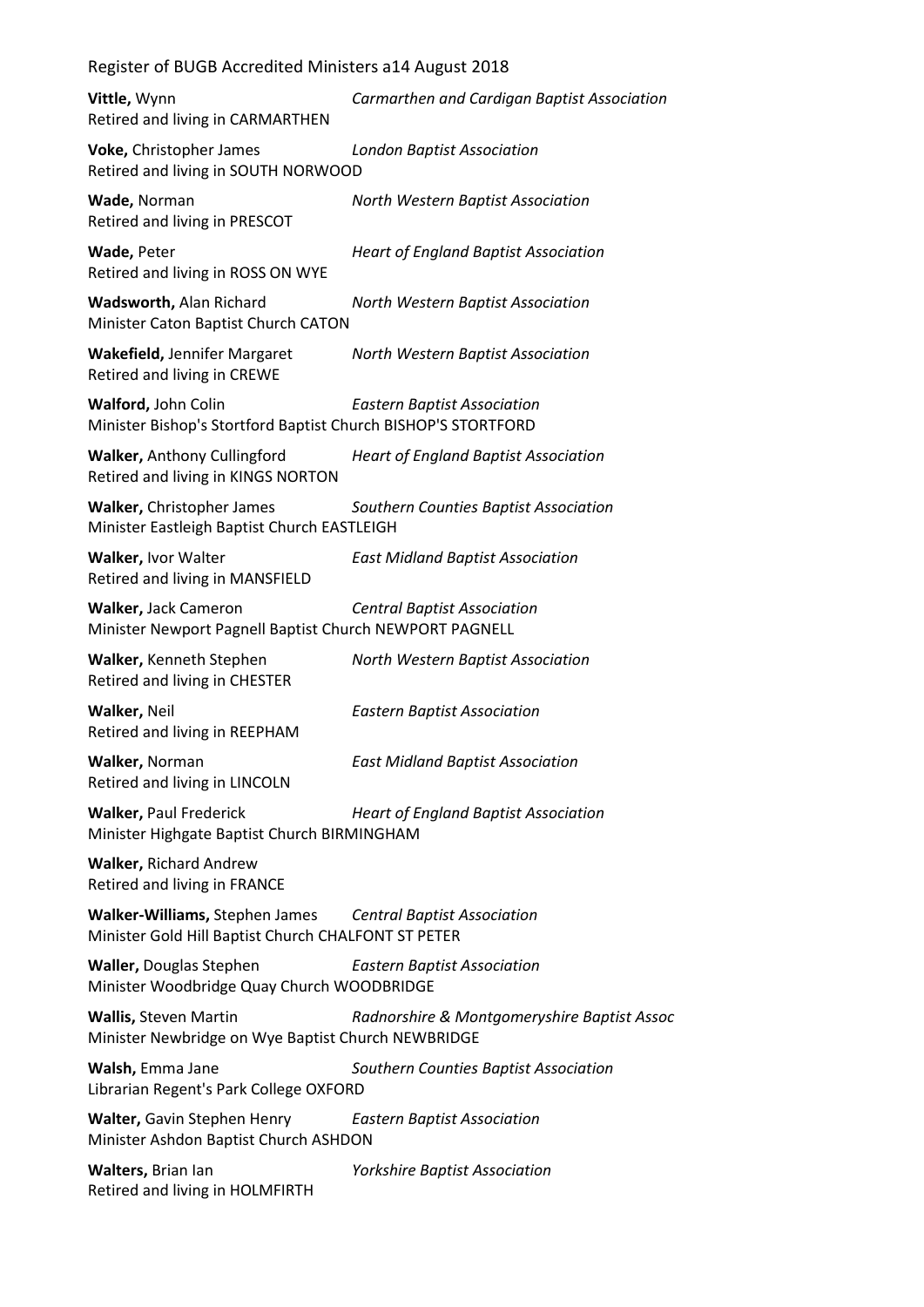**Walters,** Geoffrey *South Eastern Baptist Association* Chaplain Pilgrims Hospices, East Kent ASHFORD

**Walters,** Rhodri James *South Eastern Baptist Association* Minister The Baptist Church, St Peters BROADSTAIRS

**Walton,** Barry Leslie *Eastern Baptist Association* Retired and living in BRAINTREE

**Walton,** Gregory *North Western Baptist Association* Retired and living in SPAIN

**Warburton,** John Philip *East Midland Baptist Association* Retired and living in PETERBOROUGH

**Warburton,** Philip Mark *London Baptist Association* Minister E1 Community Church SHADWELL

**Ward,** Adrian Mark *Yorkshire Baptist Association* Minister Oakes Baptist Church HUDDERSFIELD

**Ward,** Alan *Yorkshire Baptist Association* Minister St.Thomas Crookes SHEFFIELD

**Ward,** Joel David *South West Baptist Association* Minister Upton Vale Baptist Church TORQUAY

**Wareham,** Antony *West of England Baptist Association* Minister Clevedon Baptist Church CLEVEDON

**Wareham,** Garry John *North Western Baptist Association* Minister Market Street Church NANTWICH

**Warmington,** Graham Francis *West of England Baptist Association* Retired and Living in WESTBURY

**Warner,** Mark Ashton *Southern Counties Baptist Association* Co-ordinator Sailors Society SOUTHAMPTON

**Warren,** David Michael *Southern Counties Baptist Association* Retired and Living in SLOUGH

**Warren,** Richard John *East Midland Baptist Association* Minister The Well, Retford Baptist Church RETFORD

**Warrington,** David Alfred *Central Baptist Association* Minister The Abbey Centre Baptist Church NORTHAMPTON

**Watkins,** Graham Robert *East Midland Baptist Association* Minister Osmaston Road Baptist Church DERBY

**Watkins,** Howard Vincent *West Glamorgan [Welsh] Baptist Association* Minister Carmel Baptist Chapel and Association Secretary West Glamorgan (Welsh) Baptist Association SWANSEA

**Watkins,** Roger Geoffrey *Eastern Baptist Association* Retired and Living in ST NEOTS

**Watkinson,** Doreen *North Western Baptist Association* Retired and living in MANCHESTER

**Watson,** Douglas Eric Retired and living in DUNDEE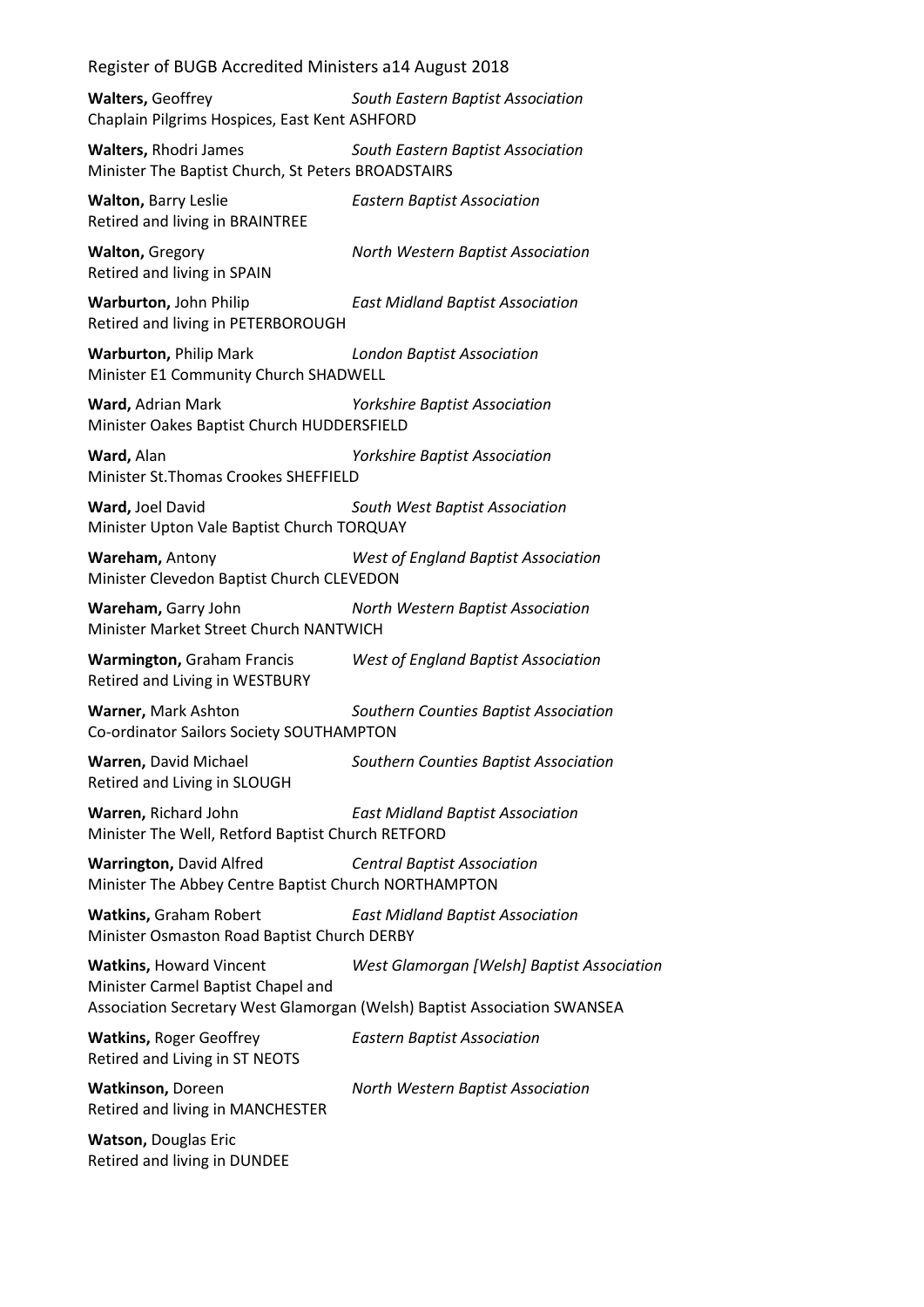**Watson,** James Alexander Retired and living in WEST KILBRIDE

**Watterson,** James Samuel *North Western Baptist Association* Minister Carey Baptist Church PRESTON

**Watts,** Diane Elizabeth *South Eastern Baptist Association* Minister Together in Sussex HOVE

**Watts,** Graham John *South Wales Baptist Association* Minister Gaer Baptist Church and tutor Spurgeon's College NEWPORT

**Waugh,** Andrew Alexander *Northern Baptist Association* Minister Stockton Baptist Church STOCKTON-ON-TEES

**Waugh,** Ian Maurice Astor *South Wales Baptist Association* Minister Bethany Baptist Church RISCA

**Waugh,** Niels Alfred *Heart of England Baptist Association* Retired and living in HEREFORD

**Wearing,** Amy Louise *Heart of England Baptist Association* Minister St Peter's Baptist Church WORCESTER

**Weaver,** John David *Central Baptist Association* Retired and living in ODELL

**Webb,** Jane Elizabeth Katharine *East Midland Baptist Association* Retired and Living in CHELLASTON

**Webb,** Marilyn *London Baptist Association* Minister Purley Baptist Church PURLEY

**Webb,** Peter *West of England Baptist Association* Retired and Living in BRISTOL

**Webb,** Philip *East Midland Baptist Association* Retired and Living in DERBY

**Webb,** Reginald Alfred Percy *London Baptist Association* Retired and Living in BEXLEYHEATH

**Webb,** Richard Graeme *South West Baptist Association* Director Biglife TORQUAY

**Webber,** Louise Alice *Central Baptist Association* Minister Broadway Baptist Church CHESHAM

**Webster,** Kieran James *South Wales Baptist Association* Living in MORGANSTOWN

**Weddell,** Heather Carole *South Wales Baptist Association* Minister Cowbridge United Free Church COWBRIDGE

**Welch,** Mark John *Central Baptist Association* Minister Burton Latimer Baptist Church BURTON LATIMER

**Welch,** Timothy Bernard *West of England Baptist Association* Minister Hesters Way Baptist Church and Tutor Bristol Baptist College CHELTENHAM

**Welch,** William Victor *West of England Baptist Association* Retired and Living in LOWER KNOWLE

**Weldon,** Michael Richard *South Wales Baptist Association* Retired and Living in BRIDGEND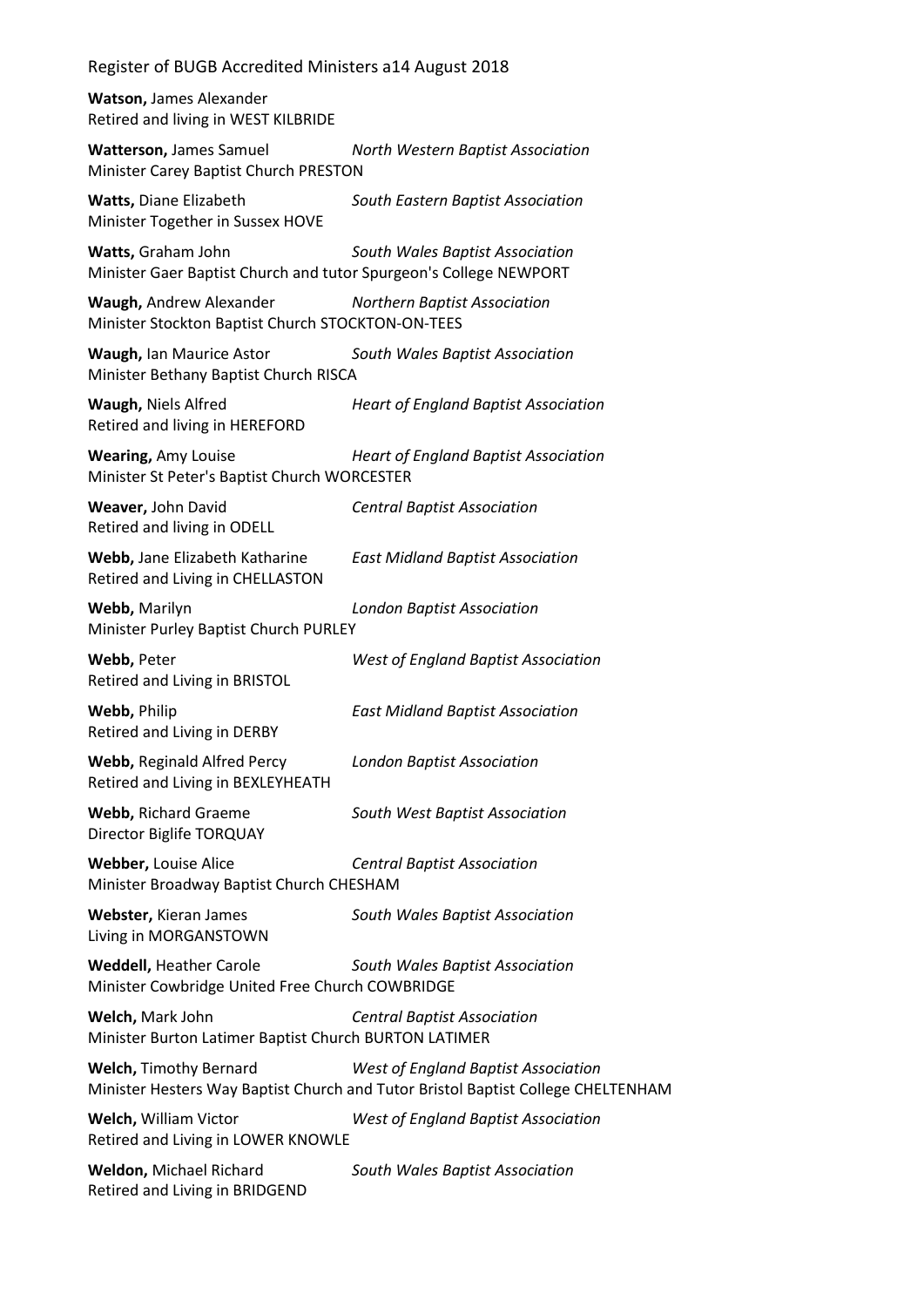| Register of bodb Accredited Millisters all4 August 2016                                      |                                             |
|----------------------------------------------------------------------------------------------|---------------------------------------------|
| <b>Welford, Kenneth Patrick</b><br>Retired and Living in DAWLISH                             | South West Baptist Association              |
| Weller, Conrad Paul<br>Minister Kirby Muxloe Free Church KIRBY MUXLOE                        | <b>East Midland Baptist Association</b>     |
| Weller, Dennis Edgar<br>Retired and Living in STAFFORD                                       | <b>Heart of England Baptist Association</b> |
| Wellman, Kelly<br>Pastor Church of the Redeemer BIRMINGHAM                                   | <b>Heart of England Baptist Association</b> |
| <b>Wells, Francis William</b><br>Retired and Living in NEWPORT                               | South Wales Baptist Association             |
| Wells, Frank<br>Retired and Living in WOODHALL SPA                                           | <b>East Midland Baptist Association</b>     |
| West, Andrew Brian<br>Minister Wheatley Park Baptist Church DONCASTER                        | <b>Yorkshire Baptist Association</b>        |
| <b>West, David Charles</b><br>Retired and Living in GRANTHAM                                 | <b>East Midland Baptist Association</b>     |
| West, David Kenneth<br>Retired and Living in TAUNTON                                         | South West Baptist Association              |
| West, Pauline Ann<br>Retired and Living in ULVERSTON                                         | North Western Baptist Association           |
| West, Reginald Richard<br>Retired and Living in WESTCLIFF ON SEA                             | <b>Eastern Baptist Association</b>          |
| Western, John Robert<br>Minister Westcliff Baptist Church SOUTHEND ON SEA                    | <b>Eastern Baptist Association</b>          |
| Weston, Christopher Colin<br>Minister Eyres Monsell Baptist Free Church WIGSTON              | <b>East Midland Baptist Association</b>     |
| Westwood, Alan Robert<br>Retired and Living in WORCESTER                                     | <b>Heart of England Baptist Association</b> |
| Westwood, Eric John<br>Retired and Living in SHIRLEY                                         | <b>Heart of England Baptist Association</b> |
| Whaley, Martin<br>Minister Wealdstone Baptist Church WEALDSTONE                              | <b>London Baptist Association</b>           |
| <b>Whalley, William Ernest</b><br>Retired and Living in HUDDERSFIELD                         | <b>Yorkshire Baptist Association</b>        |
| <b>Wharin, Thomas Tyndale</b><br>Minister Wotton under Edge Baptist Church WOTTON-UNDER-EDGE | <b>West of England Baptist Association</b>  |
| Whayman, Peter Eustace<br>Retired and Living in LUDLOW                                       | <b>Heart of England Baptist Association</b> |
| Wheatley, David John<br>Minister King's Community Church LETCHWORTH GARDEN CITY              | <b>Central Baptist Association</b>          |
| <b>Wheatley, Judith Mary</b><br>Minister Anderson Baptist Church READING                     | Southern Counties Baptist Association       |
| <b>Wheeler, Paul Michael</b><br>Minister Spalding Baptist Church SPALDING                    | <b>East Midland Baptist Association</b>     |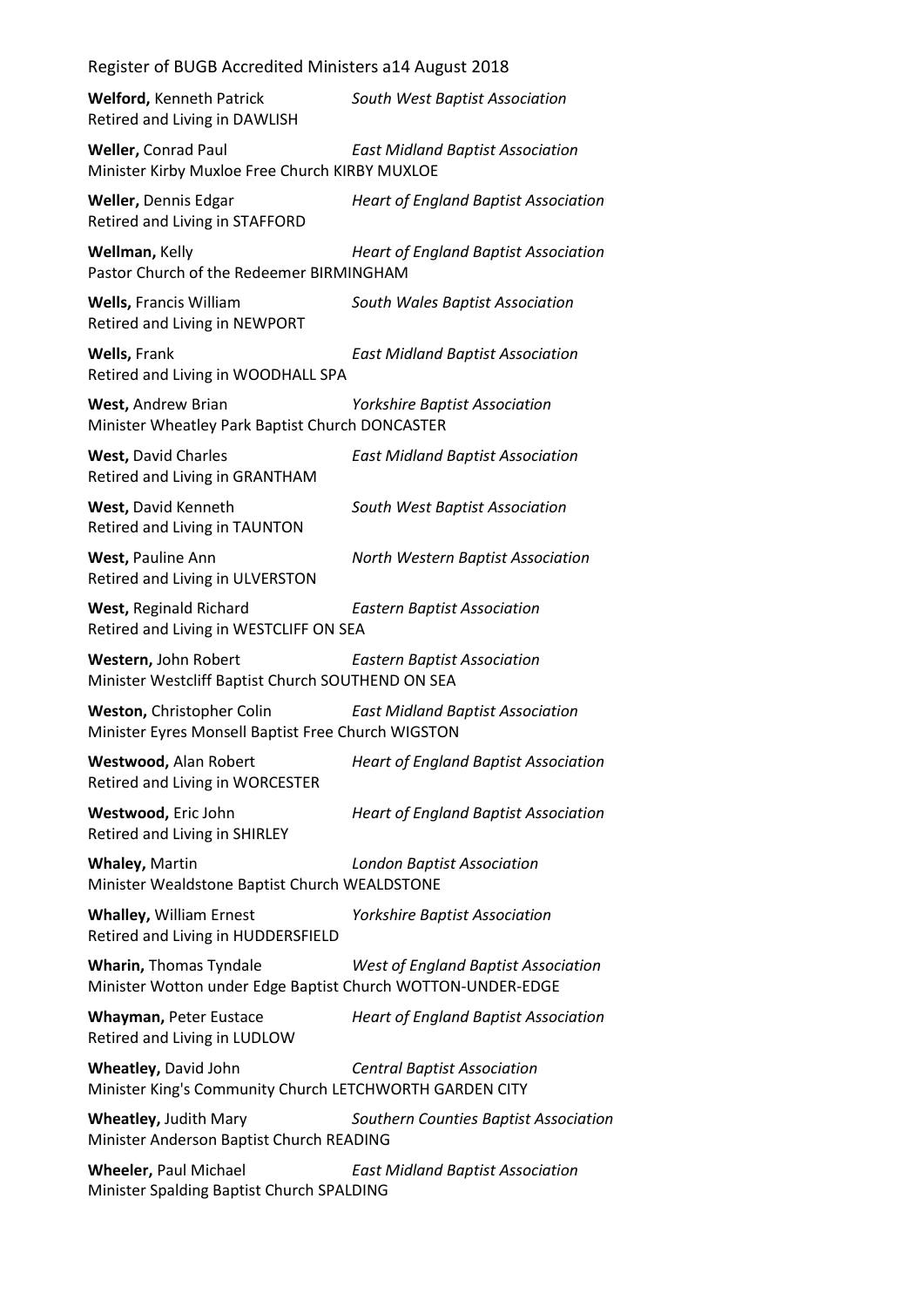| Wheelhouse, Roger James<br>Retired and Living in STROUD                                  | West of England Baptist Association         |
|------------------------------------------------------------------------------------------|---------------------------------------------|
| White, Andrew James<br>Minister Northumberland Heath Baptist Church ERITH                | <b>London Baptist Association</b>           |
| White, Brian Andrew<br>Minister Trafalgar Road Baptist Church HORSHAM                    | South Eastern Baptist Association           |
| White, Christopher Michael<br>Chaplain Queen Elizabeth The Queen Mother Hospital MARGATE | South Eastern Baptist Association           |
| White, Colin James<br>Retired and Living in DERBY                                        | <b>East Midland Baptist Association</b>     |
| White, Graham John<br>Retired and Living in SOUTH SHIELDS                                | <b>Northern Baptist Association</b>         |
| White, Ian Richard<br>Retired and Living in CHICHESTER                                   | South Eastern Baptist Association           |
| White, Kevin<br>Minister Spurgeon Baptist Church BLETCHLEY                               | <b>Central Baptist Association</b>          |
| <b>White, Paul Philip</b><br>Chaplain Berkshire Healthcare NHS Foundation Trust DEVIZES  | Southern Counties Baptist Association       |
| White, Robert David<br>Retired and Living in WILMSLOW                                    | North Western Baptist Association           |
| <b>Whitehall, David William</b><br>Retired and Living in PRESCOT                         | North Western Baptist Association           |
| Whiteley, Christopher Norman<br>Retired and Living in MACCLESFIELD                       | North Western Baptist Association           |
| Whitfield, Raymond Herbert<br>Retired and Living in NOTTINGHAM                           | <b>East Midland Baptist Association</b>     |
| <b>Whiting, Peter Graham</b><br>Retired and Living in HAVANT                             | Southern Counties Baptist Association       |
| <b>Whitlock, David William</b><br>Minister Bretton Baptist Church PETERBOROUGH           | <b>East Midland Baptist Association</b>     |
| Whitmill, Neil John<br>Minister Fairfield Community Church STOTFOLD                      | <b>Central Baptist Association</b>          |
| Whittaker, Maurice Arthur<br>Retired and Living in UTTOXETER                             | <b>Heart of England Baptist Association</b> |
| Whittle, Gordon Edward<br>Retired and Living in HADLEIGH                                 | <b>Eastern Baptist Association</b>          |
| Whyman, Joan Merril<br>Retired and Living in STRATFORD-UPON-AVON                         | <b>Heart of England Baptist Association</b> |
| Whysall, James Whittle<br>Retired and Living in NEWPORT PAGNELL                          | <b>Central Baptist Association</b>          |
| Wickenden, Mark Gerard<br>Minister Horndean Baptist Church HORNDEAN                      | Southern Counties Baptist Association       |
| Wickenden, Philip Mark<br>Minister Highfield Road Baptist Church DARTFORD                | <b>London Baptist Association</b>           |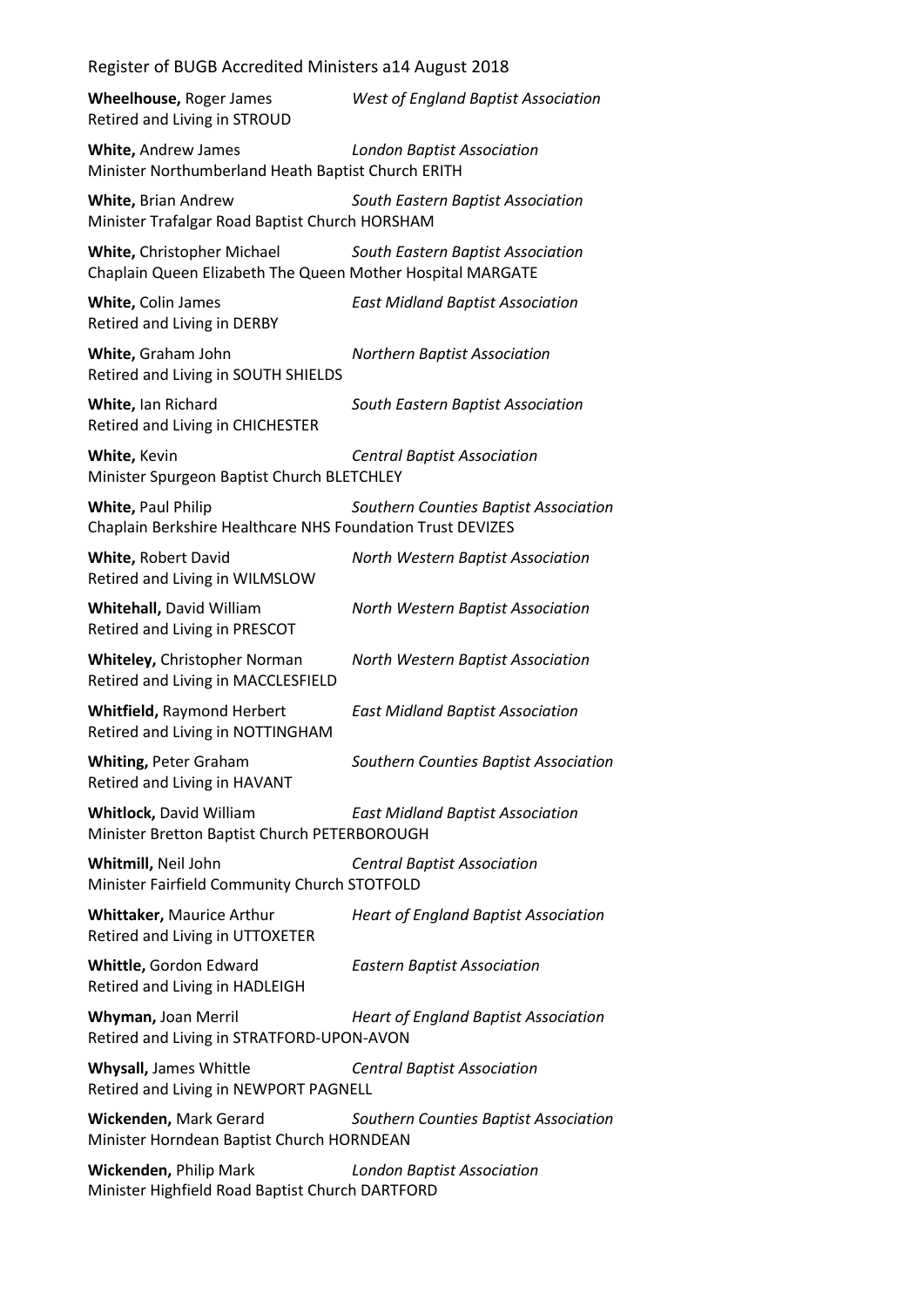## Register of BUGB Accredited Ministers a14 August 2018

**Wieland,** Archibald Mclaren Retired and Living in GLASGOW

**Wiggins,** Brian John *Southern Counties Baptist Association* Retired and Living in BOURNEMOUTH

**Wigley,** Graham Peter *Heart of England Baptist Association* Chaplain Kings Heath Workplace Chaplaincy BIRMINGHAM

**Wild,** Ellen *South Eastern Baptist Association* Minister Chichester Baptist Church CHICHESTER

**Wilde,** Gareth Douglas *London Baptist Association* Minister Broadmead Baptist Church WOODFORD

**Wilding,** Robin Ian Raymond *Southern Counties Baptist Association* Minister Datchet Baptist Church DATCHET

**Wilkes,** Rosalyn *East Midland Baptist Association* Minister Forest Street Baptist Church and Swanwick Baptist Church KIRKBY IN ASHFIELD

**Wilkie,** Leonard Arthur *Southern Counties Baptist Association* Retired and Living in SHANKLIN

**Wilkinson,** Andrew James *East Midland Baptist Association* Minister Epworth Baptist Church EPWORTH

**Willett,** Jillian *East Midland Baptist Association* Minister Friar Lane and Braunstone Baptist Church and prison chaplaincy LEICESTER

**Willetts,** Bryan Geoffrey *South West Baptist Association* Retired and Living in LANGPORT

**Williams,** Albert John *Carmarthen and Cardigan Baptist Association* Retired and Living in AMMANFORD

**Williams,** Andrew Martin *Yorkshire Baptist Association* Minister Blackley Baptist Church ELLAND

**Williams,** Arthur George *Heart of England Baptist Association* Retired and Living in PERSHORE

**Williams,** Boyd Vaughan *London Baptist Association* Retired and Living in SOUTHALL

**Williams,** Constance Mary *Southern Counties Baptist Association*

Retired and Living in BANBURY

**Williams,** Eryl Elisabeth *East Glamorgan [Welsh] Baptist Association* Living in PONTYPRIDD

**Williams,** Graham *South Wales Baptist Association* Retired and Living in ABERGAVENNY

**Williams,** Joanna Elizabeth *Yorkshire Baptist Association* Minister Blackley Baptist Church ELLAND

**Williams,** John Sidney *Central Baptist Association* Retired and Living in HEMEL HEMPSTEAD

**Williams,** Michael Craig *South Eastern Baptist Association* Minister Reigate Baptist Church REIGATE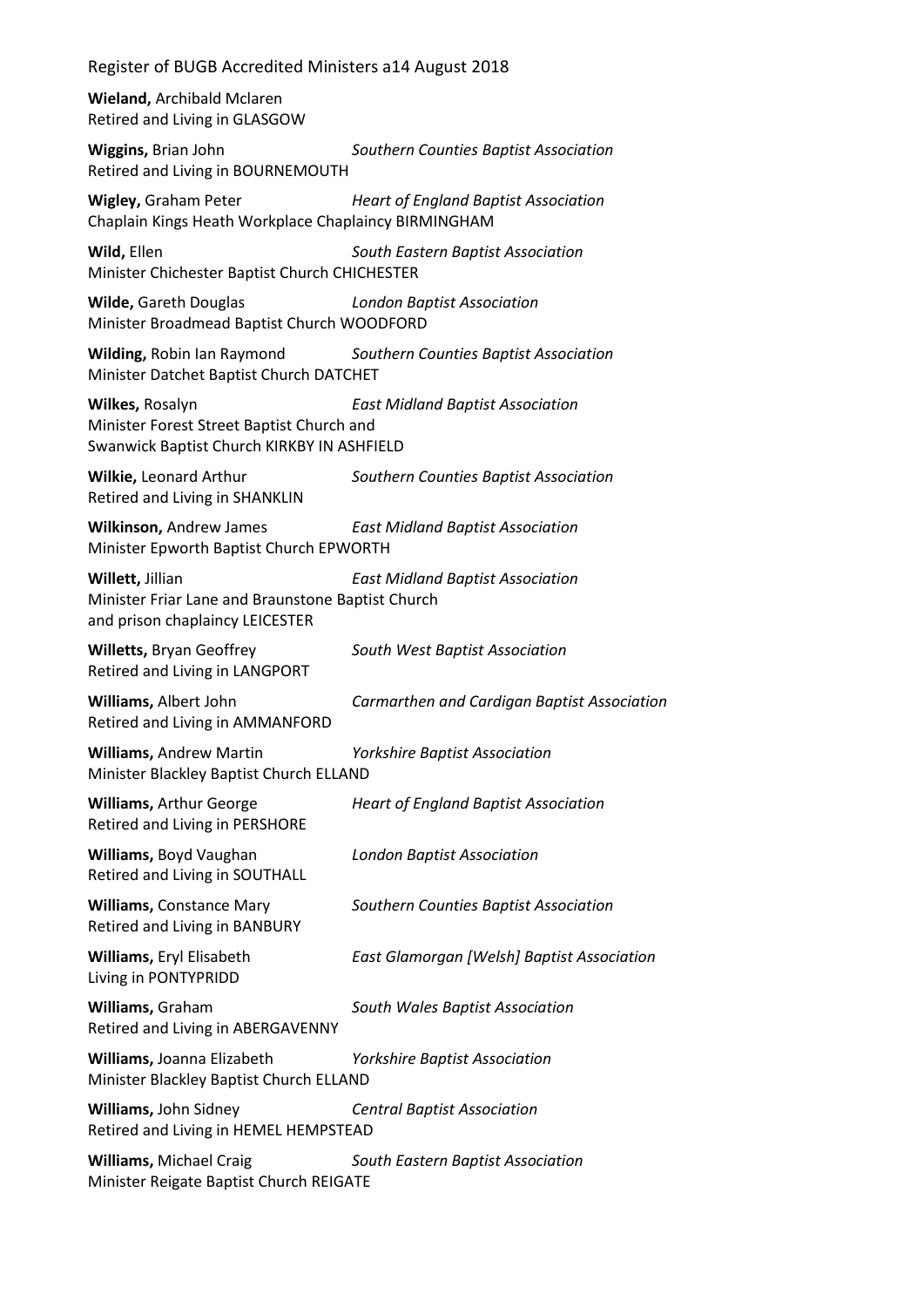## Register of BUGB Accredited Ministers a14 August 2018

**Williams,** Peter John *Heart of England Baptist Association* Minister Wollaston Free Church STOURBRIDGE

**Williams,** Trevor John Duncan *South Wales Baptist Association* Retired and Living in WINDSOR QUAY

**Williams,** William Ifor *South Wales Baptist Association* Minister Kensington Baptist Church and Breconshire Rural Mission BRECON

**Williamson,** Kathleen Anne *Central Baptist Association* Retired and Living in BOREHAMWOOD

**Williamson,** Scott William *Eastern Baptist Association* Minister Rayleigh Baptist Church RAYLEIGH

**Williamson,** Timothy William *Eastern Baptist Association* Minister Bluntisham Baptist Church BLUNTISHAM

**Willis,** Andrew Leslie *London Baptist Association* Minister Ilford High Road Baptist Church ILFORD

**Willis,** Stephen John *Central Baptist Association* Retired and Living in BANBURY

**Wilson,** Andrew Bertram *East Midland Baptist Association* Minister Mansfield Road Baptist Church NOTTINGHAM

**Wilson,** David Glyn *South West Baptist Association* Retired and Living in EXMOUTH

**Wilson,** Geoffrey Backhouse *Southern Counties Baptist Association* Retired and Living in SOUTHSEA

**Wilson,** Heather Louella *South Eastern Baptist Association* Chaplain Royal Surrey Hospital GUILDFORD

**Wilson,** James Clark *Northern Baptist Association* Retired and Living in WHITLEY BAY

**Wilson,** John Hedley Stuart *BMS World Mission* Mission Worker BMS World Mission, Europe FRANCE

**Wilson,** John Whitelaw *South West Baptist Association* Retired and Living in TEIGNMOUTH

**Wilson,** Kathryn Lynne *South West Baptist Association* Minister Teignmouth Baptist Church TEIGNMOUTH

**Wilson,** Keith Gordon *Southern Counties Baptist Association* Minister Lower Earley Baptist Church READING

**Wilson,** Matthew Lloyd *Heart of England Baptist Association* Minister Pavilion Christian Community Bournville BIRMINGHAM

**Wilson,** Paul *South Eastern Baptist Association* Minister Whitstable Baptist Church WHITSTABLE

**Wilson,** Peter *Southern Counties Baptist Association* Retired and Living in GOSPORT

**Wilson,** Robert Brash *London Baptist Association* Chaplain Prison Chaplaincy (CTE Free Church Group) LONDON

**Wiltshire,** Frank *Heart of England Baptist Association* Retired and Living in STRATFORD-ON-AVON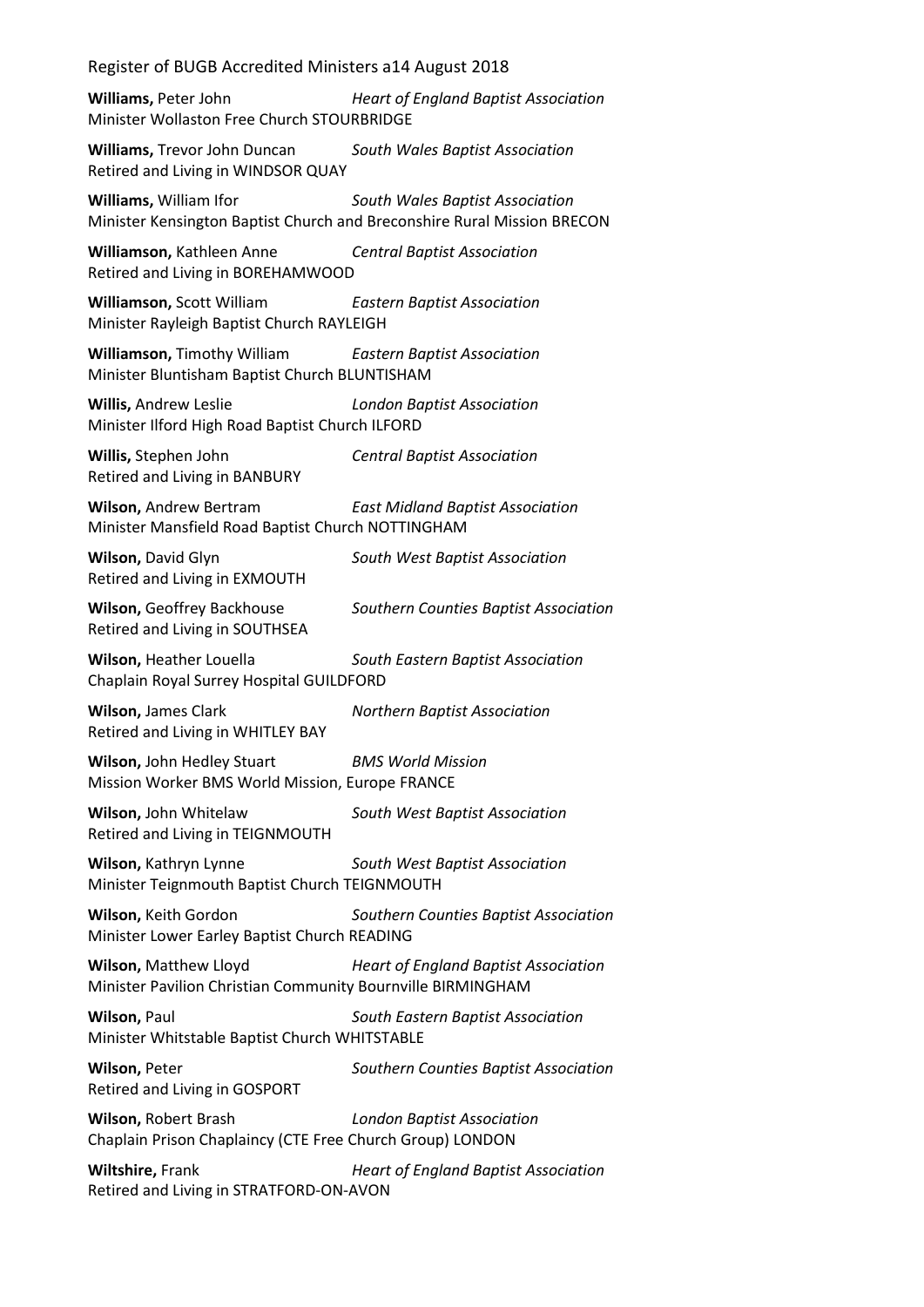| Register of BUGB Accredited Ministers a14 August 2018                                                                |                                             |
|----------------------------------------------------------------------------------------------------------------------|---------------------------------------------|
| Winchester, Paul Andrew<br>Retired and Living in DARTFORD                                                            | <b>London Baptist Association</b>           |
| Winfield, David Michael<br>Retired and Living in STAPLETON                                                           | West of England Baptist Association         |
| Winn, Philip Henry<br>Chaplain Milton Keynes University Hospital MILTON KEYNES                                       | <b>Central Baptist Association</b>          |
| Wise, David John<br><b>London Baptist Association</b><br>Minister Greenford Baptist Church GREENFORD                 |                                             |
| Wise, Graham Bernard<br>Retired and Living in EXMOUTH                                                                | South West Baptist Association              |
| Withers, Christopher Martin<br>Chaplain HM Forces                                                                    |                                             |
| <b>Wolfe, Kenneth Maurice</b><br>Retired and Living in DULWICH                                                       | <b>London Baptist Association</b>           |
| Wolfenden, Allan<br>Retired and Living in ELLAND                                                                     | <b>Yorkshire Baptist Association</b>        |
| Wood, Adrian Michael<br>Minister London Colney Baptist Church ST ALBANS                                              | <b>Central Baptist Association</b>          |
| Wood, Christopher John<br>Minister Underwood Baptist Church NEWPORT                                                  | South Wales Baptist Association             |
| Wood, Colin Henry<br>Retired and Living in BASINGSTOKE                                                               | Southern Counties Baptist Association       |
| <b>Wood, David William</b><br>Minister Bromley Common Baptist Church BROMLEY                                         | <b>London Baptist Association</b>           |
| Wood, Michael Joseph<br>Retired and Living in CROYDON                                                                | <b>London Baptist Association</b>           |
| Wood, Nicholas John<br><b>Tutor Regent's Park College OXFORD</b>                                                     | Southern Counties Baptist Association       |
| Wood, Peter Arthur<br>Retired and Living in MELKSHAM                                                                 | <b>West of England Baptist Association</b>  |
| Wood, Ruth Eluned<br><b>Heart of England Baptist Association</b><br>Minister Delves Baptist Community Church WALSALL |                                             |
| Wood, Stephen Ralph<br>Retired and Living in GLOUCESTER                                                              | <b>West of England Baptist Association</b>  |
| <b>Wood, Stuart Andrew</b><br>Minister Barnwell Baptist Church CAMBRIDGE                                             | <b>Eastern Baptist Association</b>          |
| <b>Woodall, Gary Keith</b><br>Regional Minister West of England Baptist Association                                  | <b>West of England Baptist Association</b>  |
| <b>Woodall, Michael David</b><br>Minister West Bromwich Baptist Church WEST BROMWICH                                 | <b>Heart of England Baptist Association</b> |
| Woodbridge, Adrian Lee<br>Chaplain Addenbrooke's Hospital CAMBRIDGE                                                  | <b>Eastern Baptist Association</b>          |
| <b>Woodget, Trevor Sidney</b><br>Retired and Living in BASINGSTOKE                                                   | Southern Counties Baptist Association       |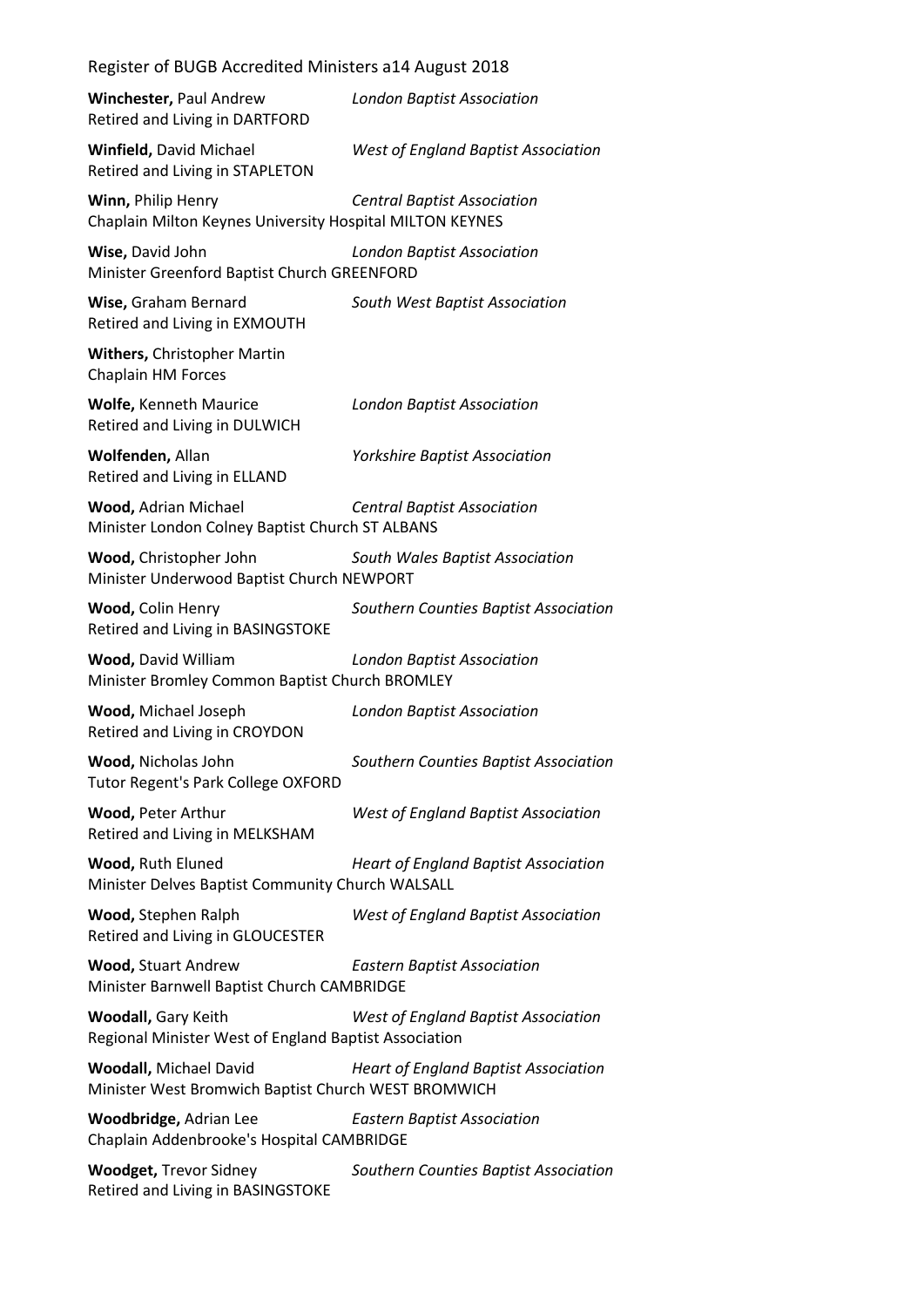## Register of BUGB Accredited Ministers a14 August 2018

**Woodhouse,** Jonathan *Southern Counties Baptist Association* Retired and Living in SOUTHAMPTON

**Woodley,** Susan Margaret *West of England Baptist Association* Minister Charlton Kings Baptist Church CHELTENHAM

**Woodman,** Christopher Anthony *South West Baptist Association* Minister Lyme Regis Baptist Church LYME REGIS

**Woodman,** Simon Patrick *London Baptist Association* Minister Bloomsbury Central Baptist Church LONDON

**Woods,** David Malcolm *Heart of England Baptist Association* Minister Dunchurch Baptist Church DUNCHURCH

**Woods,** Mark Robert *West of England Baptist Association* Editorial Role Christian Today Website CHELTENHAM

**Woodward,** Roger William *Heart of England Baptist Association* Retired and Living in COVENTRY

**Woodward,** Stuart *Northern Baptist Association* Retired and Living in NEWCASTLE UPON TYNE

**Woolgar,** Graham Roy *London Baptist Association* Minister Sutton Baptist Church SUTTON

**Woolley,** David Arthur *South Wales Baptist Association* Retired and Living in NEWPORT

**Woolley,** Stephen John *Eastern Baptist Association* Retired and Living in CLACTON-ON-SEA

**Woolway,** Peter Cyril *South West Baptist Association* Retired and Living in DAWLISH

**Wordsworth,** Helen Anne *East Midland Baptist Association* CEO Parish Nursing Ministries UK PETERBOROUGH

**Wort,** Roland Stephen *Southern Counties Baptist Association* Minister Salisbury Baptist Church SALISBURY

**Worth,** Peter John *Heart of England Baptist Association* Minister Barnt Green Baptist Church BIRMINGHAM

**Worthy,** Janice *Heart of England Baptist Association* Minister Agape JS OSWESTRY

Minister Agape JS OSWESTRY

**Worthy,** Steven Alan *Heart of England Baptist Association*

**Wortley,** Peter John *Central Baptist Association* Retired and Living in AYLESBURY

**Wright,** Duncan Eric *Central Baptist Association* Minister Mill Road Baptist Church WELLINGBOROUGH

**Wright,** Ian Andrew *Yorkshire Baptist Association* Minister Conisbrough Baptist Church and Doncaster Baptist Church CONISBROUGH

**Wright,** James *Northern Baptist Association* Chaplain County Durham & Darlington NHS Foundation Trust STOCKTON ON TEES

**Wright,** Lucy Helen *London Baptist Association* Minister Worcester Park Baptist Church WORCESTER PARK